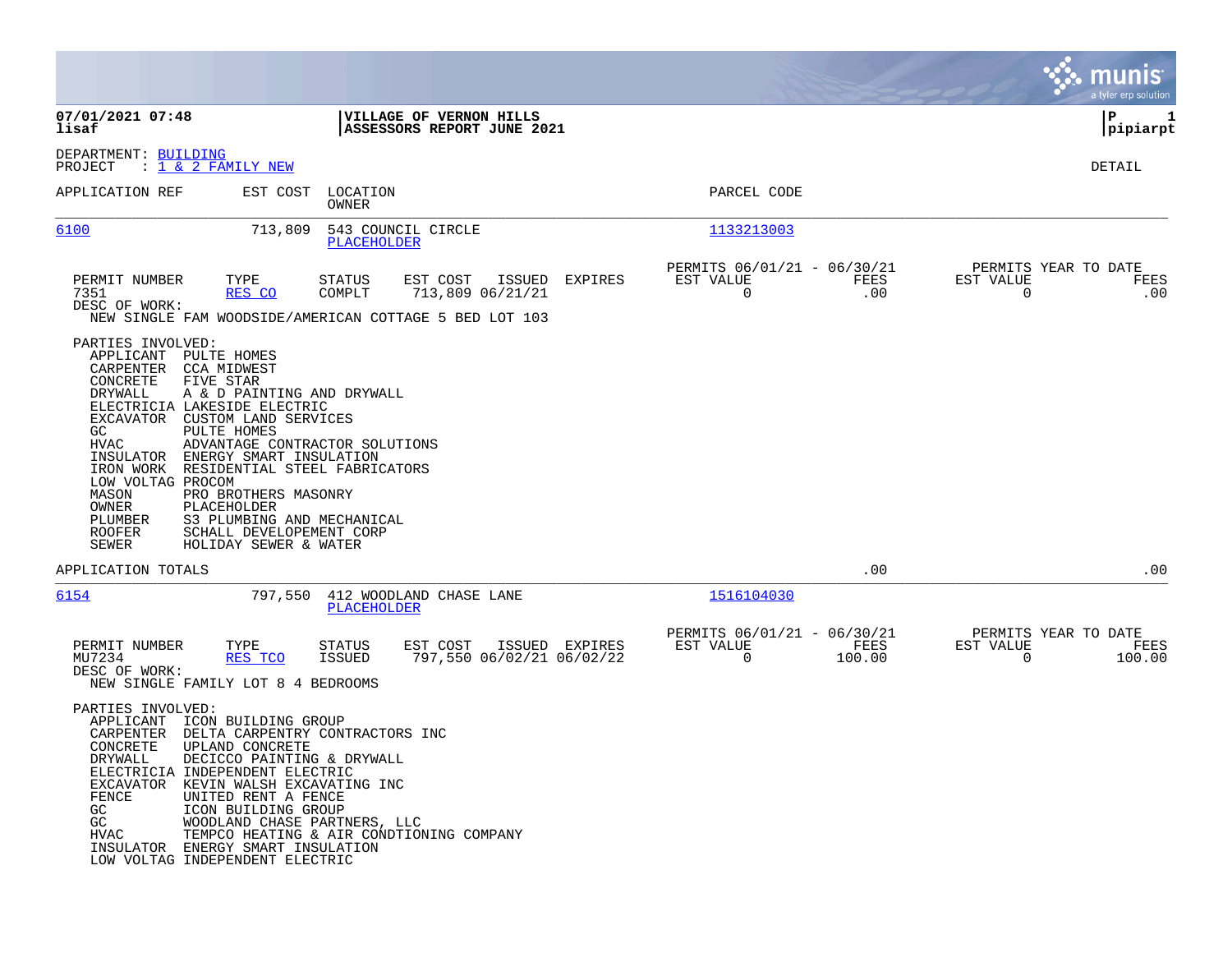|                                                                                                                                                                                                                                                                                                                                                                                                                                                                                                                                                                                                                                                                                                                           |                                                                                      | munis<br>a tyler erp solution                                   |
|---------------------------------------------------------------------------------------------------------------------------------------------------------------------------------------------------------------------------------------------------------------------------------------------------------------------------------------------------------------------------------------------------------------------------------------------------------------------------------------------------------------------------------------------------------------------------------------------------------------------------------------------------------------------------------------------------------------------------|--------------------------------------------------------------------------------------|-----------------------------------------------------------------|
| 07/01/2021 07:48<br><b>VILLAGE OF VERNON HILLS</b><br>lisaf<br>ASSESSORS REPORT JUNE 2021                                                                                                                                                                                                                                                                                                                                                                                                                                                                                                                                                                                                                                 |                                                                                      | l P<br>2<br> pipiarpt                                           |
| DEPARTMENT: BUILDING<br>: 1 & 2 FAMILY NEW<br>PROJECT                                                                                                                                                                                                                                                                                                                                                                                                                                                                                                                                                                                                                                                                     |                                                                                      | <b>DETAIL</b>                                                   |
| APPLICATION REF<br>EST COST<br>LOCATION<br>OWNER<br>MASON<br>NORTHERN ILLINOIS CONSTRUCTION<br>OWNER<br>PLACEHOLDER<br>PLUMBER<br>BASSWOOD MECHANICAL LLC<br>WOODLAND CHASE PARTNERS, LLC<br>PAYER<br>TIM COTE, INC<br><b>ROOFER</b><br>KEVIN WALSH EXCAVATING INC<br>SEWER                                                                                                                                                                                                                                                                                                                                                                                                                                               | PARCEL CODE                                                                          |                                                                 |
| APPLICATION TOTALS                                                                                                                                                                                                                                                                                                                                                                                                                                                                                                                                                                                                                                                                                                        | 100.00                                                                               | 100.00                                                          |
| 6157<br>611,466<br>641 CUNEO BOULEVARD<br>PLACEHOLDER                                                                                                                                                                                                                                                                                                                                                                                                                                                                                                                                                                                                                                                                     | 1133216002                                                                           |                                                                 |
| PERMIT NUMBER<br>TYPE<br>EST COST<br>ISSUED<br>EXPIRES<br>STATUS<br>RES CO<br>COMPLT<br>7349<br>611,466 06/21/21<br>DESC OF WORK:<br>NEW SINGLE FAM MAPLE VALLEY/CRAFTMAN 4 BED LOT 123<br>PARTIES INVOLVED:<br>APPLICANT PULTE HOMES<br>CARPENTER CCA MIDWEST<br>CONCRETE<br>FIVE STAR<br>DRYWALL<br>A & D PAINTING AND DRYWALL<br>ELECTRICIA LAKESIDE ELECTRIC<br>EXCAVATOR CUSTOM LAND SERVICES<br>PULTE HOMES<br>GC<br><b>HVAC</b><br>ADVANTAGE CONTRACTOR SOLUTIONS<br>IRON WORK RESIDENTIAL STEEL FABRICATORS<br>LOW VOLTAG PROCOM<br>MASON<br>PRO BROTHERS MASONRY<br>OWNER<br>PLACEHOLDER<br>PLUMBER<br>S3 PLUMBING AND MECHANICAL<br><b>ROOFER</b><br>SCHALL DEVELOPEMENT CORP<br>SEWER<br>HOLIDAY SEWER & WATER | PERMITS 06/01/21 - 06/30/21<br>EST VALUE<br>FEES<br>$\mathbf 0$<br>.00               | PERMITS YEAR TO DATE<br>EST VALUE<br>FEES<br>$\mathbf 0$<br>.00 |
| APPLICATION TOTALS                                                                                                                                                                                                                                                                                                                                                                                                                                                                                                                                                                                                                                                                                                        | .00                                                                                  | .00                                                             |
| 6198<br>693,693<br>652 INSULL DRIVE<br>PLACEHOLDER<br>PERMIT NUMBER<br>TYPE<br>ISSUED EXPIRES<br><b>STATUS</b><br>EST COST<br>7348<br>RES CO<br>COMPLT<br>693,693 06/21/21<br>DESC OF WORK:<br>NEW SINGLE FAM LOT 89 2 BED LYON/CRAFTSMAN                                                                                                                                                                                                                                                                                                                                                                                                                                                                                 | 1133216013<br>PERMITS 06/01/21 - 06/30/21<br>EST VALUE<br>FEES<br>$\mathbf 0$<br>.00 | PERMITS YEAR TO DATE<br>EST VALUE<br>FEES<br>.00<br>0           |
| PARTIES INVOLVED:<br>APPLICANT PULTE HOMES<br>CARPENTER CCA MIDWEST<br>CONCRETE<br>FIVE STAR<br>DRYWALL<br>A & D PAINTING AND DRYWALL<br>ELECTRICIA LAKESIDE ELECTRIC                                                                                                                                                                                                                                                                                                                                                                                                                                                                                                                                                     |                                                                                      |                                                                 |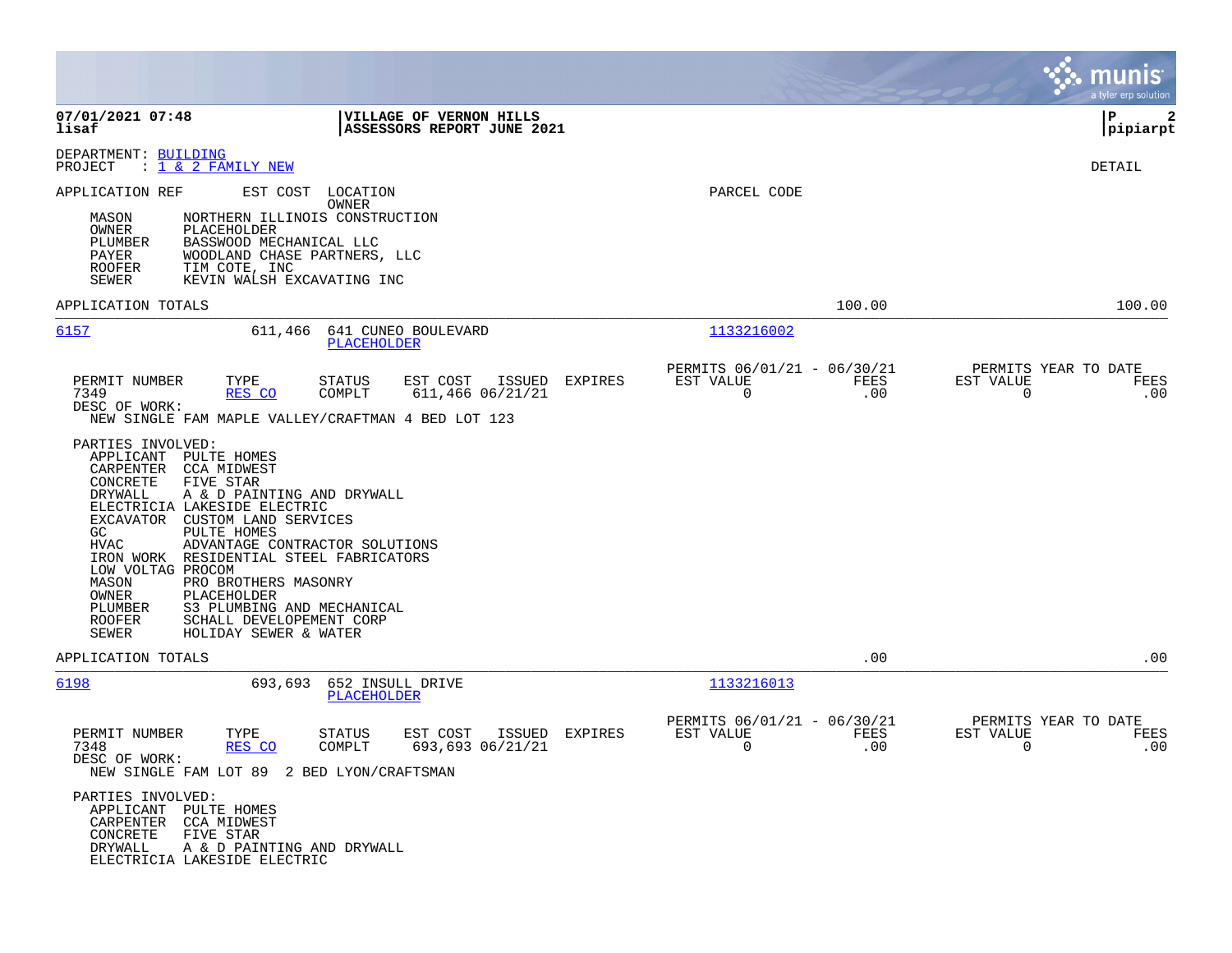|                                                                                                                                                                                                                                                                                                                                                                                                                                                                                                                                                                                                                                            |                                                                                      | munis<br>a tyler erp solution                                   |
|--------------------------------------------------------------------------------------------------------------------------------------------------------------------------------------------------------------------------------------------------------------------------------------------------------------------------------------------------------------------------------------------------------------------------------------------------------------------------------------------------------------------------------------------------------------------------------------------------------------------------------------------|--------------------------------------------------------------------------------------|-----------------------------------------------------------------|
| 07/01/2021 07:48<br>VILLAGE OF VERNON HILLS<br>ASSESSORS REPORT JUNE 2021<br>lisaf                                                                                                                                                                                                                                                                                                                                                                                                                                                                                                                                                         |                                                                                      | lР<br>3<br> pipiarpt                                            |
| DEPARTMENT: BUILDING<br>: <u>1 &amp; 2 FAMILY NEW</u><br>PROJECT                                                                                                                                                                                                                                                                                                                                                                                                                                                                                                                                                                           |                                                                                      | DETAIL                                                          |
| APPLICATION REF<br>EST COST<br>LOCATION<br>OWNER<br>EXCAVATOR CUSTOM LAND SERVICES<br>PULTE HOMES<br>GC<br><b>HVAC</b><br>ADVANTAGE CONTRACTOR SOLUTIONS<br>IRON WORK RESIDENTIAL STEEL FABRICATORS<br>IRRIGATION ENERGY SMART INSULATION<br>LOW VOLTAG PROCOM<br>MASON<br>PRO BROTHERS MASONRY<br>MASON<br>S3 PLUMBING AND MECHANICAL<br>OWNER<br>PLACEHOLDER<br>SCHALL DEVELOPEMENT CORP<br><b>ROOFER</b><br>SEWER<br>HOLIDAY SEWER & WATER                                                                                                                                                                                              | PARCEL CODE                                                                          |                                                                 |
| APPLICATION TOTALS                                                                                                                                                                                                                                                                                                                                                                                                                                                                                                                                                                                                                         | .00                                                                                  | .00                                                             |
| 6285<br>760,407<br>631 MARSHALL STREET<br><b>PLACEHOLDER</b><br>PERMIT NUMBER<br>TYPE<br>STATUS<br>EST COST<br>ISSUED<br>EXPIRES<br>RES CO<br>COMPLT<br>760,407 06/21/21<br>7347<br>DESC OF WORK:                                                                                                                                                                                                                                                                                                                                                                                                                                          | 1133215002<br>PERMITS 06/01/21 - 06/30/21<br>EST VALUE<br>FEES<br>$\mathbf 0$<br>.00 | PERMITS YEAR TO DATE<br>EST VALUE<br>FEES<br>$\Omega$<br>.00    |
| NEW SINGLE FAMILY LOT 112 5 BED WILLWOOD/CRAFTSMAN<br>PARTIES INVOLVED:<br>APPLICANT PULTE HOMES<br>CARPENTER CCA MIDWEST<br>CONCRETE<br>FIVE STAR<br>A&D HOME IMPROVEMENT LLC<br>DRYWALL<br>ELECTRICIA LAKESIDE ELECTRIC<br>EXCAVATOR CUSTOM LAND SERVICES<br>PULTE HOMES<br>GC<br><b>HVAC</b><br>ADVANTAGE CONTRACTOR SOLUTIONS<br>INSULATOR ENERGY SMART INSULATION<br>IRON WORK RESIDENTIAL STEEL FABRICATORS<br>LOW VOLTAG PROCOM<br>MASON<br>PRO BROTHERS MASONRY<br><b>OWNER</b><br>PLACEHOLDER<br>PLUMBER<br>S3 PLUMBING AND MECHANICAL<br>PAYER<br>PULTE HOMES<br>RABY ROOFING<br><b>ROOFER</b><br>HOLIDAY SEWER & WATER<br>SEWER |                                                                                      |                                                                 |
| APPLICATION TOTALS                                                                                                                                                                                                                                                                                                                                                                                                                                                                                                                                                                                                                         | .00                                                                                  | .00                                                             |
| 6308<br>685,363<br>657 CUNEO BOULEVARD<br><b>PLACEHOLDER</b>                                                                                                                                                                                                                                                                                                                                                                                                                                                                                                                                                                               | 1133216004                                                                           |                                                                 |
| PERMIT NUMBER<br>TYPE<br><b>STATUS</b><br>EST COST<br>ISSUED<br>EXPIRES<br>COMPLT<br>685,363 06/21/21<br>7350<br>RES CO<br>DESC OF WORK:<br>SINGLE FAMILY LOT 125 WILLWOOD/CT3M ELEV 4 BDR                                                                                                                                                                                                                                                                                                                                                                                                                                                 | PERMITS 06/01/21 - 06/30/21<br>FEES<br>EST VALUE<br>$\mathbf 0$<br>.00               | PERMITS YEAR TO DATE<br>EST VALUE<br>FEES<br>$\mathbf 0$<br>.00 |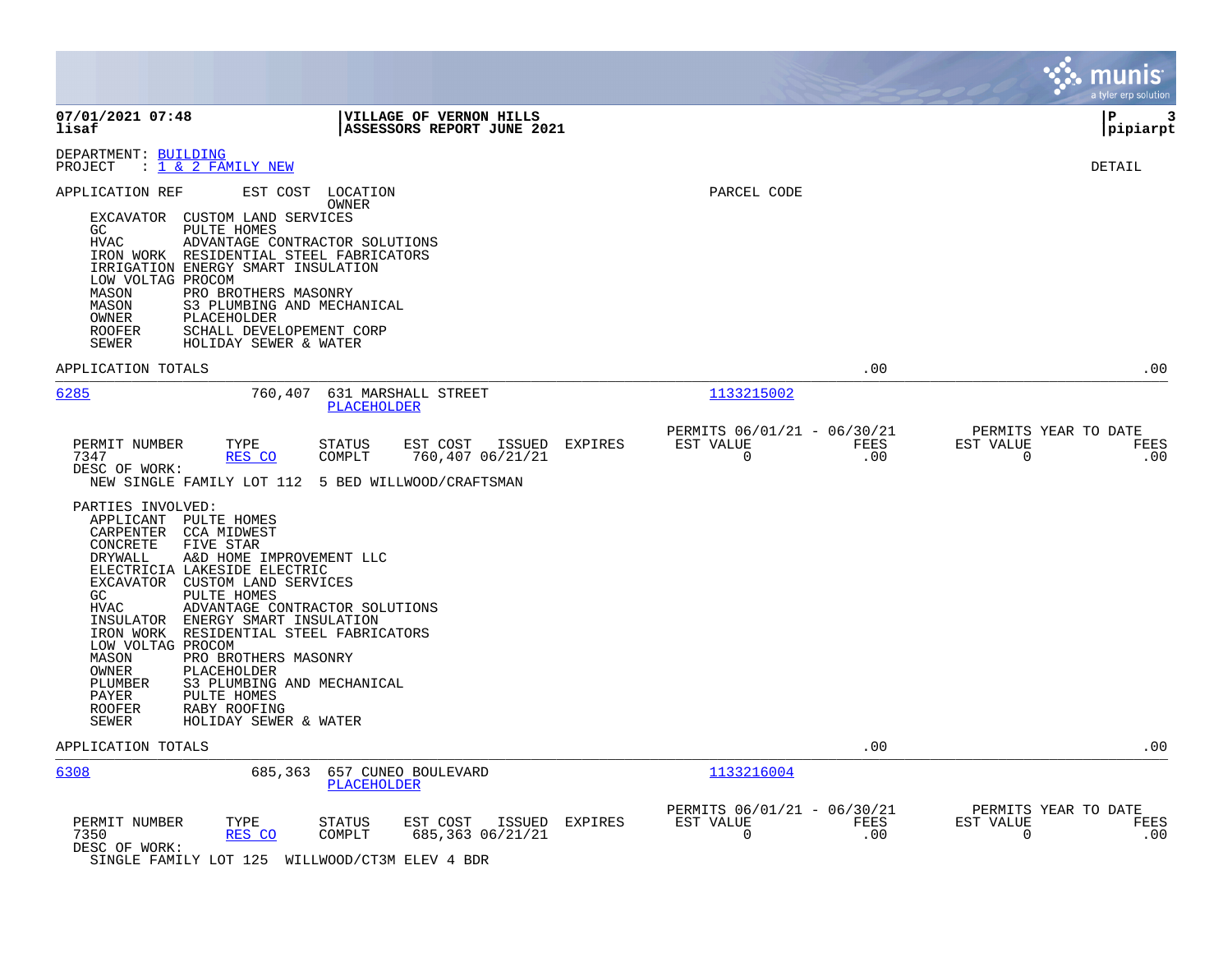|                                                                                                                                                                                                                |                                                                                                                                                                                                                                                                                                                                                                             |                                                              |                           |                |                                                      |                |                                                     | munis<br>a tyler erp solution |
|----------------------------------------------------------------------------------------------------------------------------------------------------------------------------------------------------------------|-----------------------------------------------------------------------------------------------------------------------------------------------------------------------------------------------------------------------------------------------------------------------------------------------------------------------------------------------------------------------------|--------------------------------------------------------------|---------------------------|----------------|------------------------------------------------------|----------------|-----------------------------------------------------|-------------------------------|
| 07/01/2021 07:48<br>lisaf                                                                                                                                                                                      |                                                                                                                                                                                                                                                                                                                                                                             | <b>VILLAGE OF VERNON HILLS</b><br>ASSESSORS REPORT JUNE 2021 |                           |                |                                                      |                |                                                     | lР<br>4<br> pipiarpt          |
| DEPARTMENT: BUILDING<br>PROJECT : 1 & 2 FAMILY NEW                                                                                                                                                             |                                                                                                                                                                                                                                                                                                                                                                             |                                                              |                           |                |                                                      |                |                                                     | DETAIL                        |
| APPLICATION REF<br>PARTIES INVOLVED:<br>APPLICANT PULTE HOMES<br>CARPENTER CCA MIDWEST<br>CONCRETE<br>DRYWALL<br>GC<br><b>HVAC</b><br>LOW VOLTAG PROCOM<br>MASON<br>OWNER<br>PLUMBER<br><b>ROOFER</b><br>SEWER | EST COST LOCATION<br>FIVE STAR<br>A&D HOME IMPROVEMENT LLC<br>ELECTRICIA LAKESIDE ELECTRIC<br>EXCAVATOR CUSTOM LAND SERVICES<br>PULTE HOMES<br>ADVANTAGE CONTRACTOR SOLUTIONS<br>INSULATOR ENERGY SMART INSULATION<br>IRON WORK RESIDENTIAL STEEL FABRICATORS<br>PRO BROTHERS MASONRY<br>PLACEHOLDER<br>S3 PLUMBING AND MECHANICAL<br>RABY ROOFING<br>HOLIDAY SEWER & WATER | OWNER                                                        |                           |                | PARCEL CODE                                          |                |                                                     |                               |
| APPLICATION TOTALS                                                                                                                                                                                             |                                                                                                                                                                                                                                                                                                                                                                             |                                                              |                           |                |                                                      | .00            |                                                     | .00                           |
| 6348                                                                                                                                                                                                           | 675,913                                                                                                                                                                                                                                                                                                                                                                     | 511 COUNCIL CIRCLE<br>PLACEHOLDER                            |                           |                | 1133213017                                           |                |                                                     |                               |
| PERMIT NUMBER<br>MU7257<br>DESC OF WORK:                                                                                                                                                                       | TYPE<br>RES TCO<br>SINGLE FAMILG LOT 93 3 BED STRASBOURG/EC3G                                                                                                                                                                                                                                                                                                               | <b>STATUS</b><br>EST COST<br><b>ISSUED</b>                   | 675,913 06/08/21 06/11/22 | ISSUED EXPIRES | PERMITS 06/01/21 - 06/30/21<br>EST VALUE<br>$\Omega$ | FEES<br>100.00 | PERMITS YEAR TO DATE<br>EST VALUE<br>$\overline{0}$ | FEES<br>100.00                |
| PARTIES INVOLVED:<br>APPLICANT CCA MIDWEST<br>CARPENTER FIVE STAR<br>DRYWALL<br>GC.<br><b>HVAC</b><br>IRON WORK<br>LOW VOLTAG PROCOM<br>MASON<br>OWNER<br>PLUMBER<br>PAYER<br>ROOFER<br>SEWER                  | A&D HOME IMPROVEMENT LLC<br>ELECTRICIA LAKESIDE ELECTRIC<br>EXCAVATOR CUSTOM LAND SERVICES<br>PULTE HOMES<br>ADVANTAGE CONTRACTOR SOLUTIONS<br>INSULATOR ENERGY SMART INSULATION<br>RESIDENTIAL STEEL FABRICATORS<br>PRO BROTHERS MASONRY<br>PLACEHOLDER<br>S3 PLUMBING AND MECHANICAL<br>PULTE HOMES<br>RABY ROOFING<br>HOLIDAY SEWER & WATER                              |                                                              |                           |                |                                                      |                |                                                     |                               |
| APPLICATION TOTALS                                                                                                                                                                                             |                                                                                                                                                                                                                                                                                                                                                                             |                                                              |                           |                |                                                      | 100.00         |                                                     | 100.00                        |
| 6376                                                                                                                                                                                                           | 726,544                                                                                                                                                                                                                                                                                                                                                                     | 664 MARSHALL STREET<br><b>PLACEHOLDER</b>                    |                           |                | 1133205049                                           |                |                                                     |                               |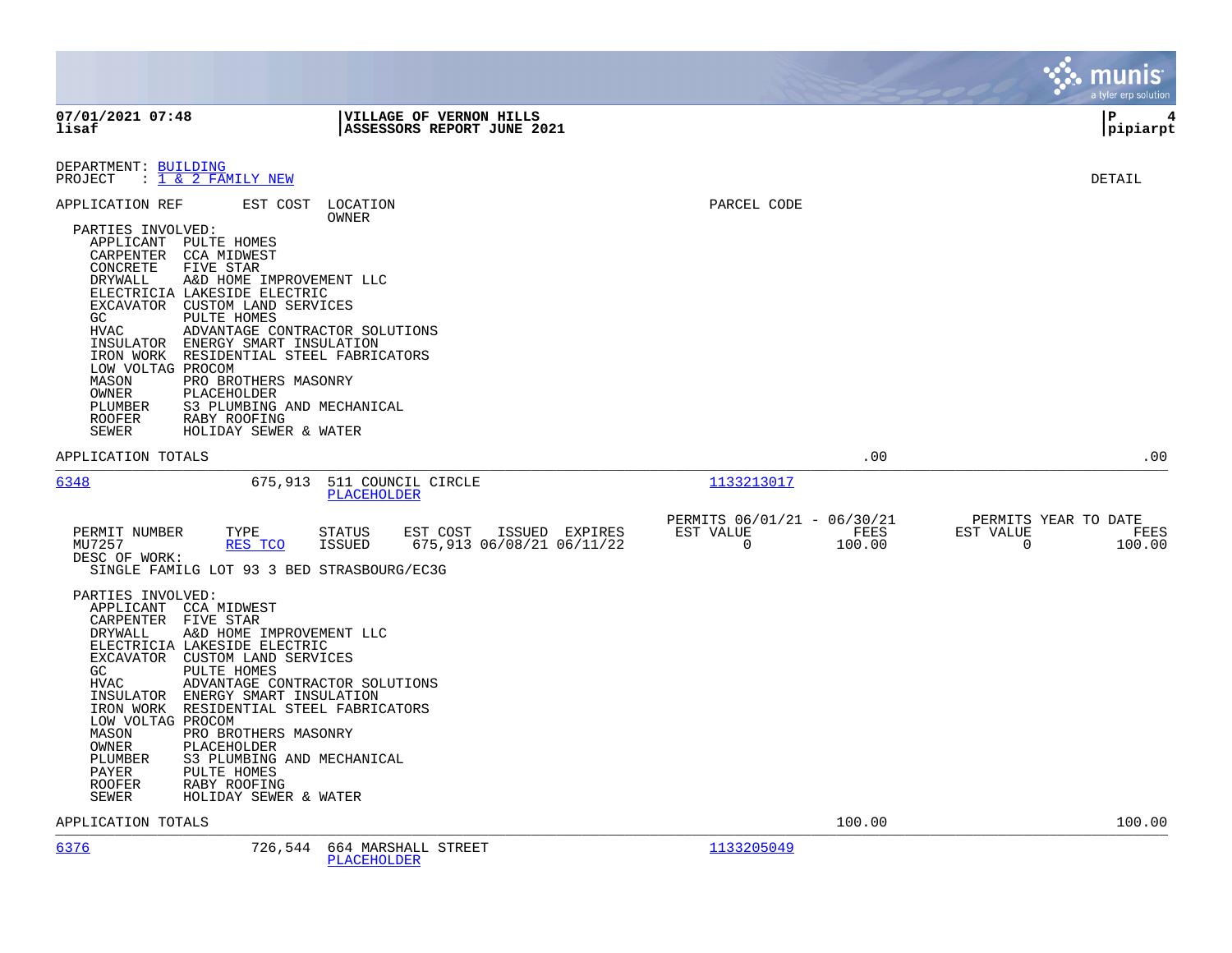|                                                                                                                                                                                     |                                                                                                                                                                                                                                                                                                                                                                                                         |                    |                                                       |        |                |                                                     |                   |                                              | munis $\overline{\phantom{a}}$<br>a tyler erp solution |
|-------------------------------------------------------------------------------------------------------------------------------------------------------------------------------------|---------------------------------------------------------------------------------------------------------------------------------------------------------------------------------------------------------------------------------------------------------------------------------------------------------------------------------------------------------------------------------------------------------|--------------------|-------------------------------------------------------|--------|----------------|-----------------------------------------------------|-------------------|----------------------------------------------|--------------------------------------------------------|
| 07/01/2021 07:48<br>lisaf                                                                                                                                                           |                                                                                                                                                                                                                                                                                                                                                                                                         |                    | VILLAGE OF VERNON HILLS<br>ASSESSORS REPORT JUNE 2021 |        |                |                                                     |                   |                                              | 5<br>l P<br> pipiarpt                                  |
| PERMIT NUMBER                                                                                                                                                                       | TYPE                                                                                                                                                                                                                                                                                                                                                                                                    | STATUS             | EST COST                                              | ISSUED | EXPIRES        | PERMITS 06/01/21 - 06/30/21<br>EST VALUE            | FEES              | PERMITS YEAR TO DATE<br>EST VALUE            | FEES                                                   |
| DEPARTMENT: BUILDING<br>PROJECT                                                                                                                                                     | : 1 <u>&amp; 2 FAMILY NEW</u>                                                                                                                                                                                                                                                                                                                                                                           |                    |                                                       |        |                |                                                     |                   |                                              | DETAIL                                                 |
| APPLICATION REF                                                                                                                                                                     | EST COST                                                                                                                                                                                                                                                                                                                                                                                                | LOCATION           |                                                       |        |                | PARCEL CODE                                         |                   |                                              |                                                        |
| MU7323<br>DESC OF WORK:                                                                                                                                                             | RES TCO<br>NEW SINGLE FAM LOT 3 4 BED MELROSE/CT3M                                                                                                                                                                                                                                                                                                                                                      | OWNER<br>ISSUED    | 726,544 06/17/21 06/17/22                             |        |                | 0                                                   | 100.00            | $\mathbf{0}$                                 | 100.00                                                 |
| PARTIES INVOLVED:<br>CONCRETE<br>DRYWALL<br>EXCAVATOR<br>GC.<br>HVAC<br>INSULATOR<br>IRON WORK<br>LOW VOLTAG PROCOM<br>MASON<br>OWNER<br>PLUMBER<br>PAYER<br><b>ROOFER</b><br>SEWER | APPLICANT PULTE HOMES<br>CARPENTER CCA MIDWEST<br>FIVE STAR<br>A & D PAINTING AND DRYWALL<br>ELECTRICIA LAKESIDE ELECTRIC<br>CUSTOM LAND SERVICES<br>PULTE HOMES<br>ADVANTAGE CONTRACTOR SOLUTIONS<br>ENERGY SMART INSULATION<br>RESIDENTIAL STEEL FABRICATORS<br>PRO BROTHERS MASONRY<br>PLACEHOLDER<br>S3 PLUMBING AND MECHANICAL<br>PULTE HOMES<br>SCHALL DEVELOPEMENT CORP<br>HOLIDAY SEWER & WATER |                    |                                                       |        |                |                                                     |                   |                                              |                                                        |
| APPLICATION TOTALS                                                                                                                                                                  |                                                                                                                                                                                                                                                                                                                                                                                                         |                    |                                                       |        |                |                                                     | 100.00            |                                              | 100.00                                                 |
| 6554                                                                                                                                                                                | 707,189                                                                                                                                                                                                                                                                                                                                                                                                 | <b>PLACEHOLDER</b> | 632 MARSHALL STREET                                   |        |                | 1133205045                                          |                   |                                              |                                                        |
| PERMIT NUMBER<br>MU7288<br>DESC OF WORK:                                                                                                                                            | TYPE<br>$1&2$ FAM<br>SINGLE FAM WILLWOOD/CT3M LOT 7 BED 5                                                                                                                                                                                                                                                                                                                                               | STATUS<br>ISSUED   | EST COST<br>707,189 06/14/21 06/14/22                 |        | ISSUED EXPIRES | PERMITS 06/01/21 - 06/30/21<br>EST VALUE<br>707,189 | FEES<br>16,838.74 | PERMITS YEAR TO DATE<br>EST VALUE<br>707,189 | FEES<br>16,838.74                                      |
| PARTIES INVOLVED:<br>APPLICANT<br>CARPENTER<br>CONCRETE<br>DRYWALL<br>EXCAVATOR<br>GC<br>HVAC<br>INSULATOR<br>IRON WORK<br>MASON<br>OWNER<br>PLUMBER<br><b>ROOFER</b><br>SEWER      | PULTE HOMES<br>CCA MIDWEST<br>FIVE STAR<br>A&D HOME IMPROVEMENT LLC<br>CUSTOM LAND SERVICES<br>PULTE HOMES<br>ADVANTAGE CONTRACTOR SOLUTIONS<br>ENERGY SMART INSULATION<br>RESIDENTIAL STEEL FABRICATORS<br>PRO BROTHERS MASONRY<br>PLACEHOLDER<br>S3 PLUMBING AND MECHANICAL<br>RABY ROOFING<br>HOLIDAY SEWER & WATER                                                                                  |                    |                                                       |        |                |                                                     |                   |                                              |                                                        |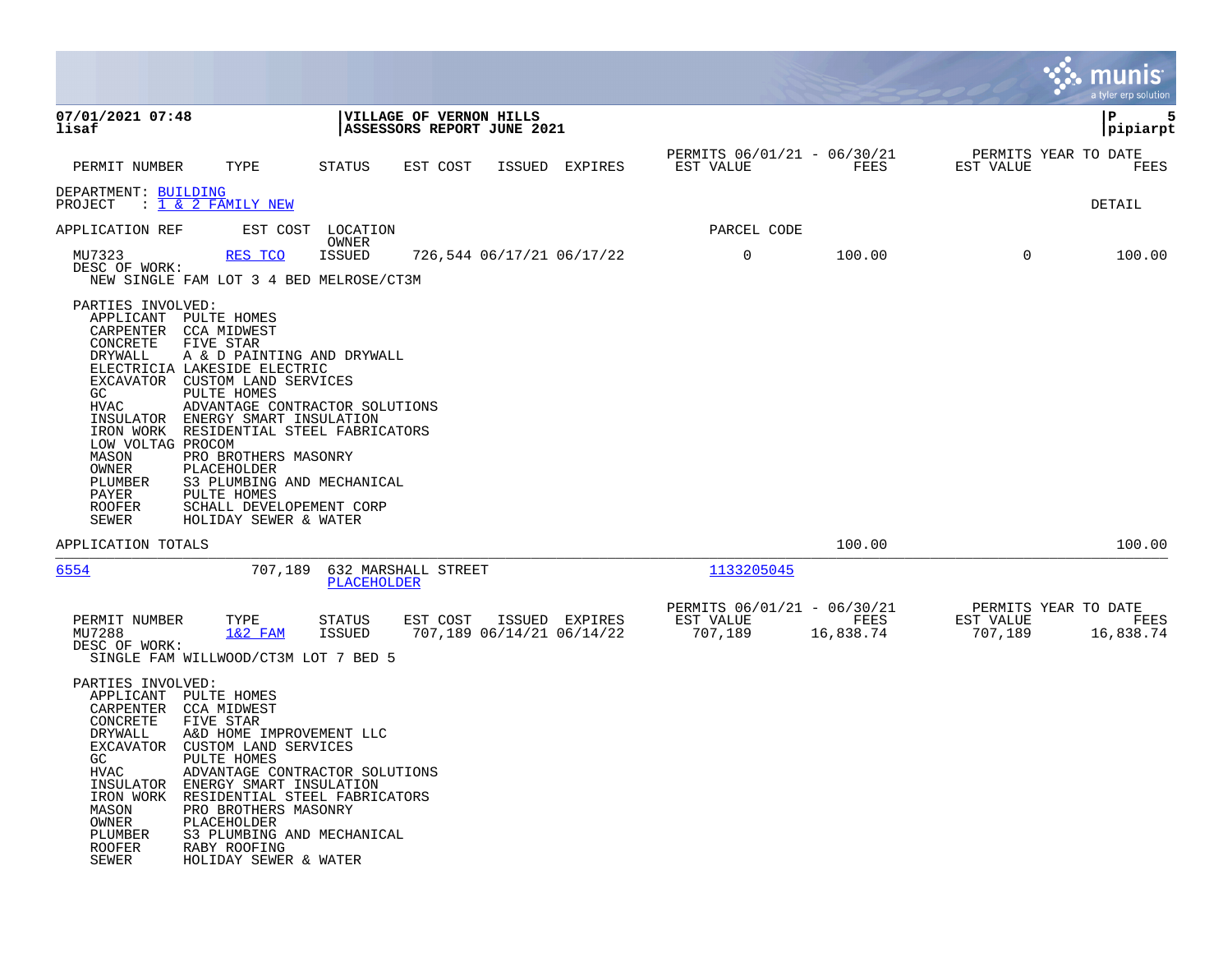|                                                                                                                                                                                                                                                                                                                                     |                                                                                                                                                                                                                               |                                                     |                   | munıs<br>a tyler erp solution                                     |
|-------------------------------------------------------------------------------------------------------------------------------------------------------------------------------------------------------------------------------------------------------------------------------------------------------------------------------------|-------------------------------------------------------------------------------------------------------------------------------------------------------------------------------------------------------------------------------|-----------------------------------------------------|-------------------|-------------------------------------------------------------------|
| 07/01/2021 07:48<br>lisaf                                                                                                                                                                                                                                                                                                           | VILLAGE OF VERNON HILLS<br>ASSESSORS REPORT JUNE 2021                                                                                                                                                                         |                                                     |                   | P<br>6<br> pipiarpt                                               |
| DEPARTMENT: BUILDING<br>PROJECT<br>: <u>1 &amp; 2 FAMILY NEW</u>                                                                                                                                                                                                                                                                    |                                                                                                                                                                                                                               |                                                     |                   | DETAIL                                                            |
| APPLICATION REF                                                                                                                                                                                                                                                                                                                     | EST COST<br>LOCATION<br>OWNER                                                                                                                                                                                                 | PARCEL CODE                                         |                   |                                                                   |
| APPLICATION TOTALS                                                                                                                                                                                                                                                                                                                  |                                                                                                                                                                                                                               |                                                     | 16,838.74         | 16,838.74                                                         |
| <u>6641</u>                                                                                                                                                                                                                                                                                                                         | 648 MARSHALL STREET<br>720,883<br><b>PLACEHOLDER</b>                                                                                                                                                                          | 1133205047                                          |                   |                                                                   |
| PERMIT NUMBER<br>TYPE<br>MU7287<br>DESC OF WORK:                                                                                                                                                                                                                                                                                    | EST COST<br>ISSUED EXPIRES<br>STATUS<br><b>ISSUED</b><br>720,883 06/14/21 06/14/22<br>$1&2$ FAM<br>NEW SINGLE FAM WILLWOOD/CR3G LOT 5 4 BED                                                                                   | PERMITS 06/01/21 - 06/30/21<br>EST VALUE<br>720,883 | FEES<br>15,018.48 | PERMITS YEAR TO DATE<br>EST VALUE<br>FEES<br>720,883<br>15,018.48 |
| PARTIES INVOLVED:<br>APPLICANT<br>PULTE HOMES<br>CARPENTER<br><b>CCA MIDWEST</b><br>CONCRETE<br>FIVE STAR<br>DRYWALL<br>ELECTRICIA LAKESIDE ELECTRIC<br>EXCAVATOR<br>GC<br>PULTE HOMES<br>HVAC<br>INSULATOR<br>IRON WORK<br>LOW VOLTAG PROCOM<br>MASON<br>OWNER<br>PLACEHOLDER<br>PLUMBER<br><b>ROOFER</b><br>RABY ROOFING<br>SEWER | A&D HOME IMPROVEMENT LLC<br>CUSTOM LAND SERVICES<br>ADVANTAGE CONTRACTOR SOLUTIONS<br>ENERGY SMART INSULATION<br>RESIDENTIAL STEEL FABRICATORS<br>PRO BROTHERS MASONRY<br>S3 PLUMBING AND MECHANICAL<br>HOLIDAY SEWER & WATER |                                                     |                   |                                                                   |
| APPLICATION TOTALS                                                                                                                                                                                                                                                                                                                  |                                                                                                                                                                                                                               |                                                     | 15,018.48         | 15,018.48                                                         |
| 6973                                                                                                                                                                                                                                                                                                                                | 665,750<br>642 CUNEO BOULEVARD<br>PLACEHOLDER                                                                                                                                                                                 | 1133215010                                          |                   |                                                                   |
| PERMIT NUMBER<br>TYPE<br>MU7283<br>DESC OF WORK:                                                                                                                                                                                                                                                                                    | STATUS<br>EST COST<br>ISSUED EXPIRES<br>$1&2$ FAM<br><b>ISSUED</b><br>665,750 06/14/21 06/14/22<br>NEW SINGLE FAM WILLWOOD/CR3G 4BED LOT 121                                                                                  | PERMITS 06/01/21 - 06/30/21<br>EST VALUE<br>665,750 | FEES<br>14,850.48 | PERMITS YEAR TO DATE<br>EST VALUE<br>FEES<br>665,750<br>14,850.48 |
| PARTIES INVOLVED:<br>APPLICANT PULTE HOMES<br>CARPENTER CCA MIDWEST<br>CONCRETE<br>FIVE STAR<br>DRYWALL<br>ELECTRICIA LAKESIDE ELECTRIC<br>EXCAVATOR CUSTOM LAND SERVICES<br>PULTE HOMES<br>GC<br>HVAC<br>INSULATOR ENERGY SMART INSULATION                                                                                         | A & D PAINTING AND DRYWALL<br>ADVANTAGE CONTRACTOR SOLUTIONS<br>IRON WORK RESIDENTIAL STEEL FABRICATORS                                                                                                                       |                                                     |                   |                                                                   |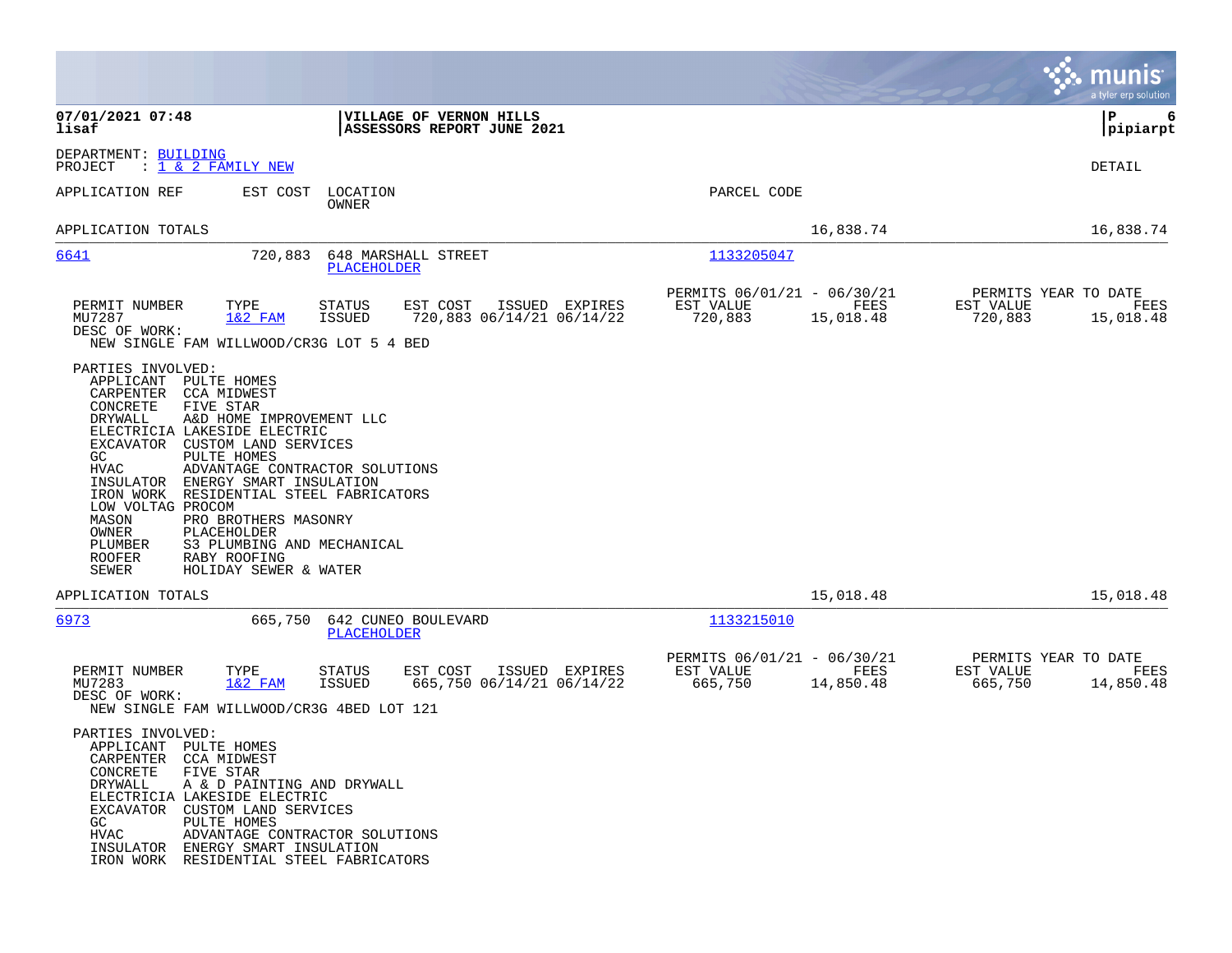|                                                                                                                                                                                                                                                                                                                                                                                                                                                                                                                                                                                                                                                                                                                                                               |                                                     |                        |                                              | munis<br>a tyler erp solution |
|---------------------------------------------------------------------------------------------------------------------------------------------------------------------------------------------------------------------------------------------------------------------------------------------------------------------------------------------------------------------------------------------------------------------------------------------------------------------------------------------------------------------------------------------------------------------------------------------------------------------------------------------------------------------------------------------------------------------------------------------------------------|-----------------------------------------------------|------------------------|----------------------------------------------|-------------------------------|
| 07/01/2021 07:48<br>VILLAGE OF VERNON HILLS<br>lisaf<br>ASSESSORS REPORT JUNE 2021                                                                                                                                                                                                                                                                                                                                                                                                                                                                                                                                                                                                                                                                            |                                                     |                        |                                              | l P<br>7<br> pipiarpt         |
| DEPARTMENT: BUILDING<br>: 1 & 2 FAMILY NEW<br>PROJECT                                                                                                                                                                                                                                                                                                                                                                                                                                                                                                                                                                                                                                                                                                         |                                                     |                        |                                              | DETAIL                        |
| APPLICATION REF<br>EST COST<br>LOCATION<br><b>OWNER</b><br>LOW VOLTAG PROCOM<br>MASON<br>PRO BROTHERS MASONRY<br>OWNER<br>PLACEHOLDER<br>PLUMBER<br>S3 PLUMBING AND MECHANICAL<br>PAYER<br>PULTE HOMES<br>ROOFER<br>SCHALL DEVELOPEMENT CORP<br><b>SEWER</b><br>HOLIDAY SEWER & WATER                                                                                                                                                                                                                                                                                                                                                                                                                                                                         | PARCEL CODE                                         |                        |                                              |                               |
| APPLICATION TOTALS                                                                                                                                                                                                                                                                                                                                                                                                                                                                                                                                                                                                                                                                                                                                            |                                                     | 14,850.48              |                                              | 14,850.48                     |
| 6975<br>718,392<br>1305 MANSION ROAD<br><b>PLACEHOLDER</b>                                                                                                                                                                                                                                                                                                                                                                                                                                                                                                                                                                                                                                                                                                    | 1133205124                                          |                        |                                              |                               |
| TYPE<br>PERMIT NUMBER<br><b>STATUS</b><br>EST COST<br>ISSUED EXPIRES<br>MU7284<br>$1&2$ FAM<br><b>ISSUED</b><br>718,392 06/14/21 06/14/22<br>DESC OF WORK:<br>NEW SINGLE FAM LYON/ECT3T 2 BED LOT 69<br>PARTIES INVOLVED:<br>APPLICANT<br>PULTE HOMES<br>CARPENTER<br>CCA MIDWEST<br>CARPENTER<br>FIVE STAR<br><b>DRYWALL</b><br>A & D PAINTING AND DRYWALL<br><b>EXCAVATOR</b><br>CUSTOM LAND SERVICES<br>PULTE HOMES<br>GC.<br><b>HVAC</b><br>ADVANTAGE CONTRACTOR SOLUTIONS<br>INSULATOR<br>ENERGY SMART INSULATION<br>RESIDENTIAL STEEL FABRICATORS<br>IRON WORK<br>LOW VOLTAG PROCOM<br>MASON<br>PRO BROTHERS MASONRY<br>OWNER<br>PLACEHOLDER<br>S3 PLUMBING AND MECHANICAL<br>PLUMBER<br>PAYER<br>PULTE HOMES<br><b>ROOFER</b><br>HOLIDAY SEWER & WATER | PERMITS 06/01/21 - 06/30/21<br>EST VALUE<br>718,392 | FEES<br>11,895.81      | PERMITS YEAR TO DATE<br>EST VALUE<br>718,392 | FEES<br>11,895.81             |
| APPLICATION TOTALS<br>PROJECT TOTALS                                                                                                                                                                                                                                                                                                                                                                                                                                                                                                                                                                                                                                                                                                                          | 2,812,214                                           | 11,895.81<br>58,903.51 | 2,812,214                                    | 11,895.81<br>58,903.51        |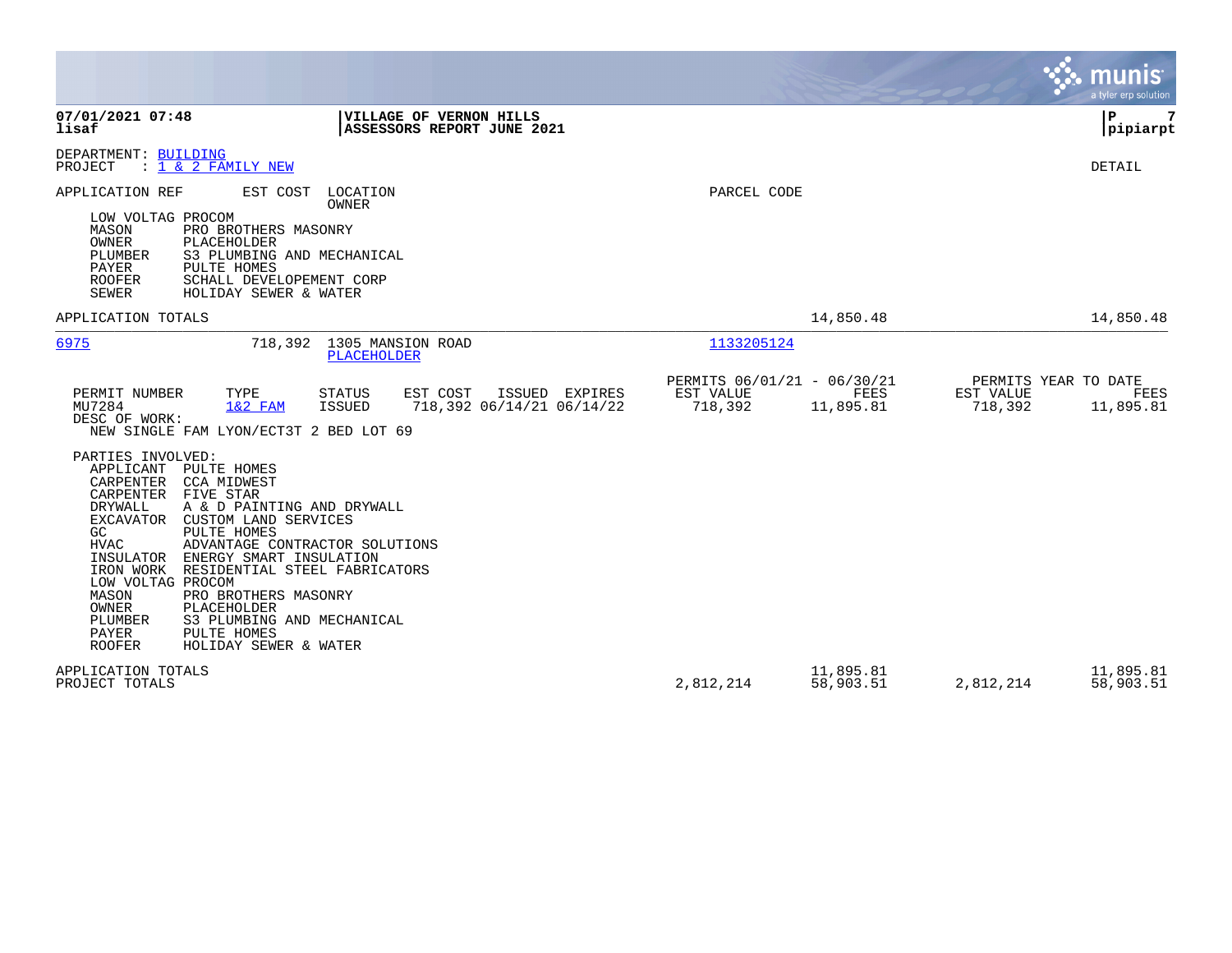|                                                                                                                                                                                                                                                                                                                                     |                                                                                                              |                                                         |             | munis<br>a tyler erp solution                                   |
|-------------------------------------------------------------------------------------------------------------------------------------------------------------------------------------------------------------------------------------------------------------------------------------------------------------------------------------|--------------------------------------------------------------------------------------------------------------|---------------------------------------------------------|-------------|-----------------------------------------------------------------|
| 07/01/2021 07:48<br>lisaf                                                                                                                                                                                                                                                                                                           | VILLAGE OF VERNON HILLS<br>ASSESSORS REPORT JUNE 2021                                                        |                                                         |             | lР<br>8<br> pipiarpt                                            |
| DEPARTMENT: BUILDING<br>: COMMERCIAL ALTERATION<br>PROJECT                                                                                                                                                                                                                                                                          |                                                                                                              |                                                         |             | DETAIL                                                          |
| APPLICATION REF                                                                                                                                                                                                                                                                                                                     | EST COST LOCATION<br><b>OWNER</b>                                                                            | PARCEL CODE                                             |             |                                                                 |
| 5160                                                                                                                                                                                                                                                                                                                                | 150,000<br>1640 NORTH MILWAUKEE AVE 100<br>WILLIAM G CHIN                                                    | 1128411007                                              |             |                                                                 |
| PERMIT NUMBER<br>TYPE<br>MU7263<br>CO NO FEE<br>DESC OF WORK:<br>INTERIOR REMODEL STARBUCKS                                                                                                                                                                                                                                         | ISSUED EXPIRES<br>STATUS<br>EST COST<br>150,000 06/09/21 06/09/22<br>COMPLT                                  | PERMITS 06/01/21 - 06/30/21<br>EST VALUE<br>$\mathbf 0$ | FEES<br>.00 | PERMITS YEAR TO DATE<br>EST VALUE<br>FEES<br>.00<br>0           |
| PARTIES INVOLVED:<br>APPLICANT<br>STATE PERMITS<br>CARPENTER<br>COMMERCIAL CARPENTRY<br>ELECTRICIA TRL-M<br>GC.<br>MIDWEST<br>MISCELLANE TOUCH OF BEAUTY                                                                                                                                                                            |                                                                                                              |                                                         |             |                                                                 |
| MISCELLANE TOUCH OF BEAUTY TILE<br><b>OCCUPANT</b><br><b>STARBUCKS</b><br>OWNER<br>WILLIAM G CHIN<br>PLUMBER<br>PROVANCAL BROTHERS<br>PAYER<br>MIDWEST                                                                                                                                                                              |                                                                                                              |                                                         |             |                                                                 |
| APPLICATION TOTALS                                                                                                                                                                                                                                                                                                                  |                                                                                                              |                                                         | .00         | .00                                                             |
| 6533                                                                                                                                                                                                                                                                                                                                | 250,000<br>701 NORTH MILWAUKEE AVE 302<br>INLAND REAL ESTATE CORPORATION                                     | 1503102018                                              |             |                                                                 |
| PERMIT NUMBER<br>TYPE<br>MU7270<br>CO NO FEE<br>DESC OF WORK:<br>INTERIOR BUILD OUT - FIVE BELOW                                                                                                                                                                                                                                    | STATUS<br>EST COST<br>ISSUED EXPIRES<br>COMPLT<br>250,000 06/11/21 06/11/22                                  | PERMITS 06/01/21 - 06/30/21<br>EST VALUE<br>$\mathbf 0$ | FEES<br>.00 | PERMITS YEAR TO DATE<br>EST VALUE<br>FEES<br>$\mathbf 0$<br>.00 |
| PARTIES INVOLVED:<br>APPLICANT<br>CARPENTER<br>RTH ASSOCIATES<br>ELECTRICIA HIGH TECH GREEN ELECTRIC CORP<br>GC<br>RTH ASSOCIATES<br>GLASS<br><b>HVAC</b><br>TOJI ENGINEERING LTD<br><b>FIVE BELOW</b><br>OCCUPANT<br>OWNER<br>PLUMBER<br><b>J&amp;S PLUMBING</b><br>PAYER<br>RTH ASSOCIATES<br><b>ROOFER</b><br>FUNDERBURK ROOFING | TRICARICO ARCHITECTS & DESIGN PC<br>NORTH SHORE GLAZING AND MIRROR COMPANY<br>INLAND REAL ESTATE CORPORATION |                                                         |             |                                                                 |
| APPLICATION TOTALS                                                                                                                                                                                                                                                                                                                  |                                                                                                              |                                                         | .00         | .00                                                             |
| 6539                                                                                                                                                                                                                                                                                                                                | 320,490<br>700 NORTH MILWAUKEE AVENUE 134<br>KIMCO REALTY                                                    | 1504201051                                              |             |                                                                 |
|                                                                                                                                                                                                                                                                                                                                     |                                                                                                              | PERMITS 06/01/21 - 06/30/21                             |             | PERMITS YEAR TO DATE                                            |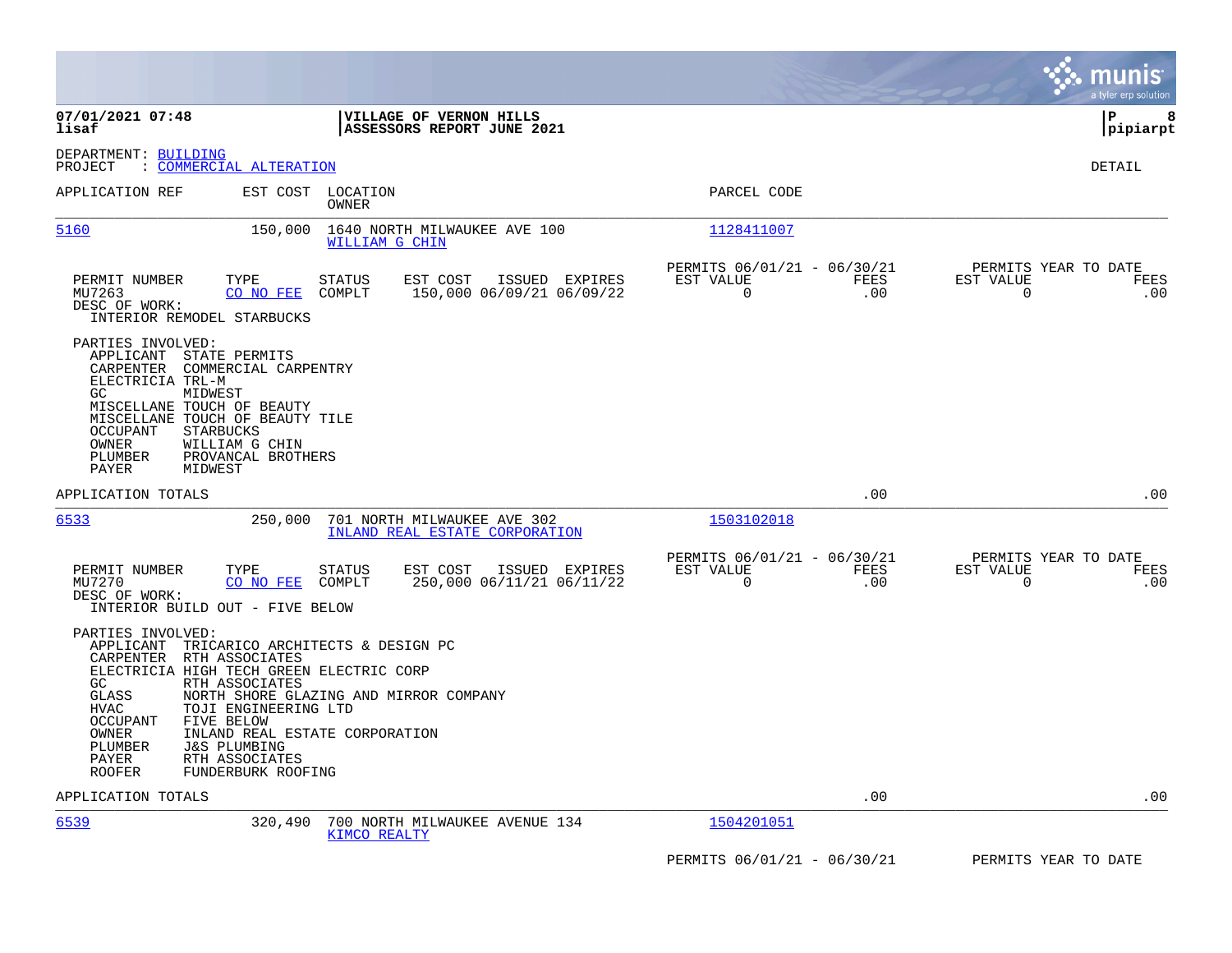|                                                                                                                                                                                                                                                                |                                                                                                                                                                                                                                  |                                                                   |                |                                                    |                       |                                             | a tyler erp solution                |
|----------------------------------------------------------------------------------------------------------------------------------------------------------------------------------------------------------------------------------------------------------------|----------------------------------------------------------------------------------------------------------------------------------------------------------------------------------------------------------------------------------|-------------------------------------------------------------------|----------------|----------------------------------------------------|-----------------------|---------------------------------------------|-------------------------------------|
| 07/01/2021 07:48<br>lisaf<br>PERMIT NUMBER<br>TYPE                                                                                                                                                                                                             | <b>STATUS</b>                                                                                                                                                                                                                    | VILLAGE OF VERNON HILLS<br>ASSESSORS REPORT JUNE 2021<br>EST COST | ISSUED EXPIRES | EST VALUE                                          | <b>FEES</b>           | EST VALUE                                   | ΙP<br>9<br> pipiarpt<br><b>FEES</b> |
| DEPARTMENT: BUILDING<br>: COMMERCIAL ALTERATION<br>PROJECT                                                                                                                                                                                                     |                                                                                                                                                                                                                                  |                                                                   |                |                                                    |                       |                                             | DETAIL                              |
| APPLICATION REF                                                                                                                                                                                                                                                | EST COST LOCATION                                                                                                                                                                                                                |                                                                   |                | PARCEL CODE                                        |                       |                                             |                                     |
| MU7277<br>DESC OF WORK:<br>COMM ALTERATION                                                                                                                                                                                                                     | OWNER<br>COMPLT<br>CO NO FEE                                                                                                                                                                                                     | 320,490 06/14/21 06/14/22                                         |                | $\mathbf 0$                                        | .00                   | $\Omega$                                    | .00                                 |
| PARTIES INVOLVED:<br>APPLICANT<br>CARPENTER<br>DRYWALL<br>ELECTRICIA MYCOL CONSTRUCTION INC<br>GC.<br><b>HVAC</b><br>EXCEL PLUMBING<br>MASON<br><b>OCCUPANT</b><br>LIQUOR BARN<br>OWNER<br>KIMCO REALTY<br>PLUMBER<br>I & D PLUMBING<br>PAYER<br><b>ROOFER</b> | BRIDGEWATER GENERAL CONTRACTING<br>MITCHELL ACOUSTICAL CONSTRUCTION<br>MITCHELL ACOUSTICAL CONSTRUCTION<br>BRIDGEWATER GENERAL CONTRACTING<br>BRENNAN MASONRY COMPANY<br>BRIDGEWATER GENERAL CONTRACTING<br>LOCAL ROOFING CO INC |                                                                   |                |                                                    |                       |                                             |                                     |
| APPLICATION TOTALS                                                                                                                                                                                                                                             |                                                                                                                                                                                                                                  |                                                                   |                |                                                    | .00                   |                                             | .00                                 |
| 7159                                                                                                                                                                                                                                                           | 30,000                                                                                                                                                                                                                           | 701 NORTH MILWAUKEE AVE 300<br>INLAND REAL ESTATE CORPORATION     |                | 1503102018                                         |                       |                                             |                                     |
| PERMIT NUMBER<br>TYPE<br>MU7222<br>DESC OF WORK:<br>INTERIOR DEMOLITION                                                                                                                                                                                        | STATUS<br>COM ALT<br><b>ISSUED</b>                                                                                                                                                                                               | EST COST<br>30,000 06/01/21 06/01/22                              | ISSUED EXPIRES | PERMITS 06/01/21 - 06/30/21<br>EST VALUE<br>30,000 | <b>FEES</b><br>300.00 | PERMITS YEAR TO DATE<br>EST VALUE<br>30,000 | <b>FEES</b><br>300.00               |
| PARTIES INVOLVED:<br>APPLICANT<br>GC.<br>OCCUPANT<br><b>BURLINGTON</b><br>OWNER<br>PAYER                                                                                                                                                                       | TOWER COMMERCIAL CONSTRUCTION LLC<br>TOWER COMMERCIAL CONSTRUCTION LLC<br>INLAND REAL ESTATE CORPORATION<br>TOWER COMMERCIAL CONSTRUCTION LLC                                                                                    |                                                                   |                |                                                    |                       |                                             |                                     |
| APPLICATION TOTALS<br>PROJECT TOTALS                                                                                                                                                                                                                           |                                                                                                                                                                                                                                  |                                                                   |                | 30,000                                             | 300.00<br>300.00      | 30,000                                      | 300.00<br>300.00                    |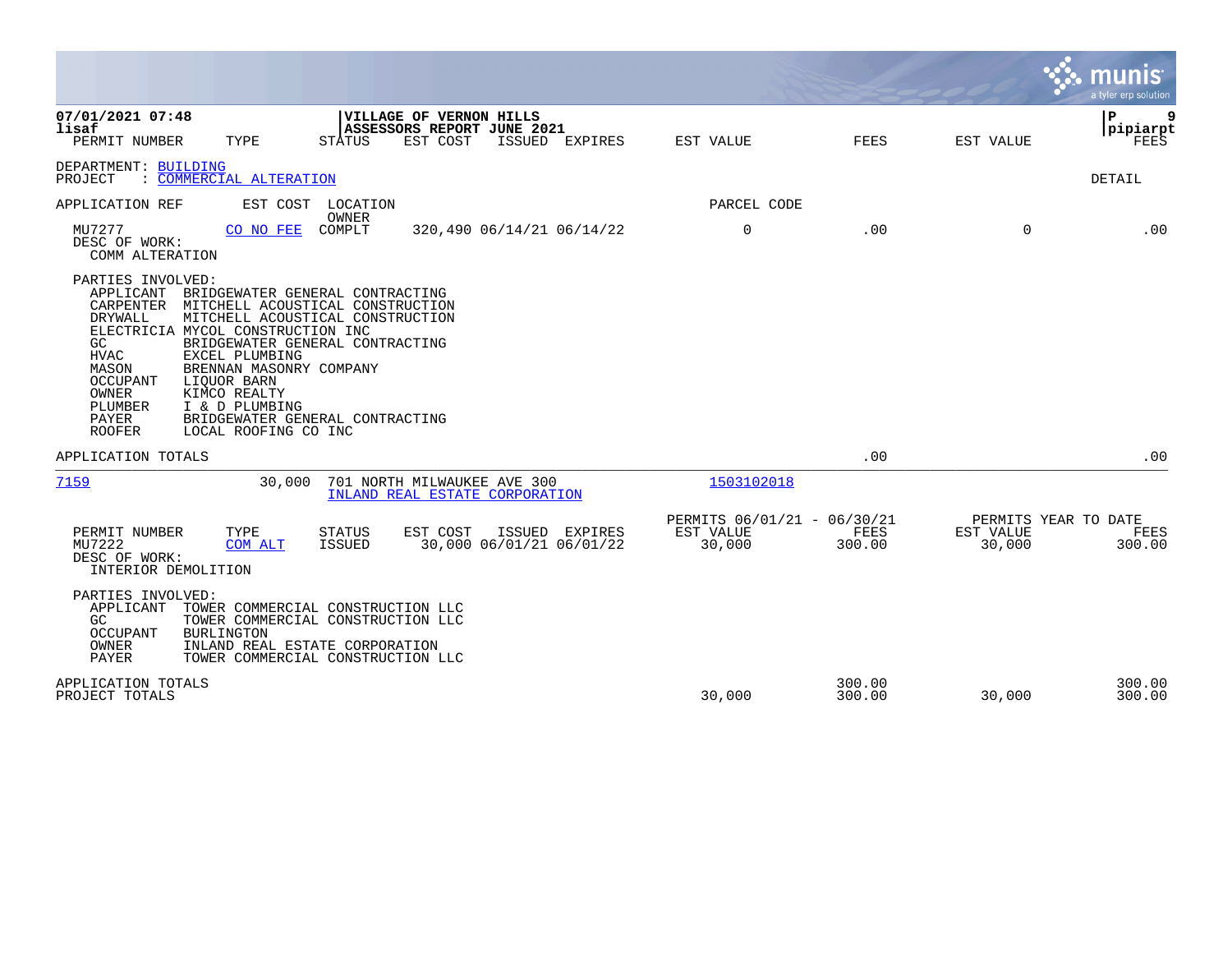|                                                                                                                                                                                                                                                                                                                                                                                                                                                                                                                                                                                                                                     |                                                                               | munis<br>a tyler erp solution                                   |
|-------------------------------------------------------------------------------------------------------------------------------------------------------------------------------------------------------------------------------------------------------------------------------------------------------------------------------------------------------------------------------------------------------------------------------------------------------------------------------------------------------------------------------------------------------------------------------------------------------------------------------------|-------------------------------------------------------------------------------|-----------------------------------------------------------------|
| 07/01/2021 07:48<br><b> VILLAGE OF VERNON HILLS</b><br>lisaf<br>ASSESSORS REPORT JUNE 2021                                                                                                                                                                                                                                                                                                                                                                                                                                                                                                                                          |                                                                               | l P<br>10<br> pipiarpt                                          |
| DEPARTMENT: BUILDING<br>: COMMERCIAL NEW<br>PROJECT                                                                                                                                                                                                                                                                                                                                                                                                                                                                                                                                                                                 |                                                                               | DETAIL                                                          |
| APPLICATION REF<br>EST COST<br>LOCATION<br>OWNER                                                                                                                                                                                                                                                                                                                                                                                                                                                                                                                                                                                    | PARCEL CODE                                                                   |                                                                 |
| 6341<br>3,767,505<br>888 FOREST EDGE DR<br>ITW PASLODE                                                                                                                                                                                                                                                                                                                                                                                                                                                                                                                                                                              | 1515101001                                                                    |                                                                 |
| TYPE<br>ISSUED EXPIRES<br>PERMIT NUMBER<br>STATUS<br>EST COST<br>3,767,505 06/29/21 06/29/22<br>MU7390<br>CO NO FEE<br>COMPLT<br>DESC OF WORK:<br>NEW BUILDING<br>CO IS FOR SHELL ONLY<br>PARTIES INVOLVED:<br>ALARM<br>PREFERRED ELECTRIC<br>APPLICANT<br>PREMIER DESIGN AND BUILD GROUP<br>SCURTO CEMENT CONSTRUCTION<br>CONCRETE<br>ELECTRICIA PREFERRED ELECTRIC<br>EXCAVATOR<br><b>SCHUEPFER</b><br>FENCE<br>DRIVEN FENCEINC<br>GC<br>PREMIER DESIGN AND BUILD GROUP<br>GLASS<br>RELIANT<br><b>HVAC</b><br>MK INDUSTRIES , INC<br>OWNER<br>ITW PASLODE<br>PLUMBER<br>HAYES INDUSTRIES<br><b>ROOFER</b><br>ALL AMERICAN ROOFING | PERMITS 06/01/21 - 06/30/21<br>EST VALUE<br>FEES<br>$\mathbf 0$<br>.00        | PERMITS YEAR TO DATE<br>EST VALUE<br>FEES<br>$\mathbf 0$<br>.00 |
| APPLICATION TOTALS                                                                                                                                                                                                                                                                                                                                                                                                                                                                                                                                                                                                                  | .00                                                                           | .00                                                             |
| 7228<br>555 LAKEVIEW PKY<br>0<br>AMERICAN MULTI-CINEMA, INC                                                                                                                                                                                                                                                                                                                                                                                                                                                                                                                                                                         | 1504201049                                                                    |                                                                 |
| PERMIT NUMBER<br>TYPE<br><b>STATUS</b><br>EST COST<br>ISSUED EXPIRES<br>0 06/14/21 06/14/22<br>MU7286<br>ISSUED<br><b>COM NEW</b><br>DESC OF WORK:<br>PHASE 1 - FOUNDATION ONLY APPROVED<br>PHASE 2 -SUPERSTRUCTURE/BLDG NOT APPROVED (IN REVIEW)<br>PARTIES INVOLVED:<br>GC<br><b>EVERLEIGH</b><br>OCCUPANT<br><b>EVERLEIGH</b><br><b>OWNER</b><br>AMERICAN MULTI-CINEMA, INC                                                                                                                                                                                                                                                      | PERMITS 06/01/21 - 06/30/21<br>EST VALUE<br><b>FEES</b><br>$\mathbf 0$<br>.00 | PERMITS YEAR TO DATE<br>EST VALUE<br>FEES<br>.00<br>$\Omega$    |
| APPLICATION TOTALS<br>PROJECT TOTALS                                                                                                                                                                                                                                                                                                                                                                                                                                                                                                                                                                                                | .00<br>$\mathbf 0$<br>.00                                                     | .00<br>0<br>.00                                                 |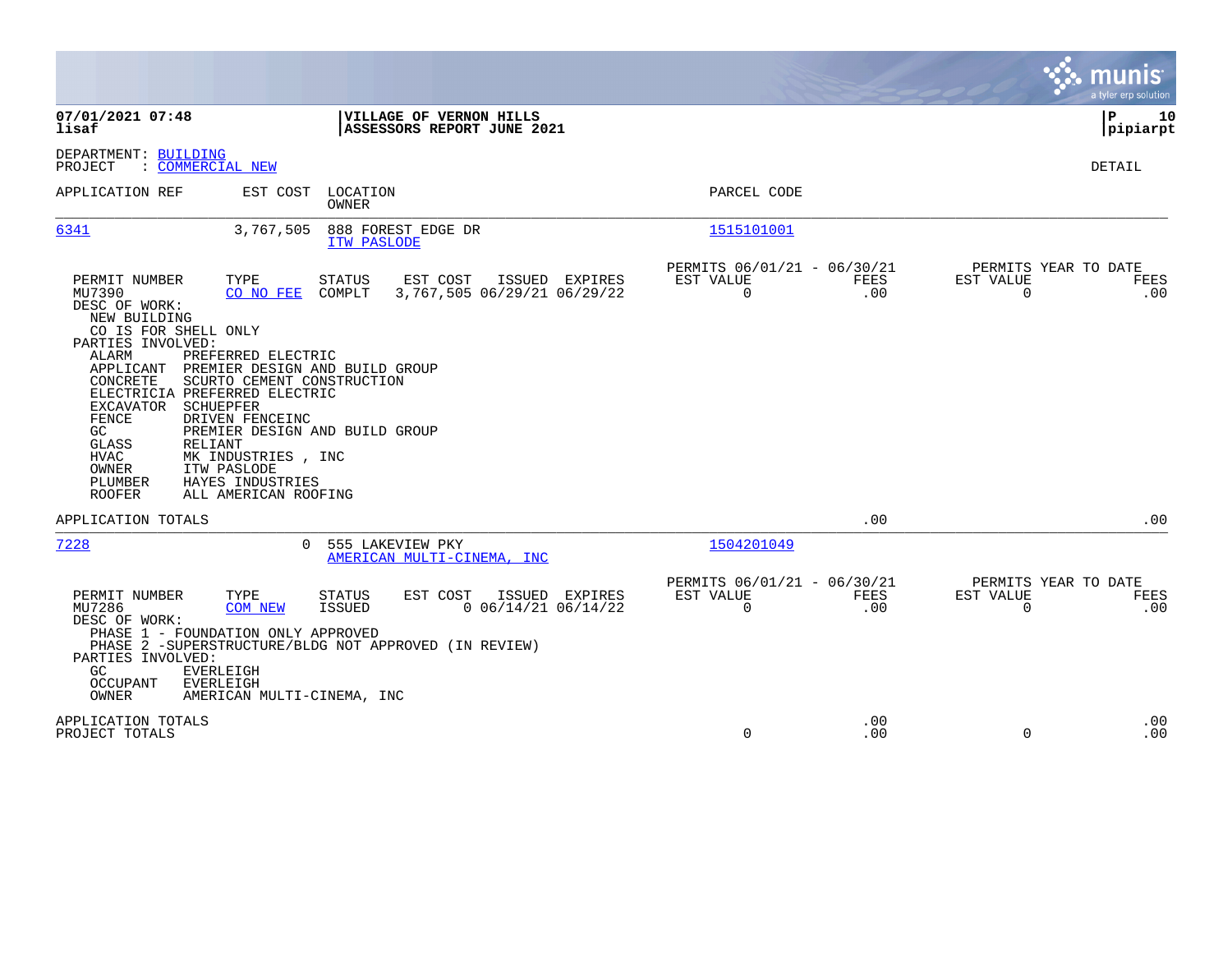|                                                                                                                                                                                                                   |                                                                          | munis<br>a tyler erp solution                                     |
|-------------------------------------------------------------------------------------------------------------------------------------------------------------------------------------------------------------------|--------------------------------------------------------------------------|-------------------------------------------------------------------|
| 07/01/2021 07:48<br>VILLAGE OF VERNON HILLS<br>lisaf<br>ASSESSORS REPORT JUNE 2021                                                                                                                                |                                                                          | l P<br>11<br> pipiarpt                                            |
| DEPARTMENT: BUILDING<br>: AC/FWANCE<br>PROJECT                                                                                                                                                                    |                                                                          | DETAIL                                                            |
| APPLICATION REF<br>EST COST LOCATION<br>OWNER                                                                                                                                                                     | PARCEL CODE                                                              |                                                                   |
| 7161<br>7,436<br>819 CREEK BEND DR<br>XIANMING LIU                                                                                                                                                                | 1516102005                                                               |                                                                   |
| EST COST<br>PERMIT NUMBER<br>TYPE<br>STATUS<br>ISSUED EXPIRES<br>7,436 06/01/21 06/08/22<br>MU7223<br><b>AC/FURN</b><br>COMPLT<br>DESC OF WORK:<br>A/C                                                            | PERMITS 06/01/21 - 06/30/21<br>FEES<br>EST VALUE<br>$\mathbf 0$<br>73.36 | PERMITS YEAR TO DATE<br>EST VALUE<br>FEES<br>$\mathbf 0$<br>73.36 |
| PARTIES INVOLVED:<br>APPLICANT ARS OF ILLINOIS<br>GC.<br>ARS OF ILLINOIS<br>OWNER<br>XIANMING LIU<br>ARS OF ILLINOIS<br>PAYER                                                                                     |                                                                          |                                                                   |
| APPLICATION TOTALS                                                                                                                                                                                                | 73.36                                                                    | 73.36                                                             |
| 7169<br>6,126<br>89 NORTH FIORE PKY<br>RANDY & HOLLY SCARBRO                                                                                                                                                      | 1506412005                                                               |                                                                   |
| PERMIT NUMBER<br>TYPE<br>EST COST<br>ISSUED EXPIRES<br>STATUS<br>MU7229<br>6,126 06/02/21 06/02/22<br>AC/FURN<br>ISSUED<br>DESC OF WORK:<br>A/C & FURNACE                                                         | PERMITS 06/01/21 - 06/30/21<br>EST VALUE<br>FEES<br>$\Omega$<br>61.26    | PERMITS YEAR TO DATE<br>EST VALUE<br>FEES<br>$\Omega$<br>61.26    |
| PARTIES INVOLVED:<br>APPLICANT ABC PLUMBING, HEATING, COOLING, ELECTRIC<br>ABC PLUMBING, HEATING, COOLING, ELECTRIC<br>GC.<br>OWNER<br>RANDY & HOLLY SCARBRO<br>PAYER<br>ABC PLUMBING, HEATING, COOLING, ELECTRIC |                                                                          |                                                                   |
| APPLICATION TOTALS                                                                                                                                                                                                | 61.26                                                                    | 61.26                                                             |
| 7171<br>7,450<br>401 AURORA CT<br>ROBERT LEE TAYLOR                                                                                                                                                               | 1504104014                                                               |                                                                   |
| PERMIT NUMBER<br>TYPE<br>EST COST<br>ISSUED EXPIRES<br>STATUS<br>MU7231<br><b>AC/FURN</b><br>ISSUED<br>7,450 06/02/21 06/02/22<br>DESC OF WORK:<br>$A/C$ & FURNACE                                                | PERMITS 06/01/21 - 06/30/21<br>EST VALUE<br>FEES<br>$\mathbf 0$<br>74.50 | PERMITS YEAR TO DATE<br>EST VALUE<br>FEES<br>74.50<br>$\mathbf 0$ |
| PARTIES INVOLVED:<br>APPLICANT ABC PLUMBING, HEATING, COOLING, ELECTRIC<br>ABC PLUMBING, HEATING, COOLING, ELECTRIC<br>GC.<br>OWNER<br>ROBERT LEE TAYLOR<br>PAYER<br>ABC PLUMBING, HEATING, COOLING, ELECTRIC     |                                                                          |                                                                   |
| APPLICATION TOTALS                                                                                                                                                                                                | 74.50                                                                    | 74.50                                                             |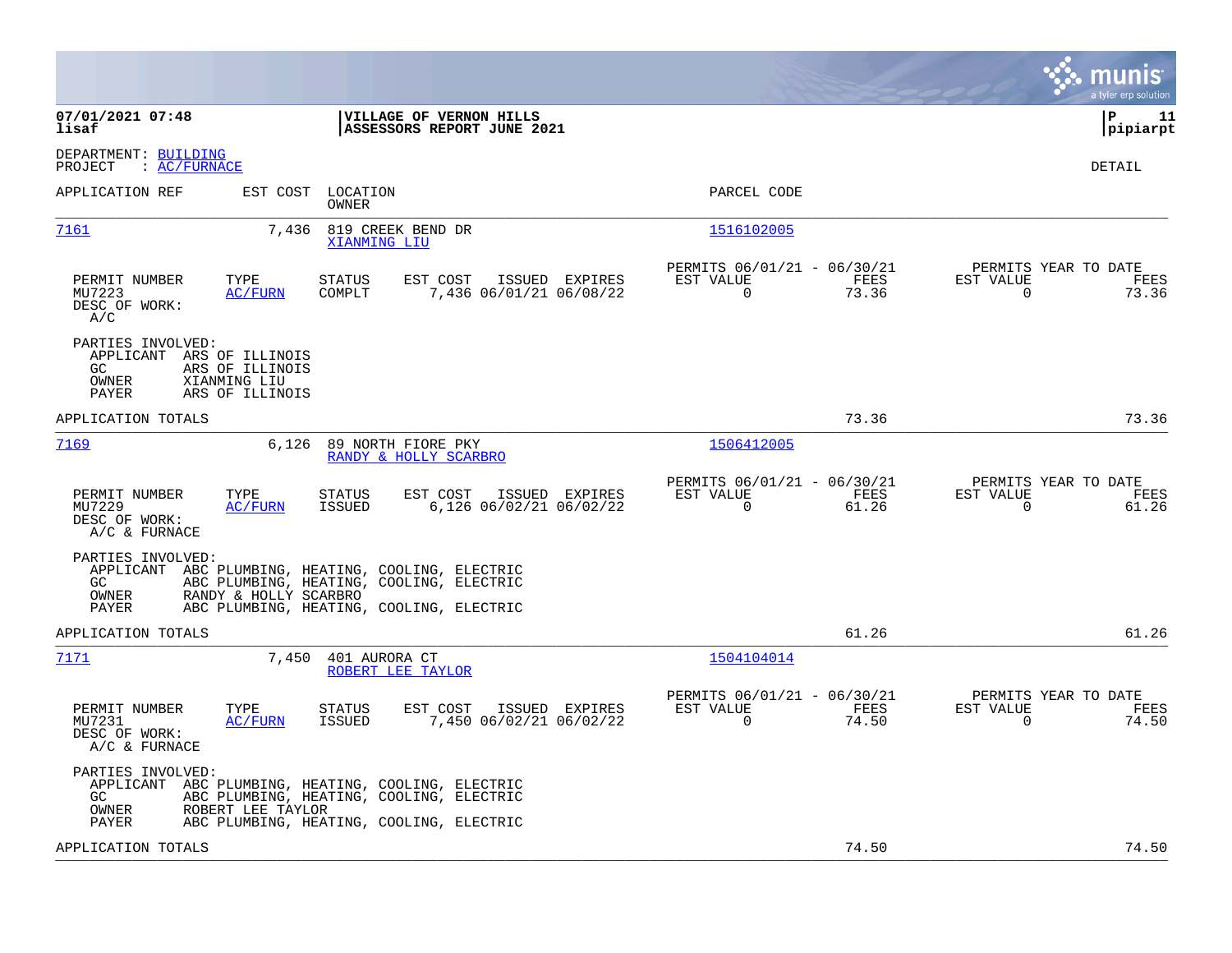|                                                                                           |                                                                         |                                                                        |                                                              |                |                                                         |               |                                                  | a tyler erp solution   |
|-------------------------------------------------------------------------------------------|-------------------------------------------------------------------------|------------------------------------------------------------------------|--------------------------------------------------------------|----------------|---------------------------------------------------------|---------------|--------------------------------------------------|------------------------|
| 07/01/2021 07:48<br>lisaf<br>7172                                                         | 5,487                                                                   | 138 BROOK HILL LN<br>LIANG XU & KIT AU                                 | VILLAGE OF VERNON HILLS<br><b>ASSESSORS REPORT JUNE 2021</b> |                | 1509107016                                              |               |                                                  | l P<br>12<br> pipiarpt |
| PERMIT NUMBER                                                                             | TYPE                                                                    | STATUS                                                                 | EST COST                                                     | ISSUED EXPIRES | PERMITS 06/01/21 - 06/30/21<br>EST VALUE                | FEES          | PERMITS YEAR TO DATE<br>EST VALUE                | FEES                   |
| DEPARTMENT: BUILDING<br>PROJECT : AC/FURNACE                                              |                                                                         |                                                                        |                                                              |                |                                                         |               |                                                  | DETAIL                 |
| APPLICATION REF                                                                           |                                                                         | EST COST LOCATION                                                      |                                                              |                | PARCEL CODE                                             |               |                                                  |                        |
| MU7232<br>DESC OF WORK:<br>A/C                                                            | <b>AC/FURN</b>                                                          | OWNER<br>COMPLT                                                        | 5,487 06/02/21 06/15/22                                      |                | 0                                                       | 54.87         | $\Omega$                                         | 54.87                  |
| PARTIES INVOLVED:<br>APPLICANT ALLIED AIR CONDITIONING & HEATING<br>GC.<br>OWNER<br>PAYER | LIANG XU & KIT AU                                                       | ALLIED AIR CONDITIONING & HEATING<br>ALLIED AIR CONDITIONING & HEATING |                                                              |                |                                                         |               |                                                  |                        |
| APPLICATION TOTALS                                                                        |                                                                         |                                                                        |                                                              |                |                                                         | 54.87         |                                                  | 54.87                  |
| 7196                                                                                      | 4,400                                                                   | 476 HARRISON CT<br>PLACEHOLDER                                         |                                                              |                | 1132303061                                              |               |                                                  |                        |
| PERMIT NUMBER<br>MU7242<br>DESC OF WORK:<br>HVAC SYSTEM                                   | TYPE<br>AC/FURN                                                         | STATUS<br>ISSUED                                                       | EST COST<br>4,400 06/04/21 06/04/22                          | ISSUED EXPIRES | PERMITS 06/01/21 - 06/30/21<br>EST VALUE<br>$\mathbf 0$ | FEES<br>50.00 | PERMITS YEAR TO DATE<br>EST VALUE<br>0           | FEES<br>50.00          |
| PARTIES INVOLVED:<br>APPLICANT TOP TEC HEATING, PL & ELEC<br>GC.<br>OWNER<br>PAYER        | TOP TEC HEATING, PL & ELEC<br>PLACEHOLDER<br>TOP TEC HEATING, PL & ELEC |                                                                        |                                                              |                |                                                         |               |                                                  |                        |
| APPLICATION TOTALS                                                                        |                                                                         |                                                                        |                                                              |                |                                                         | 50.00         |                                                  | 50.00                  |
| 7219                                                                                      | 7,378                                                                   | 308 ALBERT DRIVE<br>MIKE D & JEANIE C KIM                              |                                                              |                | 1505425012                                              |               |                                                  |                        |
| PERMIT NUMBER<br>MU7259<br>DESC OF WORK:<br>FURNACE AC REPLACEMENT                        | TYPE<br><b>AC/FURN</b>                                                  | STATUS<br><b>ISSUED</b>                                                | EST COST<br>7,378 06/08/21 06/08/22                          | ISSUED EXPIRES | PERMITS 06/01/21 - 06/30/21<br>EST VALUE<br>$\mathbf 0$ | FEES<br>73.78 | PERMITS YEAR TO DATE<br>EST VALUE<br>$\mathbf 0$ | FEES<br>73.78          |
| PARTIES INVOLVED:<br>APPLICANT MIKE D & JEANIE C KIM<br>GC.<br>ABT<br>OWNER               | MIKE D & JEANIE C KIM                                                   |                                                                        |                                                              |                |                                                         |               |                                                  |                        |
| PAYER                                                                                     | MIKE D & JEANIE C KIM                                                   |                                                                        |                                                              |                |                                                         |               |                                                  |                        |
| APPLICATION TOTALS                                                                        |                                                                         |                                                                        |                                                              |                |                                                         | 73.78         |                                                  | 73.78                  |
| 7226                                                                                      |                                                                         | 6,211 1727 STANWICH ROAD                                               |                                                              |                | 1129410009                                              |               |                                                  |                        |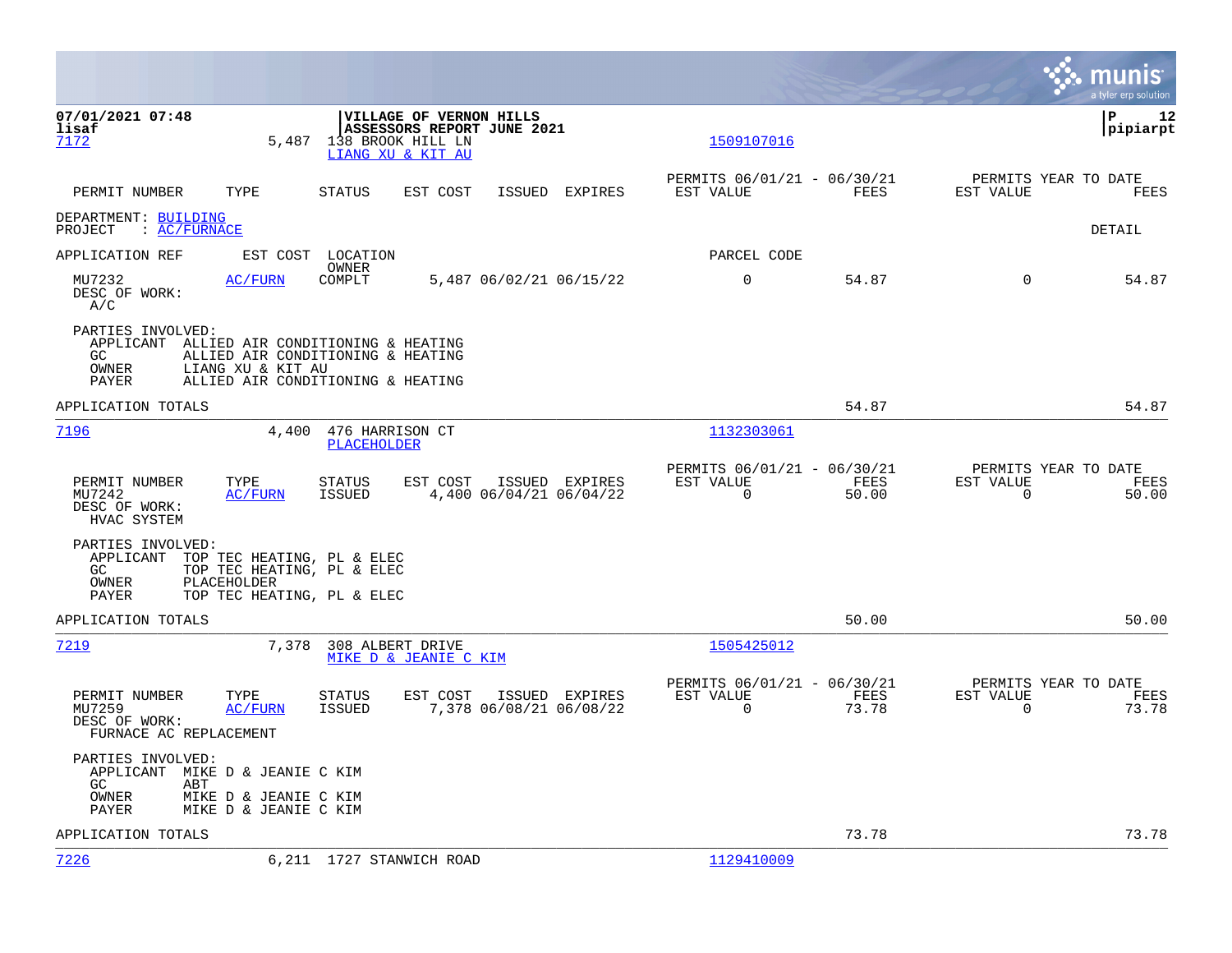|                                                                                                                                                                                                                                                                                      |                                                                                                                                                         | munis<br>a tyler erp solution                                   |
|--------------------------------------------------------------------------------------------------------------------------------------------------------------------------------------------------------------------------------------------------------------------------------------|---------------------------------------------------------------------------------------------------------------------------------------------------------|-----------------------------------------------------------------|
| 07/01/2021 07:48<br>VILLAGE OF VERNON HILLS<br>lisaf<br><b>ASSESSORS REPORT JUNE 2021</b><br>THOMAS G & SALLY S NEWBERG                                                                                                                                                              |                                                                                                                                                         | lР<br>13<br> pipiarpt                                           |
| TYPE<br>PERMIT NUMBER<br><b>STATUS</b><br>EST COST<br>ISSUED EXPIRES                                                                                                                                                                                                                 | PERMITS 06/01/21 - 06/30/21<br><b>EXECUTE: EXECUTE: EXECUTE: EXECUTE: EXECUTE: EXECUTE: EXECUTE: EXECUTE: EXECUTE: EXECUTE: EXECUTE: E</b><br>EST VALUE | PERMITS YEAR TO DATE<br>EST VALUE<br>FEES                       |
| DEPARTMENT: BUILDING<br>PROJECT : AC/FURNACE                                                                                                                                                                                                                                         |                                                                                                                                                         | DETAIL                                                          |
| APPLICATION REF<br>EST COST LOCATION<br>OWNER                                                                                                                                                                                                                                        | PARCEL CODE                                                                                                                                             |                                                                 |
| AC/FURN<br><b>ISSUED</b><br>6,211 06/09/21 06/09/22<br>MU7265<br>DESC OF WORK:<br>AC/FURNACE                                                                                                                                                                                         | $\mathbf 0$<br>62.11                                                                                                                                    | $\Omega$<br>62.11                                               |
| PARTIES INVOLVED:<br>APPLICANT ARS OF ILLINOIS<br>GC<br>ARS OF ILLINOIS<br><b>HVAC</b><br>ARS OF ILLINOIS<br>THOMAS G & SALLY S NEWBERG<br>OWNER<br>ARS OF ILLINOIS<br>PAYER                                                                                                         |                                                                                                                                                         |                                                                 |
| APPLICATION TOTALS                                                                                                                                                                                                                                                                   | 62.11                                                                                                                                                   | 62.11                                                           |
| 7230<br>10,929 1691 SAINT ANDREW DR<br><b>JAMES BAZBAZ</b>                                                                                                                                                                                                                           | 1129312011                                                                                                                                              |                                                                 |
| PERMIT NUMBER<br>TYPE<br><b>STATUS</b><br>EST COST ISSUED EXPIRES<br><b>ISSUED</b><br>10,929 06/10/21 06/10/22<br>MU7267<br>AC/FURN<br>DESC OF WORK:<br>REMOVE AND REPLACE FURNACE AC                                                                                                | PERMITS 06/01/21 - 06/30/21<br>EST VALUE<br>FEES<br>$\Omega$<br>109.29                                                                                  | PERMITS YEAR TO DATE<br>EST VALUE<br>FEES<br>$\Omega$<br>109.29 |
| PARTIES INVOLVED:<br>APPLICANT ABC PLUMBING, HEATING, COOLING, ELECTRIC<br>GC<br>ABC PLUMBING, HEATING, COOLING, ELECTRIC<br>OWNER<br><b>JAMES BAZBAZ</b><br>PAYER<br>ABC PLUMBING, HEATING, COOLING, ELECTRIC                                                                       |                                                                                                                                                         |                                                                 |
| APPLICATION TOTALS                                                                                                                                                                                                                                                                   | 109.29                                                                                                                                                  | 109.29                                                          |
| 7241<br>11,989<br>346 NORTH FIORE PKY<br>WILLIAMS J & MARGARET A LAKINS                                                                                                                                                                                                              | 1506405004                                                                                                                                              |                                                                 |
| PERMIT NUMBER<br>TYPE<br><b>STATUS</b><br>EST COST<br>ISSUED EXPIRES<br>11,989 06/14/21 06/14/22<br>MU7275<br>AC/FURN<br>ISSUED<br>DESC OF WORK:<br>FURNANCE & A/C                                                                                                                   | PERMITS 06/01/21 - 06/30/21<br>EST VALUE<br>FEES<br>$\Omega$<br>119.89                                                                                  | PERMITS YEAR TO DATE<br>EST VALUE<br>FEES<br>$\Omega$<br>119.89 |
| PARTIES INVOLVED:<br>APPLICANT ABC PLUMBING, HEATING, COOLING, ELECTRIC<br>ABC PLUMBING, HEATING, COOLING, ELECTRIC<br>GC<br>ABC PLUMBING, HEATING, COOLING, ELECTRIC<br><b>HVAC</b><br>WILLIAMS J & MARGARET A LAKINS<br>OWNER<br>ABC PLUMBING, HEATING, COOLING, ELECTRIC<br>PAYER |                                                                                                                                                         |                                                                 |
| APPLICATION TOTALS                                                                                                                                                                                                                                                                   | 119.89                                                                                                                                                  | 119.89                                                          |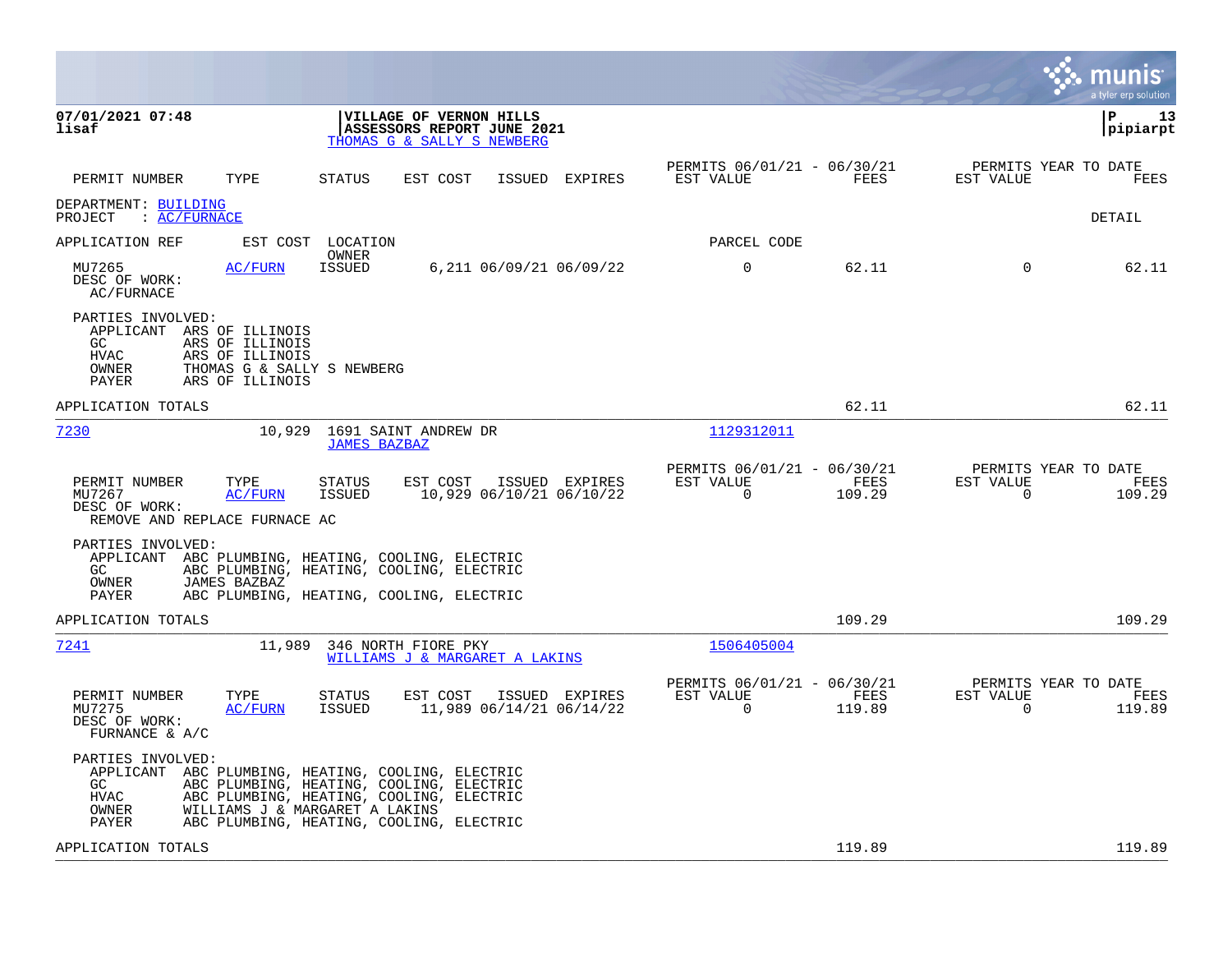|                                                                 |                                                                                                                                                                                                       |                                           |                                                         |               |                                                  | munis<br>a tyler erp solution |
|-----------------------------------------------------------------|-------------------------------------------------------------------------------------------------------------------------------------------------------------------------------------------------------|-------------------------------------------|---------------------------------------------------------|---------------|--------------------------------------------------|-------------------------------|
| 07/01/2021 07:48<br>lisaf<br>7242                               | VILLAGE OF VERNON HILLS<br>ASSESSORS REPORT JUNE 2021<br>5,650<br>184 BROOK LN<br><b>PLACEHOLDER</b>                                                                                                  |                                           | 1133101371                                              |               |                                                  | ΙP<br>14<br> pipiarpt         |
| PERMIT NUMBER                                                   | TYPE<br>STATUS<br>EST COST                                                                                                                                                                            | ISSUED EXPIRES                            | PERMITS 06/01/21 - 06/30/21<br>EST VALUE                | FEES          | PERMITS YEAR TO DATE<br>EST VALUE                | FEES                          |
| DEPARTMENT: BUILDING<br>: AC/FURNACE<br>PROJECT                 |                                                                                                                                                                                                       |                                           |                                                         |               |                                                  | <b>DETAIL</b>                 |
| APPLICATION REF                                                 | LOCATION<br>EST COST                                                                                                                                                                                  |                                           | PARCEL CODE                                             |               |                                                  |                               |
| MU7276<br>DESC OF WORK:<br>A/C                                  | OWNER<br><b>AC/FURN</b><br>ISSUED                                                                                                                                                                     | 5,650 06/14/21 06/14/22                   | $\mathbf 0$                                             | 56.50         | $\mathbf 0$                                      | 56.50                         |
| PARTIES INVOLVED:<br>GC.<br>HVAC<br>OWNER<br>PAYER              | APPLICANT ABC PLUMBING, HEATING, COOLING, ELECTRIC<br>ABC PLUMBING, HEATING, COOLING, ELECTRIC<br>ABC PLUMBING, HEATING, COOLING, ELECTRIC<br>PLACEHOLDER<br>ABC PLUMBING, HEATING, COOLING, ELECTRIC |                                           |                                                         |               |                                                  |                               |
| APPLICATION TOTALS                                              |                                                                                                                                                                                                       |                                           |                                                         | 56.50         |                                                  | 56.50                         |
| <u>7255</u>                                                     | 8,344<br>663S SUSSEX CIR<br><b>ADAM PERSHA</b>                                                                                                                                                        |                                           | 1508407008                                              |               |                                                  |                               |
| PERMIT NUMBER<br>MU7293<br>DESC OF WORK:<br>FURNANCE            | TYPE<br><b>STATUS</b><br>EST COST<br>ISSUED<br><u>AC/FURN</u>                                                                                                                                         | ISSUED EXPIRES<br>8,344 06/15/21 06/15/22 | PERMITS 06/01/21 - 06/30/21<br>EST VALUE<br>$\mathbf 0$ | FEES<br>83.44 | PERMITS YEAR TO DATE<br>EST VALUE<br>$\mathbf 0$ | FEES<br>83.44                 |
| PARTIES INVOLVED:<br>GC<br>HVAC<br>OWNER<br>PAYER               | APPLICANT ABC PLUMBING, HEATING, COOLING, ELECTRIC<br>ABC PLUMBING, HEATING, COOLING, ELECTRIC<br>ABC PLUMBING, HEATING, COOLING, ELECTRIC<br>ADAM PERSHA<br>ABC PLUMBING, HEATING, COOLING, ELECTRIC |                                           |                                                         |               |                                                  |                               |
| APPLICATION TOTALS                                              |                                                                                                                                                                                                       |                                           |                                                         | 83.44         |                                                  | 83.44                         |
| 7272                                                            | 4,450<br>1022 HIDDEN CREEK CT<br>SUSAN C COVENY                                                                                                                                                       |                                           | 1507209052                                              |               |                                                  |                               |
| PERMIT NUMBER<br>MU7313<br>DESC OF WORK:<br>AC/FURNACE          | TYPE<br><b>STATUS</b><br>EST COST<br>ISSUED<br>AC/FURN                                                                                                                                                | ISSUED EXPIRES<br>4,450 06/16/21 06/16/22 | PERMITS 06/01/21 - 06/30/21<br>EST VALUE<br>0           | FEES<br>50.00 | PERMITS YEAR TO DATE<br>EST VALUE<br>$\mathbf 0$ | FEES<br>50.00                 |
| PARTIES INVOLVED:<br>APPLICANT<br>GC.<br>HVAC<br>OWNER<br>PAYER | FOUR SEASONS HEATING & AIR<br>FOUR SEASONS HEATING & AIR<br>FOUR SEASONS HEATING & AIR<br>SUSAN C COVENY<br>FOUR SEASONS HEATING & AIR                                                                |                                           |                                                         |               |                                                  |                               |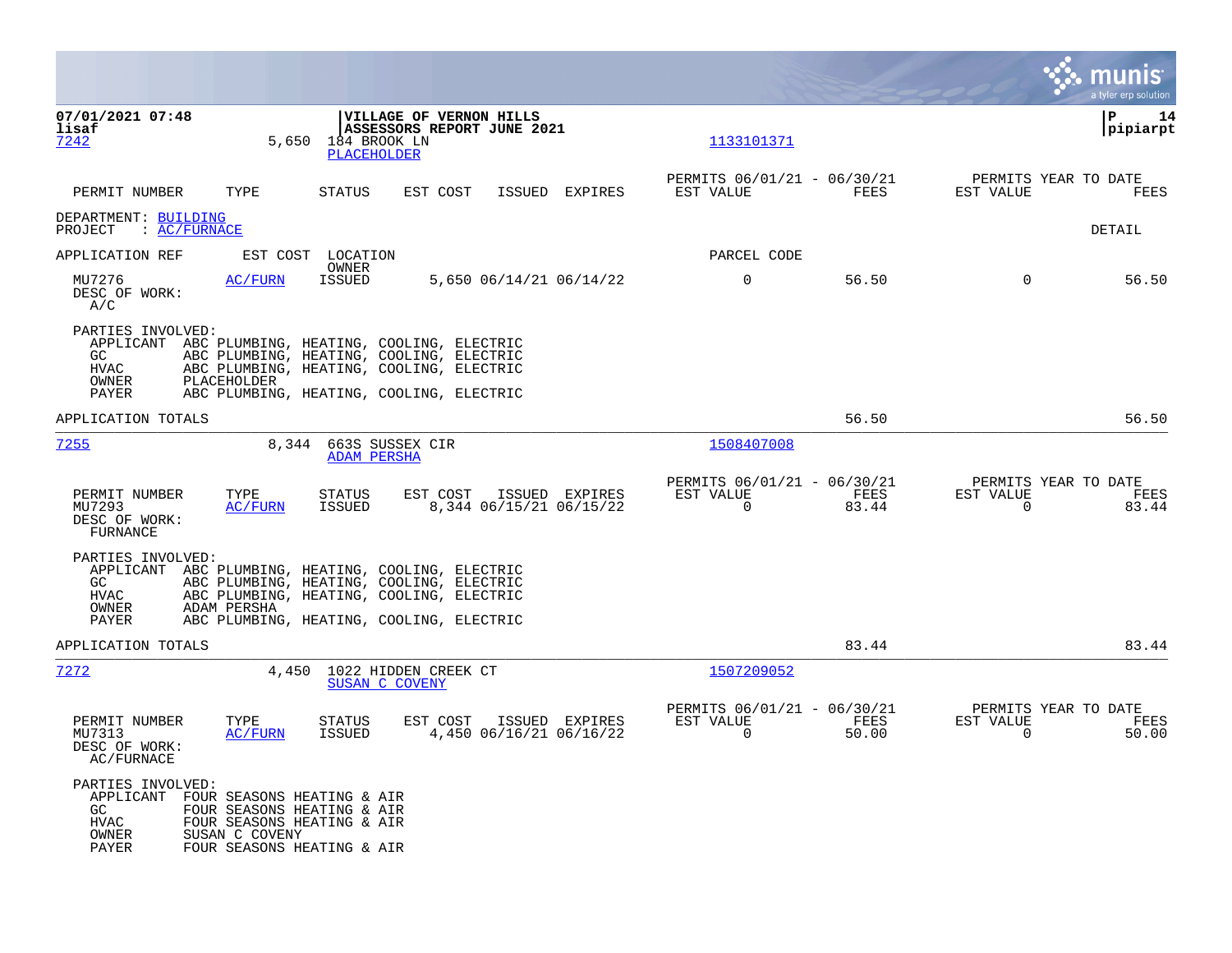|                                                                                                                                                                                                                                                             |                                                                        | munis<br>a tyler erp solution                                     |
|-------------------------------------------------------------------------------------------------------------------------------------------------------------------------------------------------------------------------------------------------------------|------------------------------------------------------------------------|-------------------------------------------------------------------|
| 07/01/2021 07:48<br>VILLAGE OF VERNON HILLS<br>lisaf<br>ASSESSORS REPORT JUNE 2021<br>APPLICATION TOTALS                                                                                                                                                    | 50.00                                                                  | ΙP<br>15<br> pipiarpt<br>50.00                                    |
| DEPARTMENT: BUILDING<br>PROJECT : AC/FURNACE                                                                                                                                                                                                                |                                                                        | <b>DETAIL</b>                                                     |
| EST COST LOCATION<br>APPLICATION REF<br>OWNER                                                                                                                                                                                                               | PARCEL CODE                                                            |                                                                   |
| 7280<br>5,655<br>436 MUIRWOOD CT<br><b>PLACEHOLDER</b>                                                                                                                                                                                                      | 1505308100                                                             |                                                                   |
| STATUS<br>EST COST<br>ISSUED EXPIRES<br>PERMIT NUMBER<br>TYPE<br>MU7316<br><b>AC/FURN</b><br>ISSUED<br>5,655 06/16/21 06/16/22<br>DESC OF WORK:<br>AC/FURNACE                                                                                               | PERMITS 06/01/21 - 06/30/21<br>EST VALUE<br>FEES<br>$\Omega$<br>56.55  | PERMITS YEAR TO DATE<br>EST VALUE<br>FEES<br>$\mathbf 0$<br>56.55 |
| PARTIES INVOLVED:<br>APPLICANT ABC PLUMBING, HEATING, COOLING, ELECTRIC<br>GC.<br>ABC PLUMBING, HEATING, COOLING, ELECTRIC<br>ABC PLUMBING, HEATING, COOLING, ELECTRIC<br>HVAC<br>OWNER<br>PLACEHOLDER<br>PAYER<br>ABC PLUMBING, HEATING, COOLING, ELECTRIC |                                                                        |                                                                   |
| APPLICATION TOTALS                                                                                                                                                                                                                                          | 56.55                                                                  | 56.55                                                             |
| 7318<br>32,422<br>311 COLONIAL DR<br><b>JACOUELINE A PETERS</b>                                                                                                                                                                                             | 1128108071                                                             |                                                                   |
| STATUS<br>EST COST<br>PERMIT NUMBER<br>TYPE<br>ISSUED EXPIRES<br>MU7367<br><b>AC/FURN</b><br>ISSUED<br>32,422 06/23/21 06/23/22<br>DESC OF WORK:<br>REPLACE 2 FURNACES & A/C                                                                                | PERMITS 06/01/21 - 06/30/21<br>EST VALUE<br>FEES<br>$\Omega$<br>324.22 | PERMITS YEAR TO DATE<br>EST VALUE<br>FEES<br>$\Omega$<br>324.22   |
| PARTIES INVOLVED:<br>APPLICANT ABC PLUMBING, HEATING, COOLING, ELECTRIC<br>GC.<br>ABC PLUMBING, HEATING, COOLING, ELECTRIC<br>OWNER<br>JACQUELINE A PETERS<br>PAYER<br>ABC PLUMBING, HEATING, COOLING, ELECTRIC                                             |                                                                        |                                                                   |
| APPLICATION TOTALS                                                                                                                                                                                                                                          | 324.22                                                                 | 324.22                                                            |
| 7320<br>9,538<br>1808 CASCADE DR<br>WILLIAM J & LINDA L RICHARDSON                                                                                                                                                                                          | 1129401010                                                             |                                                                   |
| PERMIT NUMBER<br>TYPE<br>STATUS<br>EST COST<br>ISSUED EXPIRES<br>9,538 06/23/21 06/23/22<br>MU7371<br>AC/FURN<br>ISSUED<br>DESC OF WORK:<br>REPLACE FURNACE & A/C                                                                                           | PERMITS 06/01/21 - 06/30/21<br>EST VALUE<br>FEES<br>$\Omega$<br>55.38  | PERMITS YEAR TO DATE<br>EST VALUE<br>FEES<br>$\Omega$<br>55.38    |
| PARTIES INVOLVED:<br>APPLICANT ABC PLUMBING, HEATING, COOLING, ELECTRIC<br>GC.<br>ABC PLUMBING, HEATING, COOLING, ELECTRIC<br>OWNER<br>WILLIAM J & LINDA L RICHARDSON<br>ABC PLUMBING, HEATING, COOLING, ELECTRIC<br>PAYER                                  |                                                                        |                                                                   |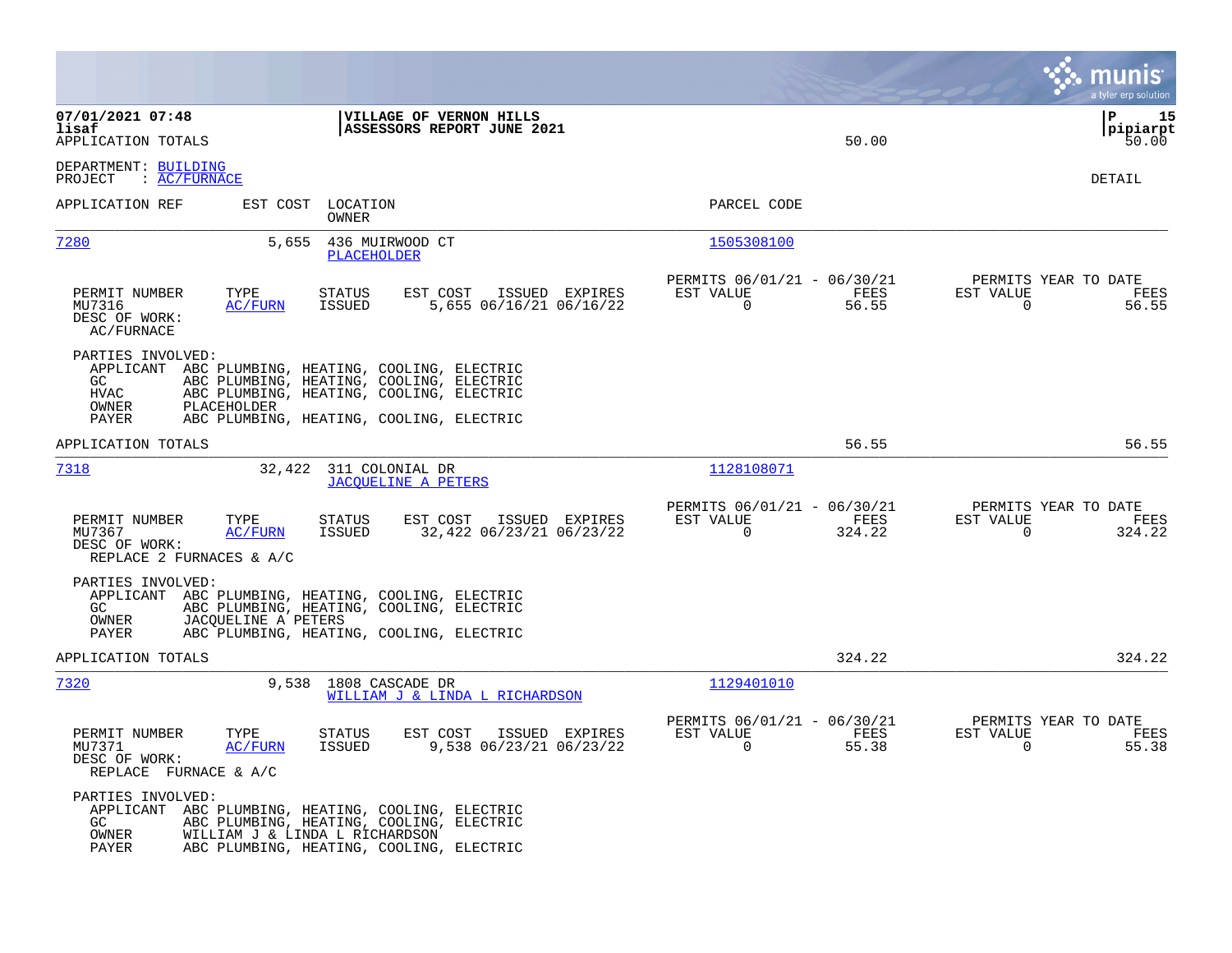|                                                                 |                                                                                                                                                                            |                                                        |                                                            |                |                                                     | munis<br>a tyler erp solution |
|-----------------------------------------------------------------|----------------------------------------------------------------------------------------------------------------------------------------------------------------------------|--------------------------------------------------------|------------------------------------------------------------|----------------|-----------------------------------------------------|-------------------------------|
| 07/01/2021 07:48<br>lisaf<br>APPLICATION TOTALS                 |                                                                                                                                                                            | VILLAGE OF VERNON HILLS<br>ASSESSORS REPORT JUNE 2021  |                                                            | 55.38          |                                                     | ΙP<br>16<br>pipiarpt<br>55.38 |
| DEPARTMENT: BUILDING<br>PROJECT<br>: AC/FURNACE                 |                                                                                                                                                                            |                                                        |                                                            |                |                                                     | DETAIL                        |
| APPLICATION REF                                                 | EST COST LOCATION<br>OWNER                                                                                                                                                 |                                                        | PARCEL CODE                                                |                |                                                     |                               |
| 7331                                                            | 13,444<br>ROBBY HELLER                                                                                                                                                     | 261 NORTH FIORE PKY                                    | 1506409008                                                 |                |                                                     |                               |
| PERMIT NUMBER<br>MU7376<br>DESC OF WORK:<br>FUNACE & $A/C$      | TYPE<br>STATUS<br>ISSUED<br>AC/FURN                                                                                                                                        | EST COST<br>ISSUED EXPIRES<br>13,444 06/24/21 06/24/22 | PERMITS 06/01/21 - 06/30/21<br>EST VALUE<br>$\mathbf 0$    | FEES<br>134.44 | PERMITS YEAR TO DATE<br>EST VALUE<br>$\overline{0}$ | FEES<br>134.44                |
| PARTIES INVOLVED:<br>GC .<br>HVAC<br>OWNER<br>PAYER             | APPLICANT ALLIED AIR CONDITIONING & HEATING<br>ALLIED AIR CONDITIONING & HEATING<br>ALLIED AIR CONDITIONING & HEATING<br>ROBBY HELLER<br>ALLIED AIR CONDITIONING & HEATING |                                                        |                                                            |                |                                                     |                               |
| APPLICATION TOTALS                                              |                                                                                                                                                                            |                                                        |                                                            | 134.44         |                                                     | 134.44                        |
| 7336                                                            | 17,226 301 COURT OF ELM                                                                                                                                                    | <b>JAHNKE LIVING TRUST</b>                             | 1508108047                                                 |                |                                                     |                               |
| PERMIT NUMBER<br>MU7379<br>DESC OF WORK:<br>AC/FURNACE          | TYPE<br><b>STATUS</b><br>ISSUED<br>AC/FURN                                                                                                                                 | EST COST<br>ISSUED EXPIRES<br>17,226 06/25/21 06/25/22 | PERMITS 06/01/21 - 06/30/21<br>EST VALUE<br>$\Omega$       | FEES<br>172.26 | PERMITS YEAR TO DATE<br>EST VALUE<br>$\Omega$       | FEES<br>172.26                |
| PARTIES INVOLVED:<br>APPLICANT<br>GC.<br>HVAC<br>OWNER<br>PAYER | THORNTON HEATING SERVICE<br>THORNTON HEATING SERVICE<br>THORNTON HEATING SERVICE<br>JAHNKE LIVING TRUST<br>THORNTON HEATING SERVICE                                        |                                                        |                                                            |                |                                                     |                               |
| APPLICATION TOTALS                                              |                                                                                                                                                                            |                                                        |                                                            | 172.26         |                                                     | 172.26                        |
| <u>7338</u>                                                     | 5,954 365 SHADOW CREEK DR<br><b>CRAIG E PASSLEY</b>                                                                                                                        |                                                        | 1129212030                                                 |                |                                                     |                               |
| PERMIT NUMBER<br>MU7381<br>DESC OF WORK:<br>$A/C$ & FURNACE     | TYPE<br><b>STATUS</b><br><b>AC/FURN</b><br>ISSUED                                                                                                                          | EST COST<br>ISSUED EXPIRES<br>5,954 06/25/21 06/25/22  | PERMITS 06/01/21 - 06/30/21<br>EST VALUE<br>$\overline{0}$ | FEES<br>59.54  | PERMITS YEAR TO DATE<br>EST VALUE<br>$\overline{0}$ | FEES<br>59.54                 |
| PARTIES INVOLVED:<br>GC<br><b>HVAC</b><br>OWNER                 | APPLICANT MARKGRAF'S HEATING & AIR<br>MARKGRAF'S HEATING & AIR<br>MARKGRAF'S HEATING & AIR<br>CRAIG E PASSLEY                                                              |                                                        |                                                            |                |                                                     |                               |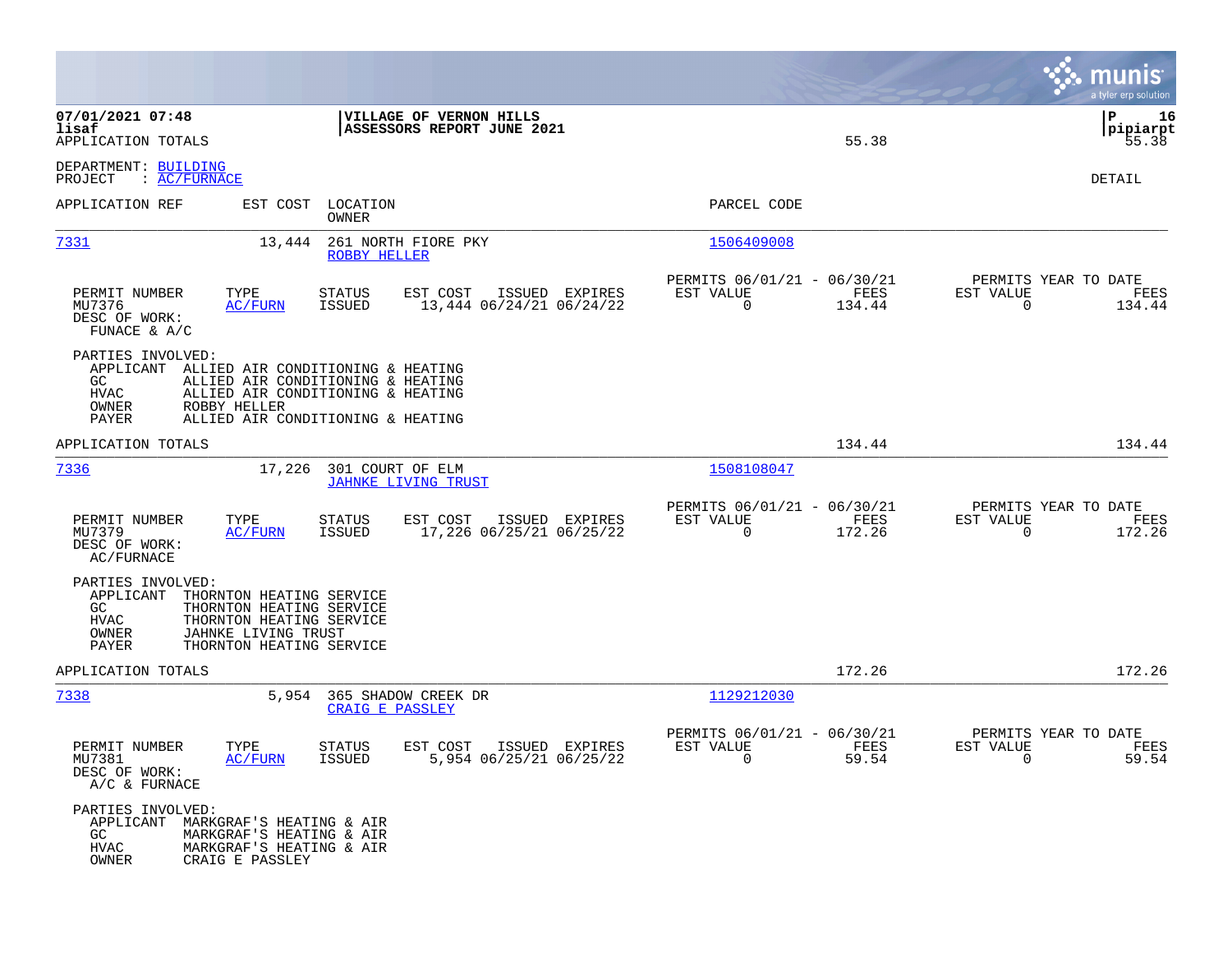|                                                                                                                                                                                                          |                                                                                             |                                               |                    |                                   | <b>munis</b><br>a tyler erp solution |
|----------------------------------------------------------------------------------------------------------------------------------------------------------------------------------------------------------|---------------------------------------------------------------------------------------------|-----------------------------------------------|--------------------|-----------------------------------|--------------------------------------|
| 07/01/2021 07:48<br>lisaf                                                                                                                                                                                | <b>VILLAGE OF VERNON HILLS</b><br>ASSESSORS REPORT JUNE 2021                                |                                               |                    |                                   | P<br>17<br> pipiarpt                 |
| DEPARTMENT:<br><b>BUILDING</b><br>: AC/FURNACE<br>PROJECT                                                                                                                                                |                                                                                             |                                               |                    |                                   | DETAIL                               |
| APPLICATION REF<br>EST COST                                                                                                                                                                              | LOCATION                                                                                    | PARCEL CODE                                   |                    |                                   |                                      |
| PAYER<br>MARKGRAF'S HEATING & AIR                                                                                                                                                                        | OWNER                                                                                       |                                               |                    |                                   |                                      |
| APPLICATION TOTALS                                                                                                                                                                                       |                                                                                             |                                               | 59.54              |                                   | 59.54                                |
| 7356<br>17,350                                                                                                                                                                                           | 1523 OAKMONT DR<br><b>JOSHUA &amp; LANNA KANG</b>                                           | 1133211001                                    |                    |                                   |                                      |
| PERMIT NUMBER<br>TYPE<br>MU7399<br>AC/FURN<br>DESC OF WORK:<br>FURNACE & $A/C$                                                                                                                           | EST COST<br>ISSUED<br>EXPIRES<br><b>STATUS</b><br>17,350 06/30/21 06/30/22<br><b>ISSUED</b> | PERMITS 06/01/21 - 06/30/21<br>EST VALUE<br>0 | FEES<br>173.50     | PERMITS YEAR TO DATE<br>EST VALUE | FEES<br>173.50                       |
| PARTIES INVOLVED:<br>APPLICANT<br>JNL CLIMATE CONTROL INC<br>GC<br>JNL CLIMATE CONTROL INC<br>HVAC<br>JNL CLIMATE CONTROL INC<br>OWNER<br>JOSHUA & LANNA KANG<br><b>PAYER</b><br>JNL CLIMATE CONTROL INC |                                                                                             |                                               |                    |                                   |                                      |
| APPLICATION TOTALS<br>PROJECT TOTALS                                                                                                                                                                     |                                                                                             | $\mathbf 0$                                   | 173.50<br>1,844.89 | $\Omega$                          | 173.50<br>1,844.89                   |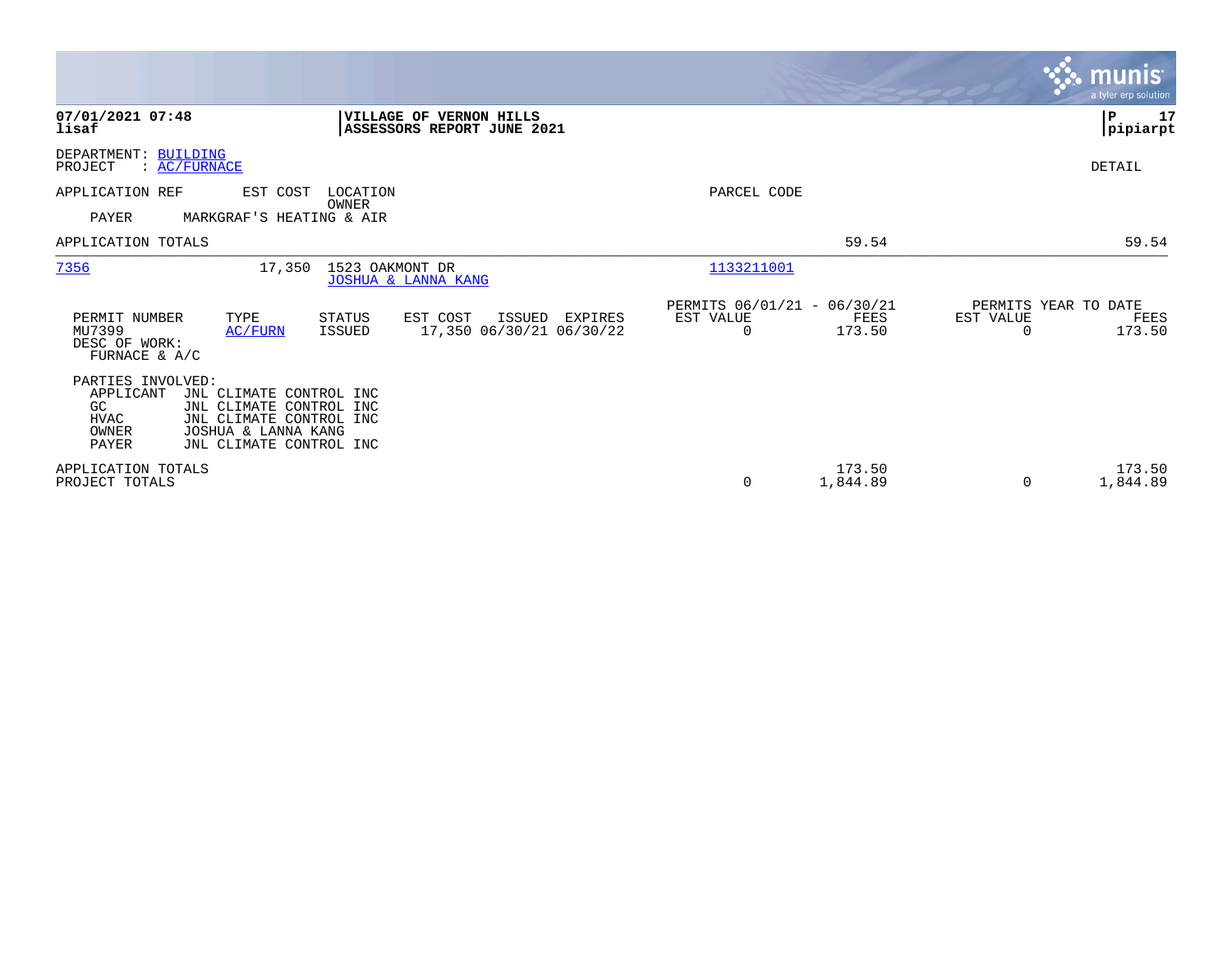|                                                                                                      |                                                                                                                |                   |                                                       |         |                                               |                |                       | <b>munis</b><br>a tyler erp solution  |
|------------------------------------------------------------------------------------------------------|----------------------------------------------------------------------------------------------------------------|-------------------|-------------------------------------------------------|---------|-----------------------------------------------|----------------|-----------------------|---------------------------------------|
| 07/01/2021 07:48<br>lisaf                                                                            |                                                                                                                |                   | VILLAGE OF VERNON HILLS<br>ASSESSORS REPORT JUNE 2021 |         |                                               |                |                       | 18<br>P<br> pipiarpt                  |
| DEPARTMENT: BUILDING<br>PROJECT<br>: ANSUL SYSTEM                                                    |                                                                                                                |                   |                                                       |         |                                               |                |                       | DETAIL                                |
| APPLICATION REF                                                                                      | EST COST                                                                                                       | LOCATION<br>OWNER |                                                       |         | PARCEL CODE                                   |                |                       |                                       |
| 7217                                                                                                 | 3,500                                                                                                          |                   | 294 EAST TOWNLINE RD<br>BUCHANAN ENERGY (N), LLC      |         | 1133302066                                    |                |                       |                                       |
| PERMIT NUMBER<br>MU7388<br>DESC OF WORK:<br>ANSUL SYSTEM                                             | TYPE<br><b>ANSUL</b>                                                                                           | STATUS<br>ISSUED  | EST COST<br>ISSUED<br>3,500 06/28/21 06/28/22         | EXPIRES | PERMITS 06/01/21 - 06/30/21<br>EST VALUE<br>0 | FEES<br>75.00  | EST VALUE<br>$\Omega$ | PERMITS YEAR TO DATE<br>FEES<br>75.00 |
| PARTIES INVOLVED:<br>APPLICANT<br>FIRE SPRIN IOWA FIRE EQUIPMENT<br>GC<br>OCCUPANT<br>OWNER<br>PAYER | IOWA FIRE EQUIPMENT<br>IOWA FIRE EQUIPMENT<br>BUCKY'S MOBIL<br>BUCHANAN ENERGY (N), LLC<br>IOWA FIRE EQUIPMENT |                   |                                                       |         |                                               |                |                       |                                       |
| APPLICATION TOTALS<br>PROJECT TOTALS                                                                 |                                                                                                                |                   |                                                       |         | 0                                             | 75.00<br>75.00 | 0                     | 75.00<br>75.00                        |

 $\mathcal{L}^{\text{max}}$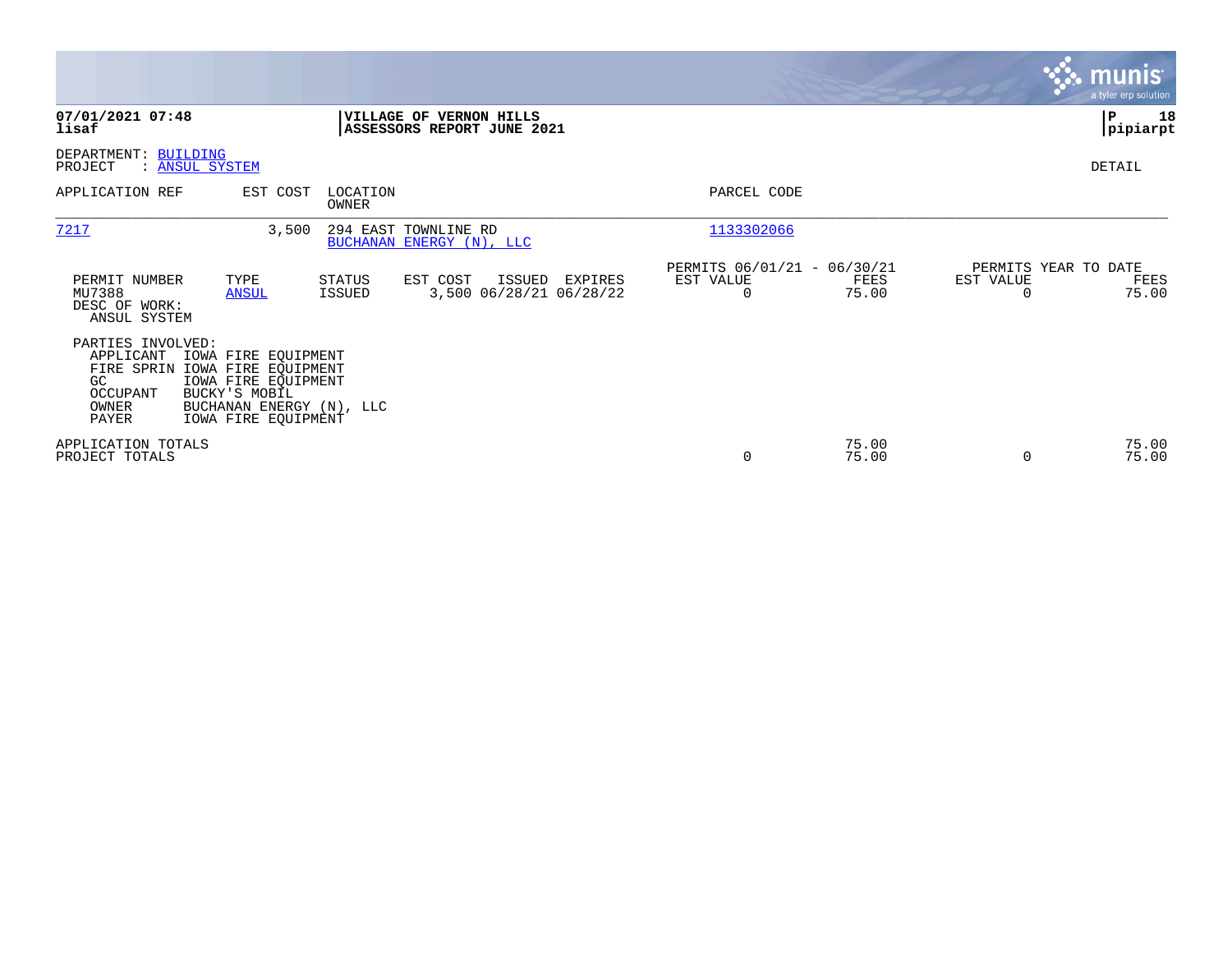|                                                                                                                                                                  |                                                                                                                                                  |                                                            | munis<br>a tyler erp solution                                                                           |     |
|------------------------------------------------------------------------------------------------------------------------------------------------------------------|--------------------------------------------------------------------------------------------------------------------------------------------------|------------------------------------------------------------|---------------------------------------------------------------------------------------------------------|-----|
| 07/01/2021 07:48<br>lisaf                                                                                                                                        | VILLAGE OF VERNON HILLS<br>ASSESSORS REPORT JUNE 2021                                                                                            |                                                            | l P<br> pipiarpt                                                                                        | 19  |
| DEPARTMENT: BUILDING<br>: NEW BUSINESS NO REMODEL<br>PROJECT                                                                                                     |                                                                                                                                                  |                                                            | DETAIL                                                                                                  |     |
| APPLICATION REF                                                                                                                                                  | EST COST LOCATION<br>OWNER                                                                                                                       | PARCEL CODE                                                |                                                                                                         |     |
| 6403                                                                                                                                                             | $\Omega$<br>271 WEST TOWNLINE RD 140<br>THE TAXMAN CORPORATION                                                                                   | 1505207006                                                 |                                                                                                         |     |
| TYPE<br>PERMIT NUMBER<br>MU7315<br>CO NO FEE<br>DESC OF WORK:<br>NEW OWNER - CERT OF OCC                                                                         | STATUS<br>EST COST<br>ISSUED EXPIRES<br>COMPLT<br>$0$ 06/16/21 06/16/22                                                                          | PERMITS 06/01/21 - 06/30/21<br>EST VALUE<br>$\overline{0}$ | PERMITS YEAR TO DATE<br>FEES<br>EST VALUE<br>FEES<br>.00<br>$\Omega$                                    | .00 |
| PARTIES INVOLVED:<br>APPLICANT<br>GC.<br><b>OCCUPANT</b><br>OWNER<br>THE TAXMAN CORPORATION<br>PAYER                                                             | HC SALON IL, LLC DBA HAIR CUTTERY<br>HC SALON IL, LLC DBA HAIR CUTTERY<br>HC SALON IL, LLC DBA HAIR CUTTERY<br>HC SALON IL, LLC DBA HAIR CUTTERY |                                                            |                                                                                                         |     |
| APPLICATION TOTALS                                                                                                                                               |                                                                                                                                                  |                                                            | .00                                                                                                     | .00 |
| 7108                                                                                                                                                             | $\Omega$<br>532 HAWTHORN CTR<br>CENTENNIAL                                                                                                       | 1133401086                                                 |                                                                                                         |     |
| TYPE<br>PERMIT NUMBER<br>MU7292<br>CO NO FEE<br>DESC OF WORK:<br>CERTIFICATE OF OCCUPANCY - BHOP ESPORTS                                                         | STATUS<br>EST COST<br>ISSUED EXPIRES<br>COMPLT<br>$0$ 06/14/21 06/14/22                                                                          | PERMITS 06/01/21 - 06/30/21<br>EST VALUE<br>$\mathbf 0$    | PERMITS YEAR TO DATE<br>FEES<br>EST VALUE<br>FEES<br>.00<br>$\mathbf 0$                                 | .00 |
| PARTIES INVOLVED:<br>APPLICANT<br>JOSEPH HO<br>GC.<br><b>BHOP ESPORTS</b><br><b>OCCUPANT</b><br><b>BHOP ESPORTS</b><br>OWNER<br>CENTENNIAL<br>PAYER<br>JOSEPH HO |                                                                                                                                                  |                                                            |                                                                                                         |     |
| APPLICATION TOTALS                                                                                                                                               |                                                                                                                                                  |                                                            | .00                                                                                                     | .00 |
| 7262                                                                                                                                                             | 0 945 LAKEVIEW PKY 156<br>TOM WARD                                                                                                               | 1133302013                                                 |                                                                                                         |     |
| PERMIT NUMBER<br>TYPE<br>NO REMODEL COMPLT<br>MU7304<br>MU7319<br>CO NO FEE COMPLT<br>DESC OF WORK:<br>CERT OF OCC - NEW BUSINESS                                | EST COST<br>ISSUED EXPIRES<br>STATUS<br>$0$ 06/16/21 06/16/22<br>0 06/17/21 06/17/22                                                             | PERMITS 06/01/21 - 06/30/21<br>EST VALUE<br>$\Omega$<br>0  | PERMITS YEAR TO DATE<br>EST VALUE<br>FEES<br>FEES<br>$\mathbf 0$<br>150.00<br>150.00<br>.00<br>0<br>.00 |     |
| PARTIES INVOLVED:<br>APPLICANT<br>SWIFT UPLIFT LLC<br>GC<br>SWIFT UPLIFT LLC<br><b>OCCUPANT</b><br>SWIFT UPLIFT LLC<br>OWNER<br>TOM WARD                         |                                                                                                                                                  |                                                            |                                                                                                         |     |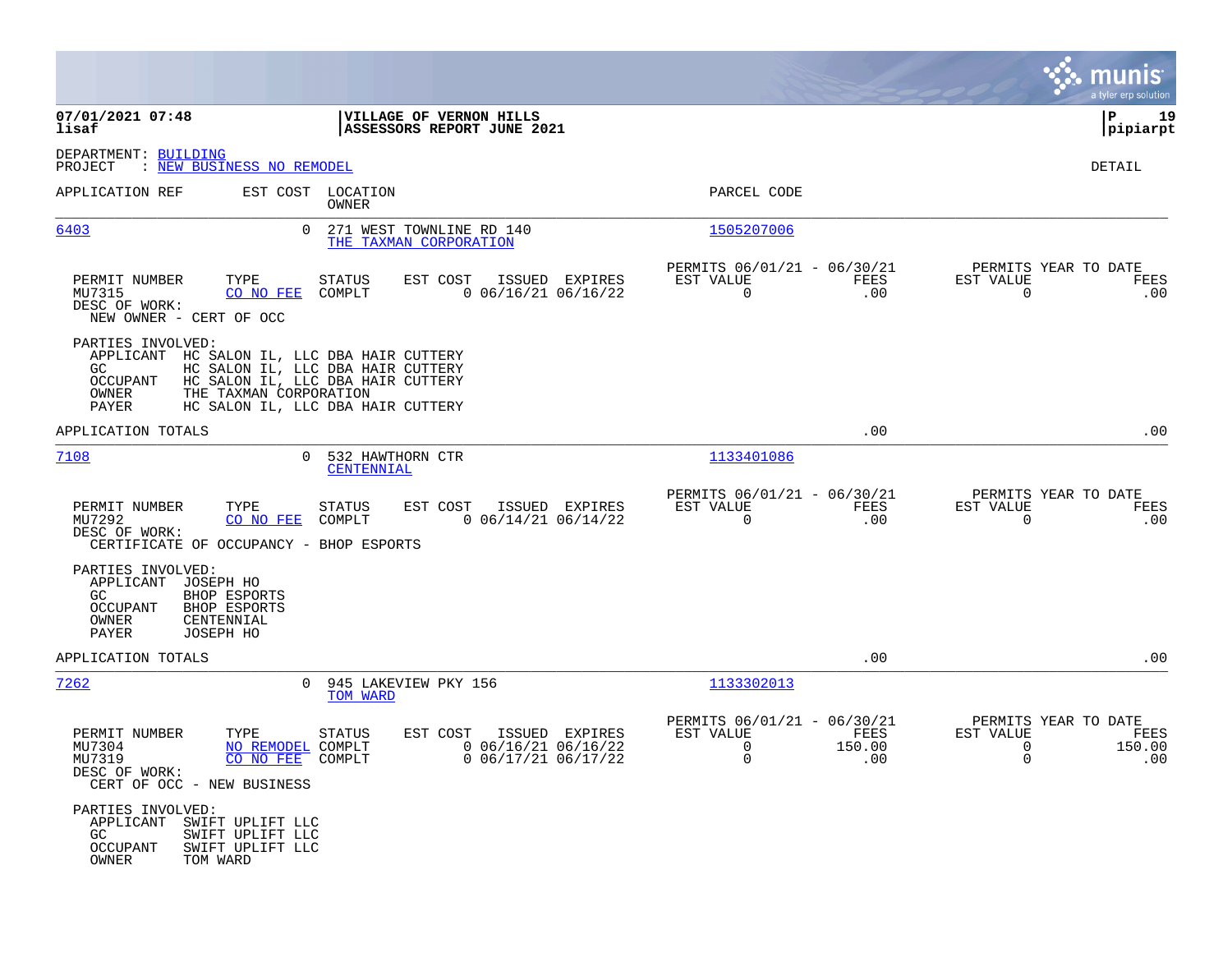|                                                                                                                                                                                                                               |                                                                                         | munis<br>a tyler erp solution                                   |
|-------------------------------------------------------------------------------------------------------------------------------------------------------------------------------------------------------------------------------|-----------------------------------------------------------------------------------------|-----------------------------------------------------------------|
| 07/01/2021 07:48<br>VILLAGE OF VERNON HILLS<br>ASSESSORS REPORT JUNE 2021<br>lisaf                                                                                                                                            |                                                                                         | ΙP<br>20<br> pipiarpt                                           |
| DEPARTMENT: BUILDING<br>: NEW BUSINESS NO REMODEL<br>PROJECT                                                                                                                                                                  |                                                                                         | <b>DETAIL</b>                                                   |
| APPLICATION REF<br>EST COST LOCATION<br>OWNER                                                                                                                                                                                 | PARCEL CODE                                                                             |                                                                 |
| SWIFT UPLIFT LLC<br>PAYER                                                                                                                                                                                                     |                                                                                         |                                                                 |
| APPLICATION TOTALS                                                                                                                                                                                                            | 150.00                                                                                  | 150.00                                                          |
| 7283<br>0 555 EAST TOWNLINE RD 1<br>JDK & OVERLOOK TOWNLINE LLC                                                                                                                                                               | 1504201018                                                                              |                                                                 |
| PERMIT NUMBER<br>TYPE<br>EST COST<br>ISSUED EXPIRES<br><b>STATUS</b><br>$0$ 06/17/21 06/17/22<br>MU7321<br>NO REMODEL ISSUED<br>DESC OF WORK:<br>CO: SPIRIT HALLOWEEN                                                         | PERMITS 06/01/21 - 06/30/21<br>EST VALUE<br>FEES<br>$\Omega$<br>150.00                  | PERMITS YEAR TO DATE<br>EST VALUE<br>FEES<br>$\Omega$<br>150.00 |
| PARTIES INVOLVED:<br>APPLICANT<br>SPIRIT HALLOWEEN<br>GC.<br>SPIRIT HALLOWEEN<br>OWNER<br>JDK & OVERLOOK TOWNLINE LLC<br>PAYER<br>SPIRIT HALLOWEEN                                                                            |                                                                                         |                                                                 |
| APPLICATION TOTALS                                                                                                                                                                                                            | 150.00                                                                                  | 150.00                                                          |
| 7332<br>0 405 HAWTHORN CENTER<br>CENTENNIAL                                                                                                                                                                                   | 1133401086                                                                              |                                                                 |
| EST COST<br>PERMIT NUMBER<br>TYPE<br><b>STATUS</b><br>ISSUED EXPIRES<br>MU7377<br><b>NO REMODEL ISSUED</b><br>$0$ 06/24/21 06/29/22<br>DESC OF WORK:<br>NEW BUSINESS - CERT OF OCC                                            | PERMITS 06/01/21 - 06/30/21<br><b>EST VALUE</b><br><b>FEES</b><br>$\mathbf 0$<br>150.00 | PERMITS YEAR TO DATE<br>EST VALUE<br>FEES<br>$\Omega$<br>150.00 |
| PARTIES INVOLVED:<br>APPLICANT NOLOGO BRANDS DBA LOCAL HEROES<br>GC.<br>NOLOGO BRANDS DBA LOCAL HEROES<br>NOLOGO BRANDS DBA LOCAL HEROES<br>OCCUPANT<br><b>OWNER</b><br>CENTENNIAL<br>PAYER<br>NOLOGO BRANDS DBA LOCAL HEROES |                                                                                         |                                                                 |
| APPLICATION TOTALS<br>PROJECT TOTALS                                                                                                                                                                                          | 150.00<br>0<br>450.00                                                                   | 150.00<br>$\Omega$<br>450.00                                    |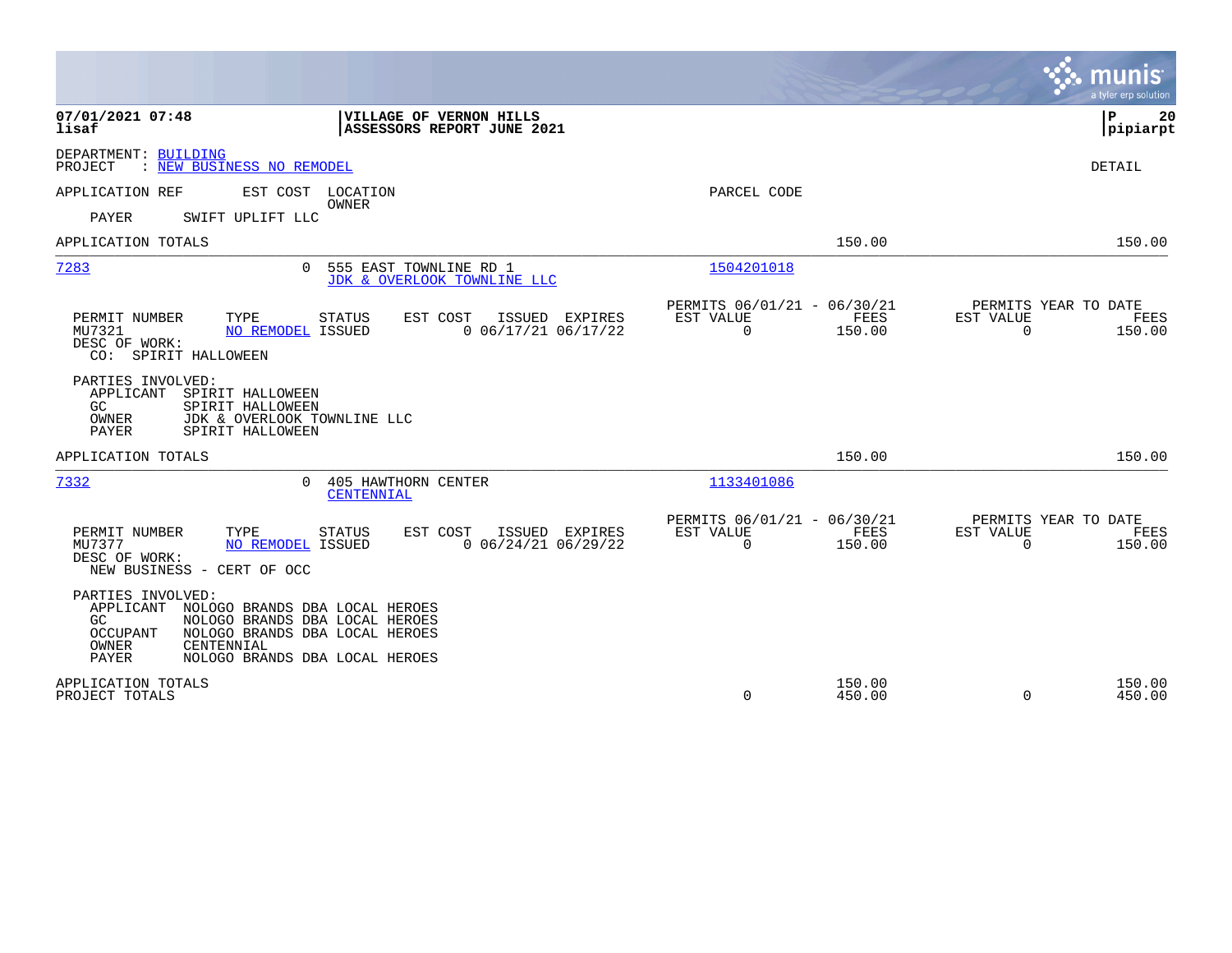|                                                                                                                                                                                                                            |                                                                               | munis<br>a tyler erp solution                                          |
|----------------------------------------------------------------------------------------------------------------------------------------------------------------------------------------------------------------------------|-------------------------------------------------------------------------------|------------------------------------------------------------------------|
| 07/01/2021 07:48<br>VILLAGE OF VERNON HILLS<br>ASSESSORS REPORT JUNE 2021<br>lisaf                                                                                                                                         |                                                                               | ΙP<br>21<br> pipiarpt                                                  |
| DEPARTMENT: BUILDING<br>PROJECT<br>: COMMERCIAL ROOFTOP HVAC                                                                                                                                                               |                                                                               | DETAIL                                                                 |
| EST COST LOCATION<br>APPLICATION REF<br>OWNER                                                                                                                                                                              | PARCEL CODE                                                                   |                                                                        |
| 7166<br>12,719<br>701 NORTH MILWAUKEE AVE 358<br>GMRI INC                                                                                                                                                                  | 1503102001                                                                    |                                                                        |
| TYPE<br>EST COST<br>ISSUED EXPIRES<br>PERMIT NUMBER<br><b>STATUS</b><br>12,719 06/02/21 06/04/22<br>MU7226<br>COMPLT<br>RFTP HVAC<br>DESC OF WORK:<br>HVAC REPLACEMENT                                                     | PERMITS 06/01/21 - 06/30/21<br>EST VALUE<br>FEES<br>$\Omega$<br>127.19        | PERMITS YEAR TO DATE<br><b>EST VALUE</b><br>FEES<br>$\Omega$<br>127.19 |
| PARTIES INVOLVED:<br>GC<br>GREAT LAKES SERVICE<br>HVAC<br>GREAT LAKES SERVICE<br>OLIVE GARDEN<br>OCCUPANT<br>OWNER<br>GMRI INC<br>PAYER<br>GREAT LAKES SERVICE                                                             |                                                                               |                                                                        |
| APPLICATION TOTALS                                                                                                                                                                                                         | 127.19                                                                        | 127.19                                                                 |
| 7245<br>45,000<br>361 WEST TOWNLINE RD<br>ASPEN PARTNERS LOTS 3 & 5 LLC                                                                                                                                                    | 1505207004                                                                    |                                                                        |
| TYPE<br>EST COST<br>PERMIT NUMBER<br><b>STATUS</b><br>ISSUED EXPIRES<br>45,000 06/14/21 06/14/22<br>MU7282<br>RFTP HVAC<br>COMPLT<br>DESC OF WORK:<br>REPLACEMENT OF 4-RTU                                                 | PERMITS 06/01/21 - 06/30/21<br><b>EST VALUE</b><br>FEES<br>$\Omega$<br>450.00 | PERMITS YEAR TO DATE<br><b>EST VALUE</b><br>FEES<br>$\Omega$<br>450.00 |
| PARTIES INVOLVED:<br>APPLICANT<br>ADVANCED CLIMATE SOLUTIONS<br>GC<br>ADVANCED CLIMATE SOLUTIONS<br>OCCUPANT<br>BUFFALO WILD WINGS<br>OWNER<br>ASPEN PARTNERS LOTS 3 & 5 LLC<br><b>PAYER</b><br>ADVANCED CLIMATE SOLUTIONS |                                                                               |                                                                        |
| APPLICATION TOTALS<br>PROJECT TOTALS                                                                                                                                                                                       | 450.00<br>$\Omega$<br>577.19                                                  | 450.00<br>$\Omega$<br>577.19                                           |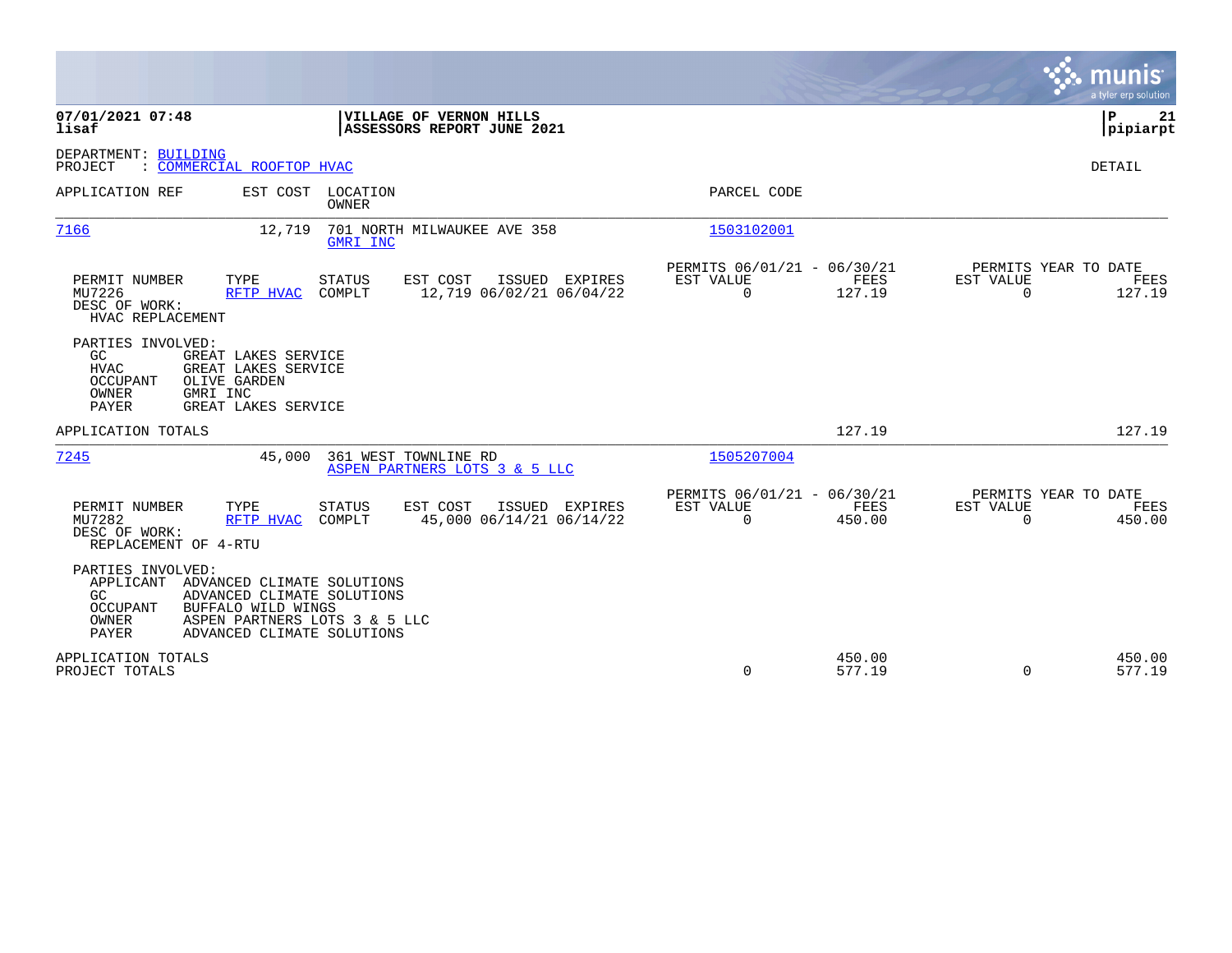|                                                              |                                                                                                        |                                                       |                                               |                                                      |                  |           | <b>munis</b><br>a tyler erp solution   |
|--------------------------------------------------------------|--------------------------------------------------------------------------------------------------------|-------------------------------------------------------|-----------------------------------------------|------------------------------------------------------|------------------|-----------|----------------------------------------|
| 07/01/2021 07:48<br>lisaf                                    |                                                                                                        | VILLAGE OF VERNON HILLS<br>ASSESSORS REPORT JUNE 2021 |                                               |                                                      |                  |           | ∣P<br>22<br> pipiarpt                  |
| DEPARTMENT: BUILDING<br>PROJECT<br>: <u>DECK</u>             |                                                                                                        |                                                       |                                               |                                                      |                  |           | DETAIL                                 |
| APPLICATION REF                                              | EST COST                                                                                               | LOCATION<br>OWNER                                     |                                               | PARCEL CODE                                          |                  |           |                                        |
| 6851                                                         | 14,500                                                                                                 | 1735 PEBBLE BEACH WAY<br>AMIT B MEHTA                 |                                               | 1129402026                                           |                  |           |                                        |
| PERMIT NUMBER<br>MU7338<br>DESC OF WORK:<br>PERGOLA & STAIRS | TYPE<br><b>DECK</b>                                                                                    | EST COST<br>STATUS<br>ISSUED                          | ISSUED<br>EXPIRES<br>14,500 06/21/21 06/25/22 | PERMITS 06/01/21 - 06/30/21<br>EST VALUE<br>$\Omega$ | FEES<br>145.00   | EST VALUE | PERMITS YEAR TO DATE<br>FEES<br>145.00 |
| PARTIES INVOLVED:<br>APPLICANT<br>GC<br>OWNER<br>PAYER       | ACORN LANDSCAPE MANAGEMENT<br>ACORN LANDSCAPE MANAGEMENT<br>AMIT B MEHTA<br>ACORN LANDSCAPE MANAGEMENT |                                                       |                                               |                                                      |                  |           |                                        |
| APPLICATION TOTALS<br>PROJECT TOTALS                         |                                                                                                        |                                                       |                                               | 0                                                    | 145.00<br>145.00 | $\Omega$  | 145.00<br>145.00                       |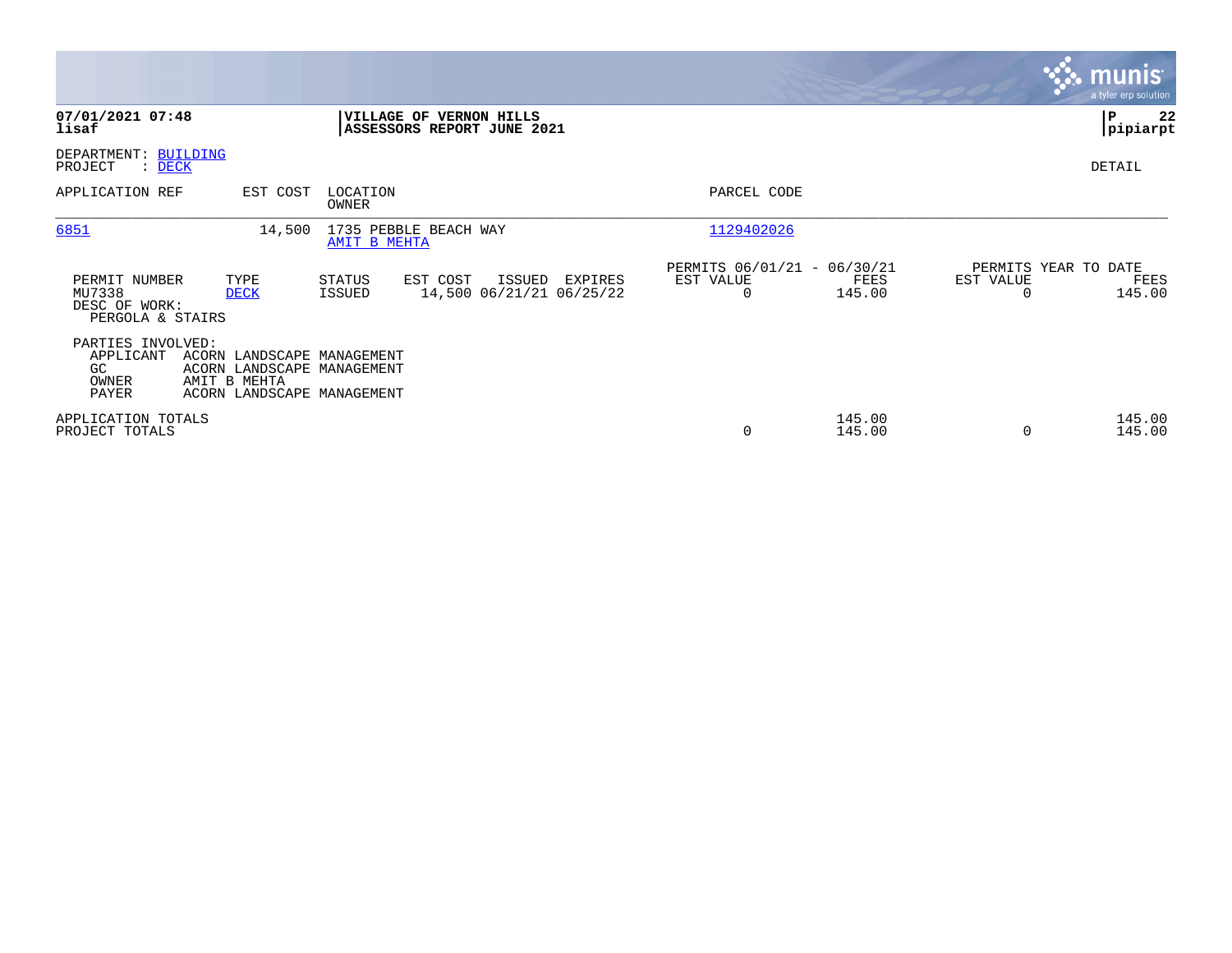|                                                                                                                                                                                           |                                           |                                                         |               |                                                  | munis<br>a tyler erp solution |
|-------------------------------------------------------------------------------------------------------------------------------------------------------------------------------------------|-------------------------------------------|---------------------------------------------------------|---------------|--------------------------------------------------|-------------------------------|
| 07/01/2021 07:48<br>VILLAGE OF VERNON HILLS<br>lisaf<br>ASSESSORS REPORT JUNE 2021                                                                                                        |                                           |                                                         |               |                                                  | l P<br>23<br> pipiarpt        |
| DEPARTMENT: BUILDING<br>PROJECT<br>: DRIVEWAY                                                                                                                                             |                                           |                                                         |               |                                                  | DETAIL                        |
| LOCATION<br>APPLICATION REF<br>EST COST<br>OWNER                                                                                                                                          |                                           | PARCEL CODE                                             |               |                                                  |                               |
| 3,250<br>511 SYCAMORE ST<br>7111<br>S BOBBA J MACHANA                                                                                                                                     |                                           | 1132108002                                              |               |                                                  |                               |
| PERMIT NUMBER<br>TYPE<br><b>STATUS</b><br>EST COST<br><b>ISSUED</b><br>MU7251<br><b>DRVWY</b><br>DESC OF WORK:<br>DRIVEWAY                                                                | ISSUED EXPIRES<br>3,250 06/07/21 06/28/22 | PERMITS 06/01/21 - 06/30/21<br>EST VALUE<br>$\Omega$    | FEES<br>50.00 | PERMITS YEAR TO DATE<br>EST VALUE<br>$\Omega$    | FEES<br>50.00                 |
| PARTIES INVOLVED:<br>APPLICANT<br>OUAISAR ALI<br>GRADE A ASPHALT<br>GC.<br>OWNER<br>S BOBBA J MACHANA<br><b>PAYER</b><br><b>OUAISAR ALI</b>                                               |                                           |                                                         |               |                                                  |                               |
| APPLICATION TOTALS                                                                                                                                                                        |                                           |                                                         | 50.00         |                                                  | 50.00                         |
| <u>7156</u><br>7,250<br>13 MONTEBELLO DR<br><b>ASHLEY COVENY</b>                                                                                                                          |                                           | 1508206002                                              |               |                                                  |                               |
| PERMIT NUMBER<br>TYPE<br><b>STATUS</b><br>EST COST<br>MU7274<br><b>DRVWY</b><br><b>ISSUED</b><br>DESC OF WORK:<br>CONCRETE PATIO AND DRIVEWAY                                             | ISSUED EXPIRES<br>7,250 06/14/21 06/14/22 | PERMITS 06/01/21 - 06/30/21<br>EST VALUE<br>$\mathbf 0$ | FEES<br>72.50 | PERMITS YEAR TO DATE<br>EST VALUE<br>$\mathbf 0$ | FEES<br>72.50                 |
| PARTIES INVOLVED:<br>APPLICANT<br>CHEN'S CONCRETE<br>CHEN'S CONCRETE<br>GC.<br>OWNER<br>ASHLEY COVENY<br>PAYER<br>CHEN'S CONCRETE                                                         |                                           |                                                         |               |                                                  |                               |
| APPLICATION TOTALS                                                                                                                                                                        |                                           |                                                         | 72.50         |                                                  | 72.50                         |
| <u>7173</u><br>1,360<br>601 EVERGREEN DR<br>CHRISTOPHER H & MELISSA W CONNERS                                                                                                             |                                           | 1508409001                                              |               |                                                  |                               |
| PERMIT NUMBER<br>TYPE<br>EST COST<br>STATUS<br>MU7298<br><b>DRVWY</b><br><b>ISSUED</b><br>DESC OF WORK:<br>REMOVE AND REPLACE EXISTING ASPHALT DRIVEWAY                                   | ISSUED EXPIRES<br>1,360 06/15/21 06/15/22 | PERMITS 06/01/21 - 06/30/21<br>EST VALUE<br>0           | FEES<br>30.00 | PERMITS YEAR TO DATE<br>EST VALUE<br>0           | FEES<br>30.00                 |
| PARTIES INVOLVED:<br>APPLICANT<br>CHRISTOPHER H & MELISSA W CONNERS<br>GC.<br>GRADE A ASPHALT<br>CHRISTOPHER H & MELISSA W CONNERS<br>OWNER<br>PAYER<br>CHRISTOPHER H & MELISSA W CONNERS |                                           |                                                         |               |                                                  |                               |
| APPLICATION TOTALS                                                                                                                                                                        |                                           |                                                         | 30.00         |                                                  | 30.00                         |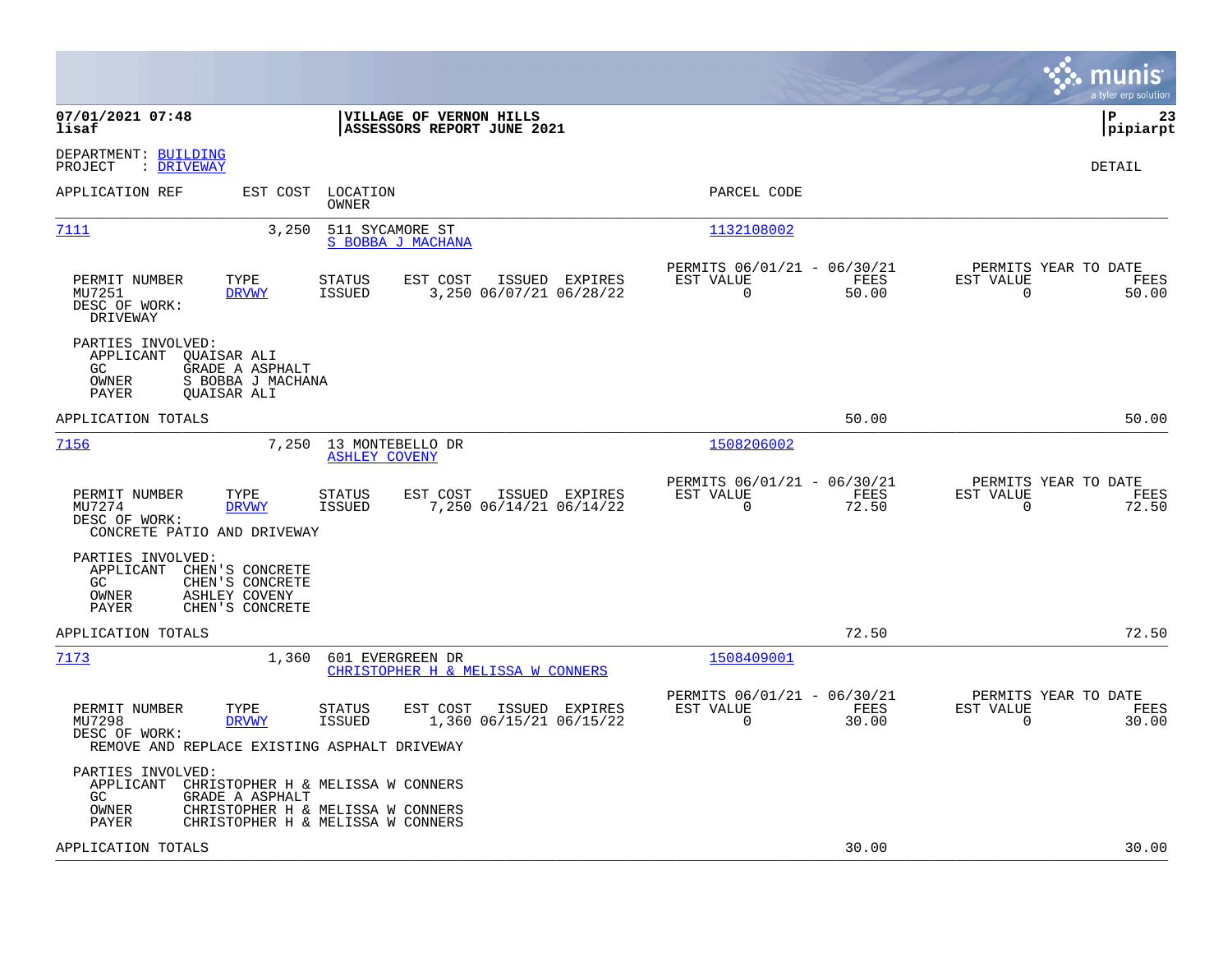|                                                                                                                                     |                                                                                                              |                                                                           | munis<br>a tyler erp solution                                      |
|-------------------------------------------------------------------------------------------------------------------------------------|--------------------------------------------------------------------------------------------------------------|---------------------------------------------------------------------------|--------------------------------------------------------------------|
| 07/01/2021 07:48<br>lisaf<br>7188                                                                                                   | VILLAGE OF VERNON HILLS<br><b>ASSESSORS REPORT JUNE 2021</b><br>3,900<br>347 COLONIAL DR<br>ROXANNE CRISANTI | 1128108065                                                                | lР<br>24<br> pipiarpt                                              |
| PERMIT NUMBER<br>TYPE                                                                                                               | <b>STATUS</b><br>ISSUED EXPIRES<br>EST COST                                                                  | PERMITS 06/01/21 - 06/30/21<br>EST VALUE<br>FEES                          | PERMITS YEAR TO DATE<br>EST VALUE<br>FEES                          |
| DEPARTMENT: BUILDING<br>: DRIVEWAY<br>PROJECT                                                                                       |                                                                                                              |                                                                           | DETAIL                                                             |
| APPLICATION REF                                                                                                                     | EST COST LOCATION                                                                                            | PARCEL CODE                                                               |                                                                    |
| MU7345<br><b>DRVWY</b><br>DESC OF WORK:<br>DRIVEWAY - WIDENING AT THE CURVE                                                         | OWNER<br>3,900 06/21/21 06/21/22<br><b>ISSUED</b>                                                            | 0<br>50.00                                                                | $\Omega$<br>50.00                                                  |
| PARTIES INVOLVED:<br>APPLICANT ROXANNE CRISANTI<br>GC<br>GRADE A ASPHALT<br>OWNER<br>ROXANNE CRISANTI<br>ROXANNE CRISANTI<br>PAYER  |                                                                                                              |                                                                           |                                                                    |
| APPLICATION TOTALS                                                                                                                  |                                                                                                              | 50.00                                                                     | 50.00                                                              |
| 7204                                                                                                                                | 11,637 149 MIDWAY LN<br>MARK A & DENISE B PIGNOTTI                                                           | 1509102043                                                                |                                                                    |
| PERMIT NUMBER<br>TYPE<br>MU7356<br><b>DRVWY</b><br>DESC OF WORK:<br>DRIVE/APRON/GARAGE FL/SERV WALK/LANDING                         | <b>STATUS</b><br>EST COST<br>ISSUED EXPIRES<br>11,637 06/22/21 06/29/22<br><b>ISSUED</b>                     | PERMITS 06/01/21 - 06/30/21<br>EST VALUE<br>FEES<br>$\mathbf 0$<br>116.37 | PERMITS YEAR TO DATE<br>EST VALUE<br>FEES<br>$\mathbf 0$<br>116.37 |
| PARTIES INVOLVED:<br>APPLICANT HARDROCK DESIGN INC<br>GC<br>HARDROCK DESIGN INC<br>OWNER                                            | MARK A & DENISE B PIGNOTTI                                                                                   |                                                                           |                                                                    |
| APPLICATION TOTALS                                                                                                                  |                                                                                                              | 116.37                                                                    | 116.37                                                             |
| 7207                                                                                                                                | 4,800<br>5 LEXINGTON DR<br>DEBBIE & ROBERT S GASSMAN                                                         | 1504101050                                                                |                                                                    |
| PERMIT NUMBER<br>TYPE<br>MU7355<br><b>DRVWY</b><br>DESC OF WORK:<br>CONCRETE DRIVEWAY REMOVE AND REPLACE                            | ISSUED EXPIRES<br>STATUS<br>EST COST<br><b>ISSUED</b><br>4,800 06/22/21 06/22/22                             | PERMITS 06/01/21 - 06/30/21<br>EST VALUE<br>FEES<br>$\Omega$<br>50.00     | PERMITS YEAR TO DATE<br>EST VALUE<br>FEES<br>$\Omega$<br>50.00     |
| PARTIES INVOLVED:<br>APPLICANT<br>TOTAL PAVING<br>CONCRETE<br>TOTAL PAVING<br>GC.<br>TOTAL PAVING<br>OWNER<br>PAYER<br>TOTAL PAVING | DEBBIE & ROBERT S GASSMAN                                                                                    |                                                                           |                                                                    |
| APPLICATION TOTALS                                                                                                                  |                                                                                                              | 50.00                                                                     | 50.00                                                              |
| <u>7256</u>                                                                                                                         | 120 THORNE GROVE DR<br>12,500                                                                                | 1507209041                                                                |                                                                    |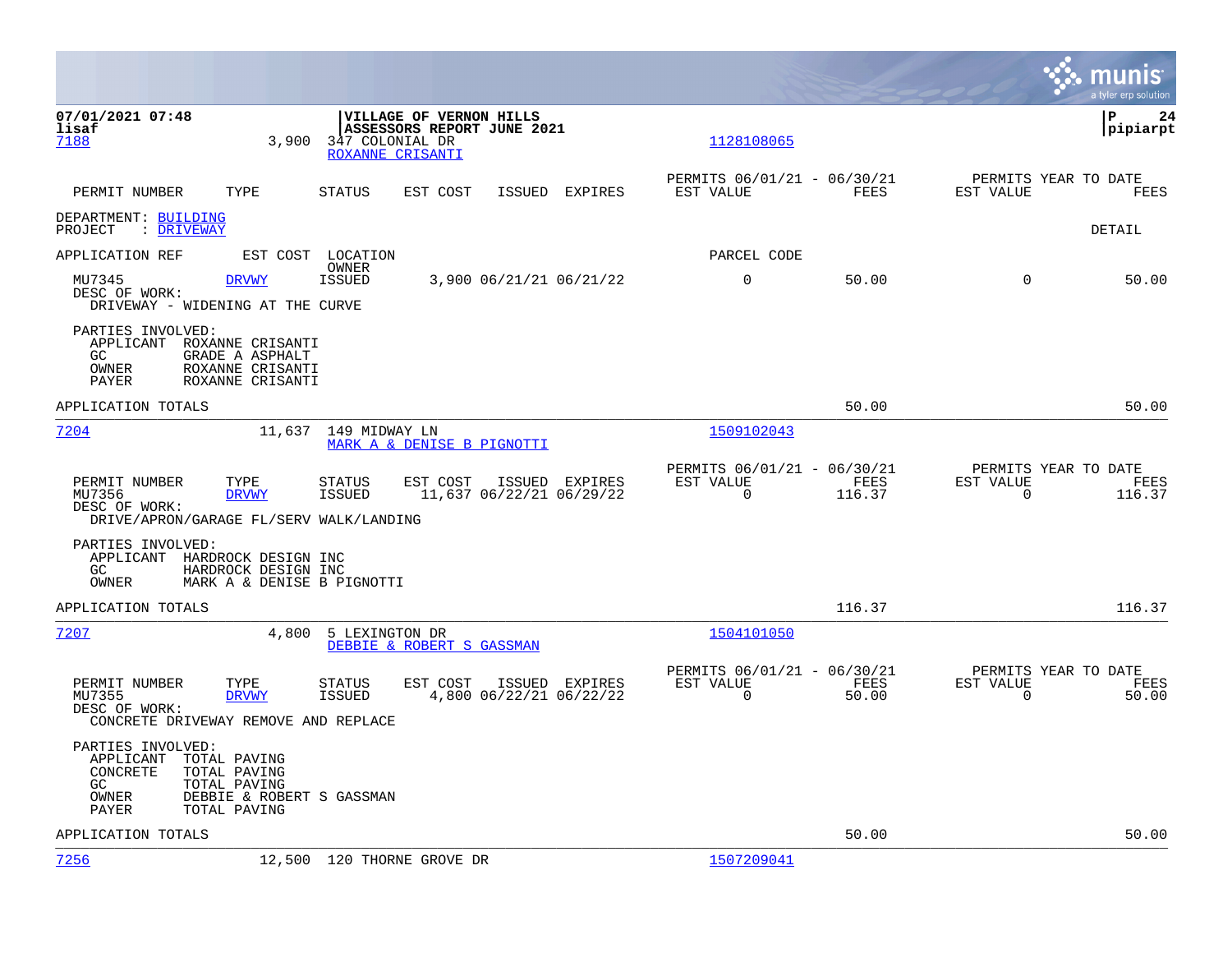|                                                                                                                               |                            |                                                                                            |                |                                                         |                |                                                  | munis<br>a tyler erp solution |
|-------------------------------------------------------------------------------------------------------------------------------|----------------------------|--------------------------------------------------------------------------------------------|----------------|---------------------------------------------------------|----------------|--------------------------------------------------|-------------------------------|
| 07/01/2021 07:48<br>lisaf                                                                                                     |                            | VILLAGE OF VERNON HILLS<br>ASSESSORS REPORT JUNE 2021<br><b>GEORGE &amp; KINGA ALMASAN</b> |                |                                                         |                |                                                  | lР<br>25<br> pipiarpt         |
| TYPE<br>PERMIT NUMBER                                                                                                         | <b>STATUS</b>              | EST COST                                                                                   | ISSUED EXPIRES | PERMITS 06/01/21 - 06/30/21<br>EST VALUE                | FEES           | PERMITS YEAR TO DATE<br>EST VALUE                | FEES                          |
| DEPARTMENT: BUILDING<br>PROJECT : DRIVEWAY                                                                                    |                            |                                                                                            |                |                                                         |                |                                                  | DETAIL                        |
| APPLICATION REF                                                                                                               | EST COST LOCATION          |                                                                                            |                | PARCEL CODE                                             |                |                                                  |                               |
| MU7360<br><b>DRVWY</b><br>DESC OF WORK:<br>REMOVE EXISTING CONCRETE DRIVEWAY, INSTALL NEW, SAME MEASURE                       | OWNER<br><b>ISSUED</b>     | 12,500 06/22/21 06/22/22                                                                   |                | $\mathbf 0$                                             | 125.00         | $\Omega$                                         | 125.00                        |
| PARTIES INVOLVED:<br>APPLICANT AMBRIZ<br>GC<br>AMBRIZ<br>GEORGE & KINGA ALMASAN<br>OWNER<br>PAYER<br>AMBRIZ                   |                            |                                                                                            |                |                                                         |                |                                                  |                               |
| APPLICATION TOTALS                                                                                                            |                            |                                                                                            |                |                                                         | 125.00         |                                                  | 125.00                        |
| 7281                                                                                                                          | 4,800<br><b>JOHN HEINZ</b> | 207 KNOLLWOOD LN                                                                           |                | 1504309004                                              |                |                                                  |                               |
| TYPE<br>PERMIT NUMBER<br>MU7357<br><b>DRVWY</b><br>DESC OF WORK:<br>DRIVE & WALK                                              | STATUS<br>ISSUED           | EST COST<br>4,800 06/22/21 06/22/22                                                        | ISSUED EXPIRES | PERMITS 06/01/21 - 06/30/21<br>EST VALUE<br>$\mathbf 0$ | FEES<br>50.00  | PERMITS YEAR TO DATE<br>EST VALUE<br>$\mathbf 0$ | FEES<br>50.00                 |
| PARTIES INVOLVED:<br>APPLICANT<br>JOHN HEINZ<br>JOHN HEINZ<br>GC.<br>OWNER<br><b>JOHN HEINZ</b><br>PAYER<br><b>JOHN HEINZ</b> |                            |                                                                                            |                |                                                         |                |                                                  |                               |
| APPLICATION TOTALS                                                                                                            |                            |                                                                                            |                |                                                         | 50.00          |                                                  | 50.00                         |
| 7282                                                                                                                          | 15,868 1099 WARREN LN      | JEROME DEUTSCH & XIANGSHA FENG CO TRUSTE                                                   |                | 1506404006                                              |                |                                                  |                               |
| PERMIT NUMBER<br>TYPE<br>MU7394<br><b>DRVWY</b><br>DESC OF WORK:<br>PATIO/DRIVEWAY/SIDEWALK TO BACK                           | STATUS<br><b>ISSUED</b>    | EST COST<br>15,868 06/29/21 06/29/22                                                       | ISSUED EXPIRES | PERMITS 06/01/21 - 06/30/21<br>EST VALUE<br>$\Omega$    | FEES<br>158.68 | PERMITS YEAR TO DATE<br>EST VALUE<br>$\Omega$    | FEES<br>158.68                |
| PARTIES INVOLVED:<br>APPLICANT ALEDA EALON<br>GC.<br>J+J BRICK PAVERS<br>OWNER<br>PAYER<br>ALEDA EALON                        |                            | JEROME DEUTSCH & XIANGSHA FENG CO TRUSTE                                                   |                |                                                         |                |                                                  |                               |
| APPLICATION TOTALS                                                                                                            |                            |                                                                                            |                |                                                         | 158.68         |                                                  | 158.68                        |
| 7284                                                                                                                          | 12,437<br>204 ALBERT DR    | RANDALL T & SHAWNA M JOHNSON                                                               |                | 1505424024                                              |                |                                                  |                               |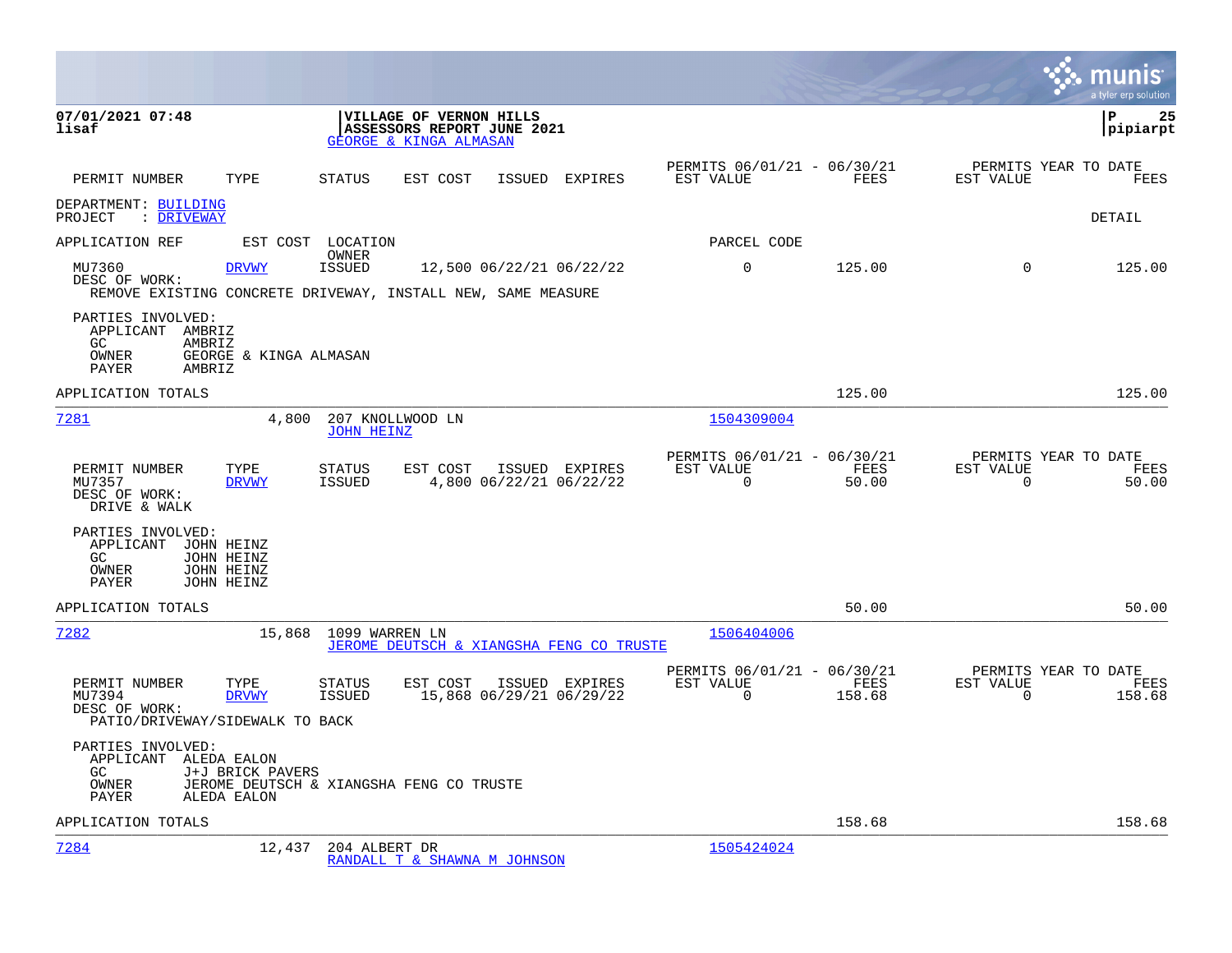|                                                                                                                                                                                  |                                                                                         |                                                                          | munis<br>a tyler erp solution                                  |
|----------------------------------------------------------------------------------------------------------------------------------------------------------------------------------|-----------------------------------------------------------------------------------------|--------------------------------------------------------------------------|----------------------------------------------------------------|
| 07/01/2021 07:48<br>lisaf                                                                                                                                                        | VILLAGE OF VERNON HILLS<br>ASSESSORS REPORT JUNE 2021                                   |                                                                          | l P<br>26<br> pipiarpt                                         |
| TYPE<br>PERMIT NUMBER                                                                                                                                                            | STATUS<br>EST COST<br>ISSUED EXPIRES                                                    | PERMITS 06/01/21 - 06/30/21<br>EST VALUE<br>FEES                         | PERMITS YEAR TO DATE<br>EST VALUE<br>FEES                      |
| DEPARTMENT: BUILDING<br>PROJECT : DRIVEWAY                                                                                                                                       |                                                                                         |                                                                          | DETAIL                                                         |
| APPLICATION REF                                                                                                                                                                  | EST COST LOCATION                                                                       | PARCEL CODE                                                              |                                                                |
| MU7395<br><b>DRVWY</b><br>DESC OF WORK:<br>CONCRETE DRIVE/ PAVER WRAPPED STOOP/STEPS                                                                                             | OWNER<br><b>ISSUED</b><br>12,437 06/29/21 06/29/22                                      | $\mathbf 0$<br>124.37                                                    | $\Omega$<br>124.37                                             |
| PARTIES INVOLVED:<br>APPLICANT AGS<br>GC.<br>AGS<br>OWNER<br>RANDALL T & SHAWNA M JOHNSON<br>PAYER<br>AGS                                                                        |                                                                                         |                                                                          |                                                                |
| APPLICATION TOTALS                                                                                                                                                               |                                                                                         | 124.37                                                                   | 124.37                                                         |
| 7301                                                                                                                                                                             | 2,120 137 SUSSEX CIR<br>STEPHEN R & CARLA M MAKOWSKI                                    | 1508410001                                                               |                                                                |
| PERMIT NUMBER<br>TYPE<br>MU7359<br><b>DRVWY</b><br>DESC OF WORK:<br>ASPHALT DRIVEWAY                                                                                             | STATUS<br>EST COST<br>ISSUED EXPIRES<br>2,120 06/22/21 06/22/22<br><b>ISSUED</b>        | PERMITS 06/01/21 - 06/30/21<br>EST VALUE<br>FEES<br>$\Omega$<br>50.00    | PERMITS YEAR TO DATE<br>EST VALUE<br>FEES<br>$\Omega$<br>50.00 |
| PARTIES INVOLVED:<br>APPLICANT<br>STEPHEN R & CARLA M MAKOWSKI<br>GC<br>GRADE A ASPHALT<br><b>OWNER</b><br>STEPHEN R & CARLA M MAKOWSKI<br>STEPHEN R & CARLA M MAKOWSKI<br>PAYER |                                                                                         |                                                                          |                                                                |
| APPLICATION TOTALS                                                                                                                                                               |                                                                                         | 50.00                                                                    | 50.00                                                          |
| 7306<br>7,340                                                                                                                                                                    | 411 LARCHMONT LN<br>KURT A & JOANNE O SCHORSCH                                          | 1504101044                                                               |                                                                |
| PERMIT NUMBER<br>TYPE<br>MU7383<br><b>DRVWY</b><br>DESC OF WORK:<br>REMOVE AND REPLACE CONCRETE DRIVEWAY & STOOP                                                                 | EST COST<br><b>STATUS</b><br>ISSUED EXPIRES<br><b>ISSUED</b><br>7,340 06/28/21 06/28/22 | PERMITS 06/01/21 - 06/30/21<br>EST VALUE<br>FEES<br>$\mathbf 0$<br>73.40 | PERMITS YEAR TO DATE<br>EST VALUE<br>FEES<br>73.40<br>0        |
| PARTIES INVOLVED:<br>APPLICANT RVP CONCRETE<br>GC.<br>RVP CONCRETE<br>OWNER<br>KURT A & JOANNE O SCHORSCH<br>RVP CONCRETE<br>PAYER                                               |                                                                                         |                                                                          |                                                                |
| APPLICATION TOTALS                                                                                                                                                               |                                                                                         | 73.40                                                                    | 73.40                                                          |
| 7308<br>3,430                                                                                                                                                                    | 395 RANNEY AVE<br>R CAMPASANO T DEMARCO                                                 | 1509315018                                                               |                                                                |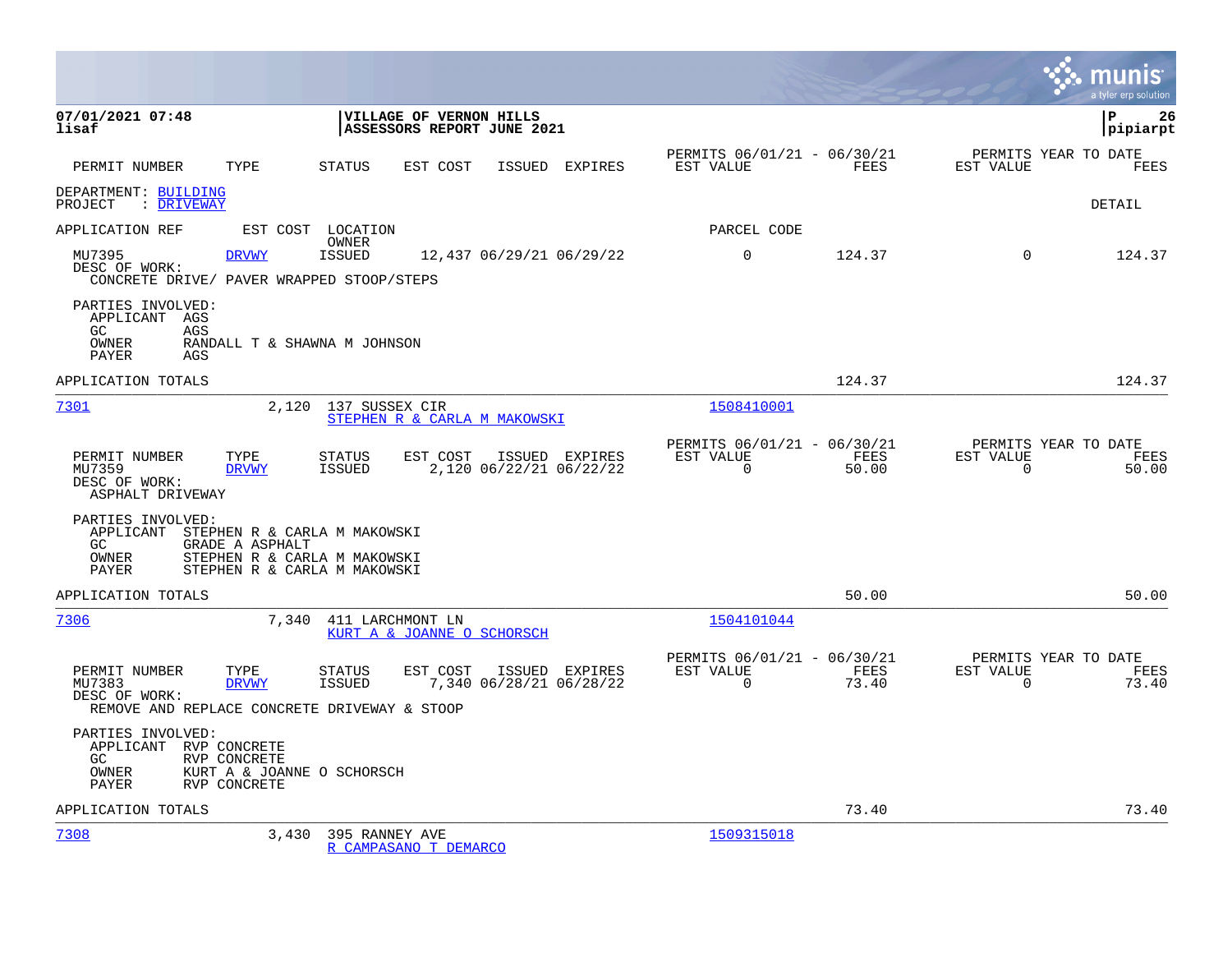|                                                               |                                                                                                           |                                |                                                               |                                   |                |                                                      |                   |                       | munis<br>a tyler erp solution         |
|---------------------------------------------------------------|-----------------------------------------------------------------------------------------------------------|--------------------------------|---------------------------------------------------------------|-----------------------------------|----------------|------------------------------------------------------|-------------------|-----------------------|---------------------------------------|
| 07/01/2021 07:48<br>lisaf                                     |                                                                                                           |                                | <b> VILLAGE OF VERNON HILLS</b><br>ASSESSORS REPORT JUNE 2021 |                                   |                |                                                      |                   |                       | ΙP<br>27<br> pipiarpt                 |
| PERMIT NUMBER                                                 | TYPE                                                                                                      | <b>STATUS</b>                  | EST COST                                                      | ISSUED                            | <b>EXPIRES</b> | PERMITS 06/01/21 - 06/30/21<br>EST VALUE             | FEES              | EST VALUE             | PERMITS YEAR TO DATE<br><b>FEES</b>   |
| DEPARTMENT: BUILDING<br>: DRIVEWAY<br>PROJECT                 |                                                                                                           |                                |                                                               |                                   |                |                                                      |                   |                       | DETAIL                                |
| APPLICATION REF                                               | EST COST                                                                                                  | LOCATION                       |                                                               |                                   |                | PARCEL CODE                                          |                   |                       |                                       |
| MU7385<br>DESC OF WORK:<br>DRIVEWAY                           | <b>DRVWY</b>                                                                                              | OWNER<br><b>ISSUED</b>         |                                                               | 3,430 06/28/21 06/28/22           |                | $\mathbf 0$                                          | 50.00             | $\Omega$              | 50.00                                 |
| PARTIES INVOLVED:<br>APPLICANT<br>GC<br>OWNER<br><b>PAYER</b> | TERRY DEMARCO<br>GRADE A ASPHALT<br>R CAMPASANO T DEMARCO<br>TERRY DEMARCO                                |                                |                                                               |                                   |                |                                                      |                   |                       |                                       |
| APPLICATION TOTALS                                            |                                                                                                           |                                |                                                               |                                   |                |                                                      | 50.00             |                       | 50.00                                 |
| 7324                                                          | 6,800                                                                                                     |                                | 1266 MAIDSTONE DR<br>THOMAS R & LORI R MOHRDIECK              |                                   |                | 1132107025                                           |                   |                       |                                       |
| PERMIT NUMBER<br>MU7373<br>DESC OF WORK:<br>DRIVEWAY          | TYPE<br><b>DRVWY</b>                                                                                      | <b>STATUS</b><br><b>ISSUED</b> | EST COST                                                      | ISSUED<br>6,800 06/24/21 06/24/22 | EXPIRES        | PERMITS 06/01/21 - 06/30/21<br>EST VALUE<br>$\Omega$ | FEES<br>69.00     | EST VALUE<br>$\Omega$ | PERMITS YEAR TO DATE<br>FEES<br>69.00 |
| PARTIES INVOLVED:<br>APPLICANT<br>GC<br>OWNER<br>PAYER        | THE NL GROUP LANDSCAPE<br>THE NL GROUP LANDSCAPE<br>THOMAS R & LORI R MOHRDIECK<br>THE NL GROUP LANDSCAPE |                                |                                                               |                                   |                |                                                      |                   |                       |                                       |
| APPLICATION TOTALS<br>PROJECT TOTALS                          |                                                                                                           |                                |                                                               |                                   |                | 0                                                    | 69.00<br>1,069.32 | $\Omega$              | 69.00<br>1,069.32                     |

the property of the control of

a sa mga magaalang na mga magaalang ng mga magaalang ng mga magaalang ng mga magaalang ng mga magaalang ng mga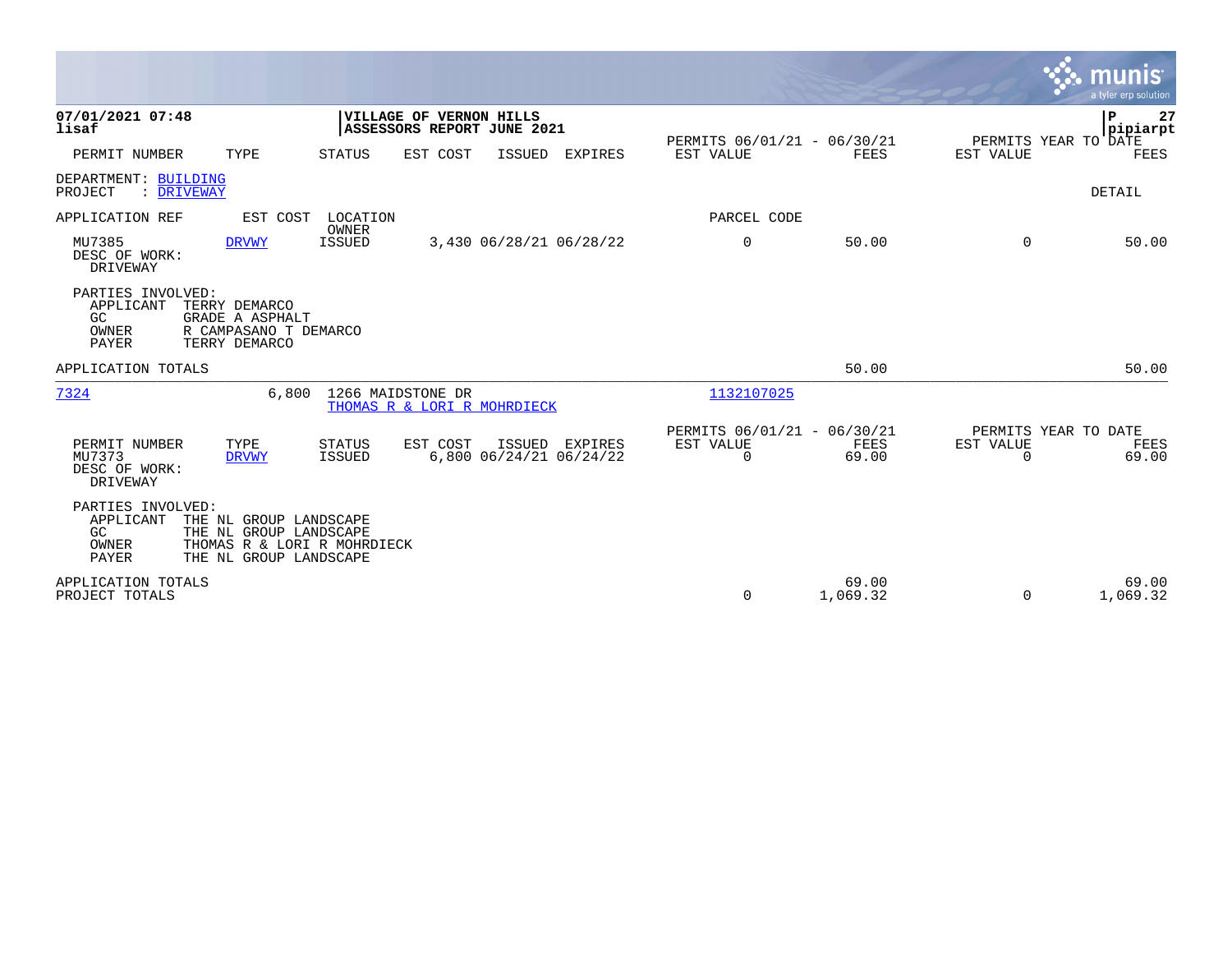|                                                                                                                                                                                   |                                                                                                       |                                                                          | munis<br>a tyler erp solution                                     |
|-----------------------------------------------------------------------------------------------------------------------------------------------------------------------------------|-------------------------------------------------------------------------------------------------------|--------------------------------------------------------------------------|-------------------------------------------------------------------|
| 07/01/2021 07:48<br>lisaf                                                                                                                                                         | VILLAGE OF VERNON HILLS<br>ASSESSORS REPORT JUNE 2021                                                 |                                                                          | 28<br>IΡ<br> pipiarpt                                             |
| DEPARTMENT: BUILDING<br>$:$ FENCE<br>PROJECT                                                                                                                                      |                                                                                                       |                                                                          | DETAIL                                                            |
| APPLICATION REF<br>EST COST                                                                                                                                                       | LOCATION<br>OWNER                                                                                     | PARCEL CODE                                                              |                                                                   |
| 7109                                                                                                                                                                              | 8,100<br>6 MONTAUK LN<br>DOUGLAS C & JACKI M HALLENDORFF                                              | 1505414019                                                               |                                                                   |
| PERMIT NUMBER<br>TYPE<br>MU7256<br><b>FENCE</b><br>DESC OF WORK:<br>FENCE                                                                                                         | STATUS<br>EST COST<br>ISSUED EXPIRES<br><b>ISSUED</b><br>8,100 06/08/21 06/08/22                      | PERMITS 06/01/21 - 06/30/21<br>FEES<br>EST VALUE<br>$\mathbf 0$<br>81.00 | PERMITS YEAR TO DATE<br>EST VALUE<br>FEES<br>$\mathbf 0$<br>81.00 |
| PARTIES INVOLVED:<br>APPLICANT<br>FENCE<br>AZTEC FENCE COMPANY<br>AZTEC FENCE COMPANY<br>GC<br>OWNER<br>PAYER                                                                     | DOUGLAS C & JACKI M HALLENDORFF<br>DOUGLAS C & JACKI M HALLENDORFF<br>DOUGLAS C & JACKI M HALLENDORFF |                                                                          |                                                                   |
| APPLICATION TOTALS                                                                                                                                                                |                                                                                                       | 81.00                                                                    | 81.00                                                             |
| 7114                                                                                                                                                                              | 108 ALFRED CT<br>3,800<br><b>JAMES &amp; THERESA TZAKIS</b>                                           | 1508104034                                                               |                                                                   |
| PERMIT NUMBER<br>TYPE<br>MU7252<br><b>FENCE</b><br>DESC OF WORK:<br>FENCE                                                                                                         | STATUS<br>EST COST<br>ISSUED EXPIRES<br>COMPLT<br>3,800 06/07/21 06/18/22                             | PERMITS 06/01/21 - 06/30/21<br>EST VALUE<br>FEES<br>$\Omega$<br>50.00    | PERMITS YEAR TO DATE<br>EST VALUE<br>FEES<br>$\mathbf 0$<br>50.00 |
| PARTIES INVOLVED:<br>APPLICANT<br>ADRIAN'S LANDSCAPE<br>ADRIAN'S LANDSCAPE<br>FENCE<br>GC<br>ADRIAN'S LANDSCAPE<br>OWNER<br>JAMES & THERESA TZAKIS<br>PAYER<br>ADRIAN'S LANDSCAPE |                                                                                                       |                                                                          |                                                                   |
| APPLICATION TOTALS                                                                                                                                                                |                                                                                                       | 50.00                                                                    | 50.00                                                             |
| 7185                                                                                                                                                                              | 726 NORTH LAKESIDE DR<br>3,736<br><b>BRENDA LAWSON</b>                                                | 1508104001                                                               |                                                                   |
| PERMIT NUMBER<br>TYPE<br>MU7343<br><b>FENCE</b><br>DESC OF WORK:<br>FENCE                                                                                                         | STATUS<br>EST COST<br>ISSUED EXPIRES<br>3,736 06/21/21 06/21/22<br><b>ISSUED</b>                      | PERMITS 06/01/21 - 06/30/21<br>EST VALUE<br>FEES<br>0<br>50.00           | PERMITS YEAR TO DATE<br>EST VALUE<br>FEES<br>0<br>50.00           |
| PARTIES INVOLVED:<br>APPLICANT ADVANCE FENCE<br>FENCE<br>ADVANCE FENCE<br>GC<br>ADVANCE FENCE<br>OWNER<br>BRENDA LAWSON<br>PAYER<br>ADVANCE FENCE                                 |                                                                                                       |                                                                          |                                                                   |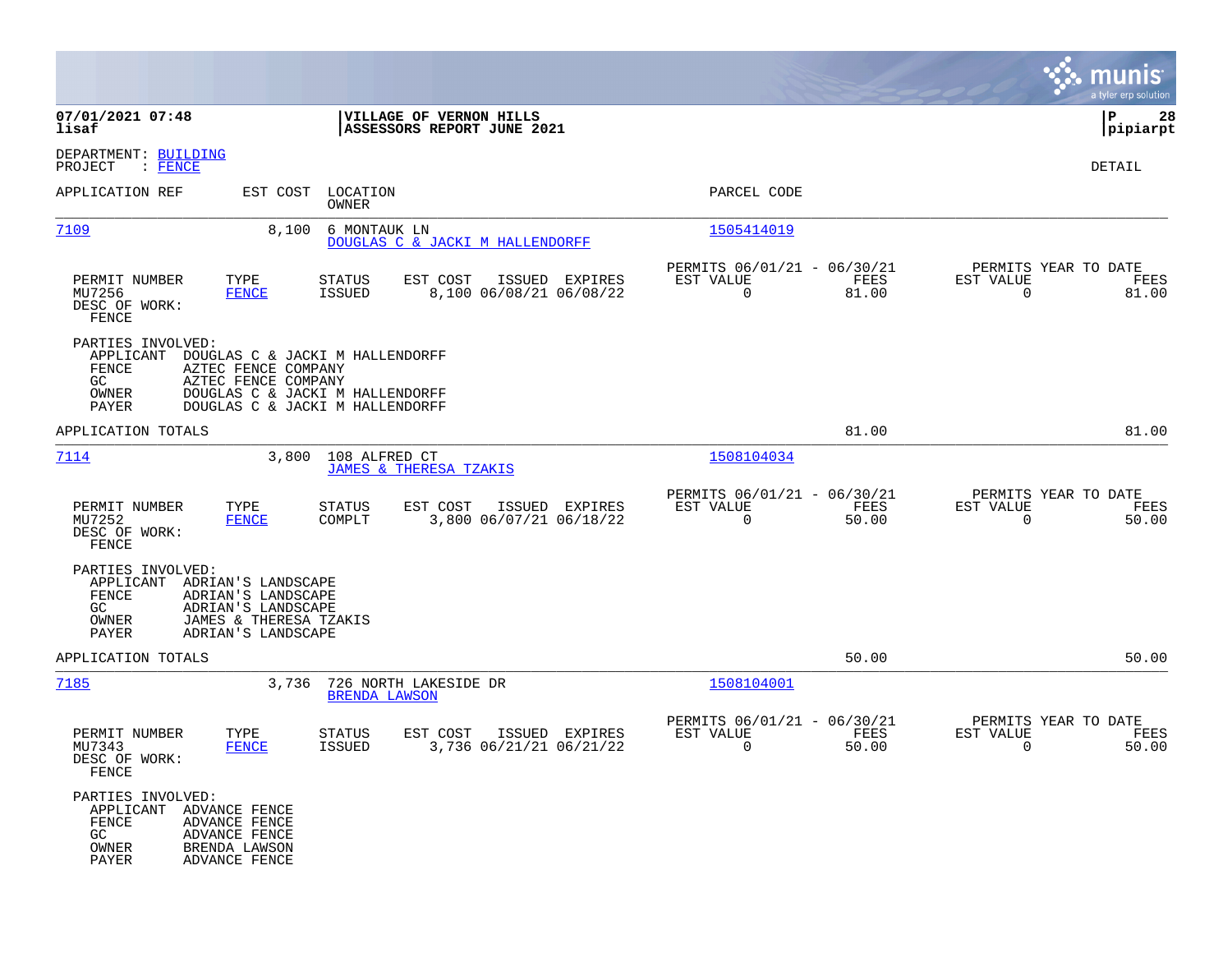|                                                                                                                                                                      |                                                                                  |                                                                           | munis<br>a tyler erp solution                                     |
|----------------------------------------------------------------------------------------------------------------------------------------------------------------------|----------------------------------------------------------------------------------|---------------------------------------------------------------------------|-------------------------------------------------------------------|
| 07/01/2021 07:48<br>lisaf                                                                                                                                            | VILLAGE OF VERNON HILLS<br>ASSESSORS REPORT JUNE 2021                            |                                                                           | P<br>29<br> pipiarpt                                              |
| DEPARTMENT: BUILDING<br>PROJECT<br>: FENCE                                                                                                                           |                                                                                  |                                                                           | DETAIL                                                            |
| APPLICATION REF<br>EST COST                                                                                                                                          | LOCATION<br>OWNER                                                                | PARCEL CODE                                                               |                                                                   |
| APPLICATION TOTALS                                                                                                                                                   |                                                                                  | 50.00                                                                     | 50.00                                                             |
| 7186                                                                                                                                                                 | 2,900<br>12 SOUTH ASPEN DR<br>ARM SHOEB ANWAR, ET AL                             | 1505427010                                                                |                                                                   |
| PERMIT NUMBER<br>TYPE<br>MU7341<br><b>FENCE</b><br>DESC OF WORK:<br>FENCE                                                                                            | STATUS<br>EST COST<br>ISSUED EXPIRES<br>2,900 06/21/21 06/30/22<br><b>ISSUED</b> | PERMITS 06/01/21 - 06/30/21<br>EST VALUE<br>FEES<br>$\mathbf 0$<br>50.00  | PERMITS YEAR TO DATE<br>EST VALUE<br>FEES<br>$\mathbf 0$<br>50.00 |
| PARTIES INVOLVED:<br>APPLICANT<br>ADVANCE FENCE<br>FENCE<br><b>ADVANCE FENCE</b><br>GC<br>ADVANCE FENCE<br>OWNER<br>ARM SHOEB ANWAR, ET AL<br>PAYER<br>ADVANCE FENCE |                                                                                  |                                                                           |                                                                   |
| APPLICATION TOTALS                                                                                                                                                   |                                                                                  | 50.00                                                                     | 50.00                                                             |
| 7187<br>11,700                                                                                                                                                       | 728 NORTH LAKESIDE DR<br><b>OKSANA GOVDYAK</b>                                   | 1507201003                                                                |                                                                   |
| TYPE<br>PERMIT NUMBER<br>MU7339<br><b>FENCE</b><br>DESC OF WORK:<br>FENCE                                                                                            | STATUS<br>EST COST<br>ISSUED EXPIRES<br>11,700 06/21/21 06/21/22<br>ISSUED       | PERMITS 06/01/21 - 06/30/21<br>EST VALUE<br>FEES<br>$\mathbf 0$<br>117.00 | PERMITS YEAR TO DATE<br>EST VALUE<br>FEES<br>$\Omega$<br>117.00   |
| PARTIES INVOLVED:<br>APPLICANT<br>ADVANCE FENCE<br>FENCE<br>ADVANCE FENCE<br>GC<br>ADVANCE FENCE<br>OWNER<br>OKSANA GOVDYAK<br>ADVANCE FENCE<br>PAYER                |                                                                                  |                                                                           |                                                                   |
| APPLICATION TOTALS                                                                                                                                                   |                                                                                  | 117.00                                                                    | 117.00                                                            |
| 7190                                                                                                                                                                 | 6,860<br>301 CAMDEN PL<br>MICHAEL & PATRICIA TARNOW                              | 1508214011                                                                |                                                                   |
| PERMIT NUMBER<br>TYPE<br>MU7329<br><b>FENCE</b><br>DESC OF WORK:<br>FENCE                                                                                            | STATUS<br>EST COST<br>ISSUED EXPIRES<br>ISSUED<br>6,860 06/17/21 06/17/22        | PERMITS 06/01/21 - 06/30/21<br>EST VALUE<br>FEES<br>$\mathbf 0$<br>68.60  | PERMITS YEAR TO DATE<br>EST VALUE<br>FEES<br>$\mathbf 0$<br>68.60 |
| PARTIES INVOLVED:<br>APPLICANT<br>AZTEC FENCE COMPANY<br>FENCE<br>AZTEC FENCE COMPANY<br>GC<br>AZTEC FENCE COMPANY                                                   |                                                                                  |                                                                           |                                                                   |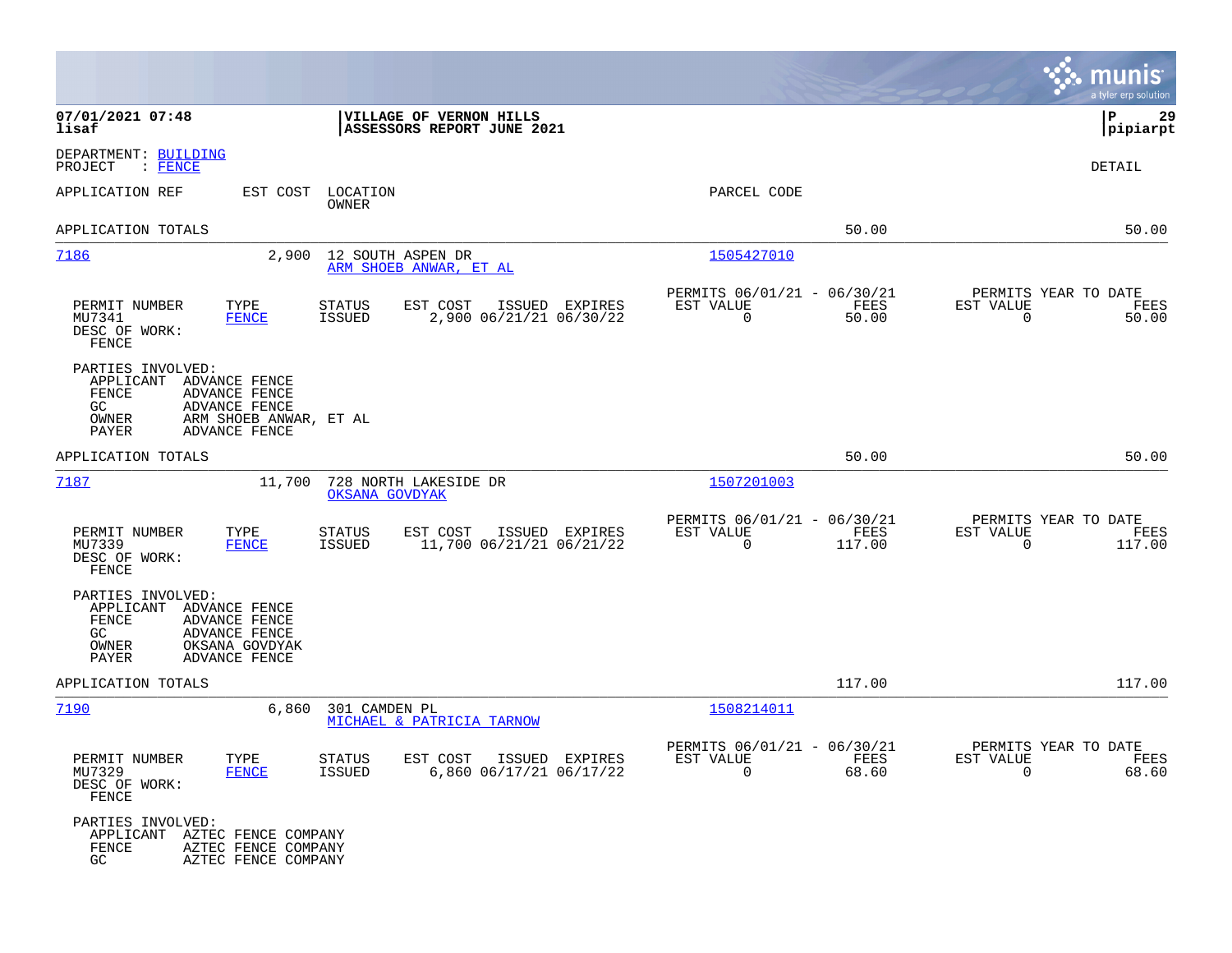|                                                                                                                                                                                           |                                           |                                                         |               |                                                     | munis<br>a tyler erp solution |
|-------------------------------------------------------------------------------------------------------------------------------------------------------------------------------------------|-------------------------------------------|---------------------------------------------------------|---------------|-----------------------------------------------------|-------------------------------|
| 07/01/2021 07:48<br>VILLAGE OF VERNON HILLS<br>lisaf<br>ASSESSORS REPORT JUNE 2021                                                                                                        |                                           |                                                         |               |                                                     | ΙP<br>30<br> pipiarpt         |
| DEPARTMENT: BUILDING<br>PROJECT<br>$:$ FENCE                                                                                                                                              |                                           |                                                         |               |                                                     | DETAIL                        |
| APPLICATION REF<br>EST COST LOCATION<br>OWNER                                                                                                                                             |                                           | PARCEL CODE                                             |               |                                                     |                               |
| MICHAEL & PATRICIA TARNOW<br>OWNER<br>PAYER<br>AZTEC FENCE COMPANY                                                                                                                        |                                           |                                                         |               |                                                     |                               |
| APPLICATION TOTALS                                                                                                                                                                        |                                           |                                                         | 68.60         |                                                     | 68.60                         |
| 7192<br>4,250<br>305 RICHMOND PL<br>SCOTT & MICHELLE D COMITOR                                                                                                                            |                                           | 1508405006                                              |               |                                                     |                               |
| PERMIT NUMBER<br>TYPE<br><b>STATUS</b><br>EST COST<br>ISSUED<br>MU7330<br><b>FENCE</b><br>DESC OF WORK:<br>FENCE                                                                          | ISSUED EXPIRES<br>4,250 06/17/21 06/17/22 | PERMITS 06/01/21 - 06/30/21<br>EST VALUE<br>$\Omega$    | FEES<br>50.00 | PERMITS YEAR TO DATE<br>EST VALUE<br>$\Omega$       | FEES<br>50.00                 |
| PARTIES INVOLVED:<br>APPLICANT<br>AZTEC FENCE COMPANY<br>FENCE<br>AZTEC FENCE COMPANY<br>GC<br>AZTEC FENCE COMPANY<br>OWNER<br>SCOTT & MICHELLE D COMITOR<br>AZTEC FENCE COMPANY<br>PAYER |                                           |                                                         |               |                                                     |                               |
| APPLICATION TOTALS                                                                                                                                                                        |                                           |                                                         | 50.00         |                                                     | 50.00                         |
| 7221<br>3,710 14 SUSSEX CIR<br>DAVID N MERRYMAN, TRUSTEE                                                                                                                                  |                                           | 1508412015                                              |               |                                                     |                               |
| PERMIT NUMBER<br>TYPE<br><b>STATUS</b><br>EST COST<br>MU7372<br><b>FENCE</b><br>ISSUED<br>DESC OF WORK:<br>FENCE                                                                          | ISSUED EXPIRES<br>3,710 06/24/21 06/24/22 | PERMITS 06/01/21 - 06/30/21<br>EST VALUE<br>$\Omega$    | FEES<br>50.00 | PERMITS YEAR TO DATE<br>EST VALUE<br>$\Omega$       | FEES<br>50.00                 |
| PARTIES INVOLVED:<br>APPLICANT<br>DAVID MERRYMAN<br>FENCE<br><b>ACTION FENCE</b><br>GC<br>DAVID MERRYMAN<br>OWNER<br>DAVID N MERRYMAN, TRUSTEE<br>DAVID MERRYMAN<br>PAYER                 |                                           |                                                         |               |                                                     |                               |
| APPLICATION TOTALS                                                                                                                                                                        |                                           |                                                         | 50.00         |                                                     | 50.00                         |
| 7250<br>1000 SANCTUARY CT<br>8,400<br>JONGWOOK PARK & JINHEE YOON                                                                                                                         |                                           | 1516208026                                              |               |                                                     |                               |
| PERMIT NUMBER<br>EST COST<br>TYPE<br>STATUS<br>MU7290<br><b>FENCE</b><br>ISSUED<br>DESC OF WORK:<br>FENCE FOR HOA                                                                         | ISSUED EXPIRES<br>8,400 06/14/21 06/14/22 | PERMITS 06/01/21 - 06/30/21<br>EST VALUE<br>$\mathbf 0$ | FEES<br>84.00 | PERMITS YEAR TO DATE<br>EST VALUE<br>$\overline{0}$ | FEES<br>84.00                 |
| PARTIES INVOLVED:<br>APPLICANT FENCE SOLUTIONS CO                                                                                                                                         |                                           |                                                         |               |                                                     |                               |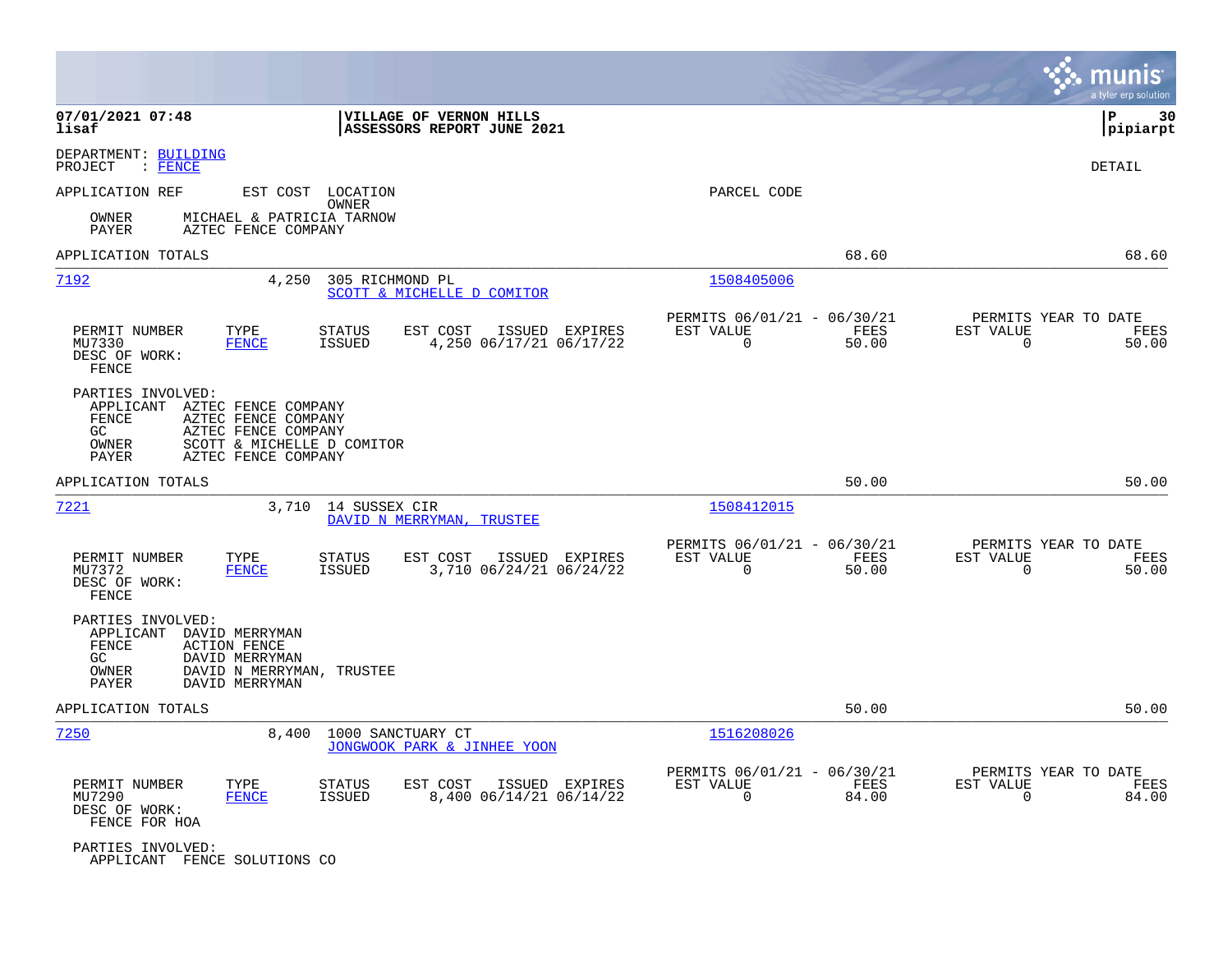|                                                                                                                                                                                           |                                                                             | <b>munis</b><br>a tyler erp solution  |
|-------------------------------------------------------------------------------------------------------------------------------------------------------------------------------------------|-----------------------------------------------------------------------------|---------------------------------------|
| 07/01/2021 07:48<br><b>VILLAGE OF VERNON HILLS</b><br>lisaf<br>ASSESSORS REPORT JUNE 2021                                                                                                 |                                                                             | ∣P<br>31<br> pipiarpt                 |
| DEPARTMENT: BUILDING<br>: FENCE<br>PROJECT                                                                                                                                                |                                                                             | DETAIL                                |
| EST COST<br>APPLICATION REF<br>LOCATION<br>OWNER<br>FENCE<br>FENCE SOLUTIONS CO<br>GC<br>FENCE SOLUTIONS CO<br>OWNER<br>JONGWOOK PARK & JINHEE YOON<br><b>PAYER</b><br>FENCE SOLUTIONS CO | PARCEL CODE                                                                 |                                       |
| APPLICATION TOTALS                                                                                                                                                                        | 84.00                                                                       | 84.00                                 |
| 7253<br>230S SOUTHGATE DR<br>4,750<br>NARASIMHAN SASISEKARAN                                                                                                                              | 1508218003                                                                  |                                       |
| TYPE<br>EST COST<br>PERMIT NUMBER<br>STATUS<br>ISSUED<br>EXPIRES<br>MU7392<br>4,750 06/29/21 06/29/22<br><b>FENCE</b><br><b>ISSUED</b><br>DESC OF WORK:<br>FENCE                          | PERMITS 06/01/21 - 06/30/21<br>EST VALUE<br>EST VALUE<br>FEES<br>0<br>50.00 | PERMITS YEAR TO DATE<br>FEES<br>50.00 |
| PARTIES INVOLVED:<br>APPLICANT<br>NARASIMHAN SASISEKARAN<br>HOME DEPOT<br>GC<br>OWNER<br>NARASIMHAN SASISEKARAN<br><b>PAYER</b><br>NARASIMHAN SASISEKARAN                                 |                                                                             |                                       |
| APPLICATION TOTALS<br>PROJECT TOTALS                                                                                                                                                      | 50.00<br>0<br>650.60                                                        | 50.00<br>650.60<br>$\Omega$           |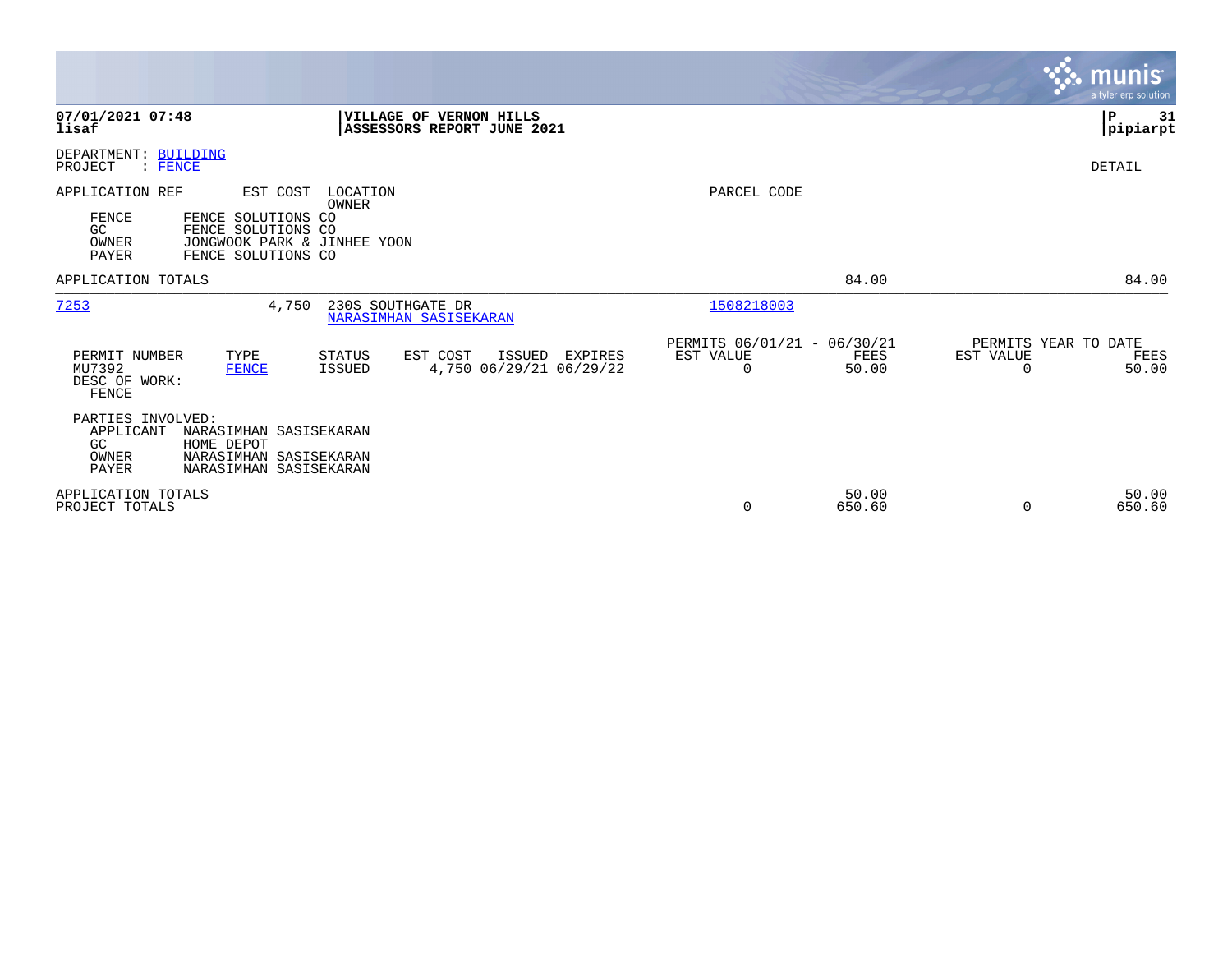|                                                                                                                                                                           |                                                                           | munis<br>a tyler erp solution                                          |
|---------------------------------------------------------------------------------------------------------------------------------------------------------------------------|---------------------------------------------------------------------------|------------------------------------------------------------------------|
| 07/01/2021 07:48<br>VILLAGE OF VERNON HILLS<br>ASSESSORS REPORT JUNE 2021<br>lisaf                                                                                        |                                                                           | P<br>32<br> pipiarpt                                                   |
| DEPARTMENT: BUILDING<br>: FIRE ALARM<br>PROJECT                                                                                                                           |                                                                           | DETAIL                                                                 |
| APPLICATION REF<br>EST COST<br>LOCATION<br>OWNER                                                                                                                          | PARCEL CODE                                                               |                                                                        |
| 6936<br>30,000<br>888 FOREST EDGE DR<br><b>ITW PASLODE</b>                                                                                                                | 1515101001                                                                |                                                                        |
| EST COST<br>PERMIT NUMBER<br>TYPE<br><b>STATUS</b><br>ISSUED EXPIRES<br>FIRE ALARM COMPLT<br>30,000 06/17/21 06/29/22<br>MU7320<br>DESC OF WORK:<br>FIRE ALARM            | PERMITS 06/01/21 - 06/30/21<br>FEES<br>EST VALUE<br>$\Omega$<br>726.00    | PERMITS YEAR TO DATE<br>EST VALUE<br>FEES<br>$\Omega$<br>726.00        |
| PARTIES INVOLVED:<br>ALARM<br>PREFERRED ELECTRIC<br>ALARM<br>PREFERRED ELECTRIC<br>PREFERRED ELECTRIC<br>APPLICANT<br>OWNER<br>ITW PASLODE<br>PAYER<br>PREFERRED ELECTRIC |                                                                           |                                                                        |
| APPLICATION TOTALS                                                                                                                                                        | 726.00                                                                    | 726.00                                                                 |
| 7096<br>1,800 945 LAKEVIEW PKY 110<br>TOM WARD                                                                                                                            | 1133302013                                                                |                                                                        |
| PERMIT NUMBER<br>TYPE<br><b>STATUS</b><br>EST COST<br>ISSUED EXPIRES<br>MU7246<br>1,800 06/07/21 06/11/22<br>FIRE ALARM COMPLT<br>DESC OF WORK:<br>FIRE ALARM             | PERMITS 06/01/21 - 06/30/21<br>EST VALUE<br>FEES<br>$\mathbf 0$<br>360.00 | PERMITS YEAR TO DATE<br><b>EST VALUE</b><br>FEES<br>$\Omega$<br>360.00 |
| PARTIES INVOLVED:<br><b>ALARM</b><br>CONNOR ELECTRIC<br>APPLICANT<br>CONNOR ELECTRIC<br>CONNOR ELECTRIC<br>GC.<br>OWNER<br>TOM WARD<br>PAYER<br>CONNOR ELECTRIC           |                                                                           |                                                                        |
| APPLICATION TOTALS<br>PROJECT TOTALS                                                                                                                                      | 360.00<br>1,086.00<br>0                                                   | 360.00<br>$\Omega$<br>1,086.00                                         |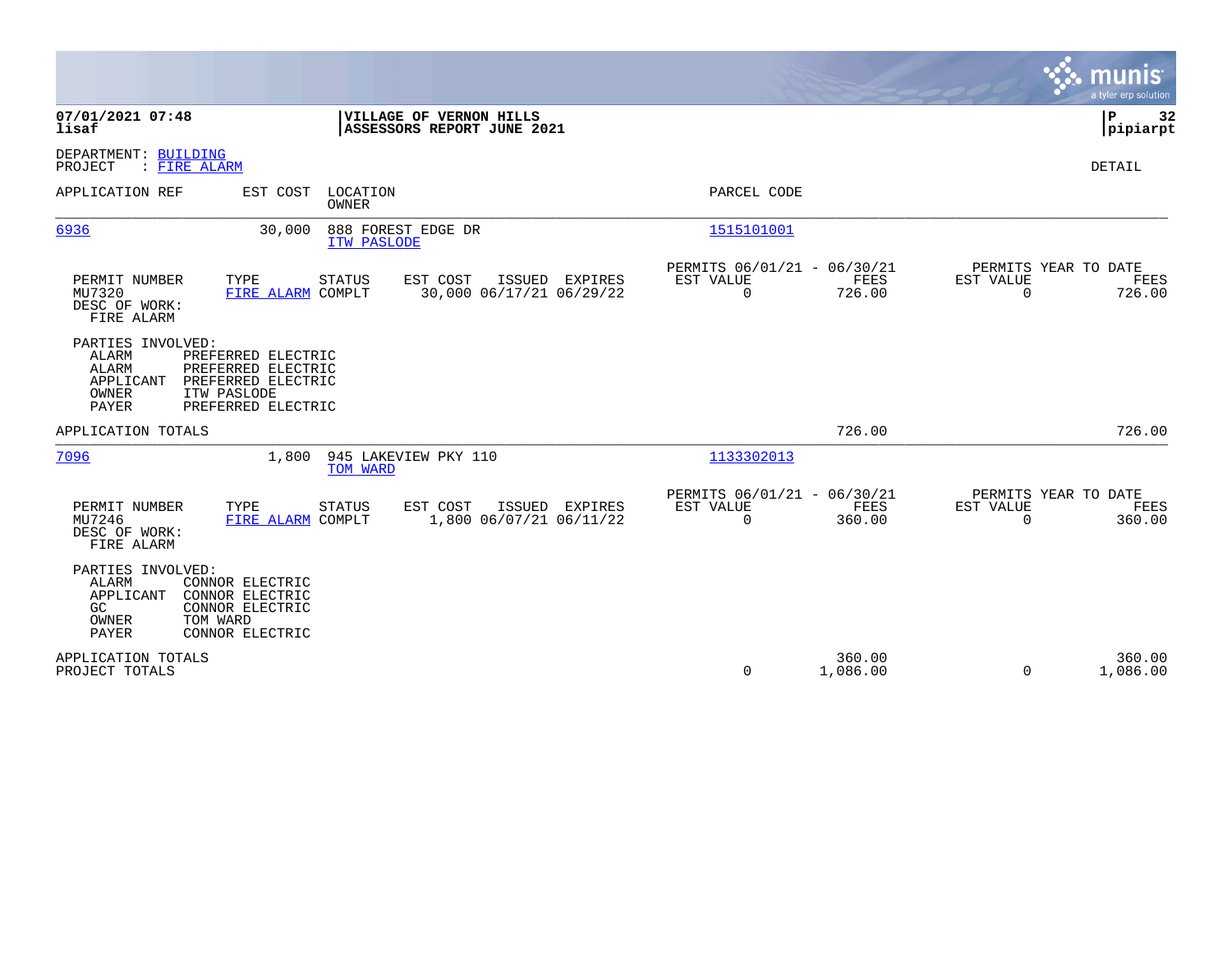|                                                            |                                                                                                                                                                          |                                                        |                                                                                                                                                                                    | munis<br>a tyler erp solution                                        |
|------------------------------------------------------------|--------------------------------------------------------------------------------------------------------------------------------------------------------------------------|--------------------------------------------------------|------------------------------------------------------------------------------------------------------------------------------------------------------------------------------------|----------------------------------------------------------------------|
| 07/01/2021 07:48<br>lisaf                                  |                                                                                                                                                                          | VILLAGE OF VERNON HILLS<br>ASSESSORS REPORT JUNE 2021  |                                                                                                                                                                                    | 33<br>ΙP<br> pipiarpt                                                |
| DEPARTMENT: BUILDING<br>: FIRE SPRINKLER<br>PROJECT        |                                                                                                                                                                          |                                                        |                                                                                                                                                                                    | DETAIL                                                               |
| APPLICATION REF                                            | EST COST<br>LOCATION<br>OWNER                                                                                                                                            |                                                        | PARCEL CODE                                                                                                                                                                        |                                                                      |
| 6016                                                       | 12,000<br>PLACEHOLDER                                                                                                                                                    | 441 WOODLAND CHASE LANE                                | 1516106014                                                                                                                                                                         |                                                                      |
| PERMIT NUMBER<br>MU6183<br>DESC OF WORK:<br>FIRE SPRINKLER | TYPE<br>STATUS<br>ISSUED<br>FIRE SPR                                                                                                                                     | EST COST<br>ISSUED EXPIRES<br>12,000 06/15/21 06/15/22 | PERMITS 06/01/21 - 06/30/21<br>EST VALUE<br>FEES<br>$\overline{0}$<br>642.00                                                                                                       | PERMITS YEAR TO DATE<br>EST VALUE<br>FEES<br>$\Omega$<br>642.00      |
| PARTIES INVOLVED:<br>GC.<br>OWNER<br>PAYER                 | APPLICANT NOVA FIRE PROTECTION<br>FIRE SPRIN NOVA FIRE PROTECTION<br>NOVA FIRE PROTECTION<br>PLACEHOLDER<br>NOVA FIRE PROTECTION                                         |                                                        |                                                                                                                                                                                    |                                                                      |
| APPLICATION TOTALS                                         |                                                                                                                                                                          |                                                        | 642.00                                                                                                                                                                             | 642.00                                                               |
| 6878                                                       | 25,078<br>PLACEHOLDER                                                                                                                                                    | 800 FOREST EDGE DRIVE                                  | 1515101012                                                                                                                                                                         |                                                                      |
| PERMIT NUMBER<br>MU7294<br>DESC OF WORK:<br>FIRE SPRINKLER | TYPE<br>STATUS<br>FIRE SPR<br>ISSUED                                                                                                                                     | EST COST<br>ISSUED EXPIRES<br>25,078 06/14/21 06/23/22 | PERMITS 06/01/21 - 06/30/21<br>EST VALUE<br><b>EXECUTE: EXECUTE: EXECUTE: EXECUTE: EXECUTE: EXECUTE: EXECUTE: EXECUTE: EXECUTE: EXECUTE: EXECUTE: E</b><br>$\mathbf 0$<br>1,140.78 | PERMITS YEAR TO DATE<br>EST VALUE<br>FEES<br>$\mathbf 0$<br>1,140.78 |
| PARTIES INVOLVED:<br>GC.<br>OCCUPANT<br>OWNER<br>PAYER     | APPLICANT ABSOLUTE FIRE PROTECTION<br>FIRE SPRIN ABSOLUTE FIRE PROTECTION<br>ABSOLUTE FIRE PROTECTION<br>PHILHARMONIC STUDIOS<br>PLACEHOLDER<br>ABSOLUTE FIRE PROTECTION |                                                        |                                                                                                                                                                                    |                                                                      |
| APPLICATION TOTALS                                         |                                                                                                                                                                          |                                                        | 1,140.78                                                                                                                                                                           | 1,140.78                                                             |
| 7106                                                       | 13,550 1300 MANSION ROAD<br>PLACEHOLDER                                                                                                                                  |                                                        | 1133205106                                                                                                                                                                         |                                                                      |
| PERMIT NUMBER<br>MU7278<br>DESC OF WORK:<br>FIRE SPRINKLER | TYPE<br><b>STATUS</b><br>FIRE SPR ISSUED                                                                                                                                 | ISSUED EXPIRES<br>EST COST<br>13,550 06/14/21 06/25/22 | PERMITS 06/01/21 - 06/30/21<br>EST VALUE<br>FEES<br>335.50<br>$\sim$ 0                                                                                                             | PERMITS YEAR TO DATE<br>EST VALUE<br>FEES<br>335.50<br>$\sim$ 0      |
| PARTIES INVOLVED:<br>GC<br>OWNER                           | APPLICANT NOVA FIRE PROTECTION<br>FIRE SPRIN NOVA FIRE PROTECTION<br>NOVA FIRE PROTECTION<br>PLACEHOLDER                                                                 |                                                        |                                                                                                                                                                                    |                                                                      |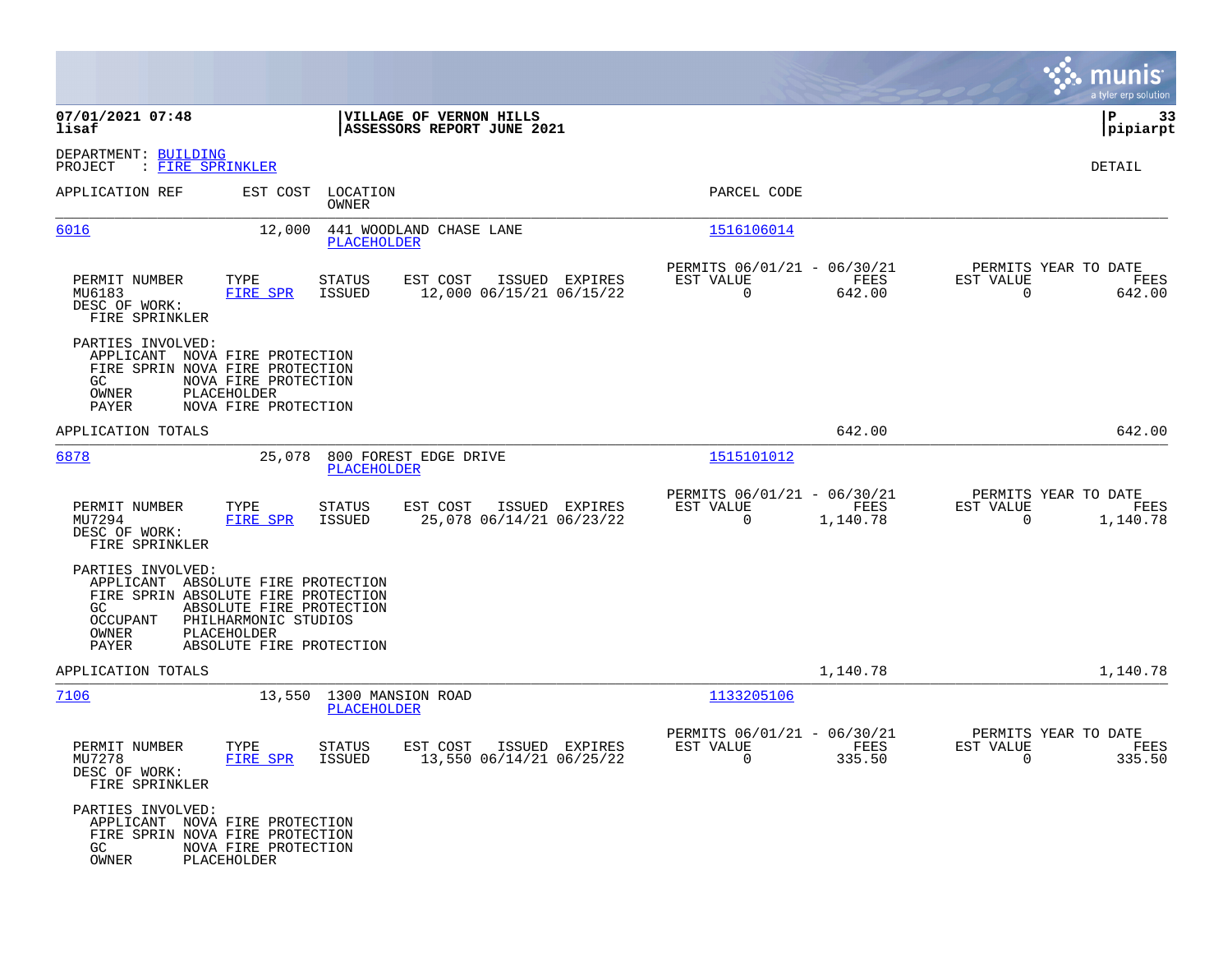|                                                                                                                                                                                         |                                                                              | <b>munis</b><br>a tyler erp solution               |
|-----------------------------------------------------------------------------------------------------------------------------------------------------------------------------------------|------------------------------------------------------------------------------|----------------------------------------------------|
| 07/01/2021 07:48<br>VILLAGE OF VERNON HILLS<br>lisaf<br>ASSESSORS REPORT JUNE 2021                                                                                                      |                                                                              | ∣P<br>34<br> pipiarpt                              |
| DEPARTMENT: BUILDING<br>: FIRE SPRINKLER<br>PROJECT                                                                                                                                     |                                                                              | DETAIL                                             |
| LOCATION<br>APPLICATION REF<br>EST COST<br>OWNER                                                                                                                                        | PARCEL CODE                                                                  |                                                    |
| <b>PAYER</b><br>NOVA FIRE PROTECTION                                                                                                                                                    |                                                                              |                                                    |
| APPLICATION TOTALS                                                                                                                                                                      | 335.50                                                                       | 335.50                                             |
| 7107<br>9,286<br>1324 MANSION ROAD<br><b>PLACEHOLDER</b>                                                                                                                                | 1133205100                                                                   |                                                    |
| PERMIT NUMBER<br>TYPE<br>EST COST<br>STATUS<br>ISSUED<br>EXPIRES<br>MU7279<br>9,286 06/14/21 06/14/22<br><b>FIRE SPR</b><br>ISSUED<br>DESC OF WORK:<br>FIRE SPRINKLER                   | PERMITS 06/01/21 - 06/30/21<br>EST VALUE<br>EST VALUE<br>FEES<br>292.86<br>0 | PERMITS YEAR TO DATE<br>FEES<br>292.86<br>$\Omega$ |
| PARTIES INVOLVED:<br>APPLICANT<br>NOVA FIRE PROTECTION<br>FIRE SPRIN NOVA FIRE PROTECTION<br>NOVA FIRE PROTECTION<br>GC<br>OWNER<br>PLACEHOLDER<br><b>PAYER</b><br>NOVA FIRE PROTECTION |                                                                              |                                                    |
| APPLICATION TOTALS<br>PROJECT TOTALS                                                                                                                                                    | 292.86<br>2,411.14<br>0                                                      | 292.86<br>2,411.14<br>$\Omega$                     |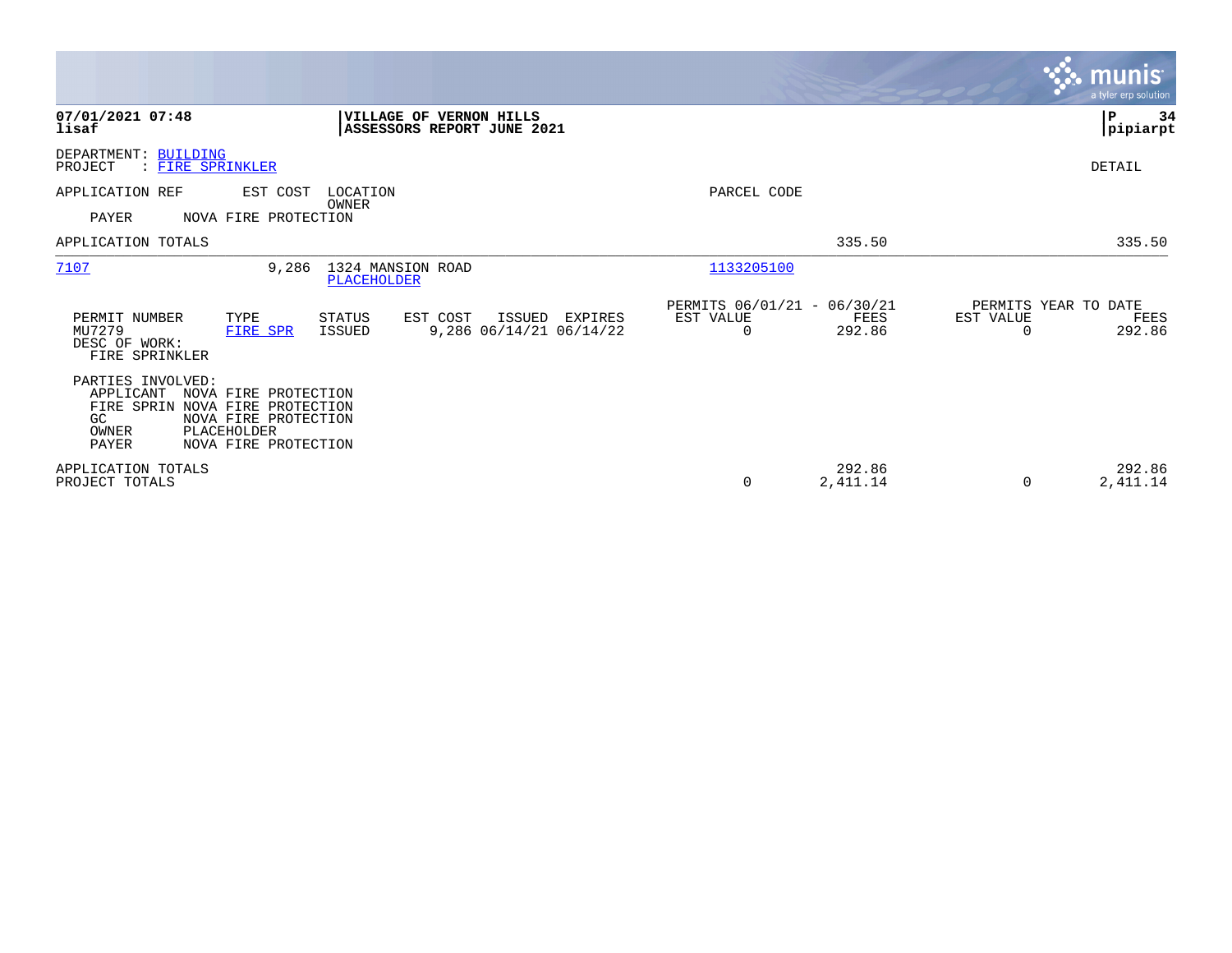|                                                                                                                                                                                                                             |                                                                    |                                                                | munis<br>a tyler erp solution                                  |
|-----------------------------------------------------------------------------------------------------------------------------------------------------------------------------------------------------------------------------|--------------------------------------------------------------------|----------------------------------------------------------------|----------------------------------------------------------------|
| 07/01/2021 07:48<br>lisaf                                                                                                                                                                                                   | VILLAGE OF VERNON HILLS<br>ASSESSORS REPORT JUNE 2021              |                                                                | 35<br>P<br> pipiarpt                                           |
| DEPARTMENT: BUILDING<br>PROJECT<br>: LAWN SPRINKLER                                                                                                                                                                         |                                                                    |                                                                | DETAIL                                                         |
| APPLICATION REF<br>EST COST                                                                                                                                                                                                 | LOCATION<br>OWNER                                                  | PARCEL CODE                                                    |                                                                |
| 7290<br>4,000                                                                                                                                                                                                               | 294 DANBURY DR<br>MICHAEL H & TERRI B BECKER                       | 1508220025                                                     |                                                                |
| PERMIT NUMBER<br>TYPE<br>MU7322<br>LAWN IRRIG ISSUED<br>DESC OF WORK:<br>LAWN SPRINKLERS                                                                                                                                    | STATUS<br>EST COST<br>ISSUED<br>EXPIRES<br>4,000 06/17/21 06/17/22 | PERMITS 06/01/21 - 06/30/21<br>EST VALUE<br>FEES<br>0<br>50.00 | PERMITS YEAR TO DATE<br>EST VALUE<br>FEES<br>50.00<br>$\Omega$ |
| PARTIES INVOLVED:<br>APPLICANT<br>AMERICAN NATIONAL SPRINKLER<br>GC<br>AMERICAN NATIONAL SPRINKLER<br>IRRIGATION AMERICAN NATIONAL SPRINKLER<br>OWNER<br>MICHAEL H & TERRI B BECKER<br>PAYER<br>AMERICAN NATIONAL SPRINKLER |                                                                    |                                                                |                                                                |
| APPLICATION TOTALS<br>PROJECT TOTALS                                                                                                                                                                                        |                                                                    | 50.00<br>0<br>50.00                                            | 50.00<br>50.00<br>$\Omega$                                     |

 $\mathcal{L}^{\text{max}}$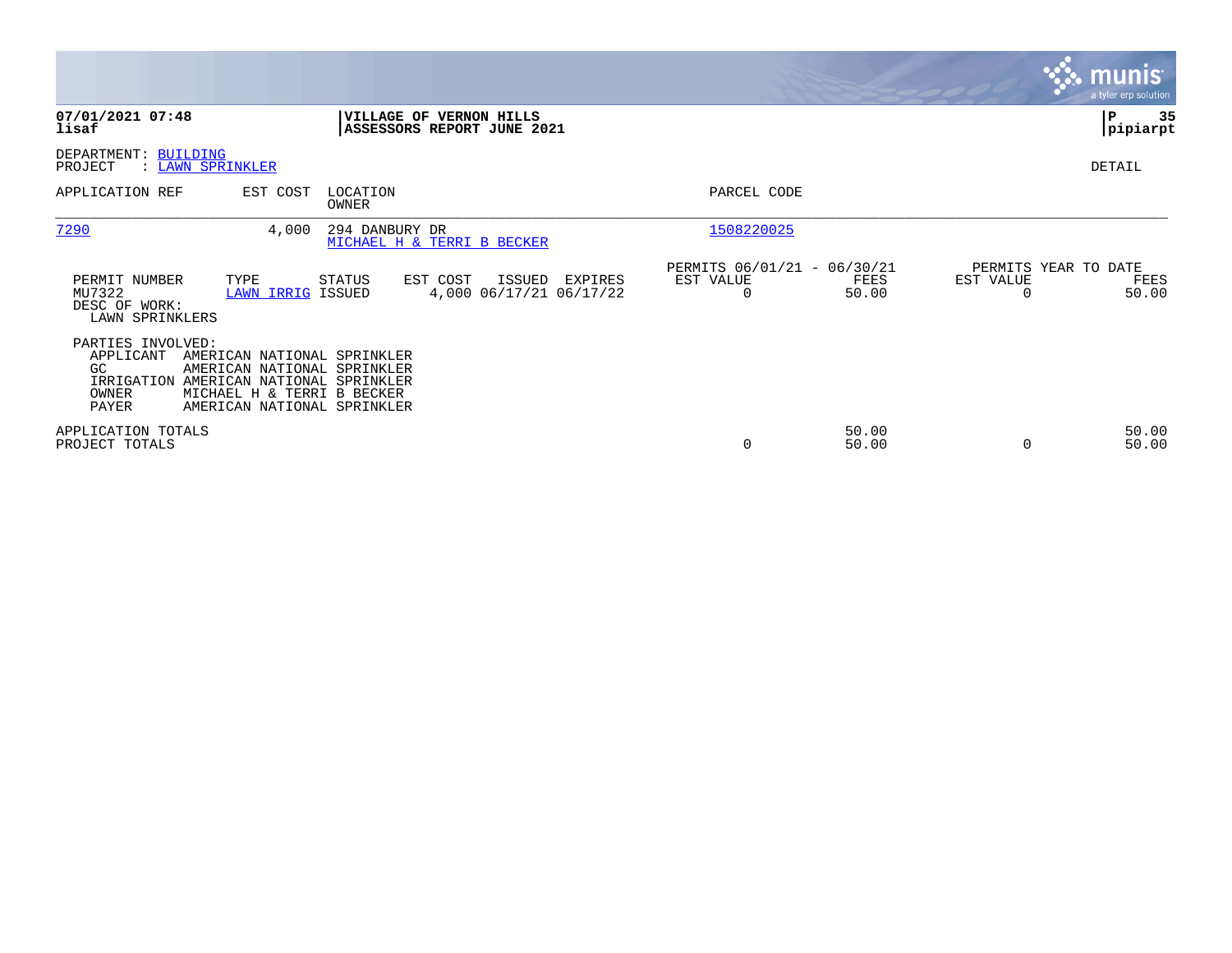|                                                                    |                                                                                       |                                |                                                              |         |                                               |                  |                                   | <b>munis</b><br>a tyler erp solution |
|--------------------------------------------------------------------|---------------------------------------------------------------------------------------|--------------------------------|--------------------------------------------------------------|---------|-----------------------------------------------|------------------|-----------------------------------|--------------------------------------|
| 07/01/2021 07:48<br>lisaf                                          |                                                                                       |                                | <b>VILLAGE OF VERNON HILLS</b><br>ASSESSORS REPORT JUNE 2021 |         |                                               |                  |                                   | ∣P<br>36<br> pipiarpt                |
| DEPARTMENT: BUILDING<br>PROJECT                                    | : MISC COMMERCIAL                                                                     |                                |                                                              |         |                                               |                  |                                   | DETAIL                               |
| APPLICATION REF                                                    | EST COST                                                                              | LOCATION<br>OWNER              |                                                              |         | PARCEL CODE                                   |                  |                                   |                                      |
| 7051                                                               | 11,590                                                                                | 700 WOODLANDS PKY              | VAN VLISSINGEN & CO                                          |         | 1515101041                                    |                  |                                   |                                      |
| PERMIT NUMBER<br>MU7235<br>DESC OF WORK:<br>RACKING                | TYPE<br>MISC COMM                                                                     | <b>STATUS</b><br><b>ISSUED</b> | EST COST<br>ISSUED<br>11,590 06/02/21 06/02/22               | EXPIRES | PERMITS 06/01/21 - 06/30/21<br>EST VALUE<br>0 | FEES<br>445.50   | PERMITS YEAR TO DATE<br>EST VALUE | FEES<br>445.50                       |
| PARTIES INVOLVED:<br>APPLICANT<br>GC<br>OCCUPANT<br>OWNER<br>PAYER | HYDRAFORCE<br>STAMAR PACKAGING INC<br>HYDRAFORCE<br>VAN VLISSINGEN & CO<br>HYDRAFORCE |                                |                                                              |         |                                               |                  |                                   |                                      |
| APPLICATION TOTALS<br>PROJECT TOTALS                               |                                                                                       |                                |                                                              |         | 0                                             | 445.50<br>445.50 |                                   | 445.50<br>445.50                     |

 $\mathcal{L}^{\text{max}}$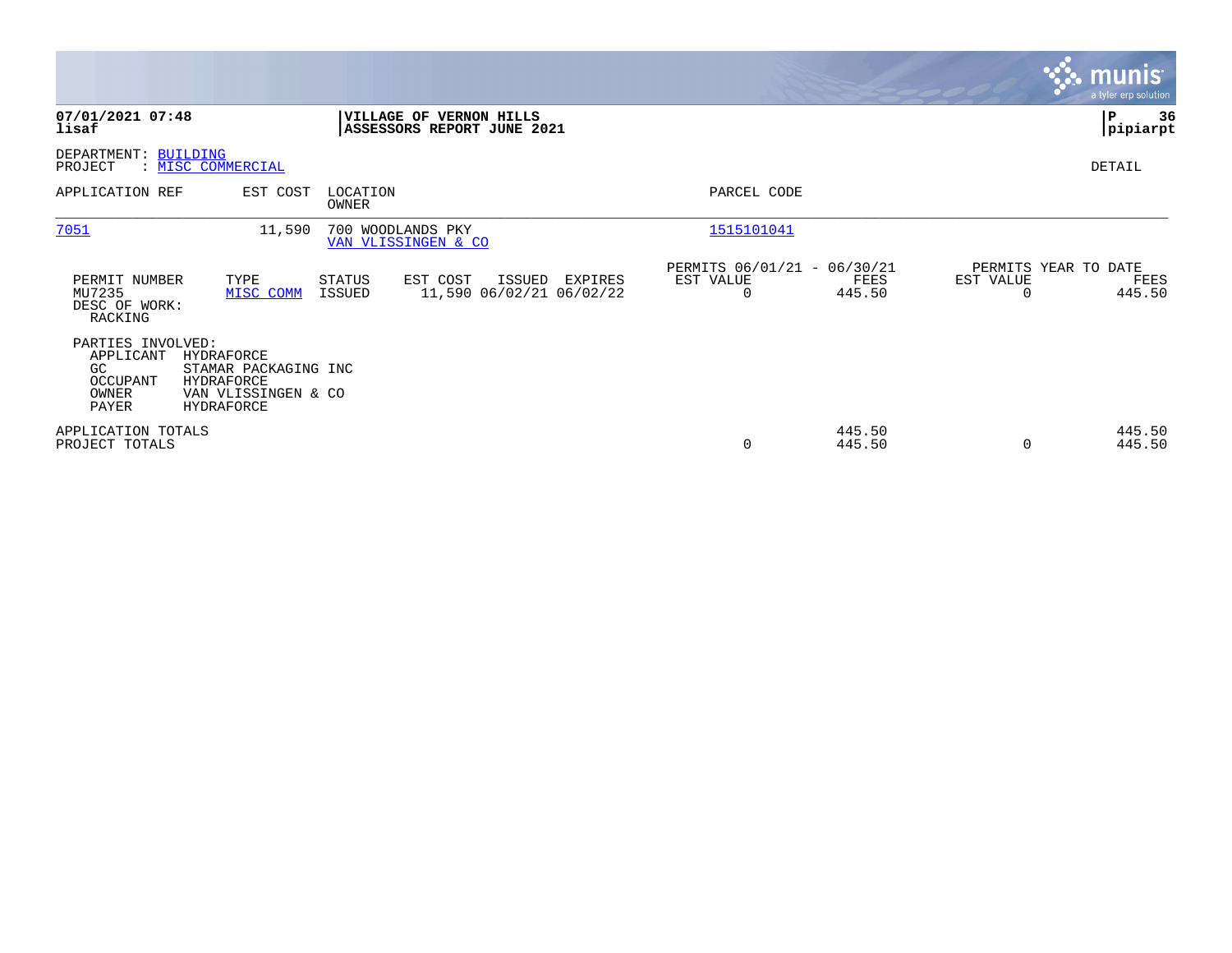|                                                                                                                                                                         |                                                                          | munis<br>a tyler erp solution                                     |
|-------------------------------------------------------------------------------------------------------------------------------------------------------------------------|--------------------------------------------------------------------------|-------------------------------------------------------------------|
| 07/01/2021 07:48<br>VILLAGE OF VERNON HILLS<br>lisaf<br>ASSESSORS REPORT JUNE 2021                                                                                      |                                                                          | ΙP<br>37<br> pipiarpt                                             |
| DEPARTMENT: BUILDING<br>MIS ELEC RESIDENTIAL<br>PROJECT                                                                                                                 |                                                                          | DETAIL                                                            |
| APPLICATION REF<br>EST COST LOCATION<br>OWNER                                                                                                                           | PARCEL CODE                                                              |                                                                   |
| 7167<br>1,600<br>306 OAKWOOD RD<br>GREGORY NAWROCKI                                                                                                                     | 1508111003                                                               |                                                                   |
| PERMIT NUMBER<br>TYPE<br><b>STATUS</b><br>EST COST<br>ISSUED EXPIRES<br>MU7228<br>ELEC RES<br>ISSUED<br>1,600 06/02/21 06/02/22<br>DESC OF WORK:<br>UPGRADE ELECT PANEL | PERMITS 06/01/21 - 06/30/21<br>EST VALUE<br>FEES<br>$\mathbf 0$<br>50.00 | PERMITS YEAR TO DATE<br>EST VALUE<br>FEES<br>$\mathbf 0$<br>50.00 |
| PARTIES INVOLVED:<br>APPLICANT GREGORY NAWROCKI<br>ELECTRICIA SCOTT NELSON<br>OWNER<br>GREGORY NAWROCKI<br>PAYER<br>GREGORY NAWROCKI                                    |                                                                          |                                                                   |
| APPLICATION TOTALS                                                                                                                                                      | 50.00                                                                    | 50.00                                                             |
| 7194<br>1,000<br>518 COUNCIL CIRCLE<br><b>KAREN ROBBINS</b>                                                                                                             | 1133205061                                                               |                                                                   |
| PERMIT NUMBER<br>TYPE<br>STATUS<br>EST COST<br>ISSUED EXPIRES<br>MU7240<br><b>ELEC RES</b><br>COMPLT<br>1,000 06/04/21 06/14/22<br>DESC OF WORK:<br>CAR CHARGER         | PERMITS 06/01/21 - 06/30/21<br>EST VALUE<br>FEES<br>$\Omega$<br>30.00    | PERMITS YEAR TO DATE<br>EST VALUE<br>FEES<br>$\mathbf 0$<br>30.00 |
| PARTIES INVOLVED:<br>APPLICANT ROBLES ELECT INC<br>ELECTRICIA ROBLES ELECT INC<br>KAREN ROBBINS<br>OWNER<br><b>PAYER</b><br>ROBLES ELECT INC                            |                                                                          |                                                                   |
| APPLICATION TOTALS                                                                                                                                                      | 30.00                                                                    | 30.00                                                             |
| 7222<br>3,000<br>749 SUSSEX CIR<br>MICHAEL A HENSON & KATHLEEN A HENSON                                                                                                 | 1508407016                                                               |                                                                   |
| PERMIT NUMBER<br>TYPE<br>STATUS<br>EST COST<br>ISSUED EXPIRES<br>3,000 06/08/21 06/14/22<br>MU7261<br>ELEC RES<br>ISSUED<br>DESC OF WORK:<br>ELECTRICAL FOR PATIO       | PERMITS 06/01/21 - 06/30/21<br>EST VALUE<br>FEES<br>$\Omega$<br>50.00    | PERMITS YEAR TO DATE<br>EST VALUE<br>FEES<br>$\Omega$<br>50.00    |
| PARTIES INVOLVED:<br>APPLICANT 4B SYSTEMS INC<br>ELECTRICIA 4B SYSTEMS INC<br>MICHAEL A HENSON & KATHLEEN A HENSON<br>OWNER<br><b>PAYER</b><br>4B SYSTEMS INC           |                                                                          |                                                                   |
| APPLICATION TOTALS                                                                                                                                                      | 50.00                                                                    | 50.00                                                             |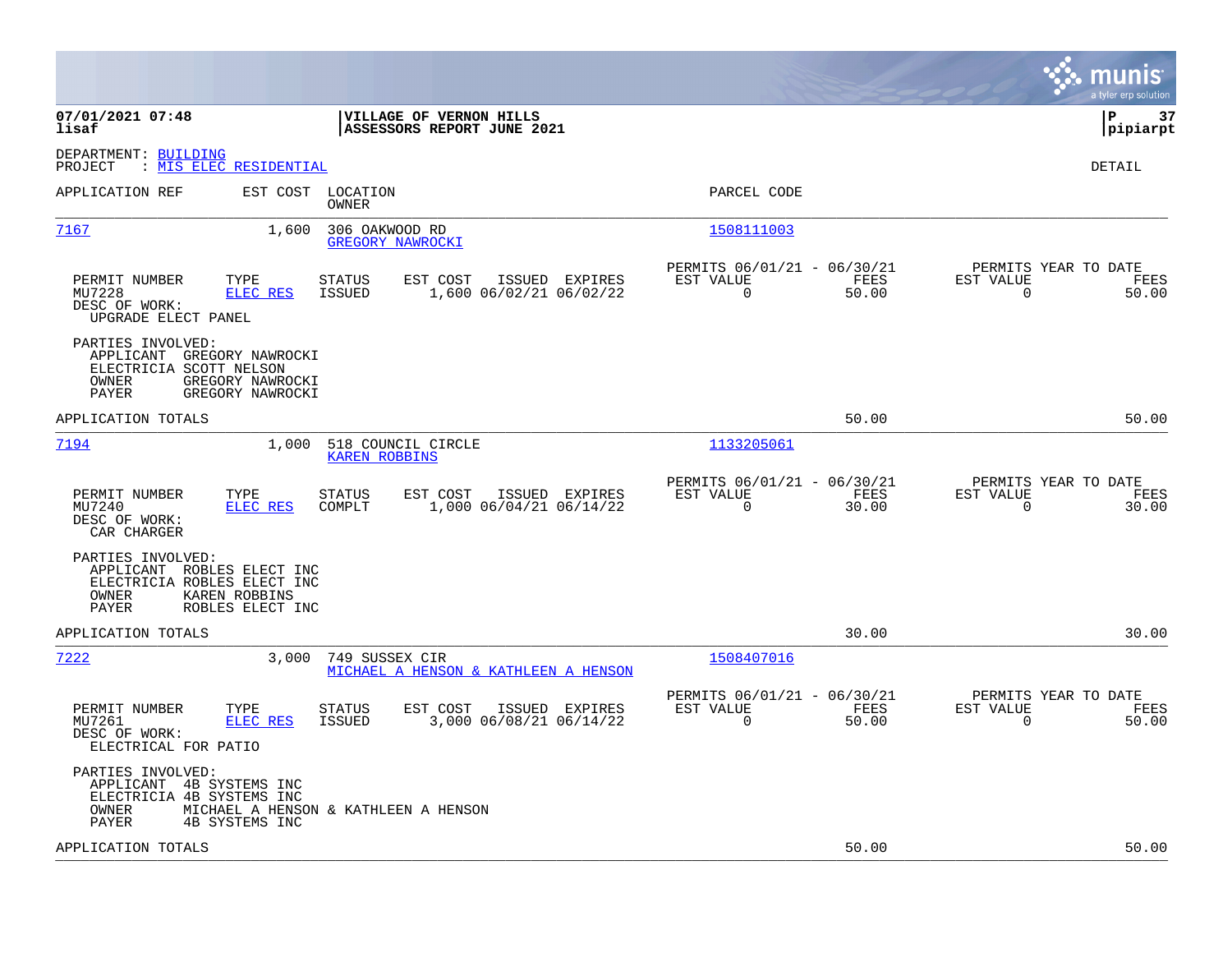|                                                                                                                                                                                                                                   |                                                                        | munis<br>a tyler erp solution                                   |
|-----------------------------------------------------------------------------------------------------------------------------------------------------------------------------------------------------------------------------------|------------------------------------------------------------------------|-----------------------------------------------------------------|
| 07/01/2021 07:48<br><b>VILLAGE OF VERNON HILLS</b><br>lisaf<br>ASSESSORS REPORT JUNE 2021<br>7251<br>2267 HAZELTIME DR<br>1,300<br>ROCHELLE GINGCO                                                                                | 1129201068                                                             | P<br>38<br> pipiarpt                                            |
| PERMIT NUMBER<br><b>STATUS</b><br>EST COST<br>TYPE<br>ISSUED<br>EXPIRES                                                                                                                                                           | PERMITS 06/01/21 - 06/30/21<br><b>EST VALUE</b><br><b>FEES</b>         | PERMITS YEAR TO DATE<br>EST VALUE<br>FEES                       |
| DEPARTMENT: BUILDING<br>PROJECT<br>: MIS ELEC RESIDENTIAL                                                                                                                                                                         |                                                                        | <b>DETAIL</b>                                                   |
| EST COST<br>APPLICATION REF<br>LOCATION                                                                                                                                                                                           | PARCEL CODE                                                            |                                                                 |
| OWNER<br>MU7358<br><b>ELEC RES</b><br>ISSUED<br>1,300 06/22/21 06/22/22<br>DESC OF WORK:<br>BASEMENT RE-WIRING                                                                                                                    | $\mathbf 0$<br>30.00                                                   | $\Omega$<br>30.00                                               |
| PARTIES INVOLVED:<br>ROCHELLE GINGCO<br>APPLICANT<br>ELECTRICIA MICHAEL JINGCO<br>OWNER<br>ROCHELLE GINGCO<br>PAYER<br>MICHAEL JINGCO                                                                                             |                                                                        |                                                                 |
| APPLICATION TOTALS                                                                                                                                                                                                                | 30.00                                                                  | 30.00                                                           |
| 7257<br>12,312<br>32 MONTGOMERY LN<br>RONALD & ELLEN S FINE                                                                                                                                                                       | 1508203011                                                             |                                                                 |
| EST COST<br>PERMIT NUMBER<br>TYPE<br><b>STATUS</b><br>ISSUED EXPIRES<br>12,312 06/21/21 06/21/22<br>MU7340<br>ELEC RES<br>ISSUED<br>DESC OF WORK:<br>SOLAR PANELS                                                                 | PERMITS 06/01/21 - 06/30/21<br>EST VALUE<br>FEES<br>$\Omega$<br>123.12 | PERMITS YEAR TO DATE<br>EST VALUE<br>FEES<br>$\Omega$<br>123.12 |
| PARTIES INVOLVED:<br>APPLICANT<br>SUNRUN INSTALLATION SERVICES<br>ELECTRICIA SUNRUN INSTALLATION SERVICES<br>GC<br>SUNRUN INSTALLATION SERVICES<br>OWNER<br>RONALD & ELLEN S FINE<br><b>PAYER</b><br>SUNRUN INSTALLATION SERVICES |                                                                        |                                                                 |
| APPLICATION TOTALS<br>PROJECT TOTALS                                                                                                                                                                                              | 123.12<br>$\mathbf 0$<br>283.12                                        | 123.12<br>283.12<br>$\Omega$                                    |

 $\mathcal{L}^{\text{max}}$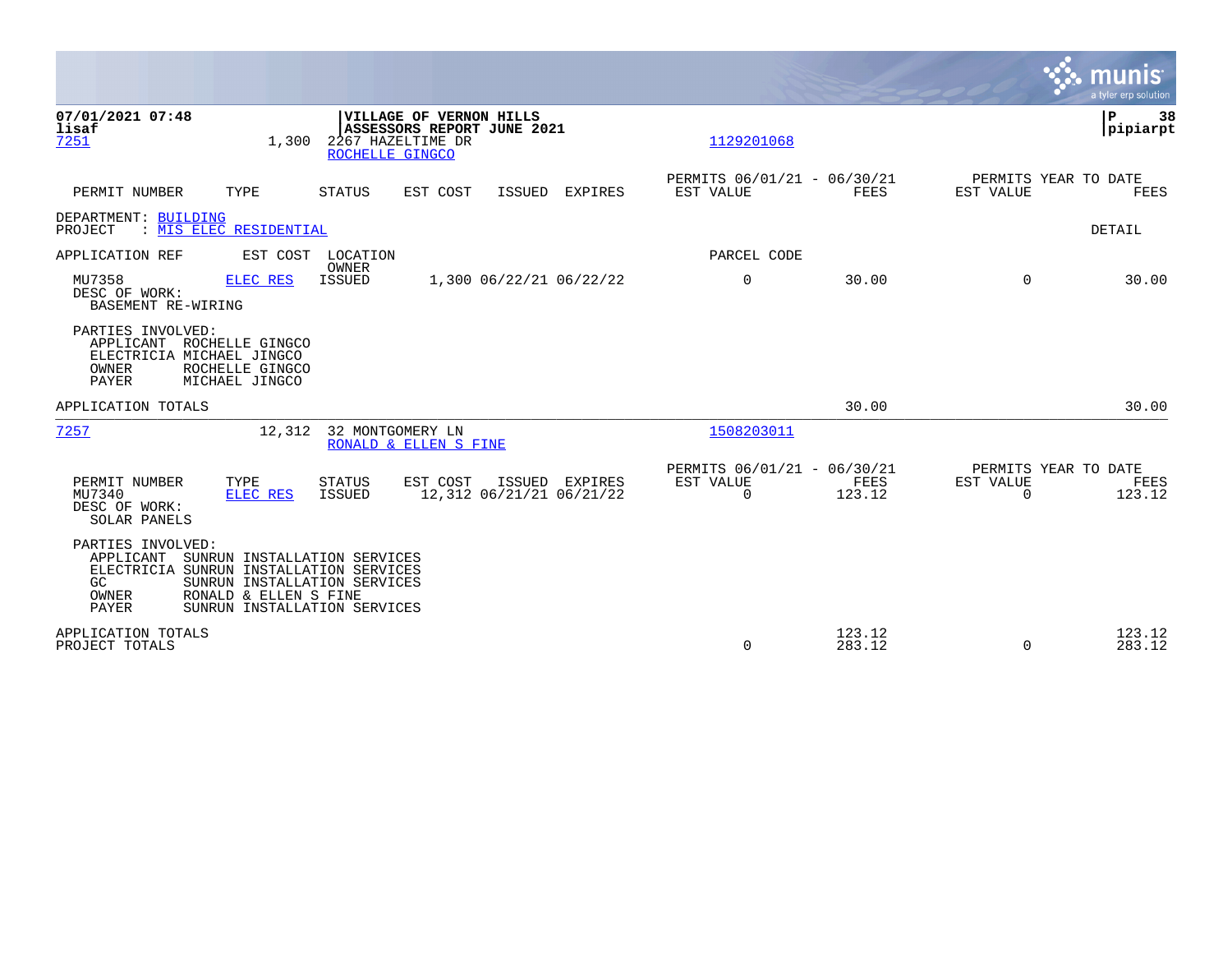|                                                                                                                                                                                                                                                                                                              |                                                                                    |                                                                          | munis<br>a tyler erp solution                                        |
|--------------------------------------------------------------------------------------------------------------------------------------------------------------------------------------------------------------------------------------------------------------------------------------------------------------|------------------------------------------------------------------------------------|--------------------------------------------------------------------------|----------------------------------------------------------------------|
| 07/01/2021 07:48<br>lisaf                                                                                                                                                                                                                                                                                    | VILLAGE OF VERNON HILLS<br>ASSESSORS REPORT JUNE 2021                              |                                                                          | ΙP<br>39<br> pipiarpt                                                |
| DEPARTMENT: BUILDING<br>: MISC RESIDENTIAL<br>PROJECT                                                                                                                                                                                                                                                        |                                                                                    |                                                                          | DETAIL                                                               |
| APPLICATION REF<br>EST COST                                                                                                                                                                                                                                                                                  | LOCATION<br><b>OWNER</b>                                                           | PARCEL CODE                                                              |                                                                      |
| 5005<br>100,000                                                                                                                                                                                                                                                                                              | 206 AMBER LN<br>MR & MRS M COLLINS                                                 | 1505422023                                                               |                                                                      |
| PERMIT NUMBER<br>TYPE<br>MU7366<br>MISC RES<br>DESC OF WORK:<br>KITCHEN ADDITION                                                                                                                                                                                                                             | EST COST<br>ISSUED EXPIRES<br><b>STATUS</b><br>100,000 06/23/21 06/23/22<br>ISSUED | PERMITS 06/01/21 - 06/30/21<br>EST VALUE<br>FEES<br>$\Omega$<br>1,000.00 | PERMITS YEAR TO DATE<br>EST VALUE<br>FEES<br>$\mathbf 0$<br>1,000.00 |
| PARTIES INVOLVED:<br>APPLICANT MR & MRS M COLLINS<br>CARPENTER<br>CONCRETE<br><b>BL WEBER</b><br>ELECTRICIA ELITE ELECTRICAL SERVICES<br>GC.<br>AIR TECHNICIANS, INC<br>HVAC<br>MR & MRS M COLLINS<br>OWNER<br>PLUMBER<br>MKC PLUMBING<br>MR & MRS M COLLINS<br>PAYER<br><b>ROOFER</b><br>D & H CONSTRUCTION | HILLARD BUILDERS & REMODELING<br>HILLARD BUILDERS & REMODELING*                    |                                                                          |                                                                      |
| APPLICATION TOTALS                                                                                                                                                                                                                                                                                           |                                                                                    | 1,000.00                                                                 | 1,000.00                                                             |
| 7020<br>49,000                                                                                                                                                                                                                                                                                               | 530 COUNCIL CIRCLE<br>MILAN JARMILA BRUNCKO                                        | 1133205055                                                               |                                                                      |
| PERMIT NUMBER<br>TYPE<br>MISC RES<br>MU7239<br>DESC OF WORK:<br>BASEMENT & BATH REMODEL/FRAMING/ELECT                                                                                                                                                                                                        | <b>STATUS</b><br>EST COST<br>ISSUED EXPIRES<br>49,000 06/03/21 06/15/22<br>ISSUED  | PERMITS 06/01/21 - 06/30/21<br>EST VALUE<br><b>FEES</b><br>0<br>490.00   | PERMITS YEAR TO DATE<br>EST VALUE<br>FEES<br>0<br>490.00             |
| PARTIES INVOLVED:<br>APPLICANT HX HOME SOLUTIONS<br>ELECTRICIA TRI-M ELECTRIC<br>GC<br>HX HOME SOLUTIONS<br>OWNER<br>MILAN JARMILA BRUNCKO<br>TERMWERKS PLUMBING INC<br>PLUMBER<br><b>PAYER</b><br>HX HOME SOLUTIONS                                                                                         |                                                                                    |                                                                          |                                                                      |
| APPLICATION TOTALS                                                                                                                                                                                                                                                                                           |                                                                                    | 490.00                                                                   | 490.00                                                               |
| 7126<br>73,000                                                                                                                                                                                                                                                                                               | 2267 HAZELTIME DR<br>MICHAEL & ROCHELLE JINGCO                                     | 1129201068                                                               |                                                                      |
| PERMIT NUMBER<br>TYPE<br>MU7369<br>MISC RES<br>DESC OF WORK:<br>BASEMENT REMODEL                                                                                                                                                                                                                             | EST COST<br>ISSUED EXPIRES<br><b>STATUS</b><br>73,000 06/23/21 06/23/22<br>ISSUED  | PERMITS 06/01/21 - 06/30/21<br>EST VALUE<br><b>FEES</b><br>0<br>730.00   | PERMITS YEAR TO DATE<br>EST VALUE<br>FEES<br>730.00<br>0             |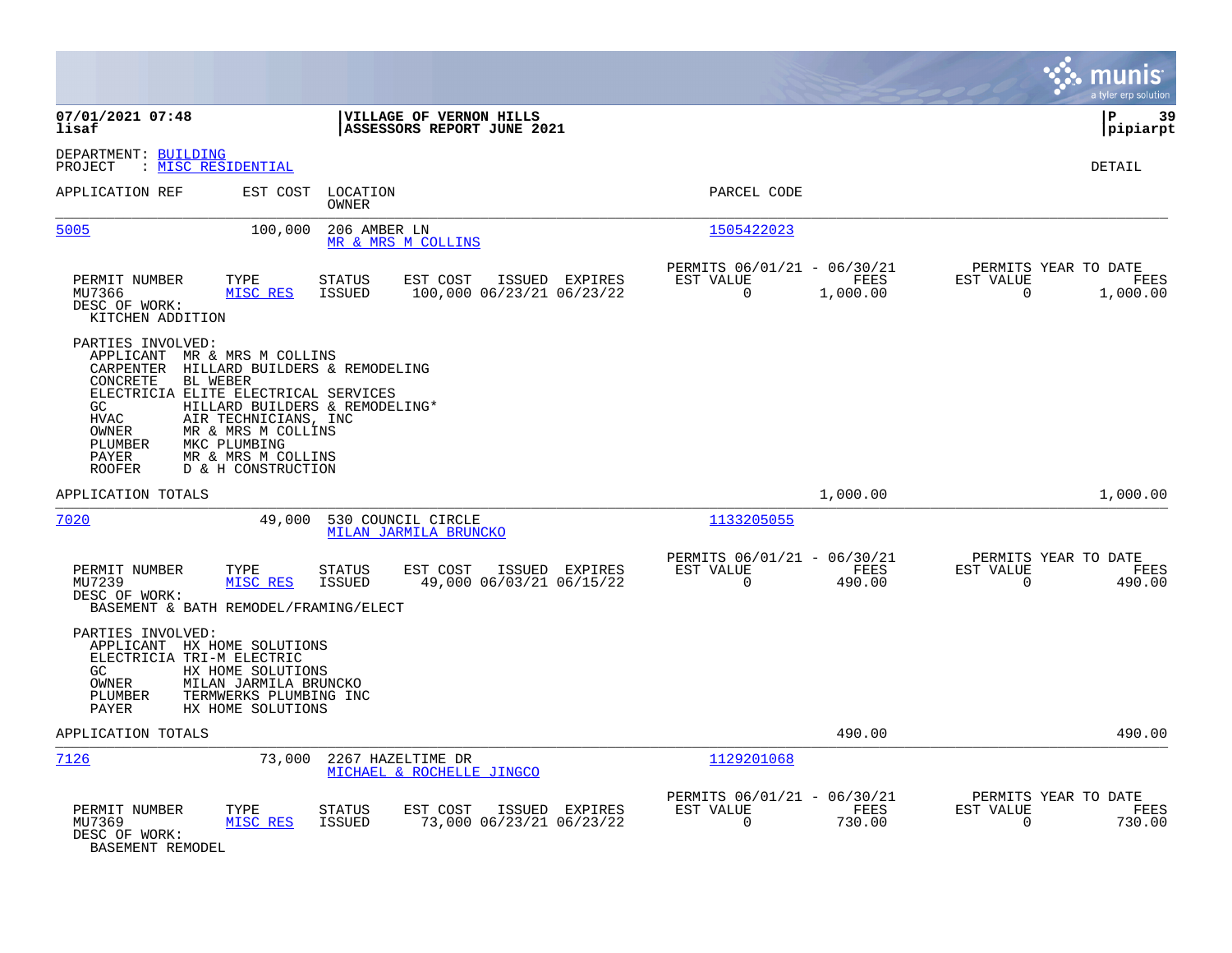|                                                                                                                                                                                                                                                                                                                                                                                                                            |                                                                        | a tyler erp solution                                     |
|----------------------------------------------------------------------------------------------------------------------------------------------------------------------------------------------------------------------------------------------------------------------------------------------------------------------------------------------------------------------------------------------------------------------------|------------------------------------------------------------------------|----------------------------------------------------------|
| 07/01/2021 07:48<br><b>VILLAGE OF VERNON HILLS</b><br>lisaf<br>ASSESSORS REPORT JUNE 2021                                                                                                                                                                                                                                                                                                                                  |                                                                        | l P<br>40<br> pipiarpt                                   |
| DEPARTMENT: BUILDING<br>: MISC RESIDENTIAL<br>PROJECT                                                                                                                                                                                                                                                                                                                                                                      |                                                                        | DETAIL                                                   |
| APPLICATION REF<br>EST COST<br>LOCATION<br>OWNER<br>PARTIES INVOLVED:<br>APPLICANT<br>MATRIX HOME SOLUTIONS<br>CARPENTER<br>MATRIX HOME SOLUTIONS<br>DRYWALL<br>MATRIX HOME SOLUTIONS<br>ELECTRICIA AM DESIGN<br>MATRIX HOME SOLUTIONS<br>GC<br>HVAC<br>LANG FURNANCE CO<br>OWNER<br>MICHAEL & ROCHELLE JINGCO<br>PLUMBER<br>MC PLUMBING SERVICES INC                                                                      | PARCEL CODE                                                            |                                                          |
| APPLICATION TOTALS                                                                                                                                                                                                                                                                                                                                                                                                         | 730.00                                                                 | 730.00                                                   |
| 7157<br>18,356<br>185 SOUTH OLD CREEK RD<br>CORNELIA R WESLEY, TRUSTEE                                                                                                                                                                                                                                                                                                                                                     | 1509107010                                                             |                                                          |
| PERMIT NUMBER<br>TYPE<br>STATUS<br>EST COST<br>ISSUED EXPIRES<br>18,356 06/15/21 06/15/22<br>MU7299<br>MISC RES<br>ISSUED<br>DESC OF WORK:<br>KITCHEN, 1ST FLOOR BATH & CLOSET REMODEL<br>PARTIES INVOLVED:<br>APPLICANT JYOTI BAMMI<br>CARPENTER RAJSKI CONSTRUCTION CORPORATION<br>ELECTRICIA ABT<br>GC.<br>JYOTI BAMMI<br>OWNER<br>CORNELIA R WESLEY, TRUSTEE<br>PLUMBER<br>HELTON PLUMBING LLC<br>PAYER<br>JYOTI BAMMI | PERMITS 06/01/21 - 06/30/21<br>EST VALUE<br>FEES<br>$\Omega$<br>183.58 | PERMITS YEAR TO DATE<br>EST VALUE<br>FEES<br>0<br>183.58 |
| APPLICATION TOTALS                                                                                                                                                                                                                                                                                                                                                                                                         | 183.58                                                                 | 183.58                                                   |
| 7160<br>40,000<br>397 WOODLAND CHASE LANE<br><b>PLACEHOLDER</b>                                                                                                                                                                                                                                                                                                                                                            | 1516106003                                                             |                                                          |
| PERMIT NUMBER<br>EST COST<br>ISSUED EXPIRES<br>TYPE<br>STATUS<br>MU7296<br>MISC RES<br><b>ISSUED</b><br>40,000 06/15/21 06/15/22<br>DESC OF WORK:<br>BASEMENT REMODEL                                                                                                                                                                                                                                                      | PERMITS 06/01/21 - 06/30/21<br>EST VALUE<br>FEES<br>0<br>400.00        | PERMITS YEAR TO DATE<br>EST VALUE<br>FEES<br>0<br>400.00 |
| PARTIES INVOLVED:<br>APPLICANT ICON BUILDING GROUP<br>CARPENTER DELTA CARPENTRY CONTRACTORS INC<br>DRYWALL<br>DECICCO PAINTING & DRYWALL<br>ELECTRICIA INDEPENDENT ELECTRIC<br>GC<br>ICON BUILDING GROUP<br>TEMPCO HEATING & AIR CONDTIONING COMPANY<br>HVAC<br>INSULATOR ENERGY SMART INSULATION<br>LOW VOLTAG INDEPENDENT ELECTRIC<br>NORTHERN ILLINOIS CONSTRUCTION<br>MASON<br>OWNER<br>PLACEHOLDER                    |                                                                        |                                                          |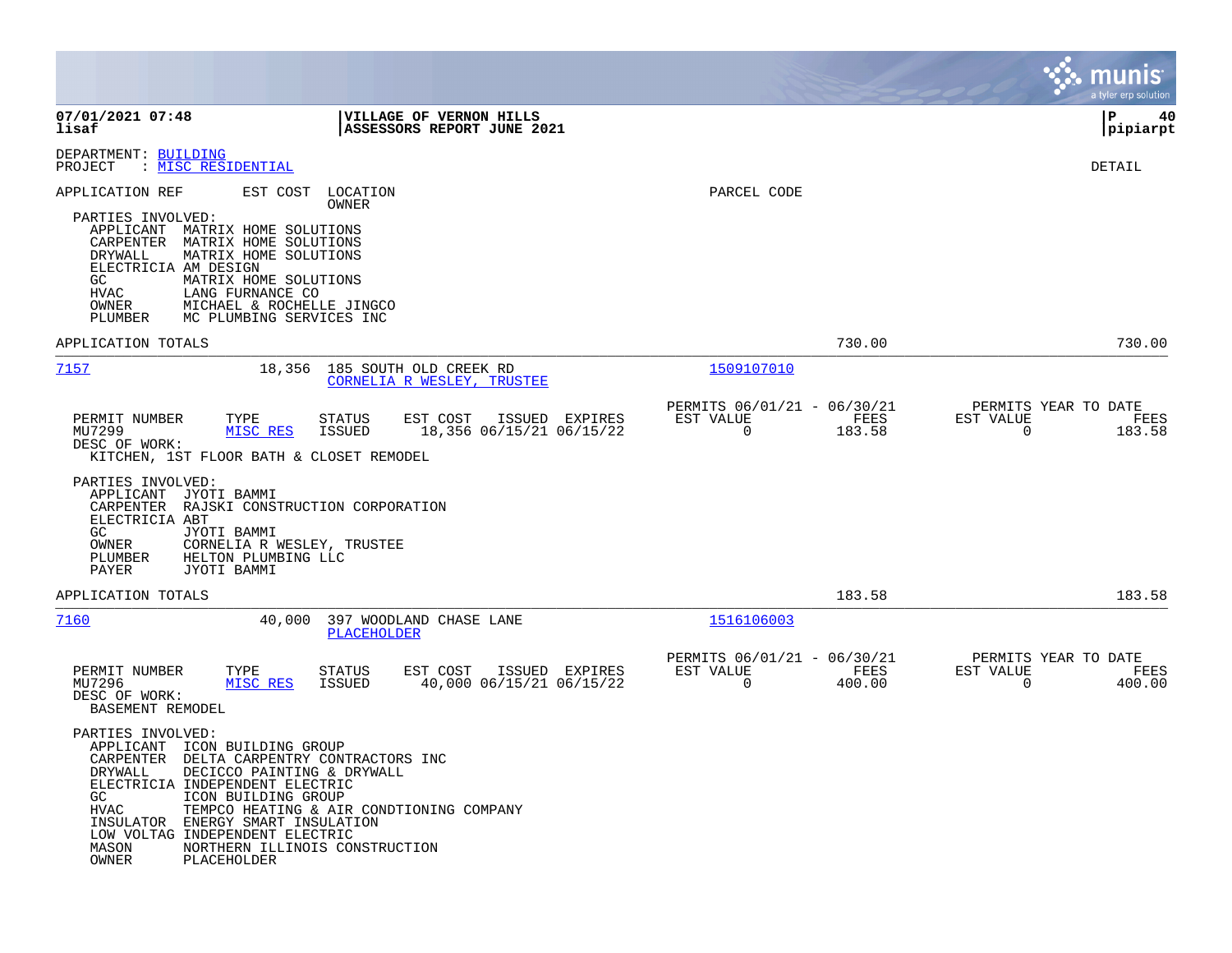|                                                                                                                                                                                                                                                                                                                                                                              |                                                                           | munis<br>a tyler erp solution                                     |
|------------------------------------------------------------------------------------------------------------------------------------------------------------------------------------------------------------------------------------------------------------------------------------------------------------------------------------------------------------------------------|---------------------------------------------------------------------------|-------------------------------------------------------------------|
| 07/01/2021 07:48<br><b>VILLAGE OF VERNON HILLS</b><br>lisaf<br>ASSESSORS REPORT JUNE 2021                                                                                                                                                                                                                                                                                    |                                                                           | l P<br>41<br> pipiarpt                                            |
| DEPARTMENT: BUILDING<br>: MISC RESIDENTIAL<br>PROJECT                                                                                                                                                                                                                                                                                                                        |                                                                           | DETAIL                                                            |
| APPLICATION REF<br>EST COST<br>LOCATION                                                                                                                                                                                                                                                                                                                                      | PARCEL CODE                                                               |                                                                   |
| OWNER<br>BASSWOOD MECHANICAL LLC<br>PLUMBER<br>WOODLAND CHASE PARTNERS, LLC<br>PAYER                                                                                                                                                                                                                                                                                         |                                                                           |                                                                   |
| APPLICATION TOTALS                                                                                                                                                                                                                                                                                                                                                           | 400.00                                                                    | 400.00                                                            |
| 7163<br>40,000<br>441 WOODLAND CHASE LANE<br><b>PLACEHOLDER</b>                                                                                                                                                                                                                                                                                                              | 1516106014                                                                |                                                                   |
| PERMIT NUMBER<br>TYPE<br><b>STATUS</b><br>EST COST<br>ISSUED EXPIRES<br>40,000 06/15/21 06/15/22<br>MU7297<br>MISC RES<br>ISSUED<br>DESC OF WORK:<br>BASEMENT                                                                                                                                                                                                                | PERMITS 06/01/21 - 06/30/21<br>EST VALUE<br>FEES<br>$\mathbf 0$<br>400.00 | PERMITS YEAR TO DATE<br>EST VALUE<br>FEES<br>0<br>400.00          |
| PARTIES INVOLVED:<br>APPLICANT ICON BUILDING GROUP<br>CARPENTER<br>DELTA CARPENTRY CONTRACTORS INC<br>DRYWALL<br>DECICCO PAINTING & DRYWALL<br>ELECTRICIA INDEPENDENT ELECTRIC<br>ICON BUILDING GROUP<br>GC<br><b>HVAC</b><br>TEMPCO HEATING & AIR CONDTIONING COMPANY<br>INSULATOR<br>ENERGY SMART INSULATION<br>OWNER<br>PLACEHOLDER<br>PLUMBER<br>BASSWOOD MECHANICAL LLC |                                                                           |                                                                   |
| APPLICATION TOTALS                                                                                                                                                                                                                                                                                                                                                           | 400.00                                                                    | 400.00                                                            |
| 7191<br>6,440<br>109 HAMILTON PL<br><b>DMITRIOS PEROULAS</b>                                                                                                                                                                                                                                                                                                                 | 1132204009                                                                |                                                                   |
| PERMIT NUMBER<br>EST COST<br>ISSUED EXPIRES<br>TYPE<br><b>STATUS</b><br>6,440 06/21/21 06/21/22<br>MU7337<br>MISC RES<br><b>ISSUED</b><br>DESC OF WORK:<br>MOVING LAUNDRY ROOM TO BASEMENT                                                                                                                                                                                   | PERMITS 06/01/21 - 06/30/21<br>EST VALUE<br>FEES<br>0<br>64.40            | PERMITS YEAR TO DATE<br>EST VALUE<br>FEES<br>$\mathbf 0$<br>64.40 |
| PARTIES INVOLVED:<br>APPLICANT STAIN AWAY<br>ELECTRICIA BRET PORZEL<br>GC<br>STAIN AWAY<br>OWNER<br>DMITRIOS PEROULAS<br>PLUMBER<br>SPRING GROVE PLUMBING<br>PAYER<br>DMITRIOS PEROULAS                                                                                                                                                                                      |                                                                           |                                                                   |
| APPLICATION TOTALS                                                                                                                                                                                                                                                                                                                                                           | 64.40                                                                     | 64.40                                                             |
| 7208<br>68,261<br>817 KALAMAZOO CIR<br>PLACEHOLDER                                                                                                                                                                                                                                                                                                                           | 1506207034                                                                |                                                                   |
| PERMIT NUMBER<br>TYPE<br>EST COST<br>ISSUED EXPIRES<br><b>STATUS</b><br>MU7255<br>MISC RES<br><b>ISSUED</b><br>68,261 06/08/21 06/21/22                                                                                                                                                                                                                                      | PERMITS 06/01/21 - 06/30/21<br>EST VALUE<br>FEES<br>0<br>682.61           | PERMITS YEAR TO DATE<br>EST VALUE<br>FEES<br>0<br>682.61          |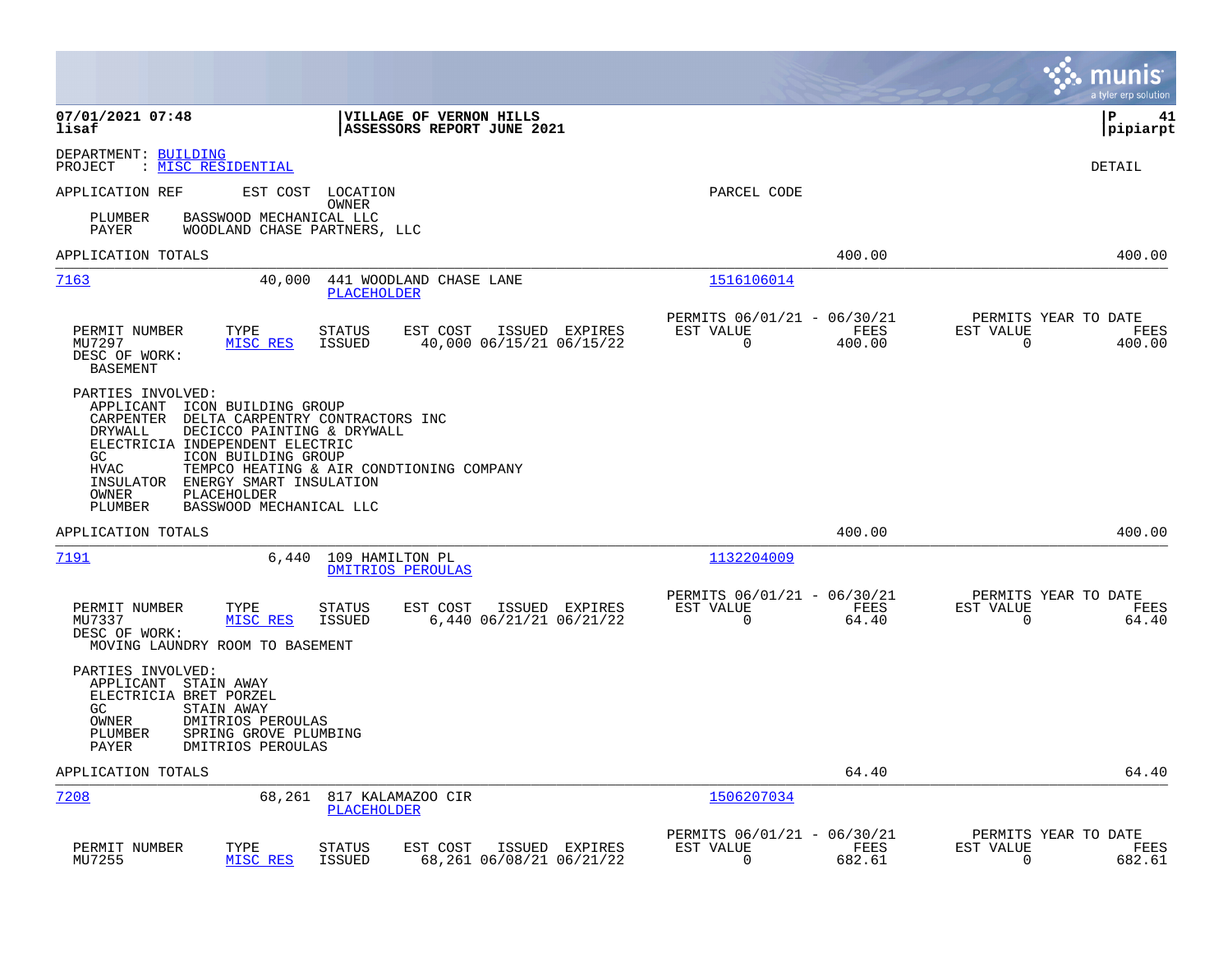|                                                                                                                                                                                                                                      |                                                                                   |                                                      |                | munis<br>a tyler erp solution                                   |
|--------------------------------------------------------------------------------------------------------------------------------------------------------------------------------------------------------------------------------------|-----------------------------------------------------------------------------------|------------------------------------------------------|----------------|-----------------------------------------------------------------|
| 07/01/2021 07:48<br>lisaf                                                                                                                                                                                                            | <b>VILLAGE OF VERNON HILLS</b><br>ASSESSORS REPORT JUNE 2021                      |                                                      |                | l P<br>42<br> pipiarpt                                          |
| DEPARTMENT: BUILDING<br>PROJECT<br>: MISC RESIDENTIAL                                                                                                                                                                                |                                                                                   |                                                      |                | DETAIL                                                          |
| APPLICATION REF<br>EST COST                                                                                                                                                                                                          | LOCATION<br>OWNER                                                                 | PARCEL CODE                                          |                |                                                                 |
| DESC OF WORK:<br>KITCHEN REMODEL                                                                                                                                                                                                     |                                                                                   |                                                      |                |                                                                 |
| PARTIES INVOLVED:<br>APPLICANT AUKERMAN DEROUIN<br>ELECTRICIA FORE SEE ELECTRIC<br>GC<br>AUKERMAN DEROUIN<br>PLACEHOLDER<br>OWNER<br>ARMOUR PLUMBING & HEATING<br>PLUMBER<br>PAYER<br><b>DREAMMAKER</b>                              |                                                                                   |                                                      |                |                                                                 |
| APPLICATION TOTALS                                                                                                                                                                                                                   |                                                                                   |                                                      | 682.61         | 682.61                                                          |
| 7220<br>15,000                                                                                                                                                                                                                       | 668 PORTAGE CT<br><b>PLACEHOLDER</b>                                              | 1506205015                                           |                |                                                                 |
| PERMIT NUMBER<br>TYPE                                                                                                                                                                                                                | <b>STATUS</b><br>EST COST<br>ISSUED EXPIRES                                       | PERMITS 06/01/21 - 06/30/21<br>EST VALUE             | FEES           | PERMITS YEAR TO DATE<br>EST VALUE<br>FEES                       |
| MU7368<br><b>MISC RES</b><br>DESC OF WORK:<br>REMODEL 2 BATHROOMS                                                                                                                                                                    | 15,000 06/23/21 06/29/22<br><b>ISSUED</b>                                         | $\Omega$                                             | 150.00         | $\Omega$<br>150.00                                              |
| PARTIES INVOLVED:<br>GC<br>CHUCK MURPHY<br>OWNER<br>PLACEHOLDER<br>PLUMBER<br>JAME SIMEK PLUMBING<br>PAYER<br>CHUCK MURPHY                                                                                                           |                                                                                   |                                                      |                |                                                                 |
| APPLICATION TOTALS                                                                                                                                                                                                                   |                                                                                   |                                                      | 150.00         | 150.00                                                          |
| 7247<br>23,910                                                                                                                                                                                                                       | 307 ALMOND CT<br>ELIZABETH A & MICHAEL A BAUER                                    | 1505419013                                           |                |                                                                 |
| PERMIT NUMBER<br>TYPE<br>MU7393<br>MISC RES<br>DESC OF WORK:<br>BATHROOM (2) REMODEL<br>NO NEW FIXTURES<br>PARTIES INVOLVED:                                                                                                         | <b>STATUS</b><br>EST COST<br>ISSUED EXPIRES<br>23,910 06/29/21 06/29/22<br>ISSUED | PERMITS 06/01/21 - 06/30/21<br>EST VALUE<br>$\Omega$ | FEES<br>239.10 | PERMITS YEAR TO DATE<br>EST VALUE<br>FEES<br>$\Omega$<br>239.10 |
| APPLICANT ELIZABETH A & MICHAEL A BAUER<br>ELECTRICIA ADVICE ELECTRIC<br>RBR TOTAL HOME RMODELING<br>GC.<br>OWNER<br>ELIZABETH A & MICHAEL A BAUER<br>A2Z PLUMBING AND HVAC INC<br>PLUMBER<br>PAYER<br>ELIZABETH A & MICHAEL A BAUER |                                                                                   |                                                      |                |                                                                 |
| APPLICATION TOTALS                                                                                                                                                                                                                   |                                                                                   |                                                      | 239.10         | 239.10                                                          |
| 7252<br>52,500                                                                                                                                                                                                                       | 511 COUNCIL CIRCLE<br>PLACEHOLDER                                                 | 1133213017                                           |                |                                                                 |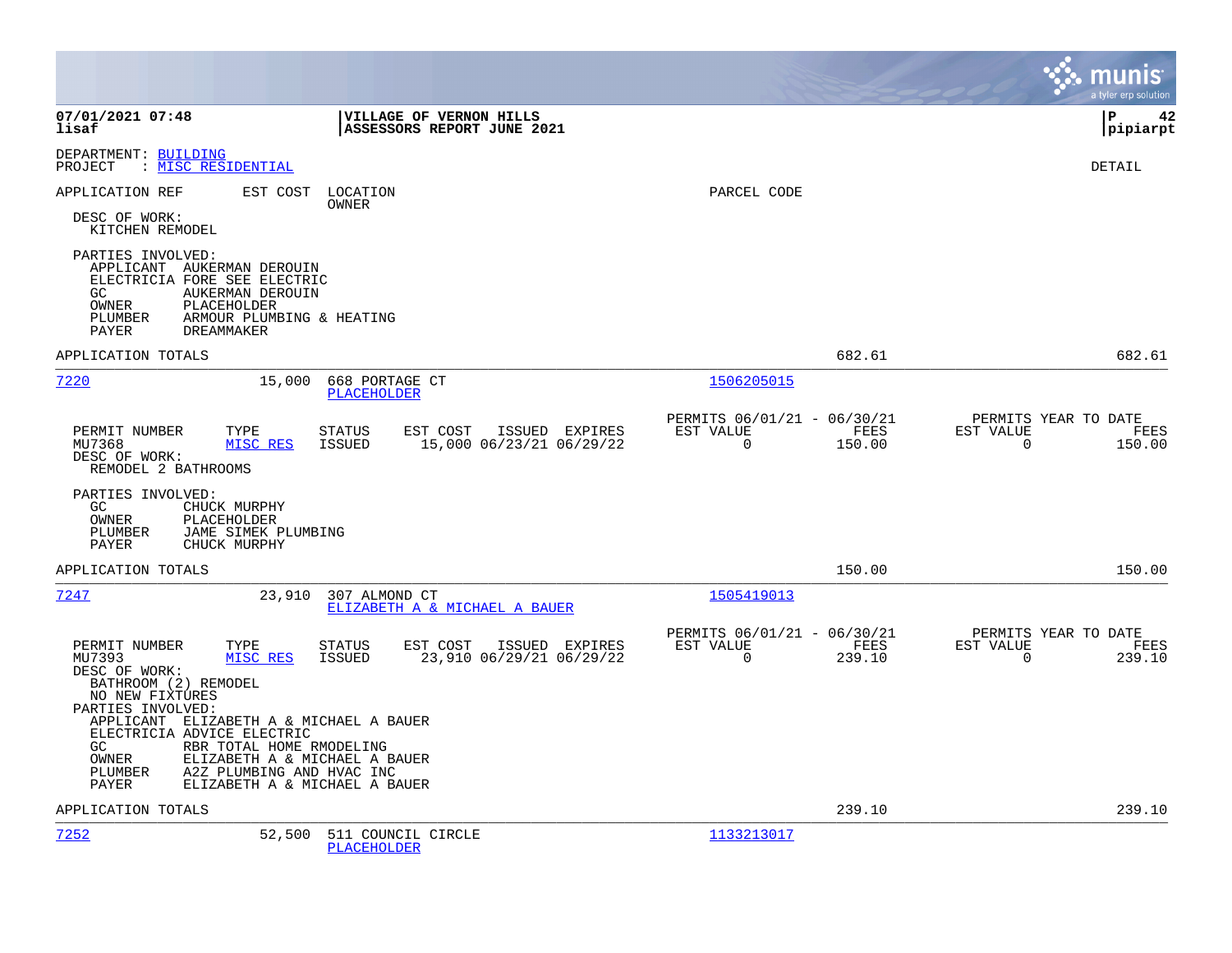|                                                                                                                                        |                                                                   |                                                       |         |                                                            |               |                                                  | a tyler erp solution  |
|----------------------------------------------------------------------------------------------------------------------------------------|-------------------------------------------------------------------|-------------------------------------------------------|---------|------------------------------------------------------------|---------------|--------------------------------------------------|-----------------------|
| 07/01/2021 07:48<br>lisaf                                                                                                              |                                                                   | VILLAGE OF VERNON HILLS<br>ASSESSORS REPORT JUNE 2021 |         |                                                            |               |                                                  | l P<br>43<br>pipiarpt |
| PERMIT NUMBER<br>TYPE                                                                                                                  | STATUS                                                            | EST COST<br>ISSUED                                    | EXPIRES | PERMITS 06/01/21 - 06/30/21<br>EST VALUE                   | FEES          | PERMITS YEAR TO DATE<br>EST VALUE                | FEES                  |
| DEPARTMENT: BUILDING<br>: MISC RESIDENTIAL<br>PROJECT                                                                                  |                                                                   |                                                       |         |                                                            |               |                                                  | DETAIL                |
| APPLICATION REF                                                                                                                        | EST COST<br>LOCATION                                              |                                                       |         | PARCEL CODE                                                |               |                                                  |                       |
| MU7396<br>DESC OF WORK:<br><b>BASEMENT</b>                                                                                             | OWNER<br>MISC RES<br><b>ISSUED</b>                                | 52,500 06/30/21 06/30/22                              |         | $\mathsf 0$                                                | 525.00        | $\mathbf 0$                                      | 525.00                |
| PARTIES INVOLVED:<br>APPLICANT HX HOME SOLUTIONS<br>ELECTRICIA TRI-STAR ELECTRIC INC<br>GC<br>PLACEHOLDER<br>OWNER<br>PLUMBER<br>PAYER | HX HOME SOLUTIONS<br>TEAM WERKS PLUMBING INC<br>HX HOME SOLUTIONS |                                                       |         |                                                            |               |                                                  |                       |
| APPLICATION TOTALS                                                                                                                     |                                                                   |                                                       |         |                                                            | 525.00        |                                                  | 525.00                |
| 7258                                                                                                                                   | 6,428<br><b>PLACEHOLDER</b>                                       | 1243 STREAMWOOD LN                                    |         | 1133101388                                                 |               |                                                  |                       |
| PERMIT NUMBER<br>TYPE<br>MU7300<br>DESC OF WORK:<br><b>BALCONY</b>                                                                     | <b>STATUS</b><br>MISC RES<br><b>ISSUED</b>                        | EST COST<br>ISSUED EXPIRES<br>6,428 06/15/21 06/15/22 |         | PERMITS 06/01/21 - 06/30/21<br>EST VALUE<br>$\overline{0}$ | FEES<br>64.28 | PERMITS YEAR TO DATE<br>EST VALUE<br>$\mathbf 0$ | FEES<br>64.28         |
| PARTIES INVOLVED:<br>APPLICANT MCGILL MANAGEMENT<br>GC.<br>PLACEHOLDER<br>OWNER<br><b>PAYER</b>                                        | MCGILL MANAGEMENT<br>MCGILL MANAGEMENT                            |                                                       |         |                                                            |               |                                                  |                       |
| APPLICATION TOTALS                                                                                                                     |                                                                   |                                                       |         |                                                            | 64.28         |                                                  | 64.28                 |
| 7259                                                                                                                                   | 6,428 1233 STREAMWOOD LN<br><b>PLACEHOLDER</b>                    |                                                       |         | 1133101384                                                 |               |                                                  |                       |
| TYPE<br>PERMIT NUMBER<br>MU7301<br>DESC OF WORK:<br>BALCONY                                                                            | STATUS<br>MISC RES<br><b>ISSUED</b>                               | EST COST<br>ISSUED EXPIRES<br>6,428 06/15/21 06/15/22 |         | PERMITS 06/01/21 - 06/30/21<br>EST VALUE<br>$\mathbf 0$    | FEES<br>64.28 | PERMITS YEAR TO DATE<br>EST VALUE<br>$\Omega$    | FEES<br>64.28         |
| PARTIES INVOLVED:<br>APPLICANT MCGILL MANAGEMENT<br>GC.<br>PLACEHOLDER<br>OWNER<br>PAYER                                               | MCGILL MANAGEMENT<br>MCGILL MANAGEMENT                            |                                                       |         |                                                            |               |                                                  |                       |
| APPLICATION TOTALS                                                                                                                     |                                                                   |                                                       |         |                                                            | 64.28         |                                                  | 64.28                 |
| 7260                                                                                                                                   | 6,428 183 BROOK LN<br><b>PLACEHOLDER</b>                          |                                                       |         | 1133304021                                                 |               |                                                  |                       |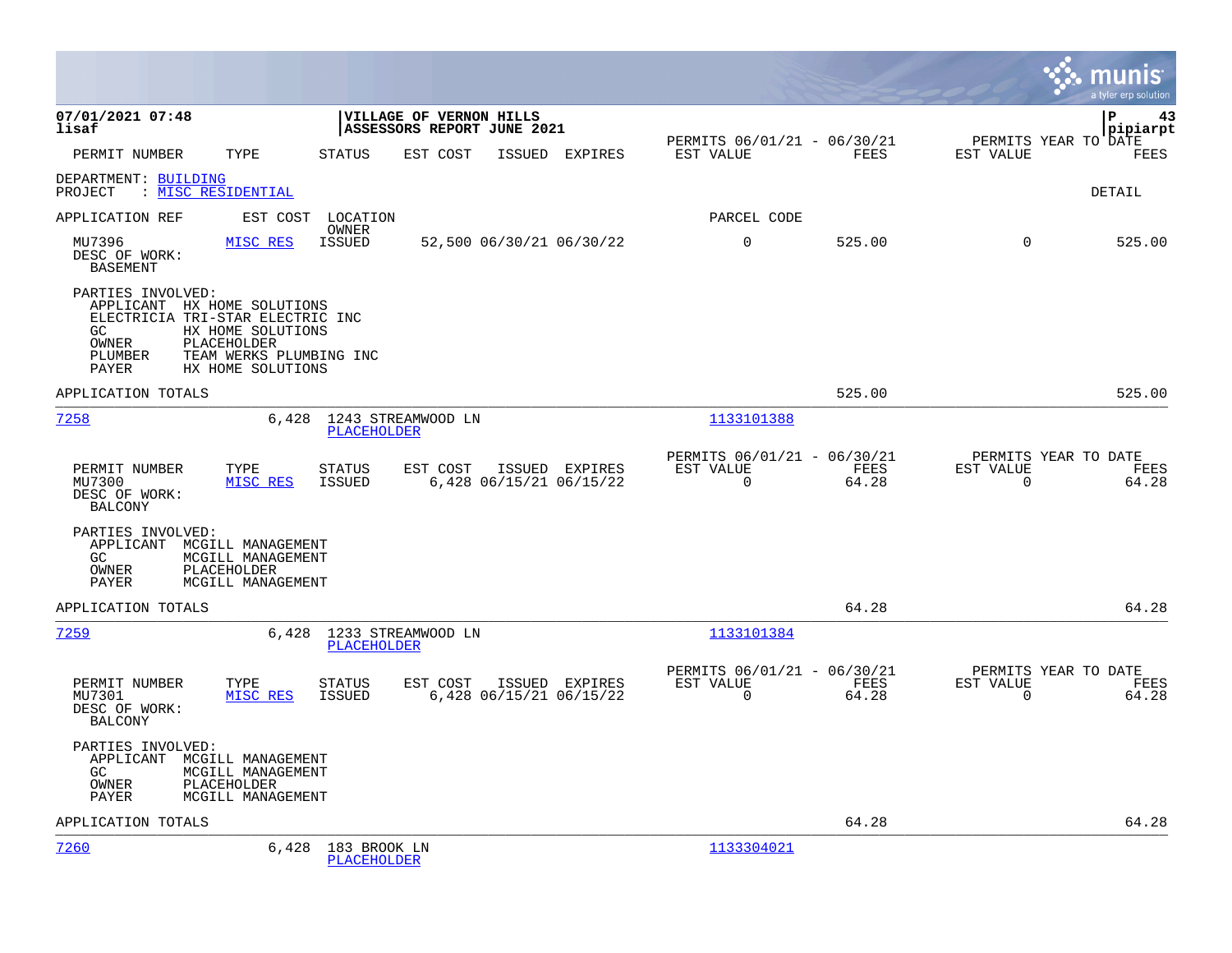|                                                                                 |                                                              |                                          |                                                       |                         |                |                                                         |               |                                                  | munis<br>a tyler erp solution |
|---------------------------------------------------------------------------------|--------------------------------------------------------------|------------------------------------------|-------------------------------------------------------|-------------------------|----------------|---------------------------------------------------------|---------------|--------------------------------------------------|-------------------------------|
| 07/01/2021 07:48<br>lisaf                                                       |                                                              |                                          | VILLAGE OF VERNON HILLS<br>ASSESSORS REPORT JUNE 2021 |                         |                |                                                         |               |                                                  | lР<br>44<br> pipiarpt         |
| PERMIT NUMBER                                                                   | TYPE                                                         | STATUS                                   | EST COST                                              |                         | ISSUED EXPIRES | PERMITS 06/01/21 - 06/30/21<br>EST VALUE                | FEES          | PERMITS YEAR TO DATE<br><b>EST VALUE</b>         | FEES                          |
| DEPARTMENT: BUILDING<br>PROJECT : MISC RESIDENTIAL                              |                                                              |                                          |                                                       |                         |                |                                                         |               |                                                  | DETAIL                        |
| APPLICATION REF                                                                 |                                                              | EST COST LOCATION                        |                                                       |                         |                | PARCEL CODE                                             |               |                                                  |                               |
| MU7302<br>DESC OF WORK:<br>BALCONY                                              | MISC RES                                                     | OWNER<br><b>ISSUED</b>                   |                                                       | 6,428 06/16/21 06/16/22 |                | 0                                                       | 64.28         | $\Omega$                                         | 64.28                         |
| PARTIES INVOLVED:<br>APPLICANT MCGILL MANAGEMENT<br>GC.<br>OWNER<br>PAYER       | MCGILL MANAGEMENT<br>PLACEHOLDER<br>MCGILL MANAGEMENT        |                                          |                                                       |                         |                |                                                         |               |                                                  |                               |
| APPLICATION TOTALS                                                              |                                                              |                                          |                                                       |                         |                |                                                         | 64.28         |                                                  | 64.28                         |
| 7261                                                                            |                                                              | 6,428 173 BROOK LN<br><b>PLACEHOLDER</b> |                                                       |                         |                | 1133304017                                              |               |                                                  |                               |
| PERMIT NUMBER<br>MU7303<br>DESC OF WORK:<br><b>BALCONY</b>                      | TYPE<br>MISC RES                                             | <b>STATUS</b><br>ISSUED                  | EST COST                                              | 6,428 06/16/21 06/16/22 | ISSUED EXPIRES | PERMITS 06/01/21 - 06/30/21<br>EST VALUE<br>$\mathbf 0$ | FEES<br>64.28 | PERMITS YEAR TO DATE<br>EST VALUE<br>$\mathbf 0$ | FEES<br>64.28                 |
| PARTIES INVOLVED:<br>APPLICANT MCGILL MANAGEMENT<br>GC<br><b>OWNER</b><br>PAYER | MCGILL MANAGEMENT<br><b>PLACEHOLDER</b><br>MCGILL MANAGEMENT |                                          |                                                       |                         |                |                                                         |               |                                                  |                               |
| APPLICATION TOTALS                                                              |                                                              |                                          |                                                       |                         |                |                                                         | 64.28         |                                                  | 64.28                         |
| 7263                                                                            |                                                              | 6,428 176 BROOK LN<br><b>PLACEHOLDER</b> |                                                       |                         |                | 1133101376                                              |               |                                                  |                               |
| PERMIT NUMBER<br>MU7305<br>DESC OF WORK:<br><b>BALCONY</b>                      | TYPE<br>MISC RES                                             | STATUS<br><b>ISSUED</b>                  | EST COST                                              | 6,428 06/16/21 06/16/22 | ISSUED EXPIRES | PERMITS 06/01/21 - 06/30/21<br>EST VALUE<br>$\Omega$    | FEES<br>64.28 | PERMITS YEAR TO DATE<br>EST VALUE<br>$\Omega$    | FEES<br>64.28                 |
| PARTIES INVOLVED:<br>APPLICANT MCGILL MANAGEMENT<br>GC<br>OWNER<br>PAYER        | MCGILL MANAGEMENT<br><b>PLACEHOLDER</b><br>MCGILL MANAGEMENT |                                          |                                                       |                         |                |                                                         |               |                                                  |                               |
| APPLICATION TOTALS                                                              |                                                              |                                          |                                                       |                         |                |                                                         | 64.28         |                                                  | 64.28                         |
| 7264                                                                            | 6,428                                                        | PLACEHOLDER                              | 1245 STREAMWOOD LN                                    |                         |                | 1133101389                                              |               |                                                  |                               |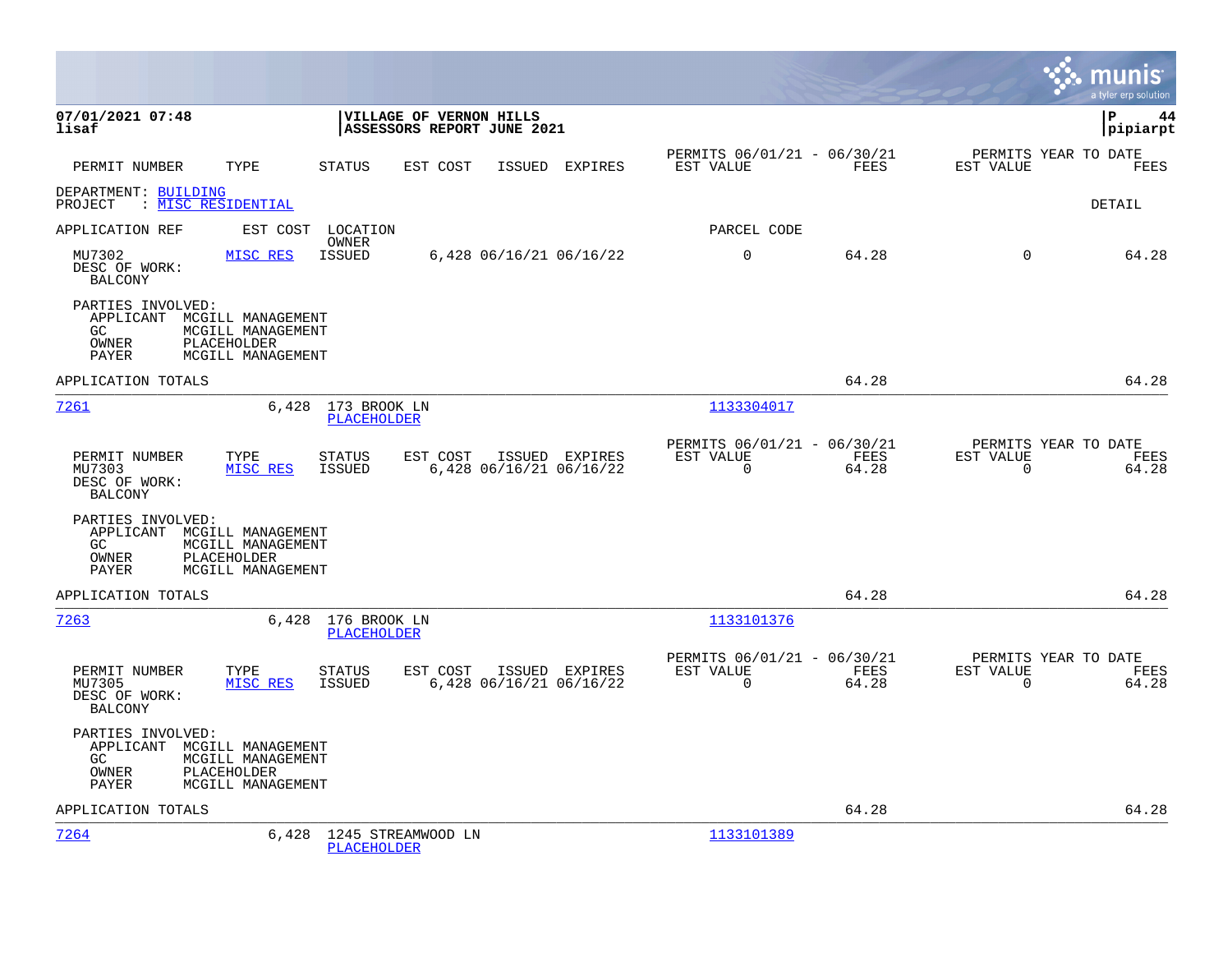|                                                                                                                                    |                                                                                  |                                                                          | munis<br>a tyler erp solution                                     |
|------------------------------------------------------------------------------------------------------------------------------------|----------------------------------------------------------------------------------|--------------------------------------------------------------------------|-------------------------------------------------------------------|
| 07/01/2021 07:48<br>lisaf                                                                                                          | VILLAGE OF VERNON HILLS<br>ASSESSORS REPORT JUNE 2021                            |                                                                          | lР<br>45<br>pipiarpt                                              |
| PERMIT NUMBER<br>TYPE                                                                                                              | <b>STATUS</b><br>EST COST<br>ISSUED<br>EXPIRES                                   | PERMITS 06/01/21 - 06/30/21<br>EST VALUE<br><b>FEES</b>                  | PERMITS YEAR TO DATE<br>EST VALUE<br>FEES                         |
| DEPARTMENT: BUILDING<br>: MISC RESIDENTIAL<br>PROJECT                                                                              |                                                                                  |                                                                          | DETAIL                                                            |
| APPLICATION REF<br>EST COST                                                                                                        | LOCATION                                                                         | PARCEL CODE                                                              |                                                                   |
| MU7306<br>MISC RES<br>DESC OF WORK:<br><b>BALCONY</b>                                                                              | OWNER<br><b>ISSUED</b><br>6,428 06/16/21 06/16/22                                | $\mathbf 0$<br>64.28                                                     | $\mathbf 0$<br>64.28                                              |
| PARTIES INVOLVED:<br>APPLICANT MCGILL MANAGEMENT<br>GC.<br>MCGILL MANAGEMENT<br>PLACEHOLDER<br>OWNER<br>MCGILL MANAGEMENT<br>PAYER |                                                                                  |                                                                          |                                                                   |
| APPLICATION TOTALS                                                                                                                 |                                                                                  | 64.28                                                                    | 64.28                                                             |
| 7265                                                                                                                               | 6,428<br>1235 STREAMWOOD LN<br><b>PLACEHOLDER</b>                                | 1133101385                                                               |                                                                   |
| PERMIT NUMBER<br>TYPE<br>MU7307<br>MISC RES<br>DESC OF WORK:<br><b>BALCONY</b>                                                     | <b>STATUS</b><br>EST COST<br>ISSUED EXPIRES<br>6,428 06/16/21 06/16/22<br>ISSUED | PERMITS 06/01/21 - 06/30/21<br>EST VALUE<br>FEES<br>$\mathbf 0$<br>64.28 | PERMITS YEAR TO DATE<br>EST VALUE<br>FEES<br>$\mathbf 0$<br>64.28 |
| PARTIES INVOLVED:<br>APPLICANT MCGILL MANAGEMENT<br>MCGILL MANAGEMENT<br>GC<br>OWNER<br>PLACEHOLDER<br>PAYER<br>MCGILL MANAGEMENT  |                                                                                  |                                                                          |                                                                   |
| APPLICATION TOTALS                                                                                                                 |                                                                                  | 64.28                                                                    | 64.28                                                             |
| 7266                                                                                                                               | 6,428 188 BROOK LN<br><b>PLACEHOLDER</b>                                         | 1133101373                                                               |                                                                   |
| TYPE<br>PERMIT NUMBER<br>MISC RES<br>MU7308<br>DESC OF WORK:<br><b>BALCONY</b>                                                     | <b>STATUS</b><br>EST COST<br>ISSUED EXPIRES<br>6,428 06/16/21 06/16/22<br>ISSUED | PERMITS 06/01/21 - 06/30/21<br>EST VALUE<br>FEES<br>0<br>64.28           | PERMITS YEAR TO DATE<br>EST VALUE<br>FEES<br>$\mathbf 0$<br>64.28 |
| PARTIES INVOLVED:<br>APPLICANT MCGILL MANAGEMENT<br>MCGILL MANAGEMENT<br>GC<br>PLACEHOLDER<br>OWNER<br>PAYER<br>MCGILL MANAGEMENT  |                                                                                  |                                                                          |                                                                   |
| APPLICATION TOTALS                                                                                                                 |                                                                                  | 64.28                                                                    | 64.28                                                             |
| 7267                                                                                                                               | 186 BROOK LN<br>6,428<br><b>PLACEHOLDER</b>                                      | 1133101372                                                               |                                                                   |
|                                                                                                                                    |                                                                                  | PERMITS 06/01/21 - 06/30/21                                              | PERMITS YEAR TO DATE                                              |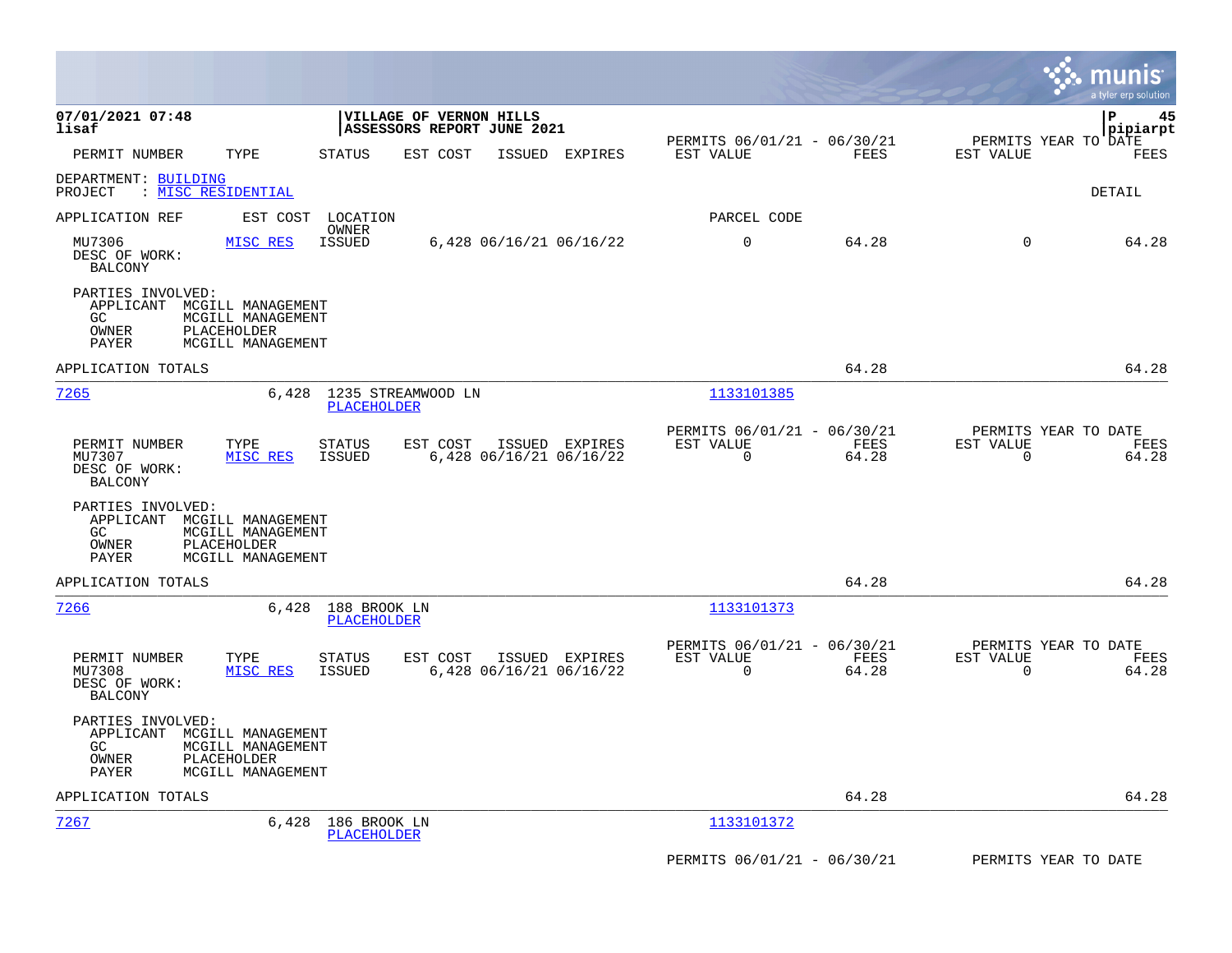|                                                                          |                                                                            |                                    |                                                                   |                                           |                                                         |               |                                               | munis<br>a tyler erp solution  |
|--------------------------------------------------------------------------|----------------------------------------------------------------------------|------------------------------------|-------------------------------------------------------------------|-------------------------------------------|---------------------------------------------------------|---------------|-----------------------------------------------|--------------------------------|
| 07/01/2021 07:48<br>lisaf<br>PERMIT NUMBER                               | TYPE                                                                       | STATUS                             | VILLAGE OF VERNON HILLS<br>ASSESSORS REPORT JUNE 2021<br>EST COST | ISSUED EXPIRES                            | EST VALUE                                               | FEES          | EST VALUE                                     | l P<br>46<br> pipiarpt<br>FEES |
| DEPARTMENT: BUILDING<br>PROJECT                                          | : MISC RESIDENTIAL                                                         |                                    |                                                                   |                                           |                                                         |               |                                               | DETAIL                         |
| APPLICATION REF                                                          | EST COST                                                                   | LOCATION                           |                                                                   |                                           | PARCEL CODE                                             |               |                                               |                                |
| MU7309<br>DESC OF WORK:<br><b>BALCONY</b>                                | MISC RES                                                                   | OWNER<br>ISSUED                    |                                                                   | 6,428 06/16/21 06/16/22                   | 0                                                       | 64.28         | 0                                             | 64.28                          |
| PARTIES INVOLVED:<br>APPLICANT<br>GC.<br>OWNER<br>PAYER                  | MCGILL MANAGEMENT<br>MCGILL MANAGEMENT<br>PLACEHOLDER<br>MCGILL MANAGEMENT |                                    |                                                                   |                                           |                                                         |               |                                               |                                |
| APPLICATION TOTALS                                                       |                                                                            |                                    |                                                                   |                                           |                                                         | 64.28         |                                               | 64.28                          |
| 7269                                                                     | 6,428                                                                      | 185 BROOK LN<br><b>PLACEHOLDER</b> |                                                                   |                                           | 1133304022                                              |               |                                               |                                |
| PERMIT NUMBER<br>MU7310<br>DESC OF WORK:<br><b>BALCONY</b>               | TYPE<br>MISC RES                                                           | <b>STATUS</b><br>ISSUED            | EST COST                                                          | ISSUED EXPIRES<br>6,428 06/16/21 06/16/22 | PERMITS 06/01/21 - 06/30/21<br>EST VALUE<br>$\mathbf 0$ | FEES<br>64.28 | PERMITS YEAR TO DATE<br>EST VALUE<br>0        | FEES<br>64.28                  |
| PARTIES INVOLVED:<br>APPLICANT<br>GC.<br>OWNER<br>PAYER                  | MCGILL MANAGEMENT<br>MCGILL MANAGEMENT<br>PLACEHOLDER<br>MCGILL MANAGEMENT |                                    |                                                                   |                                           |                                                         |               |                                               |                                |
| APPLICATION TOTALS                                                       |                                                                            |                                    |                                                                   |                                           |                                                         | 64.28         |                                               | 64.28                          |
| 7270                                                                     | 6,428                                                                      | 178 BROOK LN<br>PLACEHOLDER        |                                                                   |                                           | 1133101377                                              |               |                                               |                                |
| PERMIT NUMBER<br>MU7312<br>DESC OF WORK:<br><b>BALCONY</b>               | TYPE<br>MISC RES                                                           | <b>STATUS</b><br>ISSUED            | EST COST                                                          | ISSUED EXPIRES<br>6,428 06/16/21 06/16/22 | PERMITS 06/01/21 - 06/30/21<br>EST VALUE<br>0           | FEES<br>64.28 | PERMITS YEAR TO DATE<br>EST VALUE<br>$\Omega$ | FEES<br>64.28                  |
| PARTIES INVOLVED:<br>APPLICANT MCGILL MANAGEMENT<br>GC<br>OWNER<br>PAYER | MCGILL MANAGEMENT<br>PLACEHOLDER<br>MCGILL MANAGEMENT                      |                                    |                                                                   |                                           |                                                         |               |                                               |                                |
| APPLICATION TOTALS                                                       |                                                                            |                                    |                                                                   |                                           |                                                         | 64.28         |                                               | 64.28                          |
| 7273                                                                     |                                                                            | 6,428 175 BROOK LN<br>PLACEHOLDER  |                                                                   |                                           | 1133304018                                              |               |                                               |                                |
| PERMIT NUMBER                                                            | TYPE                                                                       | STATUS                             | EST COST                                                          | ISSUED EXPIRES                            | PERMITS 06/01/21 - 06/30/21<br>EST VALUE                | FEES          | PERMITS YEAR TO DATE<br>EST VALUE             | FEES                           |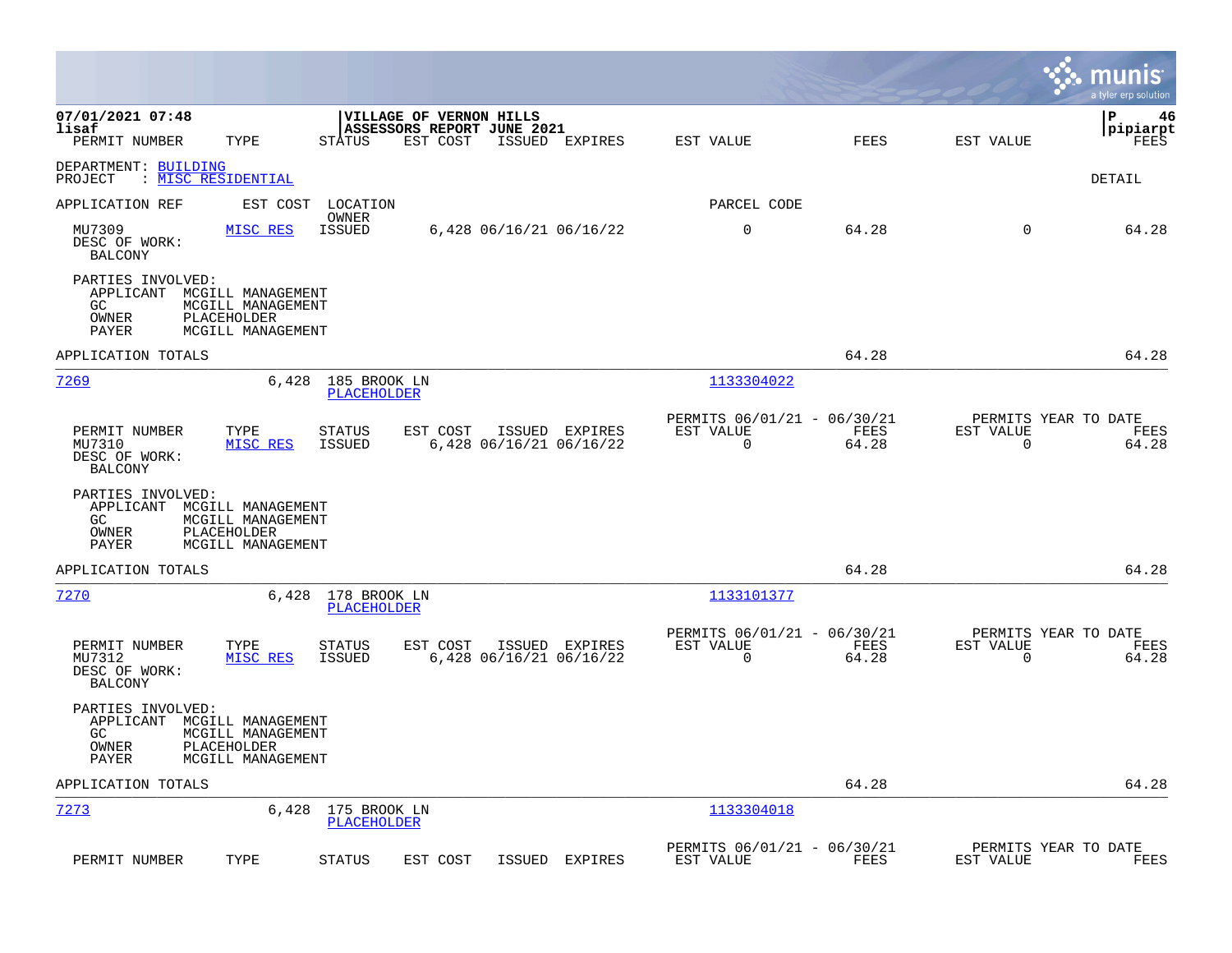|                                                                                                                                                                                                                                                                                                                                                             |                                                                             | munis<br>a tyler erp solution                                      |
|-------------------------------------------------------------------------------------------------------------------------------------------------------------------------------------------------------------------------------------------------------------------------------------------------------------------------------------------------------------|-----------------------------------------------------------------------------|--------------------------------------------------------------------|
| 07/01/2021 07:48<br>VILLAGE OF VERNON HILLS<br>ASSESSORS REPORT JUNE 2021<br>lisaf                                                                                                                                                                                                                                                                          |                                                                             | ΙP<br>47<br> pipiarpt                                              |
| DEPARTMENT: BUILDING<br>: MISC RESIDENTIAL<br>PROJECT                                                                                                                                                                                                                                                                                                       |                                                                             | DETAIL                                                             |
| APPLICATION REF<br>EST COST<br>LOCATION                                                                                                                                                                                                                                                                                                                     | PARCEL CODE                                                                 |                                                                    |
| OWNER<br>ISSUED<br>MU7314<br>MISC RES<br>6,428 06/16/21 06/16/22<br>DESC OF WORK:<br><b>BALCONY</b>                                                                                                                                                                                                                                                         | $\mathbf 0$<br>64.28                                                        | $\Omega$<br>64.28                                                  |
| PARTIES INVOLVED:<br>APPLICANT<br>MCGILL MANAGEMENT<br>GC.<br>MCGILL MANAGEMENT<br>OWNER<br>PLACEHOLDER<br>PAYER<br>MCGILL MANAGEMENT                                                                                                                                                                                                                       |                                                                             |                                                                    |
| APPLICATION TOTALS                                                                                                                                                                                                                                                                                                                                          | 64.28                                                                       | 64.28                                                              |
| 7309<br>24,846<br>1175 MUSEUM BLVD 710<br>THE MIL TON APARTMENTS                                                                                                                                                                                                                                                                                            | 1133406003                                                                  |                                                                    |
| EST COST<br>PERMIT NUMBER<br>TYPE<br>STATUS<br>ISSUED EXPIRES<br>24,846 06/25/21 06/25/22<br>MU7378<br>MISC RES<br>ISSUED<br>DESC OF WORK:<br>INTERIOR REMODEL #710, 611, 605                                                                                                                                                                               | PERMITS 06/01/21 - 06/30/21<br>EST VALUE<br>FEES<br>$\mathbf 0$<br>248.46   | PERMITS YEAR TO DATE<br>EST VALUE<br>FEES<br>$\mathbf 0$<br>248.46 |
| PARTIES INVOLVED:<br>DOCI, INC<br>APPLICANT<br>DRYWALL<br>ALL ABOUT QUALITY ELECTRIC<br>DOCI, INC<br>GC.<br>OWNER<br>THE MIL TON APARTMENTS<br>PLUMBER<br>LOUIS ARREOLA<br>PAYER<br>MARQUETTE MANAGEMENT                                                                                                                                                    |                                                                             |                                                                    |
| APPLICATION TOTALS                                                                                                                                                                                                                                                                                                                                          | 248.46                                                                      | 248.46                                                             |
| 7328<br>100,000<br>206 AMBER LN<br>MR & MRS MICHAEL COLLINS                                                                                                                                                                                                                                                                                                 | 1505422023                                                                  |                                                                    |
| PERMIT NUMBER<br>EST COST<br>ISSUED EXPIRES<br>TYPE<br>STATUS<br>MU7374<br>MISC RES<br>ISSUED<br>100,000 06/24/21 06/24/22<br>DESC OF WORK:<br>KITCHEN ADDITION                                                                                                                                                                                             | PERMITS 06/01/21 - 06/30/21<br>EST VALUE<br>FEES<br>$\mathbf 0$<br>1,000.00 | PERMITS YEAR TO DATE<br>EST VALUE<br>FEES<br>1,000.00<br>0         |
| PARTIES INVOLVED:<br>APPLICANT<br>MR & MRS MICHAEL COLLINS<br>CARPENTER HILLARD BUILDERS & REMODELING<br>CONCRETE<br><b>BL WEBER</b><br>ELECTRICIA ELITE ELECTRICAL SERVICES<br>HILLARD BUILDERS & REMODELING<br>GC.<br>HVAC<br>AIR TECHNICIANS, INC<br>OWNER<br>MR & MRS MICHAEL COLLINS<br>PLUMBER<br>MKC PLUMBING<br><b>ROOFER</b><br>D & H CONSTRUCTION |                                                                             |                                                                    |
| APPLICATION TOTALS                                                                                                                                                                                                                                                                                                                                          | 1,000.00                                                                    | 1,000.00                                                           |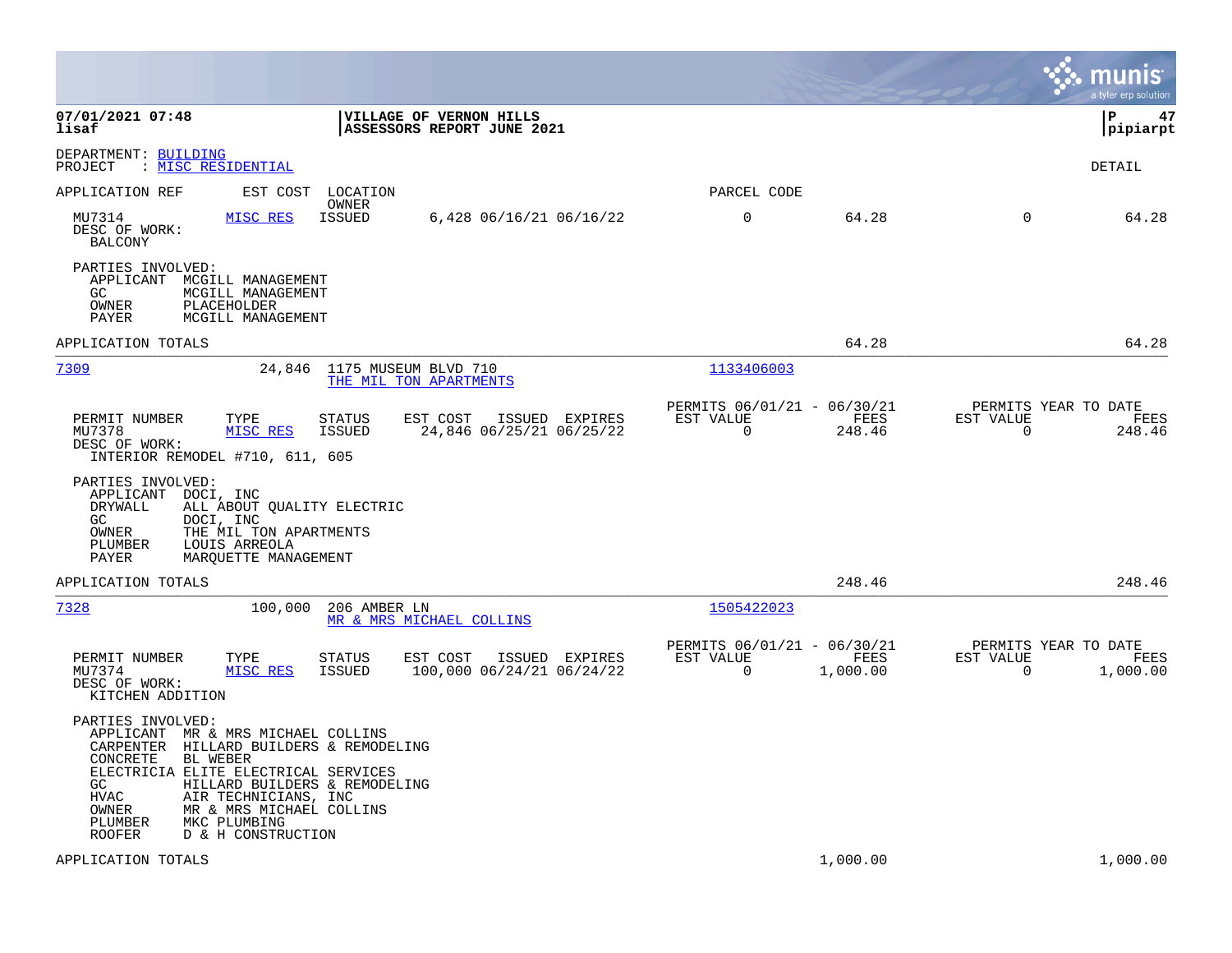|                                                       |          |                                                       |             |          | <b>munis</b><br>a tyler erp solution |
|-------------------------------------------------------|----------|-------------------------------------------------------|-------------|----------|--------------------------------------|
| 07/01/2021 07:48<br>lisaf                             |          | VILLAGE OF VERNON HILLS<br>ASSESSORS REPORT JUNE 2021 |             |          | 48<br>l P<br>pipiarpt                |
| DEPARTMENT: BUILDING<br>: MISC RESIDENTIAL<br>PROJECT |          |                                                       |             |          | DETAIL                               |
| APPLICATION REF                                       | EST COST | LOCATION                                              | PARCEL CODE |          |                                      |
| PROJECT TOTALS                                        |          | OWNER                                                 | 0           | 6,884.51 | 6,884.51                             |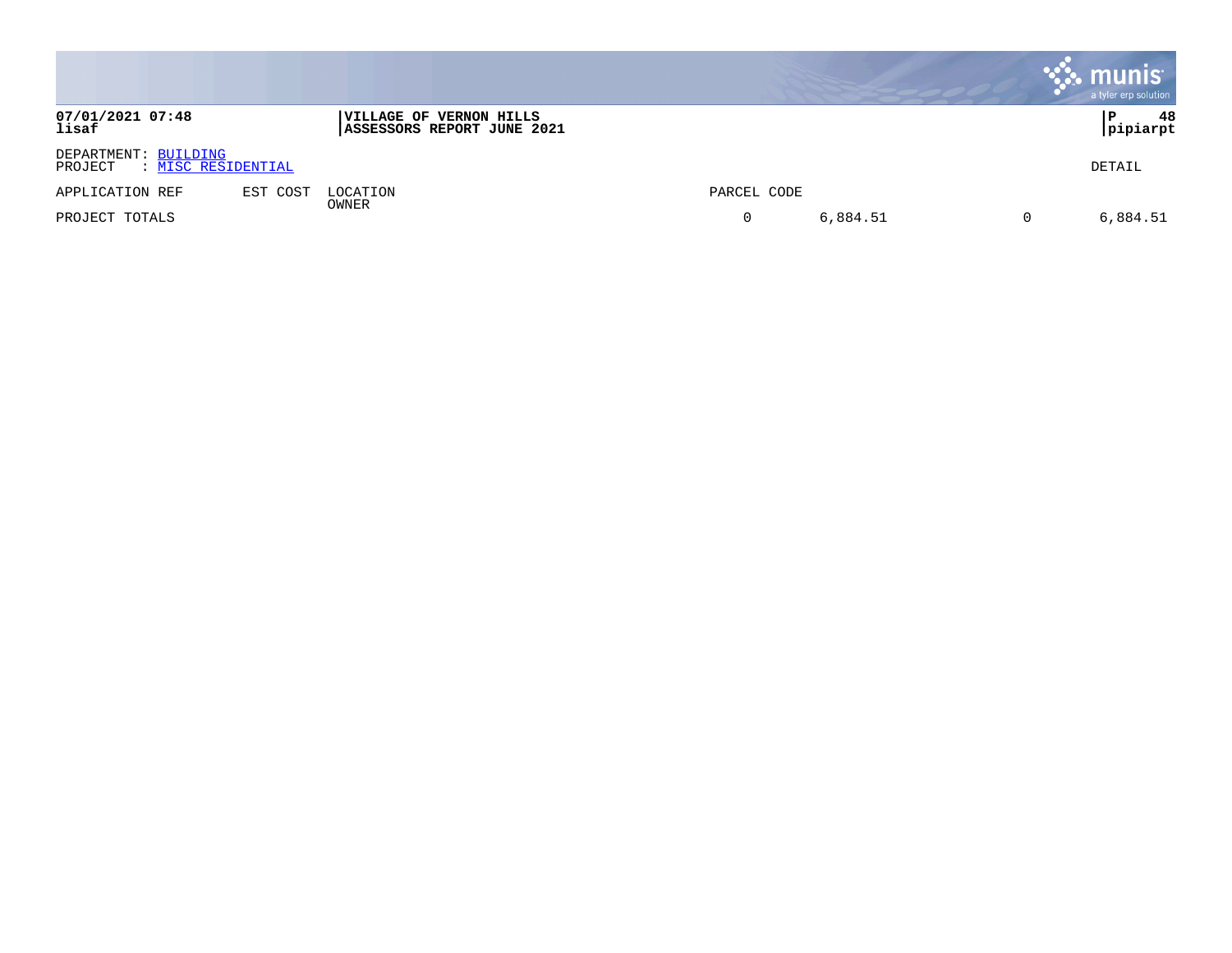|                                                                                                                                                                                                       |                                                                                    |                                                                             | munis<br>a tyler erp solution                                   |
|-------------------------------------------------------------------------------------------------------------------------------------------------------------------------------------------------------|------------------------------------------------------------------------------------|-----------------------------------------------------------------------------|-----------------------------------------------------------------|
| 07/01/2021 07:48<br>lisaf                                                                                                                                                                             | VILLAGE OF VERNON HILLS<br>ASSESSORS REPORT JUNE 2021                              |                                                                             | 49<br>l P<br> pipiarpt                                          |
| DEPARTMENT: BUILDING<br>PROJECT<br>: PARKING LOT                                                                                                                                                      |                                                                                    |                                                                             | DETAIL                                                          |
| APPLICATION REF<br>EST COST                                                                                                                                                                           | LOCATION<br>OWNER                                                                  | PARCEL CODE                                                                 |                                                                 |
| 6798<br>711,021                                                                                                                                                                                       | 145 LAKEVIEW PKY<br>SUPERINTENDENT, SCHOOL DISTRICT #128                           | 1504402009                                                                  |                                                                 |
| PERMIT NUMBER<br>TYPE<br>PKG LOT<br>MU7264<br>DESC OF WORK:<br>PARKING LOT                                                                                                                            | EST COST<br>ISSUED EXPIRES<br>STATUS<br><b>ISSUED</b><br>711,021 06/09/21 06/09/22 | PERMITS 06/01/21 - 06/30/21<br>EST VALUE<br>FEES<br>$\mathbf 0$<br>.00      | PERMITS YEAR TO DATE<br>EST VALUE<br>FEES<br>$\mathbf 0$<br>.00 |
| PARTIES INVOLVED:<br>APPLICANT<br>EVANS & SONS BLACKTOPINC<br>GC<br>EVANS & SONS BLACKTOPINC<br><b>OCCUPANT</b><br>VERNON HILLS HIGH SCHOOL<br>OWNER<br>PAYER<br>EVANS & SONS BLACKTOPINC             | SUPERINTENDENT, SCHOOL DISTRICT #128                                               |                                                                             |                                                                 |
| APPLICATION TOTALS                                                                                                                                                                                    |                                                                                    | .00                                                                         | .00                                                             |
| 6934<br>20,000                                                                                                                                                                                        | 565 LAKEVIEW PKY<br>GLOBE PROPERTY MANAGEMENT                                      | 1504201016                                                                  |                                                                 |
| PERMIT NUMBER<br>TYPE<br>MU7328<br>PKG LOT<br>DESC OF WORK:<br>PARKING LOT                                                                                                                            | ISSUED EXPIRES<br>STATUS<br>EST COST<br><b>ISSUED</b><br>20,000 06/17/21 06/17/22  | PERMITS 06/01/21 - 06/30/21<br>EST VALUE<br>FEES<br>$\Omega$<br>376.00      | PERMITS YEAR TO DATE<br>EST VALUE<br>FEES<br>376.00<br>$\Omega$ |
| PARTIES INVOLVED:<br>APPLICANT<br>MURPHY CONSTRUCTION SERVICES<br>GC.<br>OWNER<br>GLOBE PROPERTY MANAGEMENT<br>PAYER                                                                                  | MURPHY CONSTRUCTION SERVICES<br>MURPHY CONSTRUCTION SERVICES                       |                                                                             |                                                                 |
| APPLICATION TOTALS                                                                                                                                                                                    |                                                                                    | 376.00                                                                      | 376.00                                                          |
| 7045<br>95,000                                                                                                                                                                                        | 500 NORTH GREENVIEW CT<br>RICHARD M WOLDENBERG                                     | 1504401098                                                                  |                                                                 |
| PERMIT NUMBER<br>TYPE<br>MU7353<br>PKG LOT<br>DESC OF WORK:<br>ASPHALT, MILL, PAVING WITH SEALCOATING                                                                                                 | <b>STATUS</b><br>EST COST<br>ISSUED EXPIRES<br>ISSUED<br>95,000 06/21/21 06/21/22  | PERMITS 06/01/21 - 06/30/21<br>EST VALUE<br>FEES<br>$\mathbf 0$<br>3,343.00 | PERMITS YEAR TO DATE<br>EST VALUE<br>FEES<br>3,343.00<br>0      |
| PARTIES INVOLVED:<br>APPLICANT PATRIOT MAINTENANCE INC<br>GC<br>PATRIOT MAINTENANCE INC<br>OCCUPANT<br>LEARNING RESOURCES<br>OWNER<br>RICHARD M WOLDENBERG<br><b>PAYER</b><br>PATRIOT MAINTENANCE INC |                                                                                    |                                                                             |                                                                 |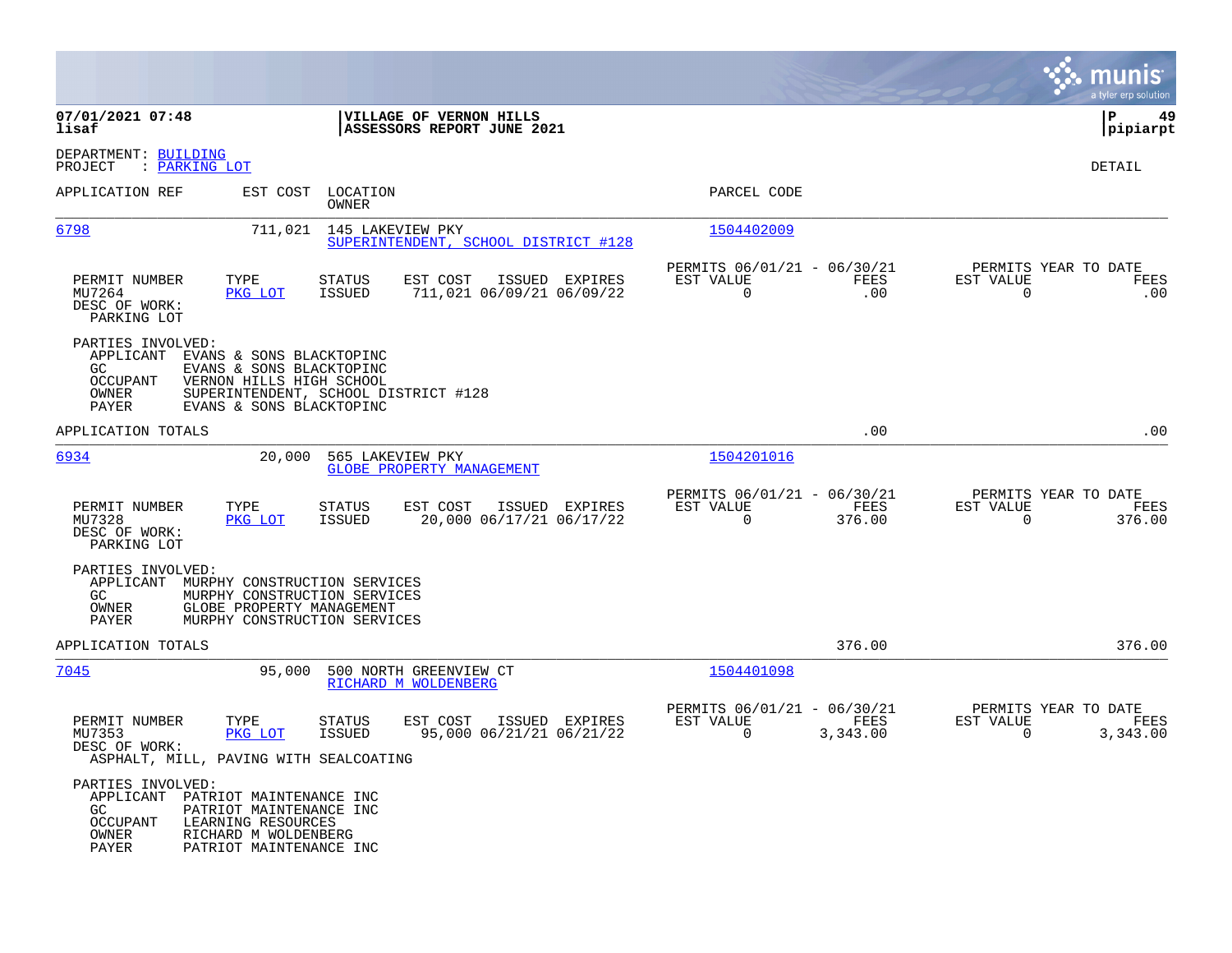|                                                                                                                                                                                           |                                                                                   |                                                                              | munis<br>a tyler erp solution                               |
|-------------------------------------------------------------------------------------------------------------------------------------------------------------------------------------------|-----------------------------------------------------------------------------------|------------------------------------------------------------------------------|-------------------------------------------------------------|
| 07/01/2021 07:48<br>lisaf<br>APPLICATION TOTALS                                                                                                                                           | VILLAGE OF VERNON HILLS<br>ASSESSORS REPORT JUNE 2021                             | 3,343.00                                                                     | P<br>50<br> pipiarpt<br>3,343.00                            |
| DEPARTMENT: BUILDING<br>PROJECT<br>: PARKING LOT                                                                                                                                          |                                                                                   |                                                                              | DETAIL                                                      |
| APPLICATION REF<br>EST COST                                                                                                                                                               | LOCATION<br>OWNER                                                                 | PARCEL CODE                                                                  |                                                             |
| 7052<br>283,863                                                                                                                                                                           | 6 EAST PHILLIP RD<br>VERNON HILLS ACC LLC                                         | 1504107007                                                                   |                                                             |
| PERMIT NUMBER<br>TYPE<br>MU7318<br>PKG LOT<br>DESC OF WORK:<br>PARKING LOT                                                                                                                | EST COST<br>STATUS<br>ISSUED EXPIRES<br>ISSUED<br>283,863 06/17/21 06/23/22       | PERMITS 06/01/21 - 06/30/21<br>EST VALUE<br>FEES<br>$\mathbf 0$<br>11,087.65 | PERMITS YEAR TO DATE<br>EST VALUE<br>FEES<br>0<br>11,087.65 |
| PARTIES INVOLVED:<br>RABINE PAVING<br>APPLICANT<br>RABINE PAVING<br>GC.<br><b>OCCUPANT</b><br>OWNER<br>VERNON HILLS ACC LLC<br>PAYER<br>RABINE PAVING                                     | LILLYBRIDGE HEALTHCARE SERVICES                                                   |                                                                              |                                                             |
| APPLICATION TOTALS                                                                                                                                                                        |                                                                                   | 11,087.65                                                                    | 11,087.65                                                   |
| 7094<br>95,000                                                                                                                                                                            | 998 FOREST EDGE DR<br>MK INDUSTRIES, INC                                          | 1515101039                                                                   |                                                             |
| PERMIT NUMBER<br>TYPE<br>MU7260<br>PKG LOT<br>DESC OF WORK:<br>PARKING LOT MAINTENANCE                                                                                                    | EST COST<br>ISSUED EXPIRES<br>STATUS<br>95,000 06/08/21 07/01/22<br>ISSUED        | PERMITS 06/01/21 - 06/30/21<br>EST VALUE<br>FEES<br>$\mathbf 0$<br>3,787.20  | PERMITS YEAR TO DATE<br>EST VALUE<br>FEES<br>3,787.20<br>0  |
| PARTIES INVOLVED:<br>APPLICANT MK INDUSTRIES, INC<br>GC.<br>GLANDER PAVING<br>OWNER<br>MK INDUSTRIES, INC<br>PAYER<br>MK INDUSTRIES, INC                                                  |                                                                                   |                                                                              |                                                             |
| APPLICATION TOTALS                                                                                                                                                                        |                                                                                   | 3,787.20                                                                     | 3,787.20                                                    |
| 7113<br>58,861                                                                                                                                                                            | 515 EAST TOWNLINE RD<br><b>BANK OF AMERICA</b>                                    | 1504201009                                                                   |                                                             |
| PERMIT NUMBER<br>TYPE<br>MU7365<br>PKG LOT<br>DESC OF WORK:<br>PARKING LOT                                                                                                                | STATUS<br>EST COST<br>ISSUED EXPIRES<br>58,861 06/23/21 06/29/22<br><b>ISSUED</b> | PERMITS 06/01/21 - 06/30/21<br>EST VALUE<br>FEES<br>0<br>2,354.00            | PERMITS YEAR TO DATE<br>EST VALUE<br>FEES<br>0<br>2,354.00  |
| PARTIES INVOLVED:<br>APPLICANT IDEAL DUE DILIGENCE<br>GC<br>MID-AMERICA CONTRACTING INC<br><b>OCCUPANT</b><br>BANK OF AMERICA<br>OWNER<br>BANK OF AMERICA<br>PAYER<br>IDEAL DUE DILIGENCE |                                                                                   |                                                                              |                                                             |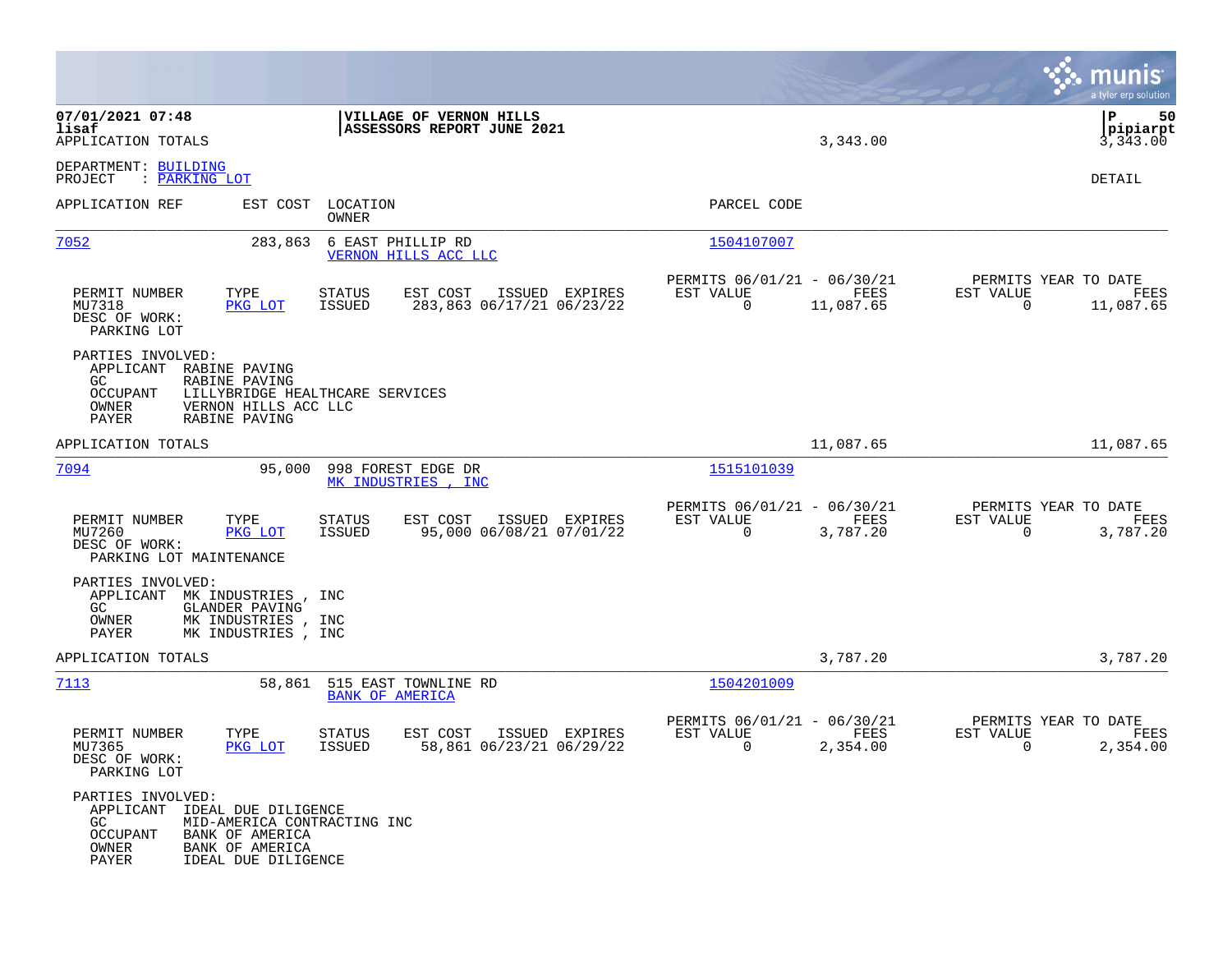|                                                                                                                                                                                                               |                                                                           | munis<br>a tyler erp solution                                     |
|---------------------------------------------------------------------------------------------------------------------------------------------------------------------------------------------------------------|---------------------------------------------------------------------------|-------------------------------------------------------------------|
| 07/01/2021 07:48<br>VILLAGE OF VERNON HILLS<br>lisaf<br>ASSESSORS REPORT JUNE 2021                                                                                                                            |                                                                           | l P<br>51<br> pipiarpt                                            |
| DEPARTMENT: BUILDING<br>: PARKING LOT<br>PROJECT                                                                                                                                                              |                                                                           | <b>DETAIL</b>                                                     |
| APPLICATION REF<br>EST COST LOCATION<br>OWNER                                                                                                                                                                 | PARCEL CODE                                                               |                                                                   |
| APPLICATION TOTALS                                                                                                                                                                                            | 2,354.00                                                                  | 2,354.00                                                          |
| 7189<br>9,800<br>271 WEST TOWNLINE RD<br>THE TAXMAN CORPORATION                                                                                                                                               | 1505207006                                                                |                                                                   |
| TYPE<br>EST COST<br>PERMIT NUMBER<br>STATUS<br>ISSUED EXPIRES<br>MU7354<br>PKG LOT<br><b>ISSUED</b><br>9,800 06/22/21 06/22/22<br>DESC OF WORK:<br>CONCRETE WORK, REMOVE REPLACE LIGHT POLE BASE AND ADA SIGN | PERMITS 06/01/21 - 06/30/21<br>EST VALUE<br>FEES<br>$\mathbf 0$<br>392.00 | PERMITS YEAR TO DATE<br>EST VALUE<br>FEES<br>0<br>392.00          |
| PARTIES INVOLVED:<br>GC<br>MURPHY CONSTRUCTION SERVICES<br>OWNER<br>THE TAXMAN CORPORATION<br>MURPHY CONSTRUCTION SERVICES<br>PAYER                                                                           |                                                                           |                                                                   |
| APPLICATION TOTALS                                                                                                                                                                                            | 392.00                                                                    | 392.00                                                            |
| 7198<br>9,504 1260 SOUTH MILWAUKEE AVE<br>SHAKER APARTMENTS LLC                                                                                                                                               | 1515410004                                                                |                                                                   |
| PERMIT NUMBER<br>TYPE<br>EST COST<br>ISSUED EXPIRES<br>STATUS<br>MU7243<br>PKG LOT<br>ISSUED<br>9,504 06/07/21 06/07/22<br>DESC OF WORK:<br>SEALCOAT AND STRIPE-1260 + 1270 MILWAUKEE AVENUE                  | PERMITS 06/01/21 - 06/30/21<br>EST VALUE<br>FEES<br>.00<br>$\Omega$       | PERMITS YEAR TO DATE<br>EST VALUE<br>FEES<br>$\Omega$<br>.00      |
| PARTIES INVOLVED:<br>APPLICANT KAPLAN PAVING LLC<br>GC.<br>KAPLAN PAVING LLC<br>OWNER<br>SHAKER APARTMENTS LLC                                                                                                |                                                                           |                                                                   |
| APPLICATION TOTALS                                                                                                                                                                                            | .00                                                                       | .00                                                               |
| 7206<br>124,087<br>600 LAKEVIEW PKY<br><b>JIM HOLLANDER</b>                                                                                                                                                   | 1504202029                                                                |                                                                   |
| PERMIT NUMBER<br>TYPE<br><b>STATUS</b><br>EST COST<br>ISSUED EXPIRES<br>MU7375<br>PKG LOT<br>ISSUED<br>124,087 06/24/21 06/24/22<br>DESC OF WORK:<br>ASPHALT REPAIRS, CONCRETE CURB REPAIRS, LANDING          | PERMITS 06/01/21 - 06/30/21<br>EST VALUE<br>FEES<br>$\Omega$<br>4,963.00  | PERMITS YEAR TO DATE<br>EST VALUE<br>FEES<br>$\Omega$<br>4,963.00 |
| PARTIES INVOLVED:<br>APPLICANT VENTURE PAVING<br>GC<br>VENTURE PAVING<br>OWNER<br>JIM HOLLANDER<br>VENTURE PAVING<br>PAYER                                                                                    |                                                                           |                                                                   |
| APPLICATION TOTALS                                                                                                                                                                                            | 4,963.00                                                                  | 4,963.00                                                          |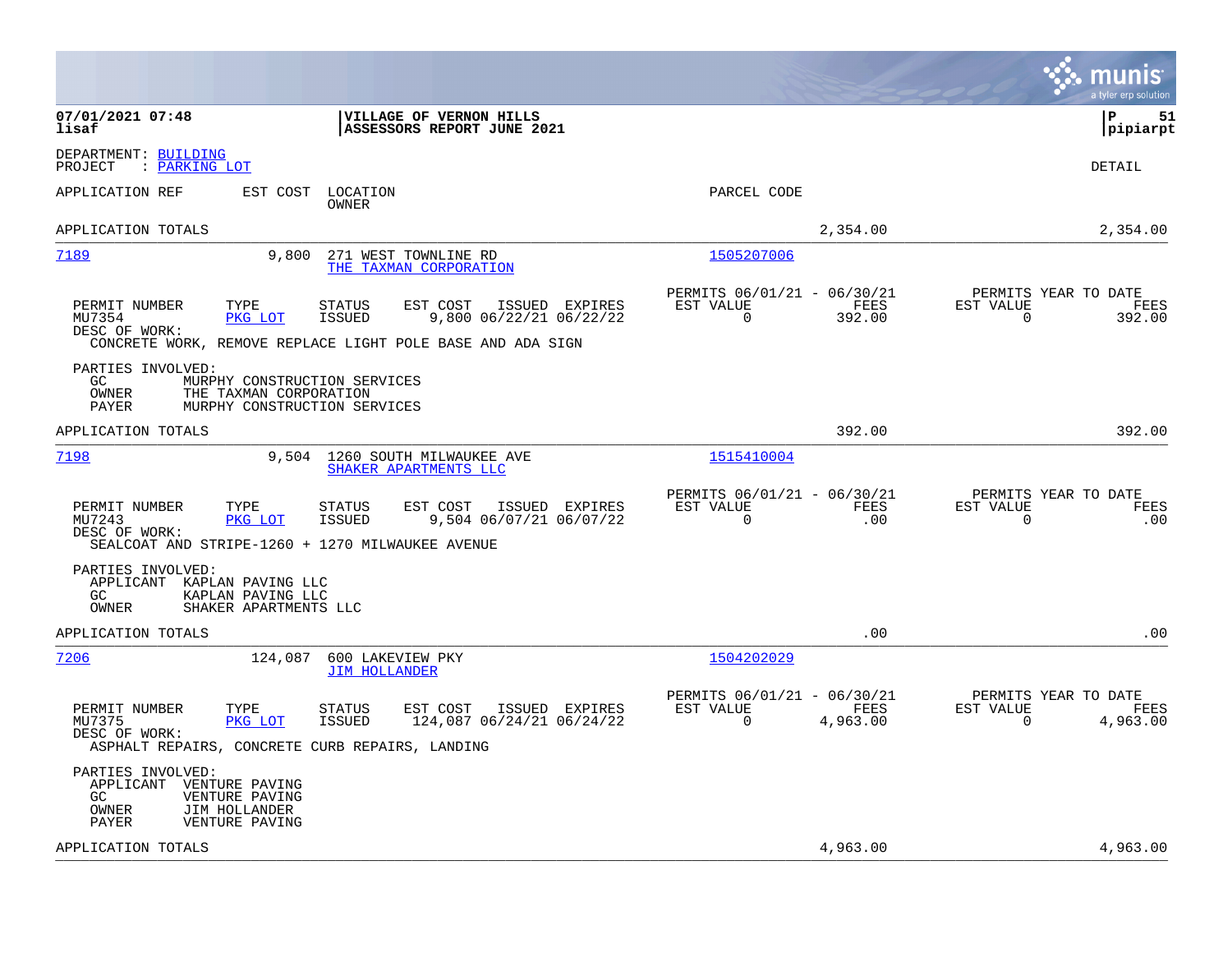|                                                                                   |                                      |                                                                                                                                                |                                                      |                | a tyler erp solution                                               |
|-----------------------------------------------------------------------------------|--------------------------------------|------------------------------------------------------------------------------------------------------------------------------------------------|------------------------------------------------------|----------------|--------------------------------------------------------------------|
| 07/01/2021 07:48<br>lisaf<br>7232                                                 | 21,590                               | VILLAGE OF VERNON HILLS<br>ASSESSORS REPORT JUNE 2021<br>300 NORTH MILWAUKEE AVE<br>BAXTER CREDIT UNION/JMS                                    | 1503302030                                           |                | l P<br>52<br> pipiarpt                                             |
| PERMIT NUMBER                                                                     | TYPE                                 | STATUS<br>EST COST<br>ISSUED<br>EXPIRES                                                                                                        | PERMITS 06/01/21 - 06/30/21<br>EST VALUE             | FEES           | PERMITS YEAR TO DATE<br>EST VALUE<br>FEES                          |
| DEPARTMENT: BUILDING<br>PROJECT : PARKING LOT                                     |                                      |                                                                                                                                                |                                                      |                | DETAIL                                                             |
| APPLICATION REF                                                                   |                                      | EST COST LOCATION                                                                                                                              | PARCEL CODE                                          |                |                                                                    |
| MU7268<br>DESC OF WORK:                                                           | PKG LOT                              | OWNER<br><b>ISSUED</b><br>21,590 06/10/21 06/10/22<br>SEALCOAT 123,603 SQ FT-CRACK SEAL 250 LF-STRIPING 305 BAYS                               | $\mathbf 0$                                          | .00            | $\Omega$<br>.00                                                    |
| PARTIES INVOLVED:<br>APPLICANT ROSE PAVING<br>GC.<br>ROSE PAVING<br>OWNER         | BAXTER CREDIT UNION/JMS              |                                                                                                                                                |                                                      |                |                                                                    |
| APPLICATION TOTALS                                                                |                                      |                                                                                                                                                |                                                      | .00            | .00                                                                |
| 7233                                                                              | 28,618                               | 340 NORTH MILWAUKEE AVE<br>PWA CONTINENTAL EXECUTIVE PARKE, LP                                                                                 | 1503302029                                           |                |                                                                    |
| PERMIT NUMBER<br>MU7269<br>DESC OF WORK:                                          | TYPE<br>PKG LOT                      | EST COST<br>STATUS<br>ISSUED EXPIRES<br>28,618 06/10/21 06/10/22<br><b>ISSUED</b><br>SEALCOAT 158,199 SQ FT-CRACKSEAL 250 LF-STRIPING 410 BAYS | PERMITS 06/01/21 - 06/30/21<br>EST VALUE<br>$\Omega$ | FEES<br>.00    | PERMITS YEAR TO DATE<br>EST VALUE<br>FEES<br>$\Omega$<br>.00       |
| PARTIES INVOLVED:<br>APPLICANT ROSE PAVING<br>GC<br>ROSE PAVING<br>OWNER          |                                      | PWA CONTINENTAL EXECUTIVE PARKE, LP                                                                                                            |                                                      |                |                                                                    |
| APPLICATION TOTALS                                                                |                                      |                                                                                                                                                |                                                      | .00            | .00                                                                |
| 7276                                                                              |                                      | 11,610 701 NORTH MILWAUKEE AVE<br>INLAND REAL ESTATE CORPORATION                                                                               | 1503102018                                           |                |                                                                    |
| PERMIT NUMBER<br>MU7398<br>DESC OF WORK:<br>PARKING LOT - ROSS/FIVE BELOW         | TYPE<br>PKG LOT                      | <b>STATUS</b><br>EST COST<br>ISSUED EXPIRES<br>11,610 06/29/21 06/29/22<br><b>ISSUED</b>                                                       | PERMITS 06/01/21 - 06/30/21<br>EST VALUE<br>$\Omega$ | FEES<br>464.00 | PERMITS YEAR TO DATE<br>EST VALUE<br>FEES<br>$\mathbf 0$<br>464.00 |
| PARTIES INVOLVED:<br>APPLICANT R.A. PETERSON CO<br>GC.<br>GC<br>OCCUPANT<br>OWNER | R.A. PETERSON CO<br>R.A. PETERSON CO | INLAND REAL ESTATE CORPORATION<br>INLAND REAL ESTATE CORPORATION                                                                               |                                                      |                |                                                                    |
| APPLICATION TOTALS                                                                |                                      |                                                                                                                                                |                                                      | 464.00         | 464.00                                                             |
| 7319                                                                              | 4,200                                | 300 CENTER DR<br><b>HOME STATE BANK</b>                                                                                                        | 1133302040                                           |                |                                                                    |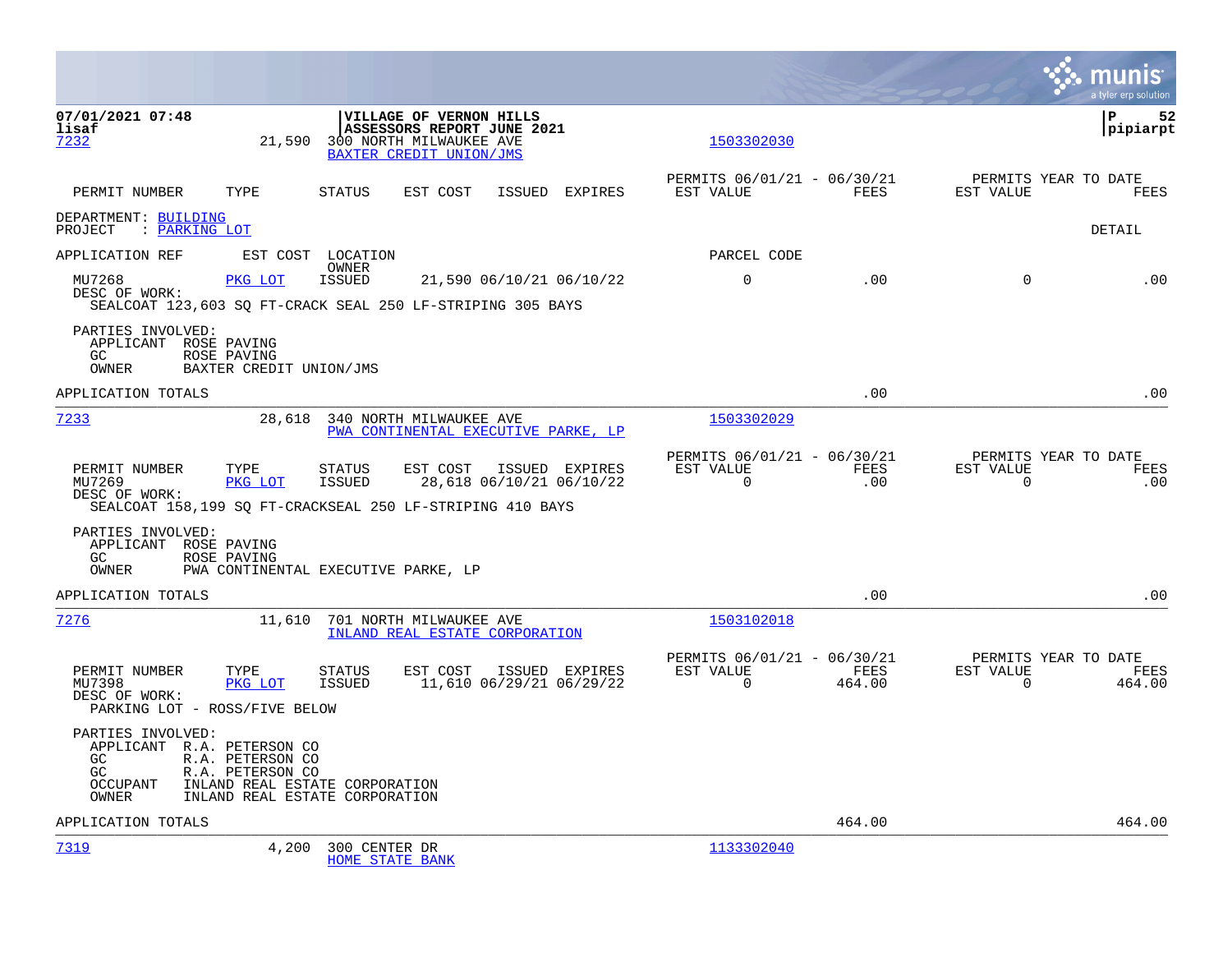|                                                                                                                                                  |                                                                                                                                   |                                                           |                |                                               |                     |                                               | <mark>ः. munis</mark><br>a tyler erp solution |
|--------------------------------------------------------------------------------------------------------------------------------------------------|-----------------------------------------------------------------------------------------------------------------------------------|-----------------------------------------------------------|----------------|-----------------------------------------------|---------------------|-----------------------------------------------|-----------------------------------------------|
| 07/01/2021 07:48<br>lisaf                                                                                                                        |                                                                                                                                   | VILLAGE OF VERNON HILLS<br>ASSESSORS REPORT JUNE 2021     |                |                                               |                     |                                               | ΙP<br>53<br> pipiarpt                         |
| PERMIT NUMBER<br>TYPE                                                                                                                            | STATUS                                                                                                                            | EST COST<br>ISSUED                                        | EXPIRES        | PERMITS 06/01/21 - 06/30/21<br>EST VALUE      | FEES                | PERMITS YEAR TO DATE<br>EST VALUE             | FEES                                          |
| DEPARTMENT: BUILDING<br>: PARKING LOT<br>PROJECT                                                                                                 |                                                                                                                                   |                                                           |                |                                               |                     |                                               | <b>DETAIL</b>                                 |
| APPLICATION REF                                                                                                                                  | EST COST<br>LOCATION                                                                                                              |                                                           |                | PARCEL CODE                                   |                     |                                               |                                               |
| MU7370<br>DESC OF WORK:<br>SEALCOAT AND CRACK FILL                                                                                               | OWNER<br>ISSUED<br>PKG LOT                                                                                                        | 4,200 06/23/21 06/23/22                                   |                | $\mathbf 0$                                   | .00                 | $\Omega$                                      | .00                                           |
| PARTIES INVOLVED:<br>GC<br>OWNER                                                                                                                 | PETERSEN SEAL COATING & PAVING<br>HOME STATE BANK                                                                                 |                                                           |                |                                               |                     |                                               |                                               |
| APPLICATION TOTALS                                                                                                                               |                                                                                                                                   |                                                           |                |                                               | .00                 |                                               | .00                                           |
| 7363                                                                                                                                             | 11,600                                                                                                                            | 701 NORTH MILWAUKEE AVE<br>INLAND REAL ESTATE CORPORATION |                | 1503102018                                    |                     |                                               |                                               |
| PERMIT NUMBER<br>MU7403<br>DESC OF WORK:<br>PARKING LOT MAINTENANCE<br>ROSS/FIVE BELOW<br>PARTIES INVOLVED:<br>APPLICANT<br>GC<br>OWNER<br>PAYER | TYPE<br>STATUS<br>PKG LOT<br>ISSUED<br>R.A. PETERSON CO<br>R.A. PETERSON CO<br>INLAND REAL ESTATE CORPORATION<br>R.A. PETERSON CO | EST COST<br>11,600 06/29/21 06/29/22                      | ISSUED EXPIRES | PERMITS 06/01/21 - 06/30/21<br>EST VALUE<br>0 | FEES<br>464.00      | PERMITS YEAR TO DATE<br>EST VALUE<br>$\Omega$ | FEES<br>464.00                                |
| APPLICATION TOTALS<br>PROJECT TOTALS                                                                                                             |                                                                                                                                   |                                                           |                | 0                                             | 464.00<br>27,230.85 | $\Omega$                                      | 464.00<br>27,230.85                           |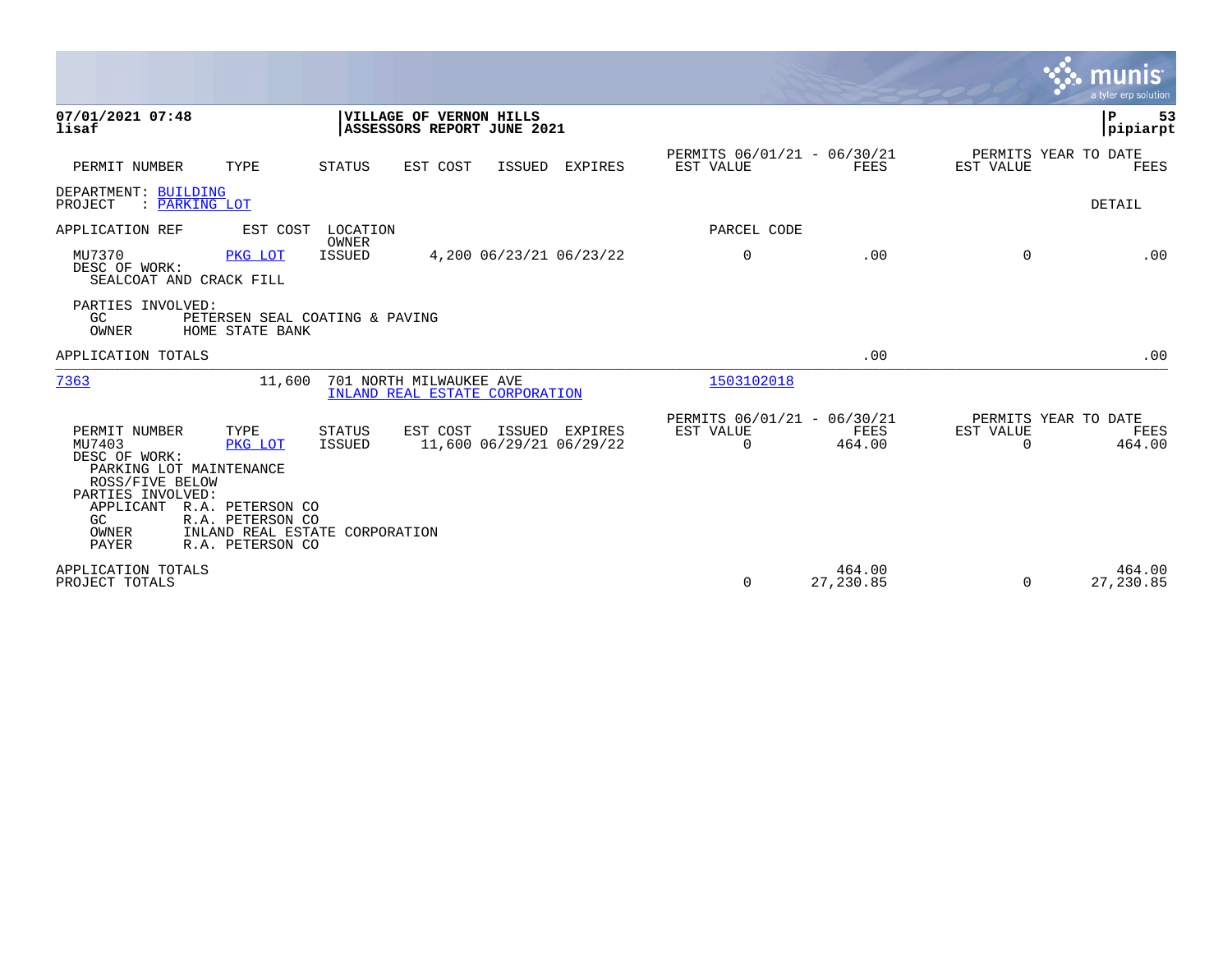|                                                                                                                                                                                           |                                                                           | munis<br>a tyler erp solution                                      |
|-------------------------------------------------------------------------------------------------------------------------------------------------------------------------------------------|---------------------------------------------------------------------------|--------------------------------------------------------------------|
| 07/01/2021 07:48<br>VILLAGE OF VERNON HILLS<br>ASSESSORS REPORT JUNE 2021<br>lisaf                                                                                                        |                                                                           | P<br>54<br> pipiarpt                                               |
| DEPARTMENT: BUILDING<br>: PATIO<br>PROJECT                                                                                                                                                |                                                                           | DETAIL                                                             |
| APPLICATION REF<br>EST COST<br>LOCATION<br><b>OWNER</b>                                                                                                                                   | PARCEL CODE                                                               |                                                                    |
| 7110<br>55,860<br>1266 MAIDSTONE DR<br>THOMAS R & LORI R MOHRDIECK                                                                                                                        | 1132107025                                                                |                                                                    |
| PERMIT NUMBER<br>TYPE<br><b>STATUS</b><br>EST COST<br>ISSUED EXPIRES<br>MU7254<br><b>PATIO</b><br><b>ISSUED</b><br>55,860 06/07/21 06/23/22<br>DESC OF WORK:<br>PERGOLA, PATIO & SIDEWALK | PERMITS 06/01/21 - 06/30/21<br>EST VALUE<br>FEES<br>$\mathbf 0$<br>558.60 | PERMITS YEAR TO DATE<br>EST VALUE<br>FEES<br>$\mathbf 0$<br>558.60 |
| PARTIES INVOLVED:<br>APPLICANT<br>THE NL GROUP LANDSCAPE<br>GC.<br>THE NL GROUP LANDSCAPE<br>THOMAS R & LORI R MOHRDIECK<br>OWNER<br>THE NL GROUP LANDSCAPE<br>PAYER                      |                                                                           |                                                                    |
| APPLICATION TOTALS                                                                                                                                                                        | 558.60                                                                    | 558.60                                                             |
| 7162<br>22,000<br>203 BROOK HILL LN<br><b>MARC BARNETT</b>                                                                                                                                | 1509110025                                                                |                                                                    |
| EST COST<br>ISSUED EXPIRES<br>PERMIT NUMBER<br>TYPE<br>STATUS<br>MU7295<br>22,000 06/15/21 06/30/22<br><b>PATIO</b><br>ISSUED<br>DESC OF WORK:<br>PAVER PATIO                             | PERMITS 06/01/21 - 06/30/21<br>EST VALUE<br>FEES<br>$\Omega$<br>220.00    | PERMITS YEAR TO DATE<br>EST VALUE<br>FEES<br>$\Omega$<br>220.00    |
| PARTIES INVOLVED:<br>APPLICANT MARC BARNETT<br>GC.<br>LESTER'S MATERIAL<br>OWNER<br>MARC BARNETT<br>PAYER<br>MARC BARNETT                                                                 |                                                                           |                                                                    |
| APPLICATION TOTALS                                                                                                                                                                        | 220.00                                                                    | 220.00                                                             |
| 7203<br>10,000<br>404 WESTMORELAND DR<br><b>GUEORGUI D PETROV</b>                                                                                                                         | 1508109028                                                                |                                                                    |
| PERMIT NUMBER<br>TYPE<br><b>STATUS</b><br>EST COST<br>ISSUED EXPIRES<br>10,000 06/21/21 06/21/22<br>MU7342<br><b>PATIO</b><br>ISSUED<br>DESC OF WORK:<br>PATIO WITH DECK REMOVAL          | PERMITS 06/01/21 - 06/30/21<br>EST VALUE<br>FEES<br>$\Omega$<br>100.00    | PERMITS YEAR TO DATE<br>EST VALUE<br>FEES<br>$\Omega$<br>100.00    |
| PARTIES INVOLVED:<br>APPLICANT<br>GUEORGUI D PETROV<br>SUNRISE AND SONS<br>GC.<br>OWNER<br>GUEORGUI D PETROV<br>PAYER<br>GUEORGUI D PETROV                                                |                                                                           |                                                                    |
| APPLICATION TOTALS                                                                                                                                                                        | 100.00                                                                    | 100.00                                                             |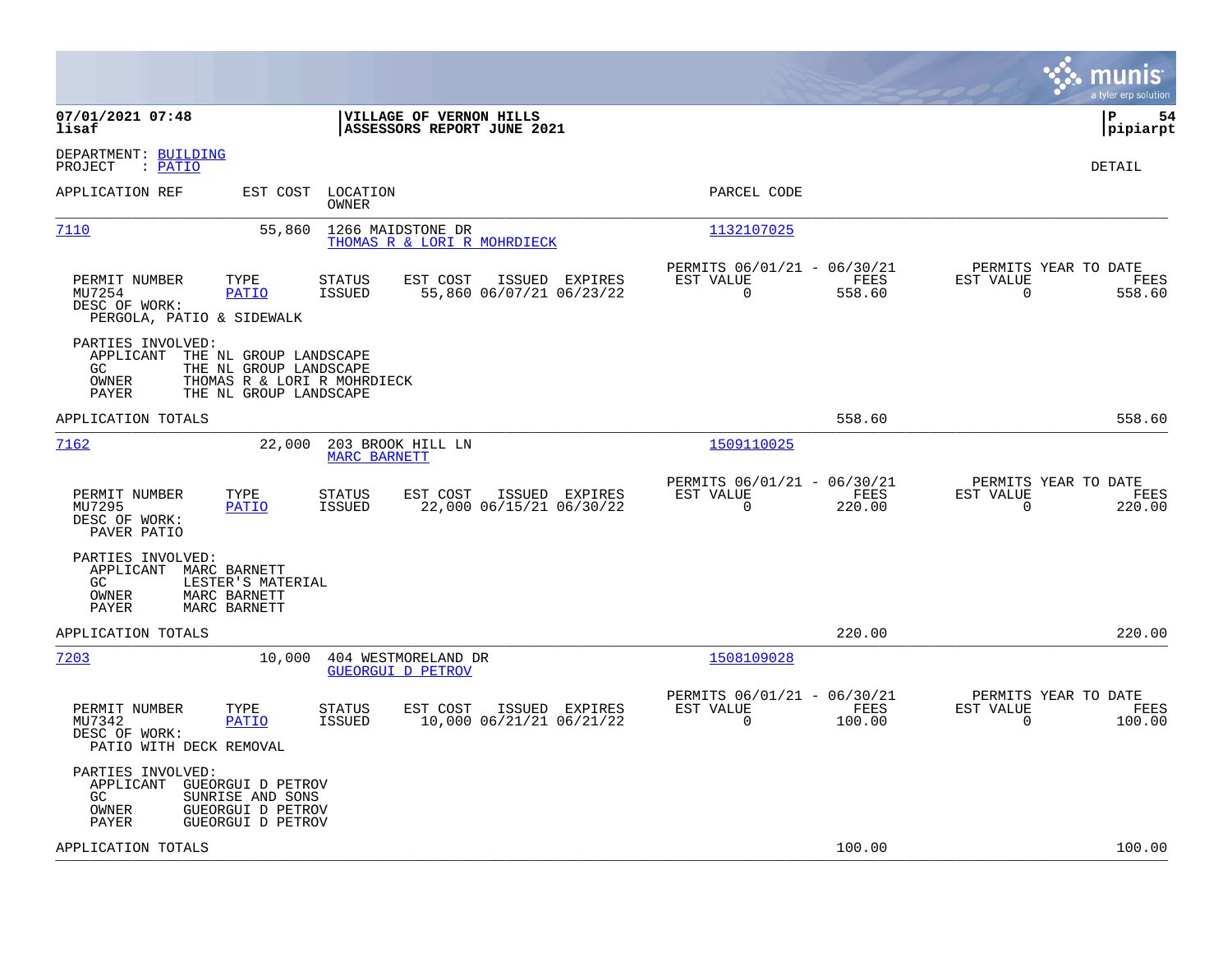|                                                                                                              |                                                         |                                                        |                                                       |                |                                                         |               |                                               | munis<br>a tyler erp solution |
|--------------------------------------------------------------------------------------------------------------|---------------------------------------------------------|--------------------------------------------------------|-------------------------------------------------------|----------------|---------------------------------------------------------|---------------|-----------------------------------------------|-------------------------------|
| 07/01/2021 07:48<br>lisaf<br>7212                                                                            | 10,758                                                  | 10 SOUTH DEERPATH DR<br><b>AMANDA PAUSTAIN</b>         | VILLAGE OF VERNON HILLS<br>ASSESSORS REPORT JUNE 2021 |                | 1509101005                                              |               |                                               | lР<br>55<br> pipiarpt         |
| PERMIT NUMBER<br>TYPE                                                                                        |                                                         | <b>STATUS</b>                                          | EST COST                                              | ISSUED EXPIRES | PERMITS 06/01/21 - 06/30/21<br>EST VALUE                | FEES          | PERMITS YEAR TO DATE<br>EST VALUE             | FEES                          |
| DEPARTMENT: BUILDING<br>PROJECT<br>: <u>PATIO</u>                                                            |                                                         |                                                        |                                                       |                |                                                         |               |                                               | DETAIL                        |
| APPLICATION REF                                                                                              |                                                         | EST COST LOCATION                                      |                                                       |                | PARCEL CODE                                             |               |                                               |                               |
| MU7346<br>DESC OF WORK:<br>PATIO INSTALL                                                                     | <b>PATIO</b>                                            | OWNER<br><b>ISSUED</b>                                 | 10,758 06/21/21 06/21/22                              |                | 0                                                       | 107.52        | 0                                             | 107.52                        |
| PARTIES INVOLVED:<br>APPLICANT ASPEN LANDSCAPES<br>GC<br>OWNER<br>PAYER                                      | ASPEN LANDSCAPES<br>AMANDA PAUSTAIN<br>ASPEN LANDSCAPES |                                                        |                                                       |                |                                                         |               |                                               |                               |
| APPLICATION TOTALS                                                                                           |                                                         |                                                        |                                                       |                |                                                         | 107.52        |                                               | 107.52                        |
| 7236                                                                                                         | 9,500                                                   | 2084 INVERNESS DR<br>EUN HWA KIM                       |                                                       |                | 1129205003                                              |               |                                               |                               |
| PERMIT NUMBER<br>TYPE<br>MU7362<br>DESC OF WORK:<br>NEW PATIO                                                | <b>PATIO</b>                                            | STATUS<br><b>ISSUED</b>                                | EST COST<br>9,500 06/22/21 06/22/22                   | ISSUED EXPIRES | PERMITS 06/01/21 - 06/30/21<br>EST VALUE<br>$\mathbf 0$ | FEES<br>95.00 | PERMITS YEAR TO DATE<br>EST VALUE<br>0        | FEES<br>95.00                 |
| PARTIES INVOLVED:<br>APPLICANT EUN HWA KIM<br>GC.<br>POLLINA<br>EUN HWA KIM<br>OWNER<br>PAYER<br>EUN HWA KIM |                                                         |                                                        |                                                       |                |                                                         |               |                                               |                               |
| APPLICATION TOTALS                                                                                           |                                                         |                                                        |                                                       |                |                                                         | 95.00         |                                               | 95.00                         |
| 7237                                                                                                         | 8,450                                                   | 800 WILLIAMS WAY<br>ROBERT A & JOANNE J JONES          |                                                       |                | 1508114001                                              |               |                                               |                               |
| PERMIT NUMBER<br>TYPE<br>MU7344<br>DESC OF WORK:<br>28'X26' PATIO AT REAR OF RESIDENCE                       | PATIO                                                   | <b>STATUS</b><br><b>ISSUED</b>                         | EST COST<br>8,450 06/21/21 06/21/22                   | ISSUED EXPIRES | PERMITS 06/01/21 - 06/30/21<br>EST VALUE<br>$\Omega$    | FEES<br>84.50 | PERMITS YEAR TO DATE<br>EST VALUE<br>$\Omega$ | FEES<br>84.50                 |
| PARTIES INVOLVED:<br>APPLICANT ROBERT A & JOANNE J JONES<br>RAS CONCRETE<br>GC.<br>OWNER<br>PAYER            |                                                         | ROBERT A & JOANNE J JONES<br>ROBERT A & JOANNE J JONES |                                                       |                |                                                         |               |                                               |                               |
| APPLICATION TOTALS                                                                                           |                                                         |                                                        |                                                       |                |                                                         | 84.50         |                                               | 84.50                         |
| 7275                                                                                                         |                                                         | 7,600 304 SUTCLIFFE CIR                                |                                                       |                | 1508214019                                              |               |                                               |                               |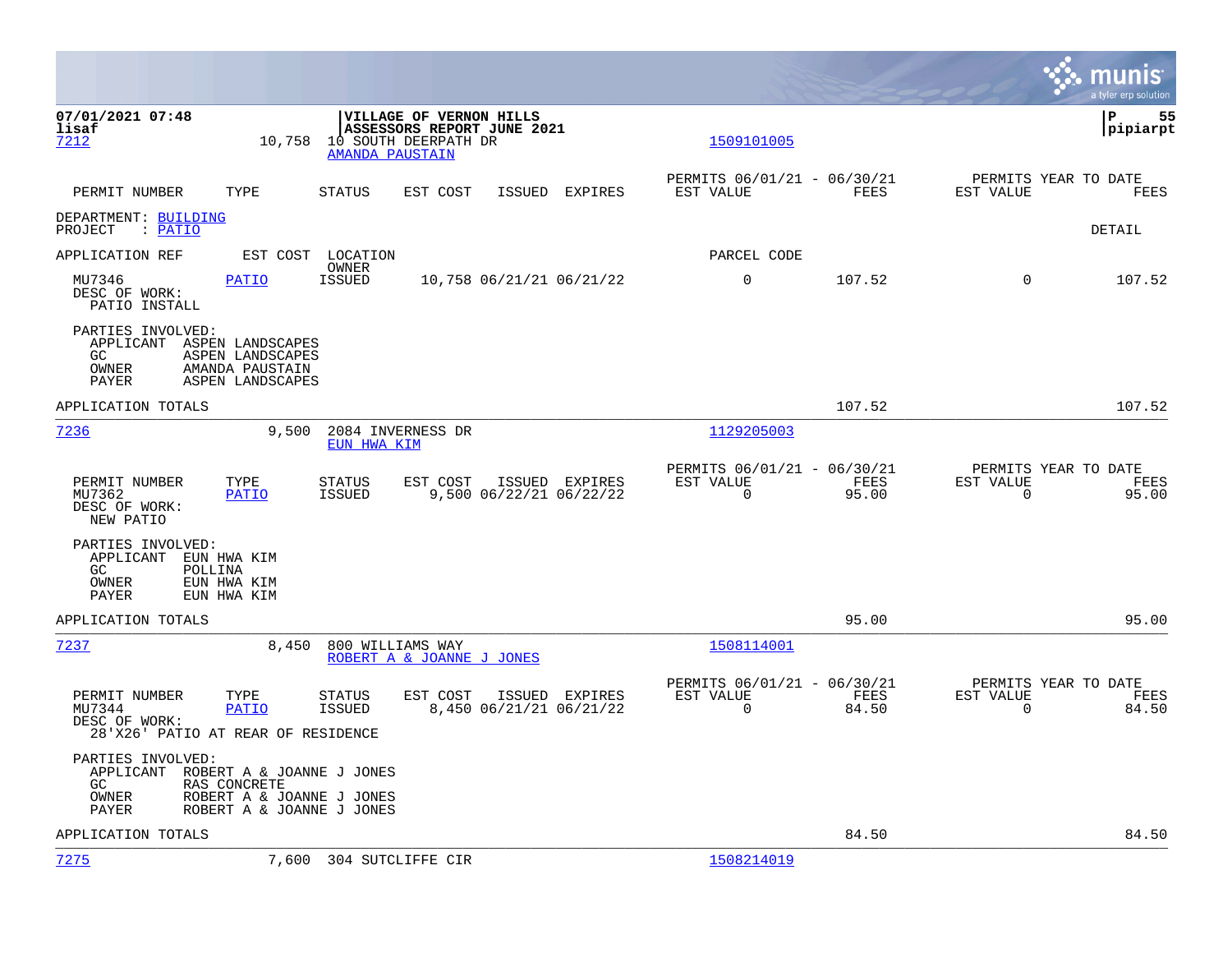|                                                                                         |                                                                                                             |                                                                                     |        |                         |                                                                |                    |                                               | munis<br>a tyler erp solution |
|-----------------------------------------------------------------------------------------|-------------------------------------------------------------------------------------------------------------|-------------------------------------------------------------------------------------|--------|-------------------------|----------------------------------------------------------------|--------------------|-----------------------------------------------|-------------------------------|
| 07/01/2021 07:48<br>lisaf                                                               |                                                                                                             | VILLAGE OF VERNON HILLS<br>ASSESSORS REPORT JUNE 2021<br>VINCENT & CHARLENE MAGSINO |        |                         |                                                                |                    |                                               | ΙP<br>56<br> pipiarpt         |
| PERMIT NUMBER<br>TYPE                                                                   | <b>STATUS</b>                                                                                               | EST COST                                                                            | ISSUED | EXPIRES                 | PERMITS 06/01/21 - 06/30/21<br>EST VALUE                       | FEES               | PERMITS YEAR TO DATE<br>EST VALUE             | FEES                          |
| DEPARTMENT: BUILDING<br>PROJECT<br>: PATIO                                              |                                                                                                             |                                                                                     |        |                         |                                                                |                    |                                               | <b>DETAIL</b>                 |
| APPLICATION REF                                                                         | EST COST LOCATION                                                                                           |                                                                                     |        |                         | PARCEL CODE                                                    |                    |                                               |                               |
| MU7361<br>PATIO<br>DESC OF WORK:<br>PATIO ADDITION                                      | OWNER<br>ISSUED                                                                                             |                                                                                     |        | 7,600 06/22/21 06/22/22 | $\mathbf 0$                                                    | 76.00              | $\Omega$                                      | 76.00                         |
| PARTIES INVOLVED:<br>APPLICANT<br>GC<br>OWNER<br>PAYER                                  | VINCENT & CHARLENE MAGSINO<br>BIG BEAR CONCRETE<br>VINCENT & CHARLENE MAGSINO<br>VINCENT & CHARLENE MAGSINO |                                                                                     |        |                         |                                                                |                    |                                               |                               |
| APPLICATION TOTALS                                                                      |                                                                                                             |                                                                                     |        |                         |                                                                | 76.00              |                                               | 76.00                         |
| 7289                                                                                    | 13,500                                                                                                      | 170 MONTCLAIR RD<br>VARUM M & MEGHNA V SHAH                                         |        |                         | 1508409025                                                     |                    |                                               |                               |
| PERMIT NUMBER<br>TYPE<br>MU7384<br><b>PATIO</b><br>DESC OF WORK:<br>PATIO/STOOP/PERGOLA | STATUS<br>ISSUED                                                                                            | EST COST<br>13,500 06/28/21 06/28/22                                                |        | ISSUED EXPIRES          | PERMITS 06/01/21 - 06/30/21<br><b>EST VALUE</b><br>$\mathbf 0$ | FEES<br>160.00     | PERMITS YEAR TO DATE<br>EST VALUE<br>$\Omega$ | FEES<br>160.00                |
| PARTIES INVOLVED:<br>APPLICANT<br>GC.<br>OWNER<br>VARUM M<br><b>PAYER</b>               | VARUM M & MEGHNA V SHAH<br>KAPLAN PAVING LLC<br>& MEGHNA V SHAH<br>VARUM M & MEGHNA V SHAH                  |                                                                                     |        |                         |                                                                |                    |                                               |                               |
| APPLICATION TOTALS<br>PROJECT TOTALS                                                    |                                                                                                             |                                                                                     |        |                         | 0                                                              | 160.00<br>1,401.62 | 0                                             | 160.00<br>1,401.62            |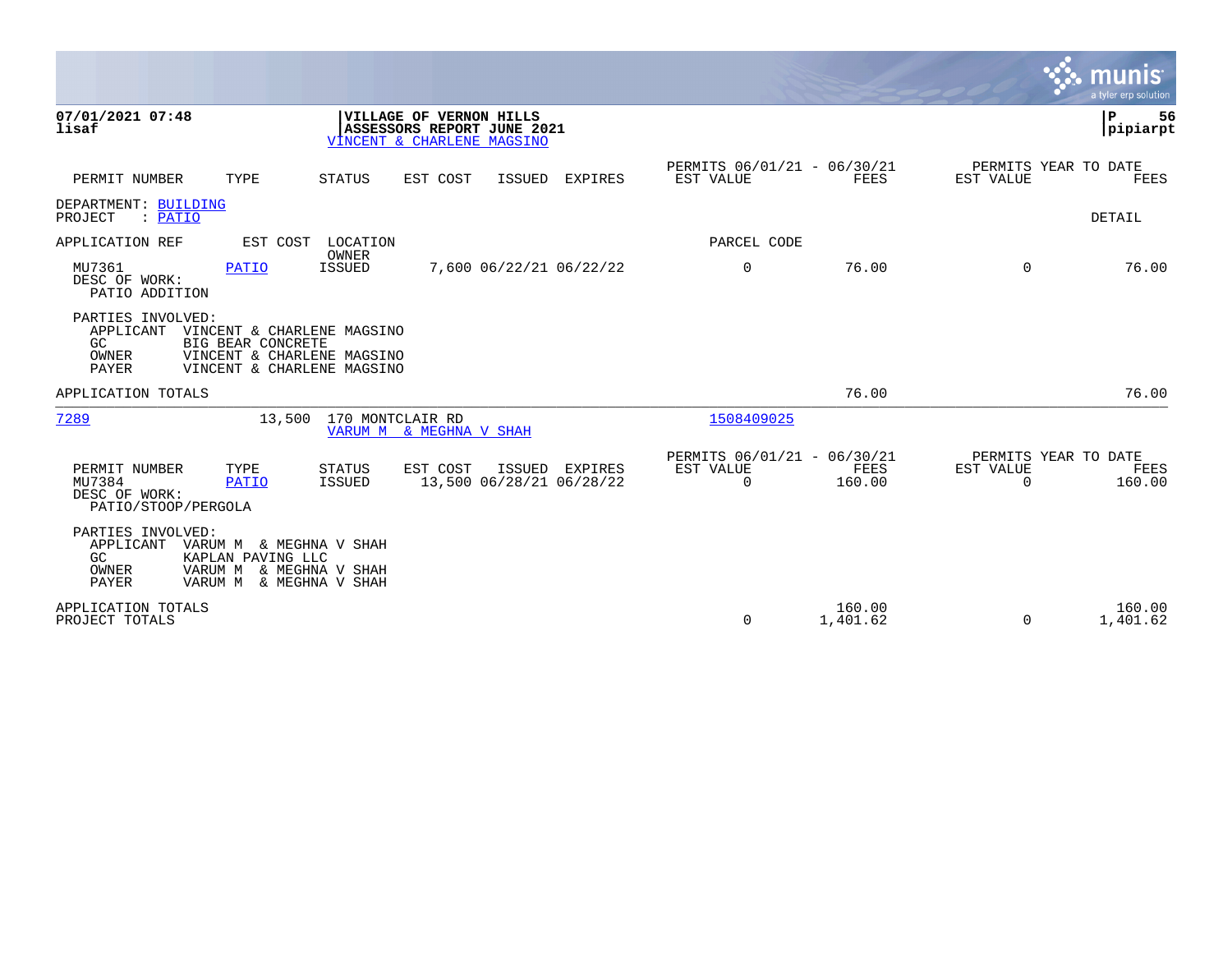|                                                        |                                                                      |                                                              |                                              |                                                      |                |           | munis <sup>®</sup><br>a tyler erp solution |
|--------------------------------------------------------|----------------------------------------------------------------------|--------------------------------------------------------------|----------------------------------------------|------------------------------------------------------|----------------|-----------|--------------------------------------------|
| 07/01/2021 07:48<br>lisaf                              |                                                                      | <b>VILLAGE OF VERNON HILLS</b><br>ASSESSORS REPORT JUNE 2021 |                                              |                                                      |                |           | ∣P<br>57<br> pipiarpt                      |
| DEPARTMENT: BUILDING<br>PROJECT<br>: SIDEWALK          |                                                                      |                                                              |                                              |                                                      |                |           | DETAIL                                     |
| APPLICATION REF                                        | EST COST                                                             | LOCATION<br>OWNER                                            |                                              | PARCEL CODE                                          |                |           |                                            |
| 7295                                                   | 3,700                                                                | 288 SOUTHFIELD DR<br>NATE RICHARDS                           |                                              | 1506401047                                           |                |           |                                            |
| PERMIT NUMBER<br>MU7397<br>DESC OF WORK:               | TYPE<br><b>SIDEWALK</b><br>WALKWAY FROM DRIVEWAY TO BACKYARD         | STATUS<br>EST COST<br>ISSUED                                 | ISSUED<br>EXPIRES<br>3,700 06/30/21 06/30/22 | PERMITS 06/01/21 - 06/30/21<br>EST VALUE<br>$\Omega$ | FEES<br>50.00  | EST VALUE | PERMITS YEAR TO DATE<br>FEES<br>50.00      |
| PARTIES INVOLVED:<br>APPLICANT<br>GC<br>OWNER<br>PAYER | NATE RICHARDS<br>L&F LAWN SERVICES<br>NATE RICHARDS<br>NATE RICHARDS |                                                              |                                              |                                                      |                |           |                                            |
| APPLICATION TOTALS<br>PROJECT TOTALS                   |                                                                      |                                                              |                                              | $\mathbf 0$                                          | 50.00<br>50.00 | $\Omega$  | 50.00<br>50.00                             |

**Contract**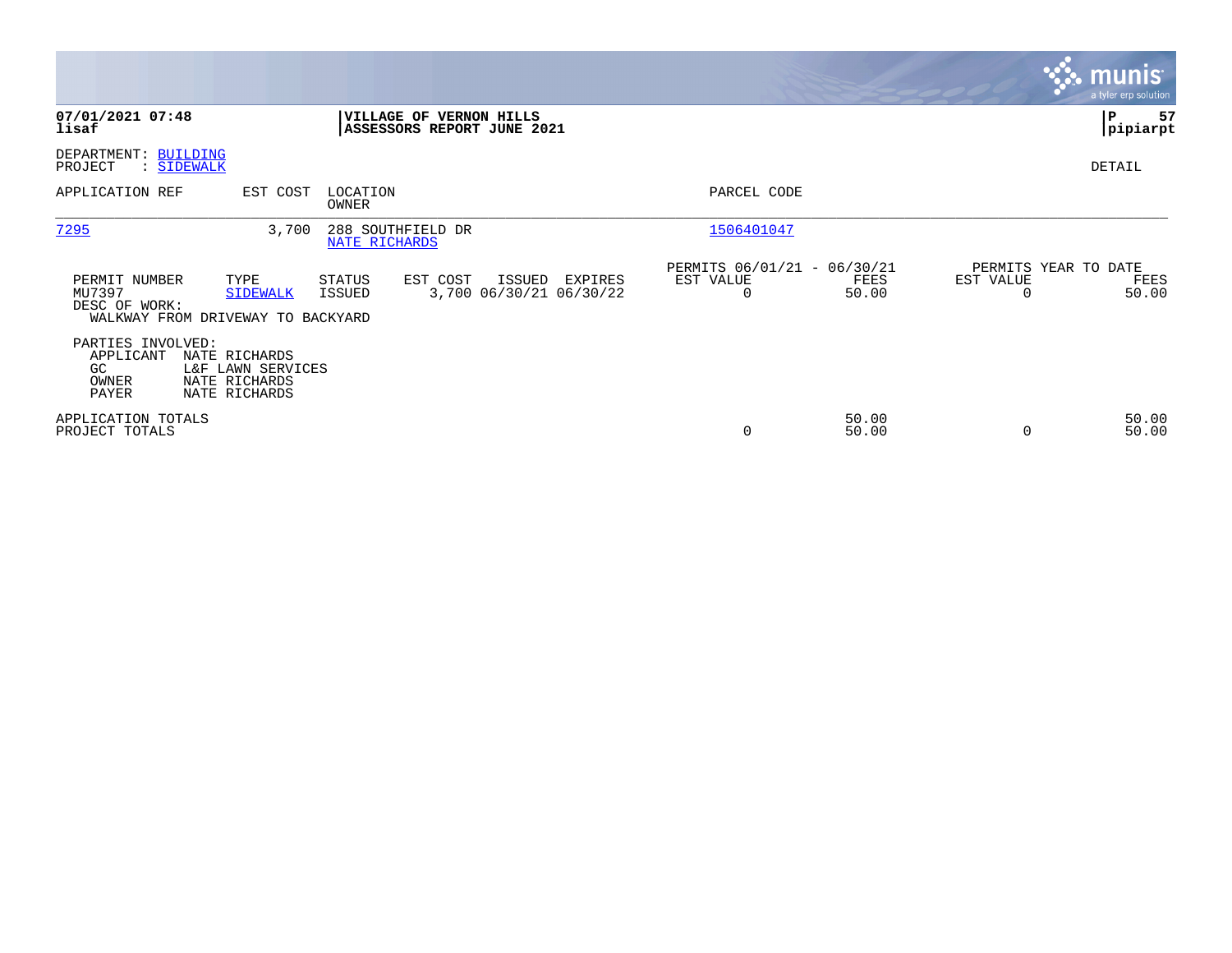|                                                                                                         |                                                                                                               |                                                        |                                                            |                                         | munis<br>a tyler erp solution          |
|---------------------------------------------------------------------------------------------------------|---------------------------------------------------------------------------------------------------------------|--------------------------------------------------------|------------------------------------------------------------|-----------------------------------------|----------------------------------------|
| 07/01/2021 07:48<br>lisaf                                                                               |                                                                                                               | VILLAGE OF VERNON HILLS<br>ASSESSORS REPORT JUNE 2021  |                                                            |                                         | ΙP<br>58<br> pipiarpt                  |
| DEPARTMENT: BUILDING<br>PROJECT<br>: <u>REROOF</u>                                                      |                                                                                                               |                                                        |                                                            |                                         | DETAIL                                 |
| APPLICATION REF                                                                                         | EST COST LOCATION<br>OWNER                                                                                    |                                                        | PARCEL CODE                                                |                                         |                                        |
| 7141                                                                                                    | 44,935<br>702 KEYSTONE LN                                                                                     | ROBERT & SHIRLEY CHEON                                 | 1505208119                                                 |                                         |                                        |
| PERMIT NUMBER<br>TYPE<br>MU7333<br>DESC OF WORK:<br>REROOF                                              | <b>STATUS</b><br><b>REROOF</b><br>ISSUED                                                                      | EST COST<br>ISSUED EXPIRES<br>44,935 06/18/21 06/18/22 | PERMITS 06/01/21 - 06/30/21<br>EST VALUE<br>$\overline{0}$ | FEES<br>EST VALUE<br>$\Omega$<br>449.35 | PERMITS YEAR TO DATE<br>FEES<br>449.35 |
| PARTIES INVOLVED:<br>APPLICANT BARRY ROOFING INC<br>GC.<br>OWNER<br>PAYER<br><b>ROOFER</b>              | BARRY ROOFING INC<br>ROBERT & SHIRLEY CHEON<br>BARRY ROOFING INC<br>BARRY ROOFING INC                         |                                                        |                                                            |                                         |                                        |
| APPLICATION TOTALS                                                                                      |                                                                                                               |                                                        |                                                            | 449.35                                  | 449.35                                 |
| 7142                                                                                                    | 33,328<br>251 ASPEN POINTE RD                                                                                 | KARIM N & ANISA K SAJWANI                              | 1505208074                                                 |                                         |                                        |
| PERMIT NUMBER<br>TYPE<br>MU7334<br>DESC OF WORK:<br>REROOF                                              | STATUS<br><b>REROOF</b><br>ISSUED                                                                             | EST COST<br>ISSUED EXPIRES<br>33,328 06/18/21 06/18/22 | PERMITS 06/01/21 - 06/30/21<br>EST VALUE<br>$\mathbf 0$    | FEES<br>EST VALUE<br>333.28<br>$\Omega$ | PERMITS YEAR TO DATE<br>FEES<br>333.28 |
| PARTIES INVOLVED:<br>APPLICANT<br>GC.<br>OWNER<br>PAYER<br>ROOFER                                       | BARRY ROOFING INC<br>BARRY ROOFING INC<br>KARIM N & ANISA K SAJWANI<br>BARRY ROOFING INC<br>BARRY ROOFING INC |                                                        |                                                            |                                         |                                        |
| APPLICATION TOTALS                                                                                      |                                                                                                               |                                                        |                                                            | 333.28                                  | 333.28                                 |
| 7143                                                                                                    | 33,914 250 ALPINE SPRINGS DR<br><b>MATT TROKA</b>                                                             |                                                        | 1505208084                                                 |                                         |                                        |
| PERMIT NUMBER<br>TYPE<br>MU7336<br>DESC OF WORK:<br>REROOF                                              | STATUS<br><b>REROOF</b><br><b>ISSUED</b>                                                                      | EST COST ISSUED EXPIRES<br>33,914 06/18/21 06/18/22    | PERMITS 06/01/21 - 06/30/21<br>EST VALUE<br>0              | EST VALUE<br>FEES<br>339.12<br>0        | PERMITS YEAR TO DATE<br>FEES<br>339.12 |
| PARTIES INVOLVED:<br>APPLICANT BARRY ROOFING INC<br>GC<br>OWNER<br>MATT TROKA<br>PAYER<br><b>ROOFER</b> | BARRY ROOFING INC<br>BARRY ROOFING INC<br>BARRY ROOFING INC                                                   |                                                        |                                                            |                                         |                                        |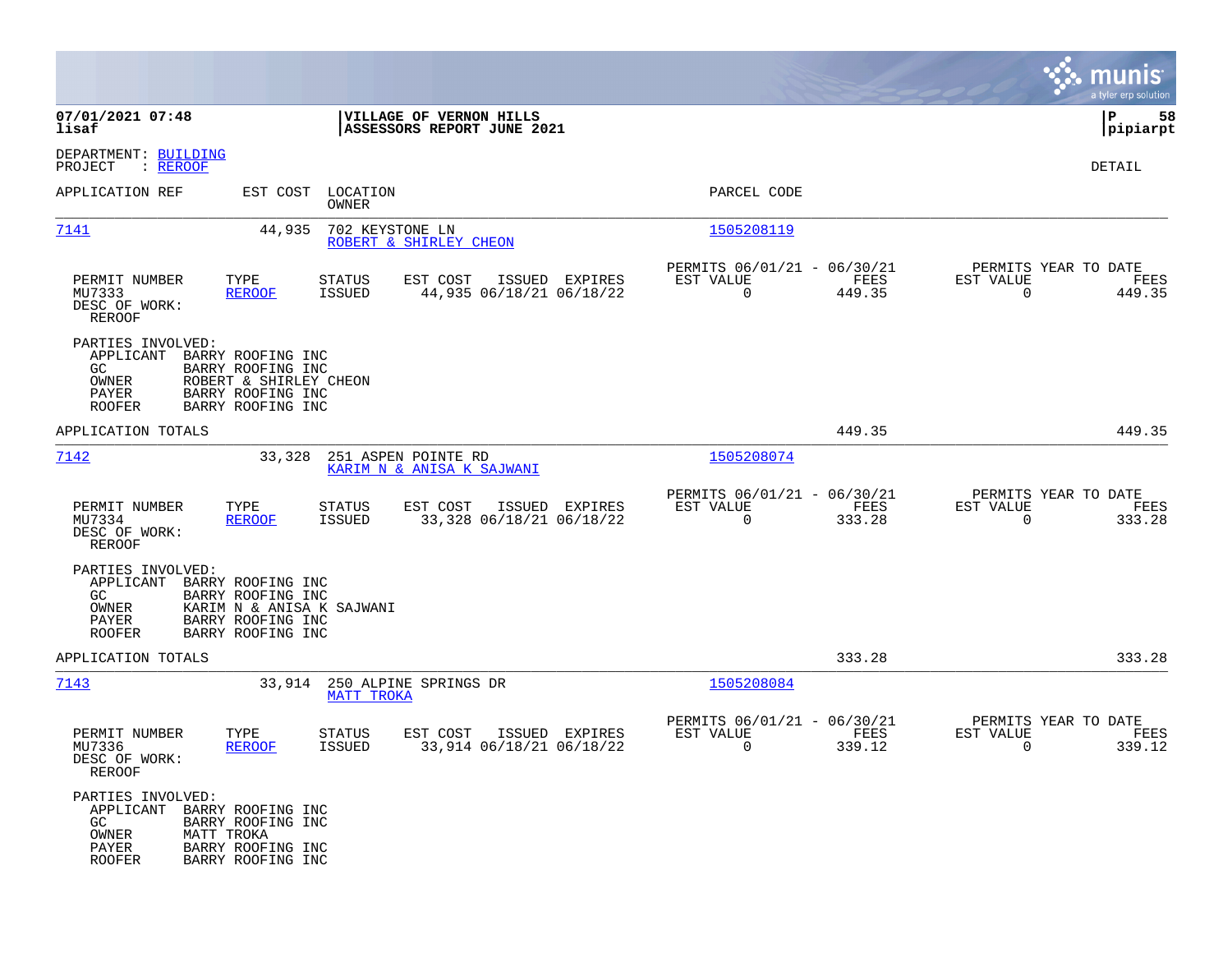|                                                                                                                                                                                                      |                                                                           | munis<br>a tyler erp solution                                      |
|------------------------------------------------------------------------------------------------------------------------------------------------------------------------------------------------------|---------------------------------------------------------------------------|--------------------------------------------------------------------|
| 07/01/2021 07:48<br>VILLAGE OF VERNON HILLS<br>lisaf<br>ASSESSORS REPORT JUNE 2021                                                                                                                   |                                                                           | ΙP<br>59<br> pipiarpt                                              |
| DEPARTMENT: BUILDING<br>PROJECT<br>: <u>REROOF</u>                                                                                                                                                   |                                                                           | DETAIL                                                             |
| APPLICATION REF<br>EST COST<br>LOCATION<br>OWNER                                                                                                                                                     | PARCEL CODE                                                               |                                                                    |
| APPLICATION TOTALS                                                                                                                                                                                   | 339.12                                                                    | 339.12                                                             |
| 7144<br>44,935<br>703 TELLURIDE CT<br>A&A REALTORS LLC                                                                                                                                               | 1505208139                                                                |                                                                    |
| PERMIT NUMBER<br>TYPE<br><b>STATUS</b><br>EST COST<br>ISSUED EXPIRES<br>MU7335<br><b>ISSUED</b><br>44,935 06/18/21 06/18/22<br><b>REROOF</b><br>DESC OF WORK:<br>REROOF                              | PERMITS 06/01/21 - 06/30/21<br>EST VALUE<br>FEES<br>$\mathbf 0$<br>449.35 | PERMITS YEAR TO DATE<br>EST VALUE<br>FEES<br>$\mathbf 0$<br>449.35 |
| PARTIES INVOLVED:<br>APPLICANT<br>BARRY ROOFING INC<br>GC.<br>BARRY ROOFING INC<br>OWNER<br>A&A REALTORS LLC<br>PAYER<br>BARRY ROOFING INC<br><b>ROOFER</b><br>BARRY ROOFING INC                     |                                                                           |                                                                    |
| APPLICATION TOTALS                                                                                                                                                                                   | 449.35                                                                    | 449.35                                                             |
| 7165<br>23,878<br>1102 MEADOW CREEK CT<br>LON R & KIMBERLY A THOMPSON                                                                                                                                | 1507209036                                                                |                                                                    |
| PERMIT NUMBER<br>TYPE<br><b>STATUS</b><br>EST COST<br>ISSUED EXPIRES<br>23,878 06/02/21 06/02/22<br>MU7225<br>ISSUED<br><b>REROOF</b><br>DESC OF WORK:<br>REROOF                                     | PERMITS 06/01/21 - 06/30/21<br>FEES<br>EST VALUE<br>238.78<br>$\mathbf 0$ | PERMITS YEAR TO DATE<br>EST VALUE<br>FEES<br>$\mathbf 0$<br>238.78 |
| PARTIES INVOLVED:<br>APPLICANT<br>RANDALL & SON ROOFING<br>GC.<br>RANDALL & SON ROOFING<br>OWNER<br>LON R & KIMBERLY A THOMPSON<br>PAYER<br>RANDALL & SON ROOFING<br>RANDALL & SON ROOFING<br>ROOFER |                                                                           |                                                                    |
| APPLICATION TOTALS                                                                                                                                                                                   | 238.78                                                                    | 238.78                                                             |
| 7168<br>162 NORTH FIORE PKY<br>11,115<br>SUNG KI & MYUNG HEE LIM                                                                                                                                     | 1506407011                                                                |                                                                    |
| PERMIT NUMBER<br>TYPE<br>STATUS<br>EST COST ISSUED EXPIRES<br>MU7227<br>11,115 06/02/21 06/10/22<br>REROOF<br>COMPLT<br>DESC OF WORK:<br>REROOF                                                      | PERMITS 06/01/21 - 06/30/21<br>EST VALUE<br>FEES<br>$\Omega$<br>111.15    | PERMITS YEAR TO DATE<br>EST VALUE<br>FEES<br>$\Omega$<br>111.15    |
| PARTIES INVOLVED:<br>APPLICANT BMD ERUOCRAFT INC<br>GC<br>AC HOME CONSTRUCTION INC<br>OWNER<br>SUNG KI & MYUNG HEE LIM                                                                               |                                                                           |                                                                    |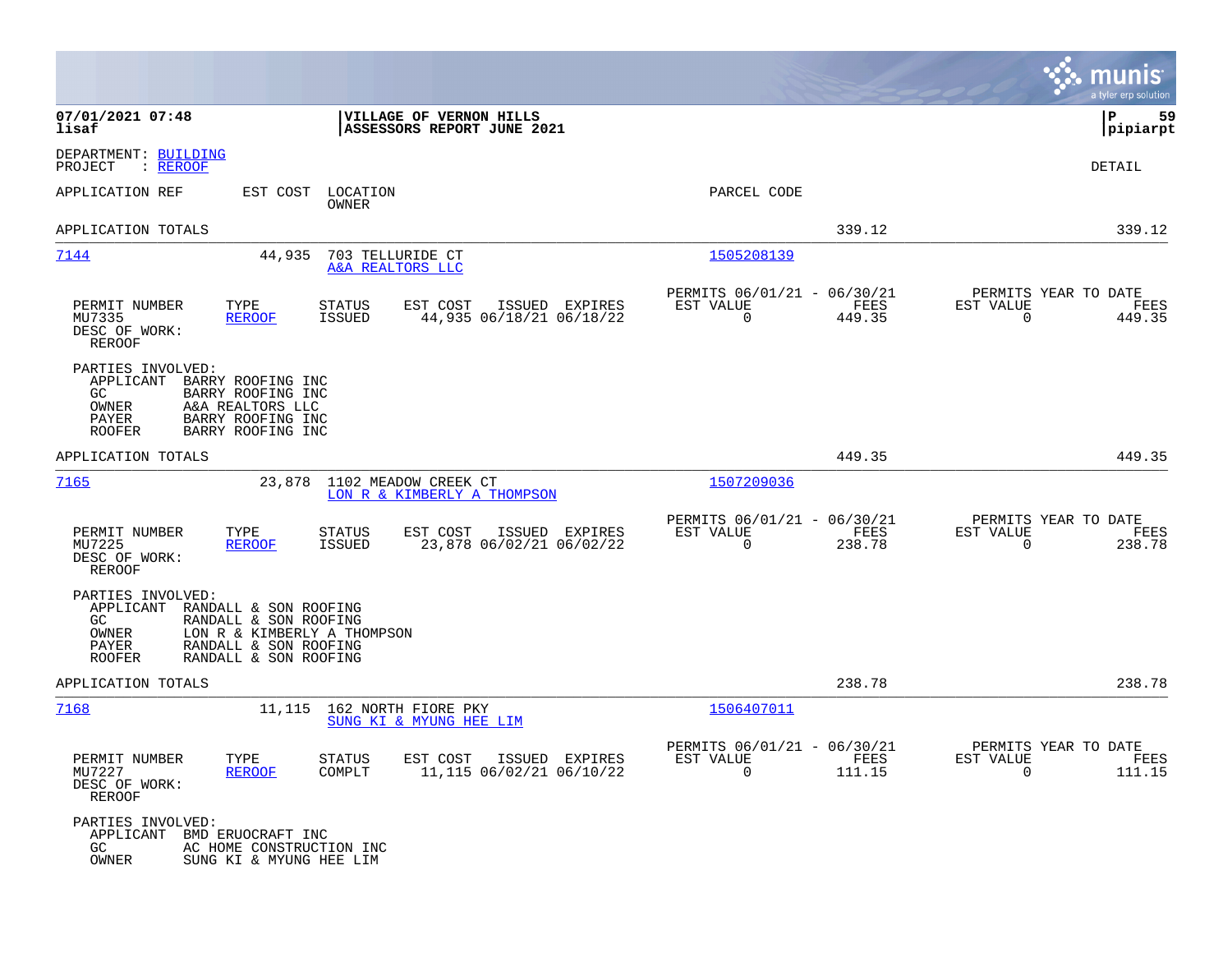|                                                                                                                                                                                                                                                           |                                                                           | munis<br>a tyler erp solution                                   |
|-----------------------------------------------------------------------------------------------------------------------------------------------------------------------------------------------------------------------------------------------------------|---------------------------------------------------------------------------|-----------------------------------------------------------------|
| 07/01/2021 07:48<br>VILLAGE OF VERNON HILLS<br>lisaf<br>ASSESSORS REPORT JUNE 2021                                                                                                                                                                        |                                                                           | ΙP<br>60<br> pipiarpt                                           |
| DEPARTMENT: BUILDING<br>PROJECT<br>: <u>REROOF</u>                                                                                                                                                                                                        |                                                                           | DETAIL                                                          |
| APPLICATION REF<br>EST COST LOCATION<br>OWNER                                                                                                                                                                                                             | PARCEL CODE                                                               |                                                                 |
| PAYER<br>BMD ERUOCRAFT INC<br><b>ROOFER</b><br>BMD ERUOCRAFT INC                                                                                                                                                                                          |                                                                           |                                                                 |
| APPLICATION TOTALS                                                                                                                                                                                                                                        | 111.15                                                                    | 111.15                                                          |
| 7175<br>13,515<br>1707 SHOAL CREEK TER<br>BRIAN & RUTH CAUDLE                                                                                                                                                                                             | 1129313026                                                                |                                                                 |
| PERMIT NUMBER<br>TYPE<br><b>STATUS</b><br>EST COST<br>ISSUED EXPIRES<br>MU7233<br><b>REROOF</b><br>COMPLT<br>13,515 06/02/21 06/22/22<br>DESC OF WORK:<br>REROOF                                                                                          | PERMITS 06/01/21 - 06/30/21<br>EST VALUE<br>FEES<br>$\mathbf 0$<br>135.15 | PERMITS YEAR TO DATE<br>EST VALUE<br>FEES<br>$\Omega$<br>135.15 |
| PARTIES INVOLVED:<br>APPLICANT<br>MERCURIO ROOFING<br>GC.<br>MERCURIO ROOFING<br>OWNER<br>BRIAN & RUTH CAUDLE<br>PAYER<br>MERCURIO ROOFING<br><b>ROOFER</b><br>MERCURIO ROOFING                                                                           |                                                                           |                                                                 |
| APPLICATION TOTALS                                                                                                                                                                                                                                        | 135.15                                                                    | 135.15                                                          |
| 7182<br>9,766<br>307 ALMOND CT<br>ELIZABETH A & MICHAEL A BAUER                                                                                                                                                                                           | 1505419013                                                                |                                                                 |
| TYPE<br>PERMIT NUMBER<br><b>STATUS</b><br>EST COST<br>ISSUED EXPIRES<br>9,766 06/02/21 06/18/22<br>MU7238<br><b>REROOF</b><br>COMPLT<br>DESC OF WORK:<br>REROOF                                                                                           | PERMITS 06/01/21 - 06/30/21<br>EST VALUE<br>FEES<br>$\Omega$<br>97.66     | PERMITS YEAR TO DATE<br>EST VALUE<br>FEES<br>$\Omega$<br>97.66  |
| PARTIES INVOLVED:<br>APPLICANT<br>WINDOWS & EXTERIORS BY OLSON INC<br>GC.<br>WINDOWS & EXTERIORS BY OLSON INC<br>OWNER<br>ELIZABETH A & MICHAEL A BAUER<br>PAYER<br>WINDOWS & EXTERIORS BY OLSON INC<br><b>ROOFER</b><br>WINDOWS & EXTERIORS BY OLSON INC |                                                                           |                                                                 |
| APPLICATION TOTALS                                                                                                                                                                                                                                        | 97.66                                                                     | 97.66                                                           |
| 7195<br>2313 SARAZEN DR<br>21,530<br>JOGA S & PARAMJIT K DHESI                                                                                                                                                                                            | 1129207008                                                                |                                                                 |
| PERMIT NUMBER<br>TYPE<br><b>STATUS</b><br>EST COST<br>ISSUED EXPIRES<br>21,530 06/04/21 06/04/22<br>MU7241<br><b>REROOF</b><br>ISSUED<br>DESC OF WORK:<br>REROOF                                                                                          | PERMITS 06/01/21 - 06/30/21<br>EST VALUE<br>FEES<br>$\Omega$<br>215.30    | PERMITS YEAR TO DATE<br>EST VALUE<br>FEES<br>$\Omega$<br>215.30 |
| PARTIES INVOLVED:<br>APPLICANT WESTSKY INC                                                                                                                                                                                                                |                                                                           |                                                                 |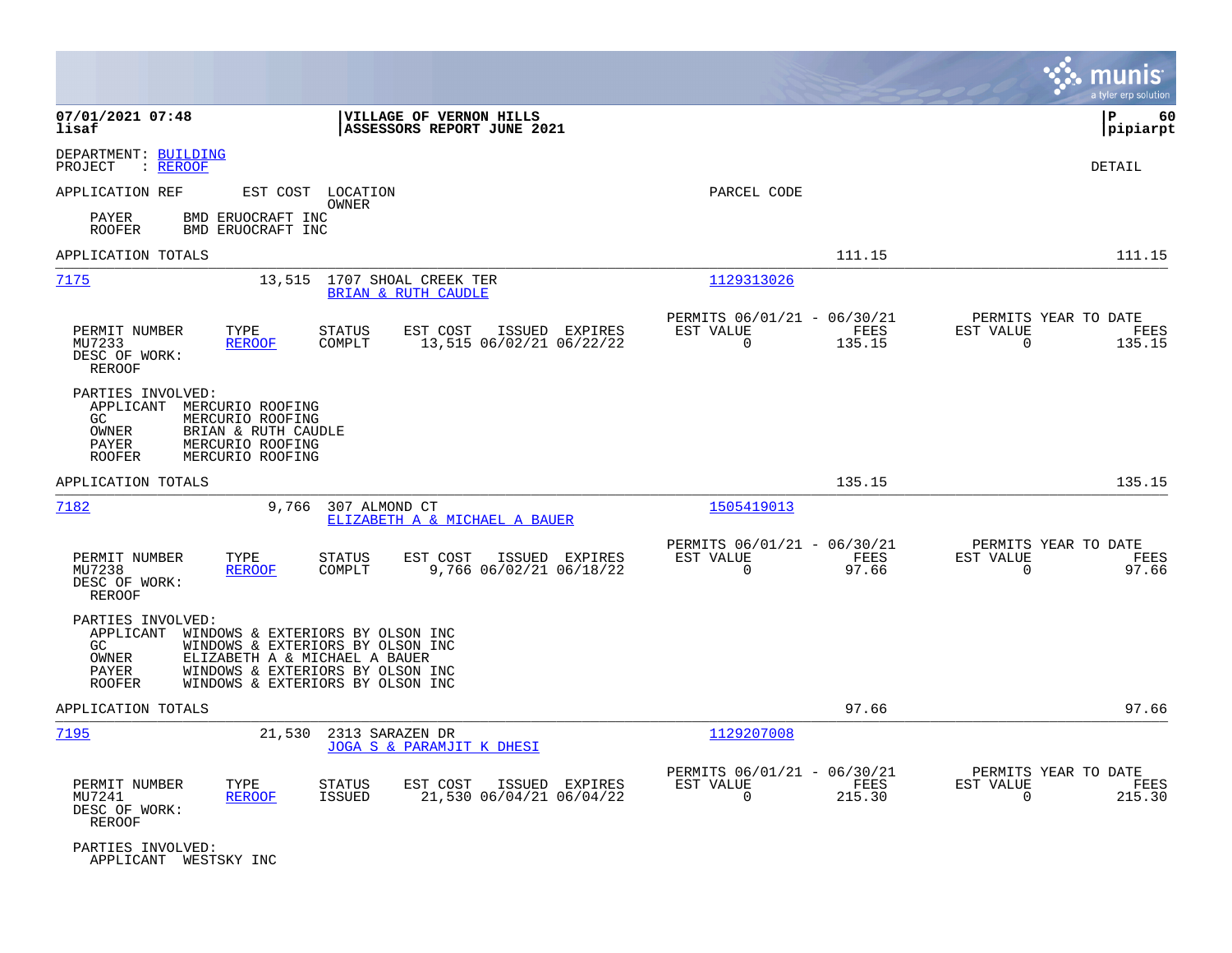|                                                                                                                                                           |                                                                                   |                                                                        | munis<br>a tyler erp solution                                      |
|-----------------------------------------------------------------------------------------------------------------------------------------------------------|-----------------------------------------------------------------------------------|------------------------------------------------------------------------|--------------------------------------------------------------------|
| 07/01/2021 07:48<br>lisaf                                                                                                                                 | VILLAGE OF VERNON HILLS<br>ASSESSORS REPORT JUNE 2021                             |                                                                        | lР<br>61<br> pipiarpt                                              |
| DEPARTMENT: BUILDING<br>PROJECT<br>: <u>REROOF</u>                                                                                                        |                                                                                   |                                                                        | <b>DETAIL</b>                                                      |
| APPLICATION REF<br>GC.<br>WESTSKY INC<br>OWNER<br>JOGA S & PARAMJIT K DHESI<br>WESTSKY INC<br>PAYER                                                       | EST COST LOCATION<br>OWNER                                                        | PARCEL CODE                                                            |                                                                    |
| WESTSKY INC<br><b>ROOFER</b><br>APPLICATION TOTALS                                                                                                        |                                                                                   | 215.30                                                                 | 215.30                                                             |
| 7199<br>18,128                                                                                                                                            | 246S STONE FENCE RD<br>H CAO J WANG                                               | 1509104011                                                             |                                                                    |
| PERMIT NUMBER<br>TYPE<br>MU7244<br><b>REROOF</b><br>DESC OF WORK:<br><b>REROOF</b>                                                                        | <b>STATUS</b><br>EST COST<br>ISSUED EXPIRES<br>18,128 06/07/21 06/07/22<br>ISSUED | PERMITS 06/01/21 - 06/30/21<br>EST VALUE<br>FEES<br>0<br>181.28        | PERMITS YEAR TO DATE<br>EST VALUE<br>FEES<br>$\mathbf 0$<br>181.28 |
| PARTIES INVOLVED:<br>APPLICANT ING EXTERIORS<br>GC.<br>ING EXTERIORS<br>OWNER<br>H CAO J WANG<br>PAYER<br>ING EXTERIORS<br>ING EXTERIORS<br><b>ROOFER</b> |                                                                                   |                                                                        |                                                                    |
| APPLICATION TOTALS                                                                                                                                        |                                                                                   | 181.28                                                                 | 181.28                                                             |
| 7200<br>17,520                                                                                                                                            | 2248 SARAZEN DR<br>MICHAEL J BROSIO                                               | 1129201048                                                             |                                                                    |
| PERMIT NUMBER<br>TYPE<br>MU7245<br><b>REROOF</b><br>DESC OF WORK:<br><b>REROOF</b>                                                                        | EST COST<br><b>STATUS</b><br>ISSUED EXPIRES<br>17,520 06/07/21 06/29/22<br>COMPLT | PERMITS 06/01/21 - 06/30/21<br>EST VALUE<br>FEES<br>$\Omega$<br>175.20 | PERMITS YEAR TO DATE<br>EST VALUE<br>FEES<br>$\Omega$<br>175.20    |
| PARTIES INVOLVED:<br>APPLICANT WESTSKY INC<br>GC.<br>WESTSKY INC<br>OWNER<br>MICHAEL J BROSIO<br>WESTSKY INC<br>PAYER<br>WESTSKY INC<br><b>ROOFER</b>     |                                                                                   |                                                                        |                                                                    |
| APPLICATION TOTALS                                                                                                                                        |                                                                                   | 175.20                                                                 | 175.20                                                             |
| 7201                                                                                                                                                      | 19,285 2343 HAZELTIME DR<br>ELIZABETH C SAUTER TRUST                              | 1129201060                                                             |                                                                    |
| PERMIT NUMBER<br>TYPE<br>MU7247<br><b>REROOF</b><br>DESC OF WORK:<br><b>REROOF</b>                                                                        | <b>STATUS</b><br>EST COST<br>ISSUED EXPIRES<br>19,285 06/07/21 06/29/22<br>COMPLT | PERMITS 06/01/21 - 06/30/21<br>EST VALUE<br>FEES<br>0<br>192.85        | PERMITS YEAR TO DATE<br>EST VALUE<br>FEES<br>$\mathbf 0$<br>192.85 |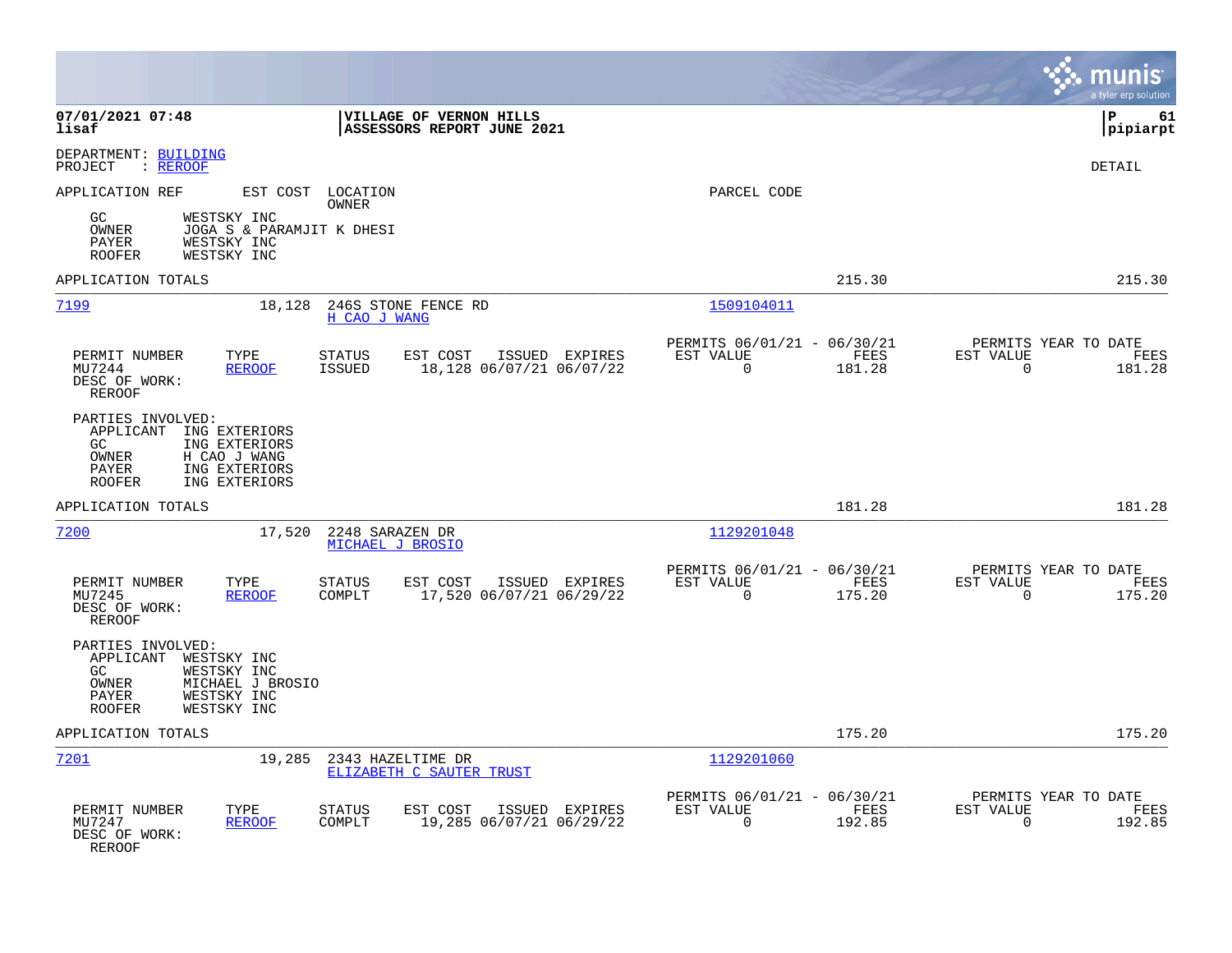|                                                                                           |                                                                                                          |                                          |                                                       |                |                                                         |                | munis<br>a tyler erp solution                    |                 |
|-------------------------------------------------------------------------------------------|----------------------------------------------------------------------------------------------------------|------------------------------------------|-------------------------------------------------------|----------------|---------------------------------------------------------|----------------|--------------------------------------------------|-----------------|
| 07/01/2021 07:48<br>lisaf                                                                 |                                                                                                          |                                          | VILLAGE OF VERNON HILLS<br>ASSESSORS REPORT JUNE 2021 |                |                                                         |                | lР                                               | 62<br> pipiarpt |
| DEPARTMENT: BUILDING<br>: REROOF<br>PROJECT                                               |                                                                                                          |                                          |                                                       |                |                                                         |                | DETAIL                                           |                 |
| APPLICATION REF                                                                           |                                                                                                          | EST COST LOCATION                        |                                                       |                | PARCEL CODE                                             |                |                                                  |                 |
| PARTIES INVOLVED:<br>APPLICANT WESTSKY INC<br>GC.<br>OWNER<br>PAYER<br><b>ROOFER</b>      | WESTSKY INC<br>ELIZABETH C SAUTER TRUST<br>WESTSKY INC<br>WESTSKY INC                                    | OWNER                                    |                                                       |                |                                                         |                |                                                  |                 |
| APPLICATION TOTALS                                                                        |                                                                                                          |                                          |                                                       |                |                                                         | 192.85         |                                                  | 192.85          |
| 7202                                                                                      | 23,814                                                                                                   | 2367 HAZELTIME DR                        | JAMES V & NINA L FEROLO                               |                | 1129201057                                              |                |                                                  |                 |
| PERMIT NUMBER<br>MU7248<br>DESC OF WORK:<br><b>REROOF</b>                                 | TYPE<br><b>REROOF</b>                                                                                    | <b>STATUS</b><br>COMPLT                  | EST COST<br>23,814 06/07/21 06/29/22                  | ISSUED EXPIRES | PERMITS 06/01/21 - 06/30/21<br>EST VALUE<br>$\mathbf 0$ | FEES<br>238.14 | PERMITS YEAR TO DATE<br>EST VALUE<br>$\mathbf 0$ | FEES<br>238.14  |
| PARTIES INVOLVED:<br>APPLICANT<br>GC.<br>OWNER<br>PAYER                                   | WESTSKY INC<br>WESTSKY INC<br>JAMES V & NINA L FEROLO<br>WESTSKY INC                                     |                                          |                                                       |                |                                                         |                |                                                  |                 |
| APPLICATION TOTALS                                                                        |                                                                                                          |                                          |                                                       |                |                                                         | 238.14         |                                                  | 238.14          |
| 7209                                                                                      |                                                                                                          | 12,650 1105 GRANT PL                     | MR & MRS JAMES E SWARTZ                               |                | 1132203004                                              |                |                                                  |                 |
| PERMIT NUMBER<br>MU7249<br>DESC OF WORK:<br><b>REROOF</b>                                 | TYPE<br><b>REROOF</b>                                                                                    | <b>STATUS</b><br>COMPLT                  | EST COST<br>12,650 06/07/21 06/23/22                  | ISSUED EXPIRES | PERMITS 06/01/21 - 06/30/21<br>EST VALUE<br>$\Omega$    | FEES<br>126.50 | PERMITS YEAR TO DATE<br>EST VALUE<br>$\Omega$    | FEES<br>126.50  |
| PARTIES INVOLVED:<br>APPLICANT U.S. EXTERIOR BY SEIDEL<br>GC.<br>OWNER<br>PAYER<br>ROOFER | U.S. EXTERIOR BY SEIDEL<br>MR & MRS JAMES E SWARTZ<br>U.S. EXTERIOR BY SEIDEL<br>U.S. EXTERIOR BY SEIDEL |                                          |                                                       |                |                                                         |                |                                                  |                 |
| APPLICATION TOTALS                                                                        |                                                                                                          |                                          |                                                       |                |                                                         | 126.50         |                                                  | 126.50          |
| 7210                                                                                      |                                                                                                          | 20,159 1067 PINE MEADOW CT<br>LESLIE PAI |                                                       |                | 1507209032                                              |                |                                                  |                 |
| PERMIT NUMBER<br>MU7250<br>DESC OF WORK:<br>REROOF                                        | TYPE<br><b>REROOF</b>                                                                                    | <b>STATUS</b><br><b>ISSUED</b>           | EST COST<br>20,159 06/07/21 06/07/22                  | ISSUED EXPIRES | PERMITS 06/01/21 - 06/30/21<br>EST VALUE<br>$\mathbf 0$ | FEES<br>201.59 | PERMITS YEAR TO DATE<br>EST VALUE<br>0           | FEES<br>201.59  |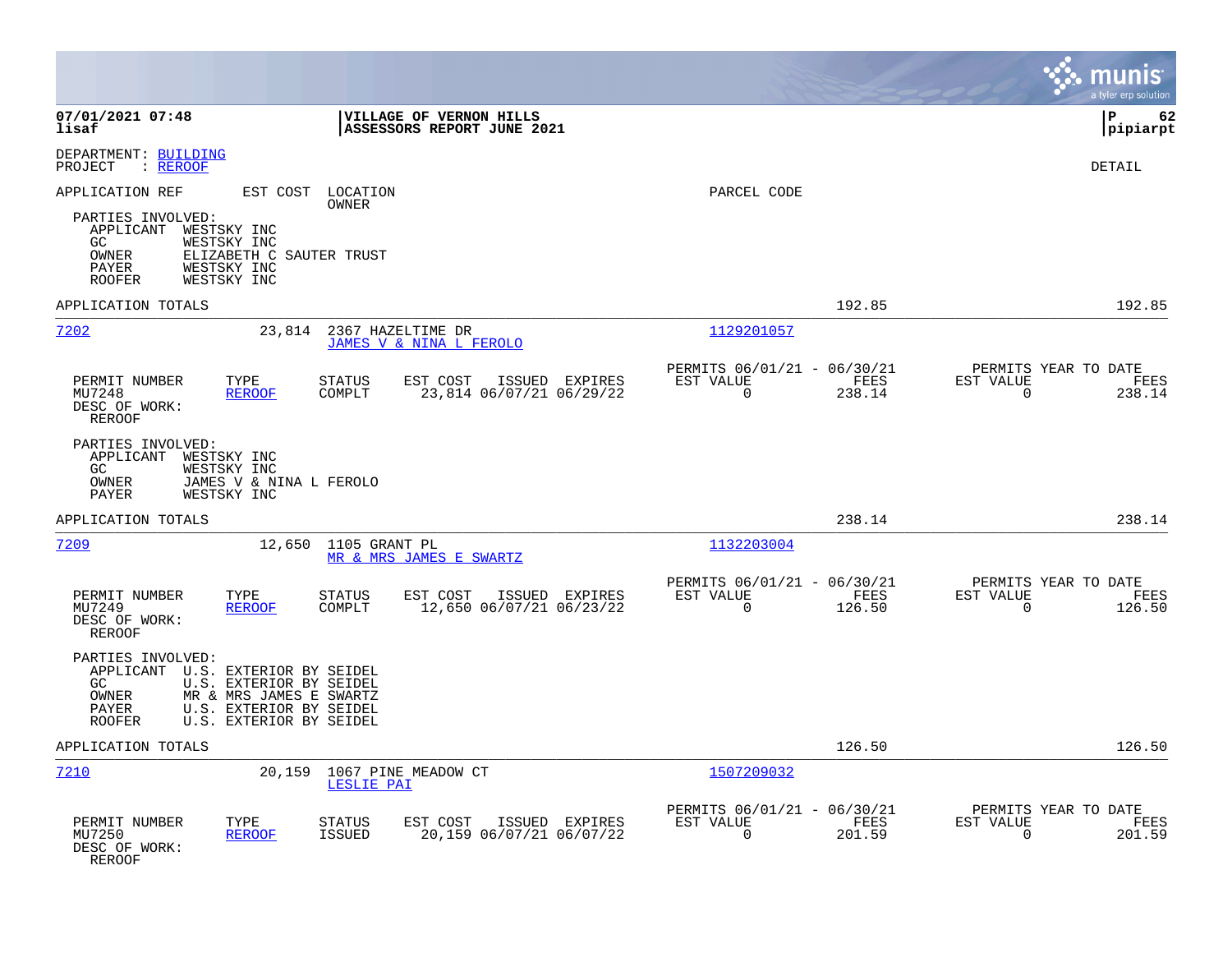|                                                                                                                                                                                                      |                                                                        | munis<br>a tyler erp solution                                   |
|------------------------------------------------------------------------------------------------------------------------------------------------------------------------------------------------------|------------------------------------------------------------------------|-----------------------------------------------------------------|
| 07/01/2021 07:48<br><b>VILLAGE OF VERNON HILLS</b><br>lisaf<br><b>ASSESSORS REPORT JUNE 2021</b>                                                                                                     |                                                                        | l P<br>63<br> pipiarpt                                          |
| DEPARTMENT: BUILDING<br>PROJECT<br>: REROOF                                                                                                                                                          |                                                                        | DETAIL                                                          |
| APPLICATION REF<br>EST COST<br>LOCATION                                                                                                                                                              | PARCEL CODE                                                            |                                                                 |
| OWNER<br>PARTIES INVOLVED:<br>APPLICANT RANDALL & SON ROOFING<br>RANDALL & SON ROOFING<br>GC.<br>OWNER<br>LESLIE PAI<br>RANDALL & SON ROOFING<br>PAYER<br>RANDALL & SON ROOFING<br><b>ROOFER</b>     |                                                                        |                                                                 |
| APPLICATION TOTALS                                                                                                                                                                                   | 201.59                                                                 | 201.59                                                          |
| 7211<br>13,400<br>2327 HAZELTIME DR<br>ALEXANDER LESCHINSKY                                                                                                                                          | 1129201062                                                             |                                                                 |
| PERMIT NUMBER<br>TYPE<br><b>STATUS</b><br>EST COST<br>ISSUED EXPIRES<br><b>ISSUED</b><br>13,400 06/07/21 06/07/22<br>MU7253<br><b>REROOF</b><br>DESC OF WORK:<br><b>REROOF</b>                       | PERMITS 06/01/21 - 06/30/21<br>EST VALUE<br>FEES<br>$\Omega$<br>134.00 | PERMITS YEAR TO DATE<br>EST VALUE<br>FEES<br>$\Omega$<br>134.00 |
| PARTIES INVOLVED:<br>APPLICANT<br>TOTEM CONSTRUCTION<br>GC.<br>TOTEM CONSTRUCTION<br>OWNER<br>ALEXANDER LESCHINSKY<br>PAYER<br>TOTEM CONSTRUCTION<br>TOTEM CONSTRUCTION<br><b>ROOFER</b>             |                                                                        |                                                                 |
| APPLICATION TOTALS                                                                                                                                                                                   | 134.00                                                                 | 134.00                                                          |
| 7238<br>11,000<br>298 LASALLE ST<br><b>ALLAN WOODROW</b>                                                                                                                                             | 1509310009                                                             |                                                                 |
| PERMIT NUMBER<br>TYPE<br><b>STATUS</b><br>EST COST<br>ISSUED EXPIRES<br><b>REROOF</b><br>COMPLT<br>11,000 06/11/21 06/18/22<br>MU7273<br>DESC OF WORK:<br>REROOF                                     | PERMITS 06/01/21 - 06/30/21<br>EST VALUE<br>FEES<br>0<br>110.00        | PERMITS YEAR TO DATE<br>EST VALUE<br>FEES<br>0<br>110.00        |
| PARTIES INVOLVED:<br>APPLICANT<br>E&L ROOFING & WINDOWS LLC<br>GC<br>E&L ROOFING & WINDOWS LLC<br>OWNER<br>ALLAN WOODROW<br>PAYER<br>E&L ROOFING & WINDOWS LLC<br>E&L ROOFING & WINDOWS LLC<br>PAYER |                                                                        |                                                                 |
| APPLICATION TOTALS                                                                                                                                                                                   | 110.00                                                                 | 110.00                                                          |
| 7243<br>10,900<br>1102S TENNYSON PL<br>CHRISTOPHER A & PEGIE A PRICE                                                                                                                                 | 1132301005                                                             |                                                                 |
| TYPE<br>EST COST<br>PERMIT NUMBER<br><b>STATUS</b><br>ISSUED EXPIRES<br>MU7280<br><b>REROOF</b><br><b>ISSUED</b><br>10,900 06/14/21 06/14/22                                                         | PERMITS 06/01/21 - 06/30/21<br>EST VALUE<br>FEES<br>0<br>109.00        | PERMITS YEAR TO DATE<br>EST VALUE<br>FEES<br>0<br>109.00        |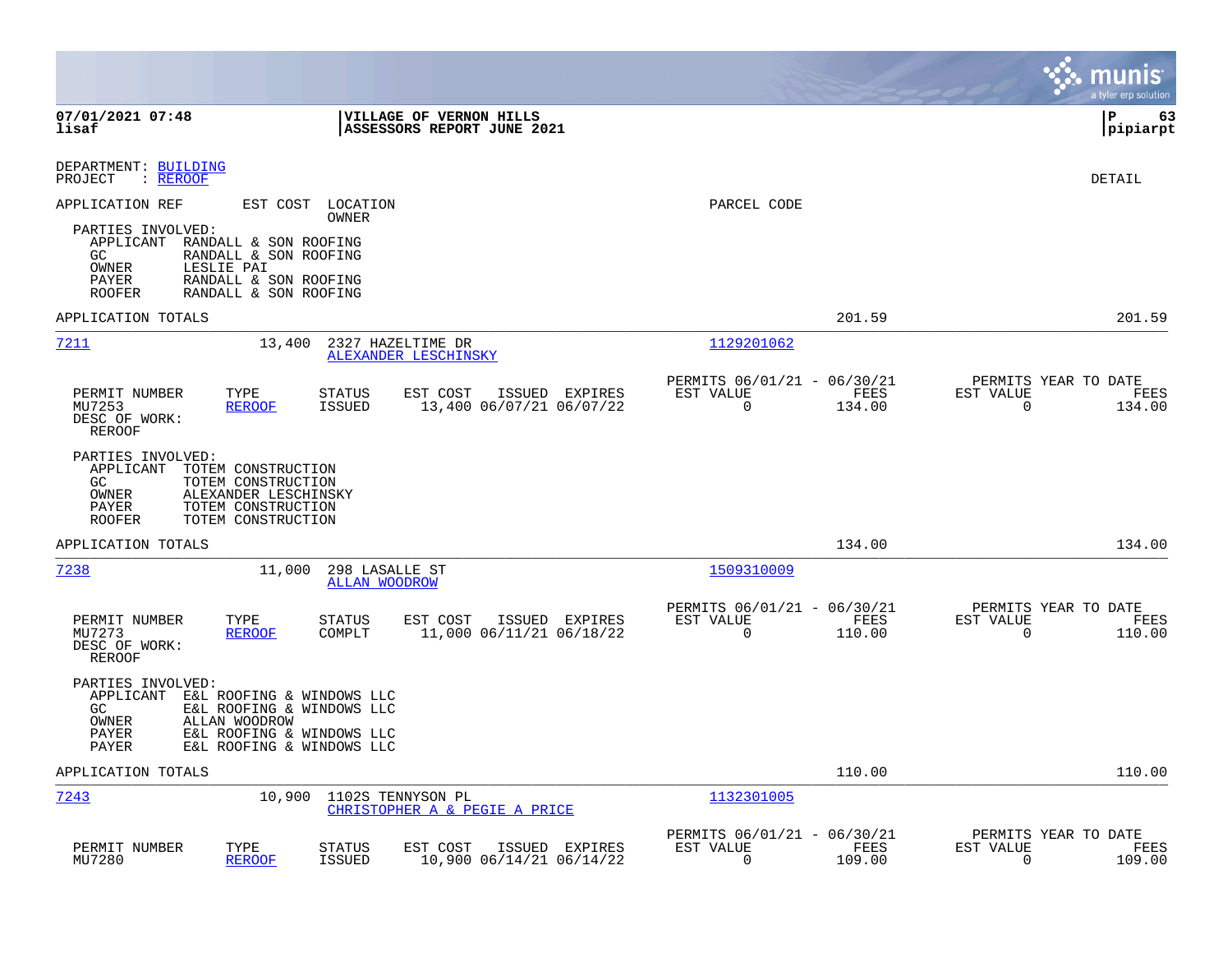|                                                                                                                                                                                                                    |                                                                        | a tyler erp solution                                               |
|--------------------------------------------------------------------------------------------------------------------------------------------------------------------------------------------------------------------|------------------------------------------------------------------------|--------------------------------------------------------------------|
| 07/01/2021 07:48<br>VILLAGE OF VERNON HILLS<br>ASSESSORS REPORT JUNE 2021<br>lisaf                                                                                                                                 |                                                                        | l P<br>64<br> pipiarpt                                             |
| DEPARTMENT: BUILDING<br>PROJECT<br>: REROOF                                                                                                                                                                        |                                                                        | DETAIL                                                             |
| APPLICATION REF<br>EST COST LOCATION<br>OWNER                                                                                                                                                                      | PARCEL CODE                                                            |                                                                    |
| DESC OF WORK:<br><b>REROOF</b>                                                                                                                                                                                     |                                                                        |                                                                    |
| PARTIES INVOLVED:<br>APPLICANT A-1 SECURITY ROOFING<br>GC.<br>A-1 SECURITY ROOFING<br>OWNER<br>CHRISTOPHER A & PEGIE A PRICE<br>PAYER<br>A-1 SECURITY ROOFING<br>A-1 SECURITY ROOFING<br><b>ROOFER</b>             |                                                                        |                                                                    |
| APPLICATION TOTALS                                                                                                                                                                                                 | 109.00                                                                 | 109.00                                                             |
| 7244<br>15,500<br>2119 BEAVER CREEK DR<br>JAGMEET & SUKHWINDER SINGH                                                                                                                                               | 1129210006                                                             |                                                                    |
| PERMIT NUMBER<br>TYPE<br>EST COST<br>ISSUED EXPIRES<br>STATUS<br>15,500 06/14/21 06/14/22<br>MU7281<br>ISSUED<br><b>REROOF</b><br>DESC OF WORK:<br>REROOF                                                          | PERMITS 06/01/21 - 06/30/21<br>EST VALUE<br>FEES<br>$\Omega$<br>155.00 | PERMITS YEAR TO DATE<br>EST VALUE<br>FEES<br>$\mathbf 0$<br>155.00 |
| PARTIES INVOLVED:<br>APPLICANT 153 HOME IMPROVEMENT<br>GC<br>153 HOME IMPROVEMENT<br>OWNER<br>JAGMEET & SUKHWINDER SINGH<br>153 HOME IMPROVEMENT<br>PAYER<br>ROOFER<br>153 HOME IMPROVEMENT                        |                                                                        |                                                                    |
| APPLICATION TOTALS                                                                                                                                                                                                 | 155.00                                                                 | 155.00                                                             |
| 7246<br>11,500<br>62 DEPOT ST<br>BHAVAN R & REKHA GANDHI                                                                                                                                                           | 1509301005                                                             |                                                                    |
| PERMIT NUMBER<br>TYPE<br>EST COST<br>STATUS<br>ISSUED EXPIRES<br>11,500 06/14/21 06/14/22<br>MU7285<br><b>REROOF</b><br>ISSUED<br>DESC OF WORK:<br>REROOF                                                          | PERMITS 06/01/21 - 06/30/21<br>EST VALUE<br>FEES<br>115.00<br>0        | PERMITS YEAR TO DATE<br>EST VALUE<br>FEES<br>115.00<br>$\Omega$    |
| PARTIES INVOLVED:<br>PERFECT 10 EXTERIORS INC<br>APPLICANT<br>GC<br>PERFECT 10 EXTERIORS INC<br>OWNER<br>BHAVAN R & REKHA GANDHI<br>PAYER<br>PERFECT 10 EXTERIORS INC<br><b>ROOFER</b><br>PERFECT 10 EXTERIORS INC |                                                                        |                                                                    |
| APPLICATION TOTALS                                                                                                                                                                                                 | 115.00                                                                 | 115.00                                                             |
| 7248<br>1035 PINE GROVE CT<br>10,000<br>SAHNG OH YOON                                                                                                                                                              | 1507209068                                                             |                                                                    |
|                                                                                                                                                                                                                    | PERMITS 06/01/21 - 06/30/21                                            | PERMITS YEAR TO DATE                                               |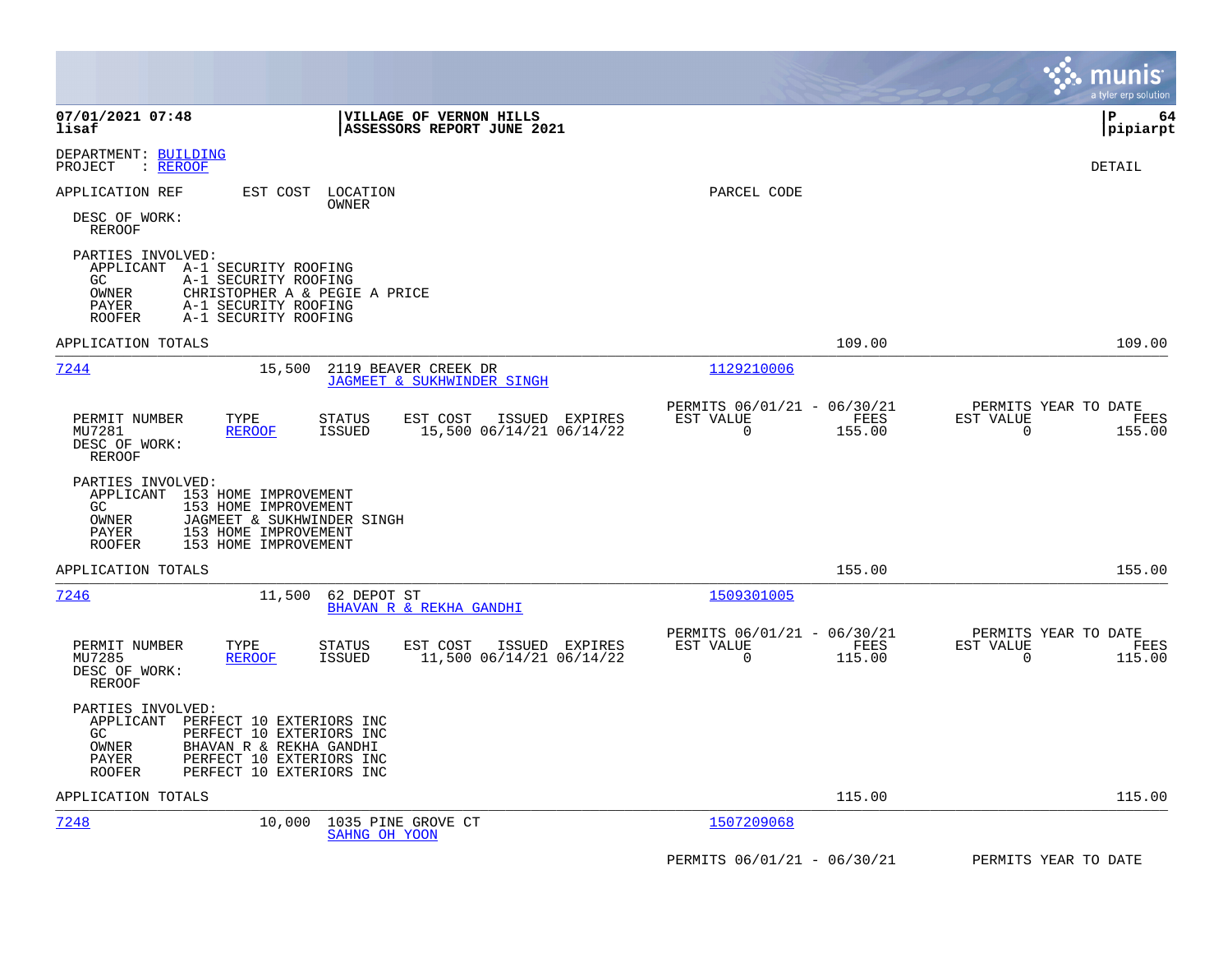|                                                                                                                                                                    |                                                                                               |                                                         |                |                                                     | munis<br>a tyler erp solution  |
|--------------------------------------------------------------------------------------------------------------------------------------------------------------------|-----------------------------------------------------------------------------------------------|---------------------------------------------------------|----------------|-----------------------------------------------------|--------------------------------|
| 07/01/2021 07:48<br>lisaf<br>PERMIT NUMBER<br>TYPE                                                                                                                 | VILLAGE OF VERNON HILLS<br>ASSESSORS REPORT JUNE 2021<br>STATUS<br>EST COST<br>ISSUED EXPIRES | EST VALUE                                               | FEES           | EST VALUE                                           | l P<br>65<br> pipiarpt<br>FEES |
| DEPARTMENT: BUILDING<br>PROJECT : REROOF                                                                                                                           |                                                                                               |                                                         |                |                                                     | DETAIL                         |
| APPLICATION REF                                                                                                                                                    | EST COST LOCATION                                                                             | PARCEL CODE                                             |                |                                                     |                                |
| MU7289<br><b>REROOF</b><br>DESC OF WORK:<br><b>REROOF</b>                                                                                                          | OWNER<br><b>ISSUED</b><br>10,000 06/14/21 06/14/22                                            | $\Omega$                                                | 100.00         | $\Omega$                                            | 100.00                         |
| PARTIES INVOLVED:<br>APPLICANT<br>SAHNG OH YOON<br>GC<br>LTJ CONSTRUCTION<br>OWNER<br>SAHNG OH YOON<br>SAHNG OH YOON<br>PAYER<br>LTJ CONSTRUCTION<br><b>ROOFER</b> |                                                                                               |                                                         |                |                                                     |                                |
| APPLICATION TOTALS                                                                                                                                                 |                                                                                               |                                                         | 100.00         |                                                     | 100.00                         |
| 7254<br>53,267                                                                                                                                                     | 1078 CREEK BEND DR<br>YEBIN ZHAO                                                              | 1516103014                                              |                |                                                     |                                |
| PERMIT NUMBER<br>TYPE<br>MU7291<br><b>REROOF</b><br>DESC OF WORK:<br><b>REROOF</b>                                                                                 | EST COST<br>STATUS<br>ISSUED EXPIRES<br>ISSUED<br>53,267 06/15/21 06/15/22                    | PERMITS 06/01/21 - 06/30/21<br>EST VALUE<br>$\mathbf 0$ | FEES<br>532.67 | PERMITS YEAR TO DATE<br>EST VALUE<br>$\mathsf{O}$   | FEES<br>532.67                 |
| PARTIES INVOLVED:<br>APPLICANT<br>SHAKE GUYS<br>SHAKE GUYS<br>GC<br>OWNER<br>YEBIN ZHAO<br>PAYER<br>SHAKE GUYS<br>SHAKE GUYS<br><b>ROOFER</b>                      |                                                                                               |                                                         |                |                                                     |                                |
| APPLICATION TOTALS                                                                                                                                                 |                                                                                               |                                                         | 532.67         |                                                     | 532.67                         |
| 7271<br>33,492                                                                                                                                                     | 301 ALEXANDRIA DR<br>NORTH SHORE RESIDENTIAL FUND 1 LLC                                       | 1505403004                                              |                |                                                     |                                |
| PERMIT NUMBER<br>TYPE<br>MU7311<br><b>REROOF</b><br>DESC OF WORK:<br>REROOF & SIDING                                                                               | <b>STATUS</b><br>EST COST<br>ISSUED EXPIRES<br>ISSUED<br>33,492 06/16/21 06/16/22             | PERMITS 06/01/21 - 06/30/21<br>EST VALUE<br>$\mathbf 0$ | FEES<br>334.92 | PERMITS YEAR TO DATE<br>EST VALUE<br>$\overline{0}$ | FEES<br>334.92                 |
| PARTIES INVOLVED:<br>APPLICANT<br>GREEN HAMMER INC<br>GC<br>GREEN HAMMER INC<br>OWNER<br>GREEN HAMMER INC<br>PAYER<br><b>ROOFER</b><br>GREEN HAMMER INC            | NORTH SHORE RESIDENTIAL FUND 1 LLC                                                            |                                                         |                |                                                     |                                |
| APPLICATION TOTALS                                                                                                                                                 |                                                                                               |                                                         | 334.92         |                                                     | 334.92                         |
| 7292                                                                                                                                                               | 18,388 2364 SARAZEN DR<br>RICHARD & MARISA LOWE                                               | 1129201053                                              |                |                                                     |                                |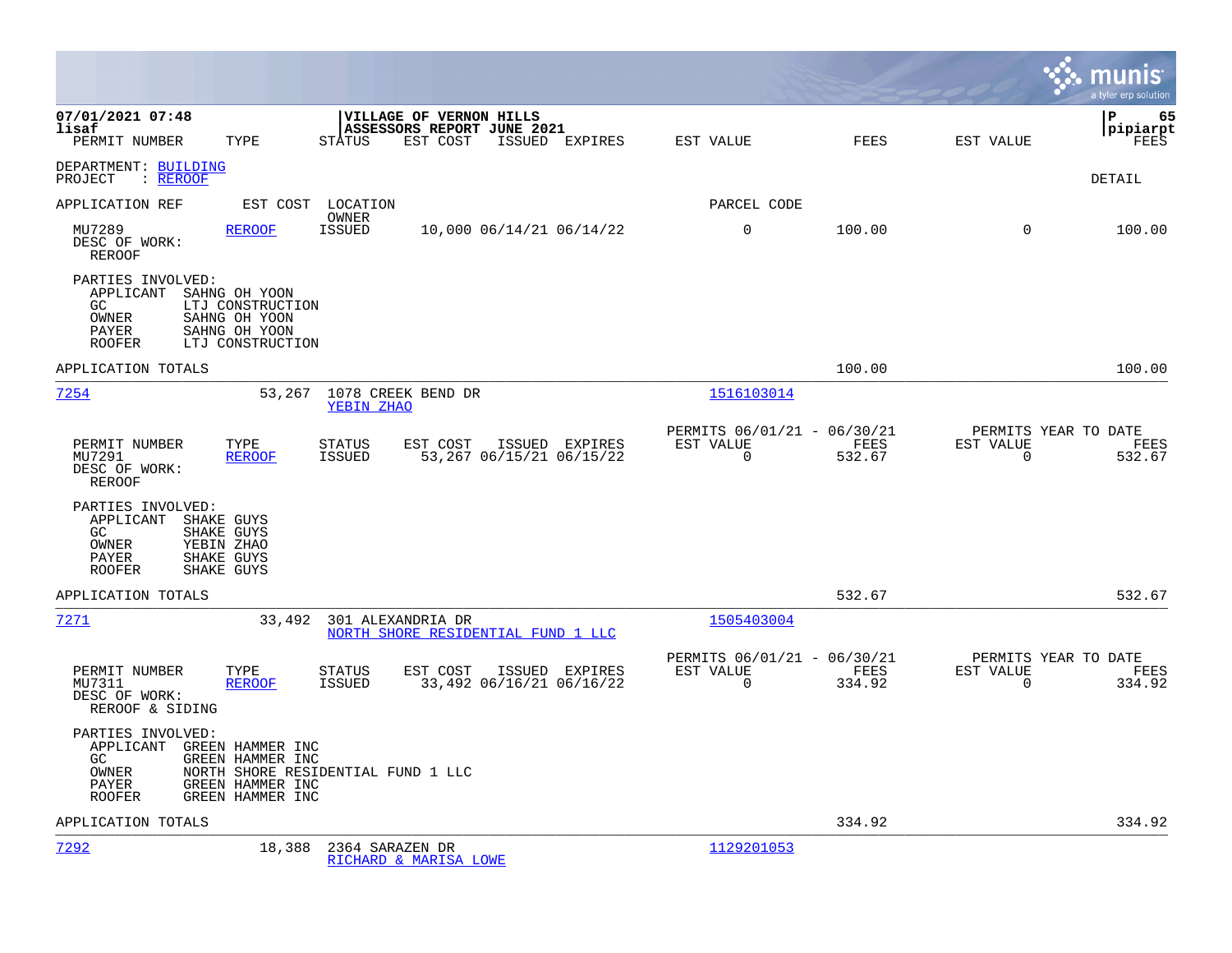|                                                                                                                                                               |                                                                                  |                                                              |                |                                                         |                | munis<br>a tyler erp solution                                      |    |
|---------------------------------------------------------------------------------------------------------------------------------------------------------------|----------------------------------------------------------------------------------|--------------------------------------------------------------|----------------|---------------------------------------------------------|----------------|--------------------------------------------------------------------|----|
| 07/01/2021 07:48<br>lisaf                                                                                                                                     |                                                                                  | <b>VILLAGE OF VERNON HILLS</b><br>ASSESSORS REPORT JUNE 2021 |                |                                                         |                | lР<br>pipiarpt                                                     | 66 |
| PERMIT NUMBER<br>TYPE                                                                                                                                         | STATUS                                                                           | EST COST                                                     | ISSUED EXPIRES | PERMITS 06/01/21 - 06/30/21<br>EST VALUE                | FEES           | PERMITS YEAR TO DATE<br>EST VALUE<br>FEES                          |    |
| DEPARTMENT: BUILDING<br>: <u>REROOF</u><br>PROJECT                                                                                                            |                                                                                  |                                                              |                |                                                         |                | DETAIL                                                             |    |
| APPLICATION REF<br>EST COST                                                                                                                                   | LOCATION                                                                         |                                                              |                | PARCEL CODE                                             |                |                                                                    |    |
| MU7325<br><b>REROOF</b><br>DESC OF WORK:<br><b>REROOF</b>                                                                                                     | OWNER<br>COMPLT                                                                  | 18,388 06/17/21 06/29/22                                     |                | $\mathbf 0$                                             | 183.88         | $\Omega$<br>183.88                                                 |    |
| PARTIES INVOLVED:<br>APPLICANT<br>WESTSKY INC<br>GC.<br>WESTSKY INC<br>OWNER<br>RICHARD & MARISA LOWE<br>PAYER<br>WESTSKY INC<br><b>ROOFER</b><br>WESTSKY INC |                                                                                  |                                                              |                |                                                         |                |                                                                    |    |
| APPLICATION TOTALS                                                                                                                                            |                                                                                  |                                                              |                |                                                         | 183.88         | 183.88                                                             |    |
| 7293                                                                                                                                                          | 14,597<br>293 COREYS CT                                                          | RUPA & GIRISH P DESAI                                        |                | 1128306008                                              |                |                                                                    |    |
| PERMIT NUMBER<br>TYPE<br>MU7326<br><b>REROOF</b><br>DESC OF WORK:<br><b>REROOF</b>                                                                            | STATUS<br>COMPLT                                                                 | EST COST<br>14,597 06/17/21 06/29/22                         | ISSUED EXPIRES | PERMITS 06/01/21 - 06/30/21<br>EST VALUE<br>$\Omega$    | FEES<br>145.97 | PERMITS YEAR TO DATE<br>EST VALUE<br>FEES<br>$\Omega$<br>145.97    |    |
| PARTIES INVOLVED:<br>APPLICANT<br>WESTSKY INC<br>GC<br>WESTSKY INC<br>OWNER<br>RUPA & GIRISH P DESAI<br><b>PAYER</b><br>WESTSKY INC<br>SIGN<br>WESTSKY INC    |                                                                                  |                                                              |                |                                                         |                |                                                                    |    |
| APPLICATION TOTALS                                                                                                                                            |                                                                                  |                                                              |                |                                                         | 145.97         | 145.97                                                             |    |
| 7294                                                                                                                                                          | 18,000                                                                           | 2145 BEAVER CREEK DR<br>ALEXANDER KABALKIN                   |                | 1129210001                                              |                |                                                                    |    |
| PERMIT NUMBER<br>TYPE<br>MU7327<br><b>REROOF</b><br>DESC OF WORK:<br><b>REROOF</b>                                                                            | STATUS<br>ISSUED                                                                 | EST COST<br>18,000 06/17/21 06/17/22                         | ISSUED EXPIRES | PERMITS 06/01/21 - 06/30/21<br>EST VALUE<br>$\mathbf 0$ | FEES<br>180.00 | PERMITS YEAR TO DATE<br>EST VALUE<br>FEES<br>$\mathbf 0$<br>180.00 |    |
| PARTIES INVOLVED:<br>APPLICANT<br>BETTER HOME CONSTRUCTION<br>GC.<br>ALEXANDER KABALKIN<br>OWNER<br>PAYER<br><b>ROOFER</b>                                    | BETTER HOME CONSTRUCTION<br>BETTER HOME CONSTRUCTION<br>BETTER HOME CONSTRUCTION |                                                              |                |                                                         |                |                                                                    |    |
| APPLICATION TOTALS                                                                                                                                            |                                                                                  |                                                              |                |                                                         | 180.00         | 180.00                                                             |    |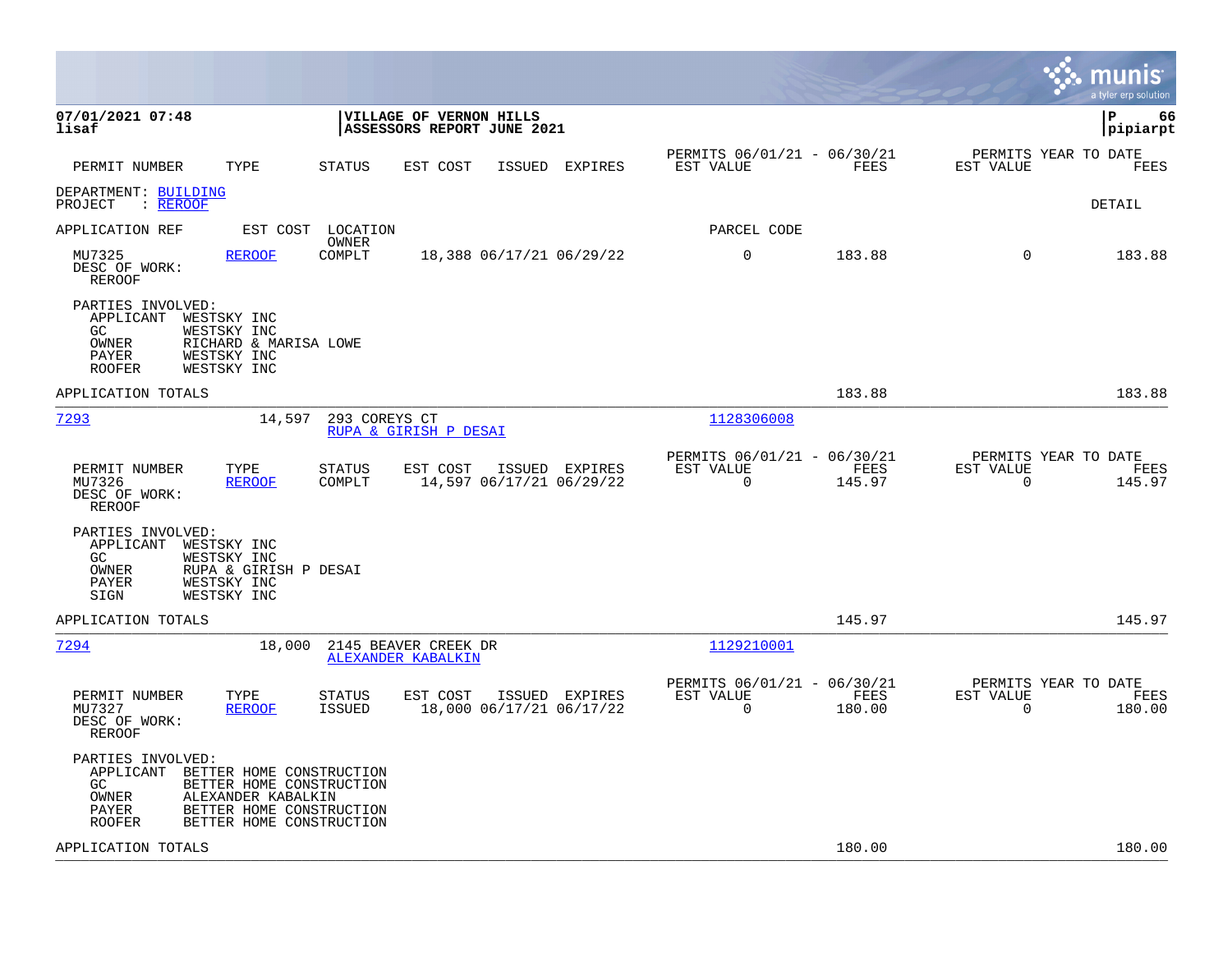|                                                                                              |                                                                                                             |                                     |                                                                                |                                            |           |                                            |                                               |                                                  | munis<br>a tyler erp solution |
|----------------------------------------------------------------------------------------------|-------------------------------------------------------------------------------------------------------------|-------------------------------------|--------------------------------------------------------------------------------|--------------------------------------------|-----------|--------------------------------------------|-----------------------------------------------|--------------------------------------------------|-------------------------------|
| 07/01/2021 07:48<br>lisaf<br>7311                                                            | 12,833                                                                                                      | 52 MONTEREY DR                      | VILLAGE OF VERNON HILLS<br>ASSESSORS REPORT JUNE 2021<br>HEIDI LEE & BOK CHONG |                                            |           | 1508202015                                 |                                               |                                                  | lР<br>67<br> pipiarpt         |
| PERMIT NUMBER                                                                                | TYPE                                                                                                        | <b>STATUS</b>                       | EST COST                                                                       | ISSUED EXPIRES                             | EST VALUE |                                            | PERMITS 06/01/21 - 06/30/21<br>FEES           | PERMITS YEAR TO DATE<br>EST VALUE                | FEES                          |
| DEPARTMENT: BUILDING<br>PROJECT<br>: <u>REROOF</u>                                           |                                                                                                             |                                     |                                                                                |                                            |           |                                            |                                               |                                                  | DETAIL                        |
| APPLICATION REF                                                                              |                                                                                                             | EST COST LOCATION                   |                                                                                |                                            |           | PARCEL CODE                                |                                               |                                                  |                               |
| MU7363<br>DESC OF WORK:<br>REROOF                                                            | <b>REROOF</b>                                                                                               | OWNER<br>ISSUED                     |                                                                                | 12,833 06/22/21 06/22/22                   |           | $\mathbf 0$                                | 128.33                                        | $\Omega$                                         | 128.33                        |
| PARTIES INVOLVED:<br>APPLICANT AFH CONSTRUCTION INC<br>GC<br>OWNER<br>PAYER<br><b>ROOFER</b> | AFH CONSTRUCTION INC<br>HEIDI LEE & BOK CHONG<br>AFH CONSTRUCTION INC<br>AFH CONSTRUCTION INC               |                                     |                                                                                |                                            |           |                                            |                                               |                                                  |                               |
| APPLICATION TOTALS                                                                           |                                                                                                             |                                     |                                                                                |                                            |           |                                            | 128.33                                        |                                                  | 128.33                        |
| 7312                                                                                         | 22,120                                                                                                      | 1661 STANWICH RD<br>IYAD M ALSAMSAM |                                                                                |                                            |           | 1129314006                                 |                                               |                                                  |                               |
| PERMIT NUMBER<br>MU7364<br>DESC OF WORK:<br>REROOF                                           | TYPE<br><b>REROOF</b>                                                                                       | STATUS<br>ISSUED                    | EST COST                                                                       | ISSUED EXPIRES<br>22,120 06/22/21 06/22/22 | EST VALUE | PERMITS 06/01/21 - 06/30/21<br>$\mathbf 0$ | FEES<br>221.20                                | PERMITS YEAR TO DATE<br>EST VALUE<br>$\mathbf 0$ | FEES<br>221.20                |
| PARTIES INVOLVED:<br>APPLICANT AFH CONSTRUCTION INC<br>GC<br>OWNER<br>PAYER<br><b>ROOFER</b> | AFH CONSTRUCTION INC<br>IYAD M ALSAMSAM<br>AFH CONSTRUCTION INC<br>AFH CONSTRUCTION INC                     |                                     |                                                                                |                                            |           |                                            |                                               |                                                  |                               |
| APPLICATION TOTALS                                                                           |                                                                                                             |                                     |                                                                                |                                            |           |                                            | 221.20                                        |                                                  | 221.20                        |
| 7337                                                                                         | 10,310                                                                                                      | 302 SPRING LN<br>LISA LUDWIG        |                                                                                |                                            |           | 1504303004                                 |                                               |                                                  |                               |
| PERMIT NUMBER<br>MU7380<br>DESC OF WORK:<br><b>REROOF</b>                                    | TYPE<br><b>REROOF</b>                                                                                       | STATUS<br><b>ISSUED</b>             | EST COST                                                                       | ISSUED EXPIRES<br>10,310 06/25/21 06/25/22 | EST VALUE | $\mathbf 0$                                | PERMITS 06/01/21 - 06/30/21<br>FEES<br>103.10 | PERMITS YEAR TO DATE<br>EST VALUE<br>$\mathbf 0$ | FEES<br>103.10                |
| PARTIES INVOLVED:<br>APPLICANT<br>GC.<br>OWNER<br>PAYER<br><b>ROOFER</b>                     | MULLER EXTERIORS INC<br>MULLER EXTERIORS INC<br>LISA LUDWIG<br>MULLER EXTERIORS INC<br>MULLER EXTERIORS INC |                                     |                                                                                |                                            |           |                                            |                                               |                                                  |                               |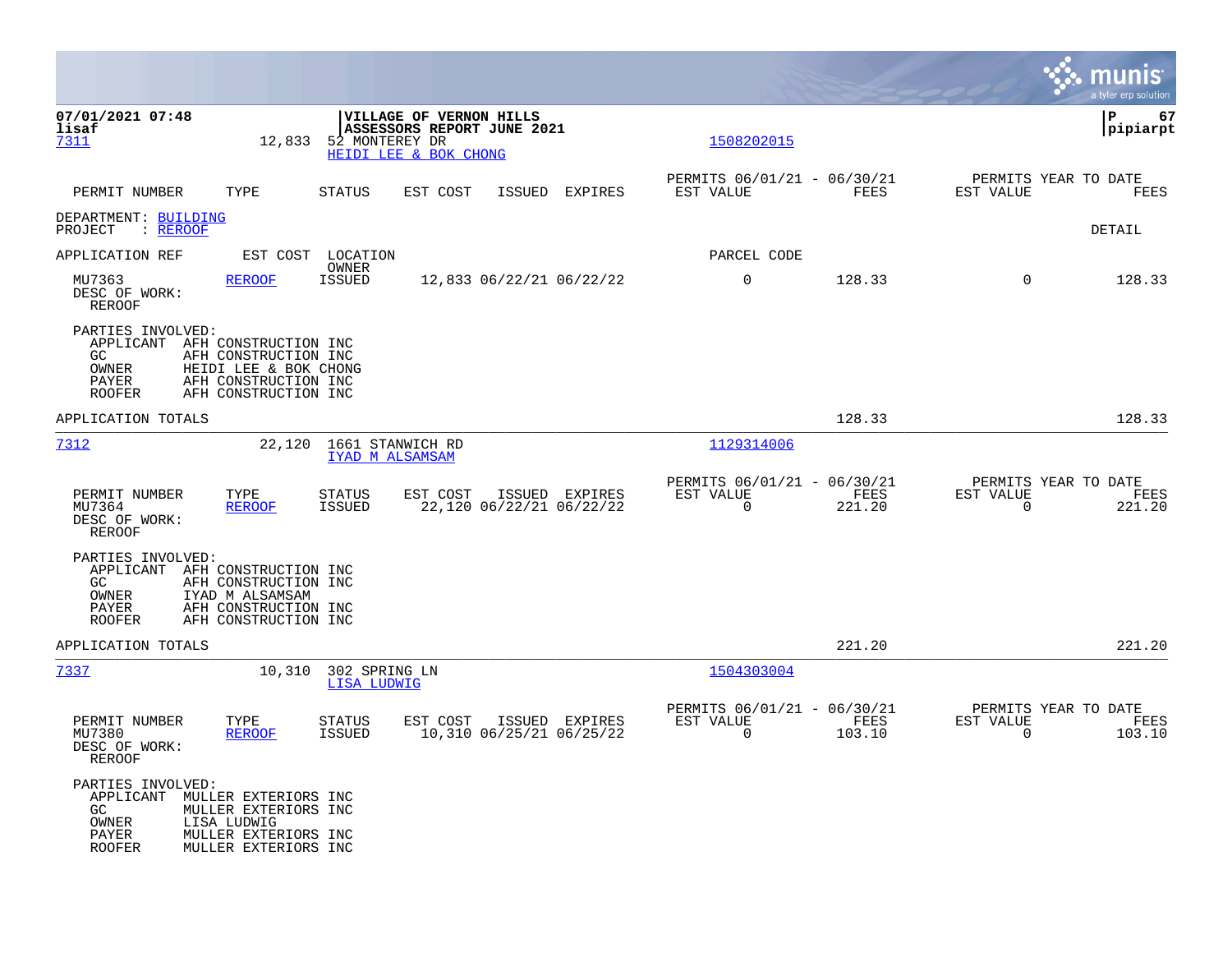|                                                                                                                                                                                                                                                                                     |                                                                             | munıs<br>a tyler erp solution                                     |
|-------------------------------------------------------------------------------------------------------------------------------------------------------------------------------------------------------------------------------------------------------------------------------------|-----------------------------------------------------------------------------|-------------------------------------------------------------------|
| 07/01/2021 07:48<br>VILLAGE OF VERNON HILLS<br>lisaf<br>ASSESSORS REPORT JUNE 2021<br>APPLICATION TOTALS                                                                                                                                                                            | 103.10                                                                      | l P<br>68<br> pipiarpt<br>103.10                                  |
| DEPARTMENT: BUILDING<br>PROJECT<br>: REROOF                                                                                                                                                                                                                                         |                                                                             | DETAIL                                                            |
| APPLICATION REF<br>EST COST LOCATION<br>OWNER                                                                                                                                                                                                                                       | PARCEL CODE                                                                 |                                                                   |
| 7343<br>8,500<br>122 SOUTH DEERPATH DRIVE<br>TODD M & RENAE M RENIHAN                                                                                                                                                                                                               | 1508207026                                                                  |                                                                   |
| EST COST<br>PERMIT NUMBER<br>TYPE<br>STATUS<br>ISSUED EXPIRES<br>MU7386<br>ISSUED<br>8,500 06/28/21 06/28/22<br><b>REROOF</b><br>DESC OF WORK:<br><b>REROOF</b>                                                                                                                     | PERMITS 06/01/21 - 06/30/21<br>EST VALUE<br>FEES<br>$\overline{0}$<br>85.00 | PERMITS YEAR TO DATE<br>EST VALUE<br>FEES<br>$\mathbf 0$<br>85.00 |
| PARTIES INVOLVED:<br>SHAKE'S ROOF & SIDING<br>APPLICANT<br>GC<br>SHAKE'S ROOF & SIDING<br>OWNER<br>TODD M & RENAE M RENIHAN<br>PAYER<br>SHAKE'S ROOF & SIDING<br><b>ROOFER</b><br>SHAKE'S ROOF & SIDING                                                                             |                                                                             |                                                                   |
| APPLICATION TOTALS                                                                                                                                                                                                                                                                  | 85.00                                                                       | 85.00                                                             |
| 7344<br>50,000<br>383 OLD WOOD CT<br>BRIAN J & KATHLEEN LAUGHLIN                                                                                                                                                                                                                    | 1509108017                                                                  |                                                                   |
| EST COST<br>PERMIT NUMBER<br>TYPE<br><b>STATUS</b><br>ISSUED EXPIRES<br>50,000 06/28/21 06/28/22<br>MU7387<br><b>REROOF</b><br>ISSUED<br>DESC OF WORK:<br>REROOF & SIDING                                                                                                           | PERMITS 06/01/21 - 06/30/21<br>EST VALUE<br>FEES<br>500.00<br>0             | PERMITS YEAR TO DATE<br>EST VALUE<br>FEES<br>$\Omega$<br>500.00   |
| PARTIES INVOLVED:<br>APPLICANT<br>WINDOWS & EXTERIORS BY OLSON INC<br>GC<br>CHUY'S CONSTRUCTION<br>GC<br>WINDOWS & EXTERIORS BY OLSON INC<br>OWNER<br>BRIAN J & KATHLEEN LAUGHLIN<br>PAYER<br>WINDOWS & EXTERIORS BY OLSON INC<br>WINDOWS & EXTERIORS BY OLSON INC<br><b>ROOFER</b> |                                                                             |                                                                   |
| APPLICATION TOTALS                                                                                                                                                                                                                                                                  | 500.00                                                                      | 500.00                                                            |
| 7346<br>109,868<br>1707 PEBBLE BEACH WAY<br><b>JOHN &amp; MARILYN ZALUD</b>                                                                                                                                                                                                         | 1129402033                                                                  |                                                                   |
| PERMIT NUMBER<br>TYPE<br><b>STATUS</b><br>EST COST ISSUED EXPIRES<br>MU7389<br>109,868 06/29/21 06/29/22<br><b>REROOF</b><br>ISSUED<br>DESC OF WORK:<br>REROOF - CEDAR SHAKE                                                                                                        | PERMITS 06/01/21 - 06/30/21<br>EST VALUE<br>FEES<br>$\Omega$<br>1,098.69    | PERMITS YEAR TO DATE<br>EST VALUE<br>FEES<br>$\Omega$<br>1,098.69 |
| PARTIES INVOLVED:<br>APPLICANT<br>SHAKE GUYS<br>GC.<br>SHAKE GUYS<br>OWNER<br>JOHN & MARILYN ZALUD                                                                                                                                                                                  |                                                                             |                                                                   |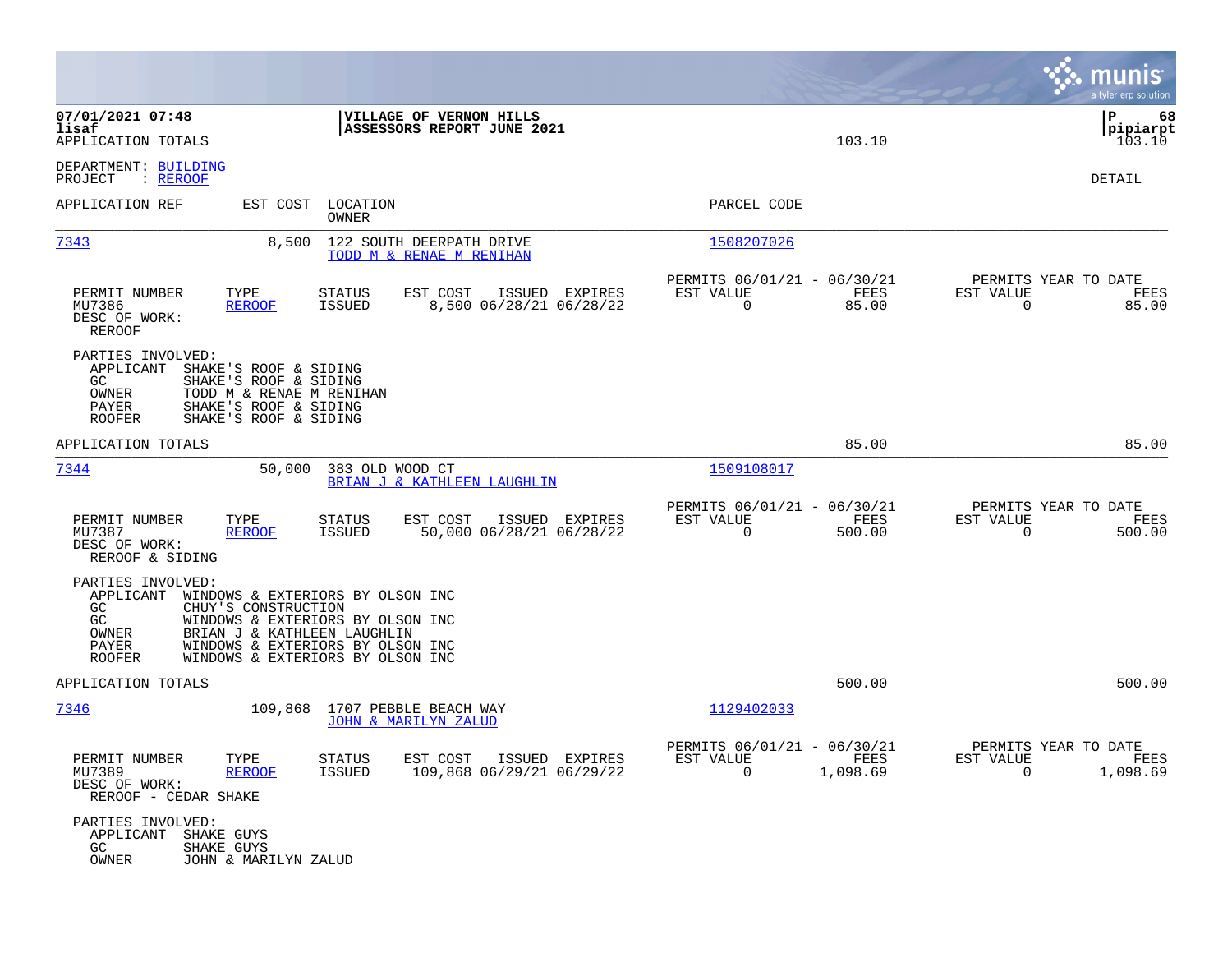|                                                                                                                                                                                                                          |                                                         |                                                                           | munis<br>a tyler erp solution                                      |
|--------------------------------------------------------------------------------------------------------------------------------------------------------------------------------------------------------------------------|---------------------------------------------------------|---------------------------------------------------------------------------|--------------------------------------------------------------------|
| 07/01/2021 07:48<br>lisaf                                                                                                                                                                                                | VILLAGE OF VERNON HILLS<br>ASSESSORS REPORT JUNE 2021   |                                                                           | P<br>69<br> pipiarpt                                               |
| DEPARTMENT: BUILDING<br>PROJECT<br>: <u>REROOF</u>                                                                                                                                                                       |                                                         |                                                                           | DETAIL                                                             |
| APPLICATION REF<br>EST COST<br>OWNER                                                                                                                                                                                     | LOCATION                                                | PARCEL CODE                                                               |                                                                    |
| PAYER<br>SHAKE GUYS<br><b>ROOFER</b><br>SHAKE GUYS                                                                                                                                                                       |                                                         |                                                                           |                                                                    |
| APPLICATION TOTALS                                                                                                                                                                                                       |                                                         | 1,098.69                                                                  | 1,098.69                                                           |
| 7348<br>25,000                                                                                                                                                                                                           | 306 ALBANY LN<br>NICHOLE ERICKSON                       | 1504301004                                                                |                                                                    |
| PERMIT NUMBER<br>TYPE<br><b>STATUS</b><br>MU7391<br><b>REROOF</b><br><b>ISSUED</b><br>DESC OF WORK:<br>REROOF & SIDING                                                                                                   | EST COST<br>ISSUED EXPIRES<br>25,000 06/29/21 06/29/22  | PERMITS 06/01/21 - 06/30/21<br>EST VALUE<br>FEES<br>$\mathbf 0$<br>250.00 | PERMITS YEAR TO DATE<br>EST VALUE<br>FEES<br>$\mathbf 0$<br>250.00 |
| PARTIES INVOLVED:<br>APPLICANT<br>NEW RESTORATION SYSTEMS LLC<br>GC.<br>NEW RESTORATION SYSTEMS LLC<br>OWNER<br>NICHOLE ERICKSON<br>PAYER<br>NEW RESTORATION SYSTEMS LLC<br><b>ROOFER</b><br>NEW RESTORATION SYSTEMS LLC |                                                         |                                                                           |                                                                    |
| APPLICATION TOTALS                                                                                                                                                                                                       |                                                         | 250.00                                                                    | 250.00                                                             |
| 7357<br>11,000                                                                                                                                                                                                           | 127 SUSSEX CIR<br><b>BOB C CAMELLO &amp; SHARY CHEN</b> | 1508410002                                                                |                                                                    |
| PERMIT NUMBER<br>TYPE<br><b>STATUS</b><br>MU7400<br><b>REROOF</b><br><b>ISSUED</b><br>DESC OF WORK:<br>REROOF                                                                                                            | EST COST<br>ISSUED EXPIRES<br>11,000 06/30/21 06/30/22  | PERMITS 06/01/21 - 06/30/21<br>EST VALUE<br>FEES<br>0<br>110.00           | PERMITS YEAR TO DATE<br>EST VALUE<br>FEES<br>$\Omega$<br>110.00    |
| PARTIES INVOLVED:<br>APPLICANT<br>FRITZ KONSTRUCTION<br>GC.<br>FRITZ KONSTRUCTION<br>OWNER<br>BOB C CAMELLO & SHARY CHEN<br>PAYER<br>FRITZ KONSTRUCTION<br><b>ROOFER</b><br>FRITZ KONSTRUCTION                           |                                                         |                                                                           |                                                                    |
| APPLICATION TOTALS                                                                                                                                                                                                       |                                                         | 110.00                                                                    | 110.00                                                             |
| 7358<br>18,840                                                                                                                                                                                                           | 15 MONTEBELLO DR<br>VICTOR & TATYANA BRUTMAN            | 1508206003                                                                |                                                                    |
| TYPE<br>PERMIT NUMBER<br><b>STATUS</b><br><b>ISSUED</b><br>MU7401<br><b>REROOF</b><br>DESC OF WORK:<br>REROOF                                                                                                            | EST COST<br>ISSUED EXPIRES<br>18,840 06/30/21 06/30/22  | PERMITS 06/01/21 - 06/30/21<br>EST VALUE<br>FEES<br>$\Omega$<br>188.40    | PERMITS YEAR TO DATE<br>EST VALUE<br>FEES<br>$\Omega$<br>188.40    |
| PARTIES INVOLVED:<br>APPLICANT RANDALL & SON ROOFING                                                                                                                                                                     |                                                         |                                                                           |                                                                    |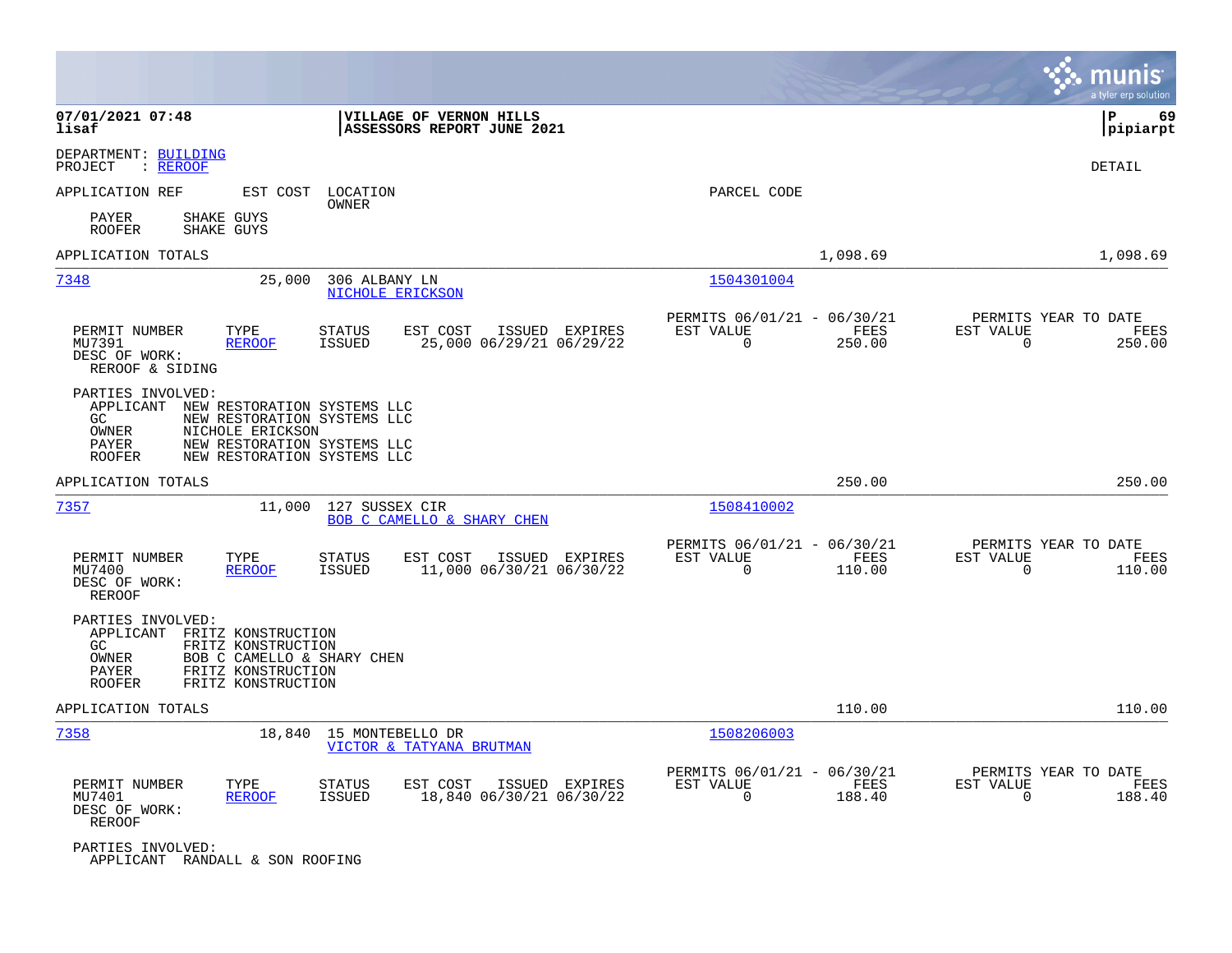|                                                                                                                                                                                                           |                                                           |                                               |                    |           | munis <sup>®</sup><br>a tyler erp solution |
|-----------------------------------------------------------------------------------------------------------------------------------------------------------------------------------------------------------|-----------------------------------------------------------|-----------------------------------------------|--------------------|-----------|--------------------------------------------|
| 07/01/2021 07:48<br>lisaf                                                                                                                                                                                 | VILLAGE OF VERNON HILLS<br>ASSESSORS REPORT JUNE 2021     |                                               |                    |           | l P<br>70<br> pipiarpt                     |
| DEPARTMENT: BUILDING<br>PROJECT<br>: REROOF                                                                                                                                                               |                                                           |                                               |                    |           | DETAIL                                     |
| APPLICATION REF<br>EST COST<br>LOCATION<br>OWNER<br>GC<br>RANDALL & SON ROOFING<br>OWNER<br>VICTOR & TATYANA BRUTMAN<br>PAYER<br>RANDALL & SON ROOFING<br><b>ROOFER</b><br>RANDALL & SON ROOFING          |                                                           | PARCEL CODE                                   |                    |           |                                            |
| APPLICATION TOTALS                                                                                                                                                                                        |                                                           |                                               | 188.40             |           | 188.40                                     |
| 7361<br>23,000                                                                                                                                                                                            | 32 SUSSEX CIR<br>JON R & CYNTHIA L ROBB                   | 1508412012                                    |                    |           |                                            |
| PERMIT NUMBER<br>TYPE<br><b>STATUS</b><br>MU7402<br><b>REROOF</b><br>ISSUED<br>DESC OF WORK:<br><b>REROOF</b>                                                                                             | EST COST<br>ISSUED<br>EXPIRES<br>23,000 06/30/21 06/30/22 | PERMITS 06/01/21 - 06/30/21<br>EST VALUE<br>0 | FEES<br>230.00     | EST VALUE | PERMITS YEAR TO DATE<br>FEES<br>230.00     |
| PARTIES INVOLVED:<br>SWISHER EXTERIORS, INC<br>APPLICANT<br>GC<br>SWISHER EXTERIORS, INC<br>JON R & CYNTHIA L ROBB<br>OWNER<br>PAYER<br>SWISHER EXTERIORS, INC<br><b>ROOFER</b><br>SWISHER EXTERIORS, INC |                                                           |                                               |                    |           |                                            |
| APPLICATION TOTALS<br>PROJECT TOTALS                                                                                                                                                                      |                                                           | 0                                             | 230.00<br>8,499.86 | $\Omega$  | 230.00<br>8,499.86                         |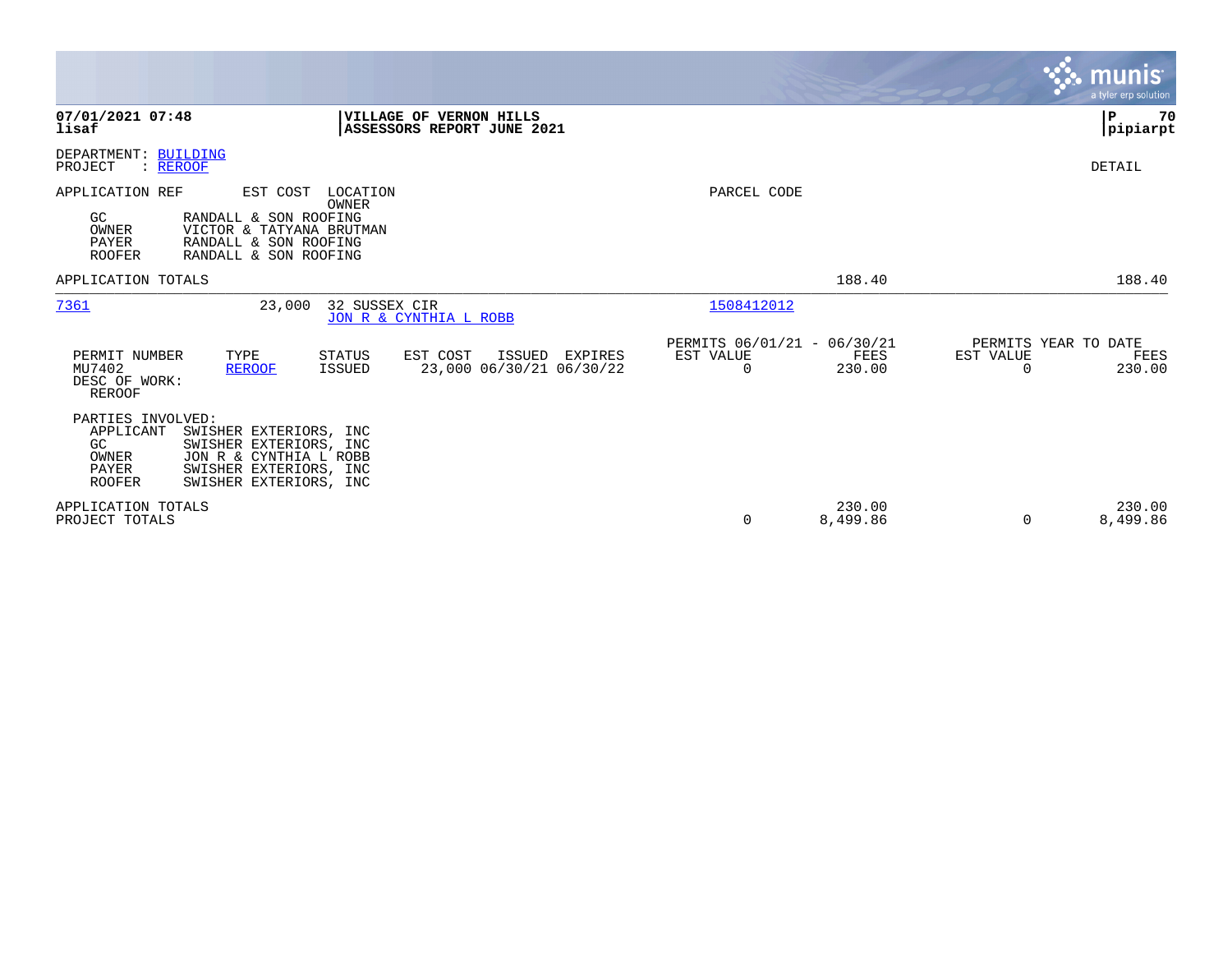|                                                                                                                                                                                                                                         |                                                                          | munis<br>a tyler erp solution                                     |
|-----------------------------------------------------------------------------------------------------------------------------------------------------------------------------------------------------------------------------------------|--------------------------------------------------------------------------|-------------------------------------------------------------------|
| 07/01/2021 07:48<br><b>VILLAGE OF VERNON HILLS</b><br>lisaf<br>ASSESSORS REPORT JUNE 2021                                                                                                                                               |                                                                          | P<br>71<br> pipiarpt                                              |
| DEPARTMENT: BUILDING<br>PROJECT<br>: SEWER REPAIR                                                                                                                                                                                       |                                                                          | <b>DETAIL</b>                                                     |
| APPLICATION REF<br>EST COST LOCATION<br>OWNER                                                                                                                                                                                           | PARCEL CODE                                                              |                                                                   |
| 7225<br>7,902 1856 OLYMPIC DR<br><b>JASON &amp; BETH WILCOX</b>                                                                                                                                                                         | 1129311065                                                               |                                                                   |
| EST COST<br>PERMIT NUMBER<br>TYPE<br>STATUS<br>ISSUED EXPIRES<br>MU7262<br><b>SEWER REP</b><br>ISSUED<br>7,902 06/09/21 06/09/22<br>DESC OF WORK:<br>SEWER REPAIR                                                                       | PERMITS 06/01/21 - 06/30/21<br>FEES<br>EST VALUE<br>$\mathbf 0$<br>79.00 | PERMITS YEAR TO DATE<br>EST VALUE<br>FEES<br>$\mathbf 0$<br>79.00 |
| PARTIES INVOLVED:<br>APPLICANT<br>PERMASEAL BASEMENT SYSTEM, INC<br>GC<br>PERMASEAL BASEMENT SYSTEM, INC<br><b>OWNER</b><br>JASON & BETH WILCOX<br>PERMASEAL BASEMENT SYSTEM, INC<br>PLUMBER<br>PAYER<br>PERMASEAL BASEMENT SYSTEM, INC |                                                                          |                                                                   |
| APPLICATION TOTALS                                                                                                                                                                                                                      | 79.00                                                                    | 79.00                                                             |
| 7297<br>7,900<br>1103S CREEK VIEW DR<br>H STRATEN & NANCY C BARRETTSMITH                                                                                                                                                                | 1516101020                                                               |                                                                   |
| EST COST<br>PERMIT NUMBER<br>TYPE<br><b>STATUS</b><br>ISSUED EXPIRES<br>MU7331<br>SEWER REP<br>COMPLT<br>7,900 06/17/21 06/21/22<br>DESC OF WORK:<br>SEWER REPAIR                                                                       | PERMITS 06/01/21 - 06/30/21<br>FEES<br>EST VALUE<br>$\Omega$<br>79.00    | PERMITS YEAR TO DATE<br>EST VALUE<br>FEES<br>$\Omega$<br>79.00    |
| PARTIES INVOLVED:<br>APPLICANT ROTO-ROOTER<br>GC<br>ROTO-ROOTER<br>OWNER<br>H STRATEN & NANCY C BARRETTSMITH<br>PAYER<br>ROTO-ROOTER                                                                                                    |                                                                          |                                                                   |
| APPLICATION TOTALS<br>PROJECT TOTALS                                                                                                                                                                                                    | 79.00<br>0<br>158.00                                                     | 79.00<br>$\Omega$<br>158.00                                       |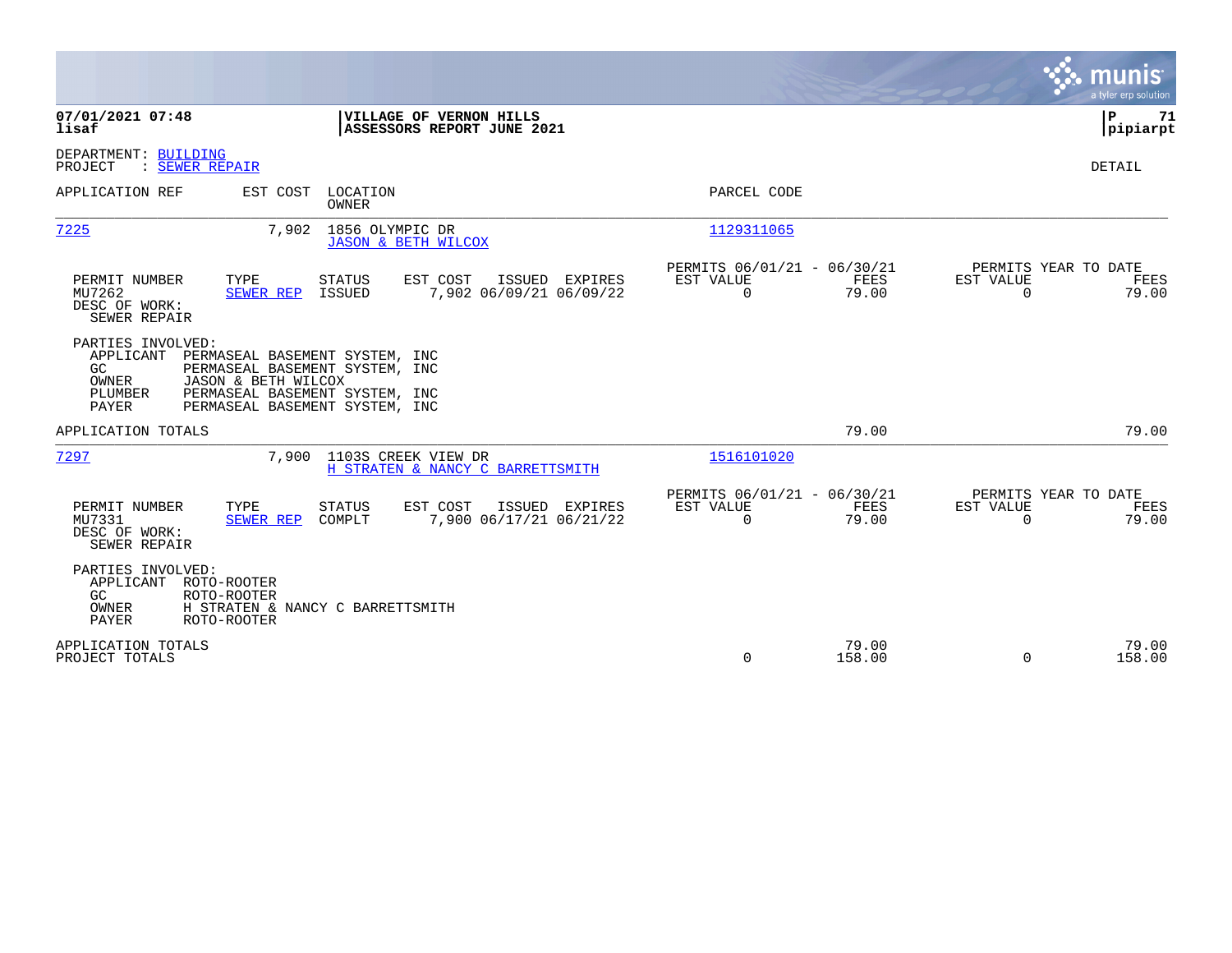|                                                                                              |                                                                                                            |                                                       |                |                                                            |                  |                          | munis<br>a tyler erp solution          |
|----------------------------------------------------------------------------------------------|------------------------------------------------------------------------------------------------------------|-------------------------------------------------------|----------------|------------------------------------------------------------|------------------|--------------------------|----------------------------------------|
| 07/01/2021 07:48<br>lisaf                                                                    |                                                                                                            | VILLAGE OF VERNON HILLS<br>ASSESSORS REPORT JUNE 2021 |                |                                                            |                  |                          | l P<br>72<br> pipiarpt                 |
| DEPARTMENT: BUILDING<br>PROJECT<br>: <u>SIDING</u>                                           |                                                                                                            |                                                       |                |                                                            |                  |                          | DETAIL                                 |
| APPLICATION REF                                                                              | EST COST<br>LOCATION<br>OWNER                                                                              |                                                       |                | PARCEL CODE                                                |                  |                          |                                        |
| 7279                                                                                         | 14,250<br>143 ANNAPOLIS DR                                                                                 | CHRISTOPHER H WALLS                                   |                | 1505412003                                                 |                  |                          |                                        |
| PERMIT NUMBER<br>TYPE<br>MU7317<br>DESC OF WORK:<br>TEAR OFF SIDING AND REPLACE              | <b>STATUS</b><br>ISSUED<br>SIDING                                                                          | EST COST<br>14,250 06/16/21 06/16/22                  | ISSUED EXPIRES | PERMITS 06/01/21 - 06/30/21<br>EST VALUE<br>$\overline{0}$ | FEES<br>142.50   | EST VALUE<br>$\mathbf 0$ | PERMITS YEAR TO DATE<br>FEES<br>142.50 |
| PARTIES INVOLVED:<br>APPLICANT<br>GC.<br>OWNER<br>PAYER                                      | E&L ROOFING & WINDOWS LLC<br>E&L ROOFING & WINDOWS LLC<br>CHRISTOPHER H WALLS<br>E&L ROOFING & WINDOWS LLC |                                                       |                |                                                            |                  |                          |                                        |
| APPLICATION TOTALS                                                                           |                                                                                                            |                                                       |                |                                                            | 142.50           |                          | 142.50                                 |
| 7291                                                                                         | 4,800<br><b>KANNAN SUBBIAH</b>                                                                             | 35 NORTH FIORE PKY                                    |                | 1506412010                                                 |                  |                          |                                        |
| PERMIT NUMBER<br>TYPE<br>MU7324<br>DESC OF WORK:<br>RESIDING                                 | <b>STATUS</b><br><b>ISSUED</b><br>SIDING                                                                   | EST COST<br>4,800 06/17/21 06/17/22                   | ISSUED EXPIRES | PERMITS 06/01/21 - 06/30/21<br>EST VALUE<br>$\mathbf 0$    | FEES<br>50.00    | EST VALUE<br>$\mathbf 0$ | PERMITS YEAR TO DATE<br>FEES<br>50.00  |
| PARTIES INVOLVED:<br>APPLICANT ALOHA CONSTRUCTION<br>GC.<br>OWNER<br>KANNAN SUBBIAH<br>PAYER | ALOHA CONSTRUCTION<br>ALOHA CONSTRUCTION                                                                   |                                                       |                |                                                            |                  |                          |                                        |
| APPLICATION TOTALS                                                                           |                                                                                                            |                                                       |                |                                                            | 50.00            |                          | 50.00                                  |
| 7302                                                                                         | 17,750 772 NOBLE CIR                                                                                       | JULIA A WHITNEY, TRUSTEE                              |                | 1508401064                                                 |                  |                          |                                        |
| PERMIT NUMBER<br>TYPE<br>MU7352<br>DESC OF WORK:<br>SIDING                                   | STATUS<br><b>ISSUED</b><br>SIDING                                                                          | EST COST<br>17,750 06/21/21 06/21/22                  | ISSUED EXPIRES | PERMITS 06/01/21 - 06/30/21<br>EST VALUE<br>$\mathbf 0$    | FEES<br>177.00   | EST VALUE<br>$\Omega$    | PERMITS YEAR TO DATE<br>FEES<br>177.00 |
| PARTIES INVOLVED:<br>APPLICANT A & D HOME IMPROVEMENT<br>GC<br>OWNER<br>PAYER                | A & D HOME IMPROVEMENT<br>JULIA A WHITNEY, TRUSTEE<br>A & D HOME IMPROVEMENT                               |                                                       |                |                                                            |                  |                          |                                        |
| APPLICATION TOTALS<br>PROJECT TOTALS                                                         |                                                                                                            |                                                       |                | $\mathbf 0$                                                | 177.00<br>369.50 | $\mathsf{O}$             | 177.00<br>369.50                       |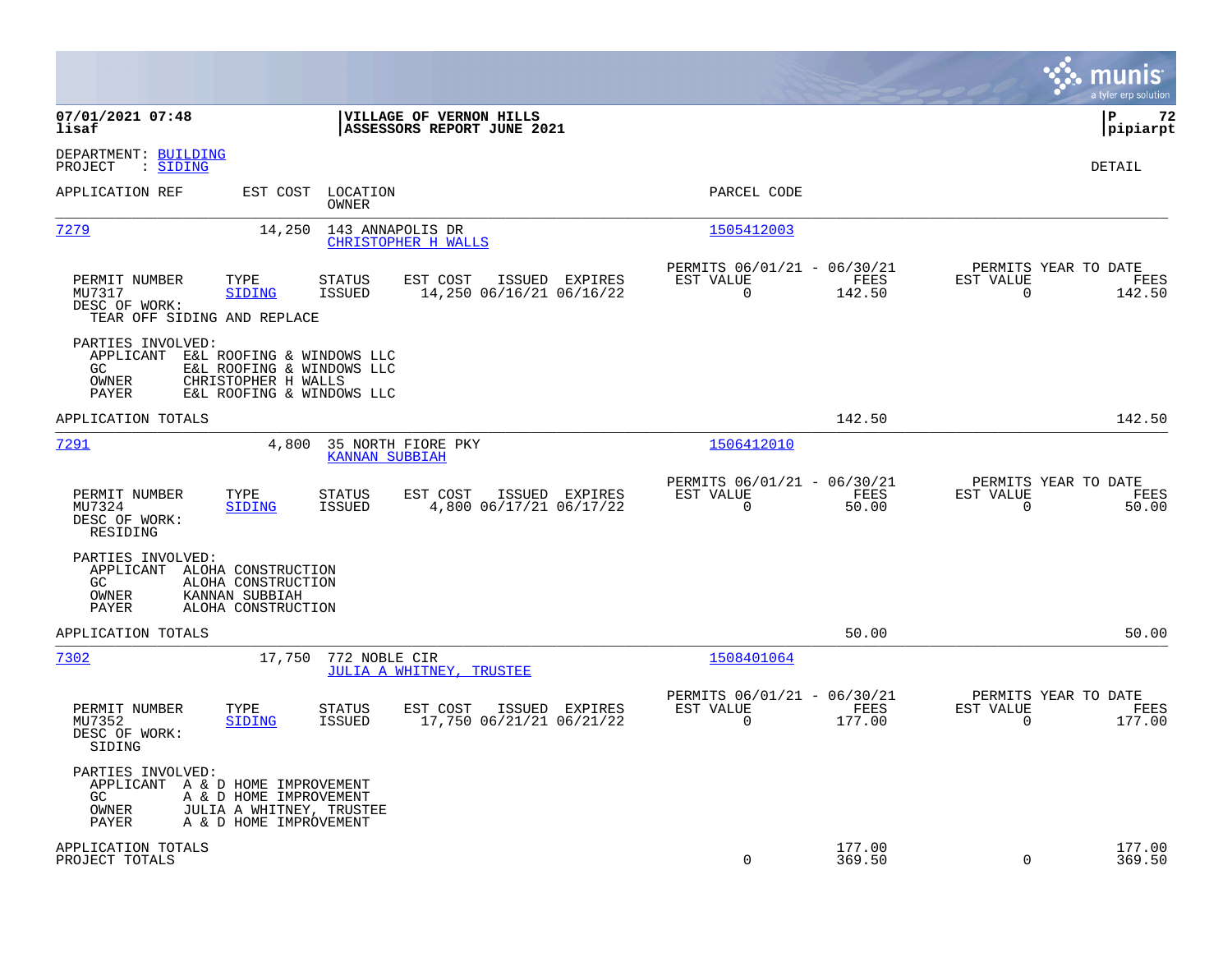**07/01/2021 07:48 |VILLAGE OF VERNON HILLS |P 73 lisaf |ASSESSORS REPORT JUNE 2021 |pipiarpt**

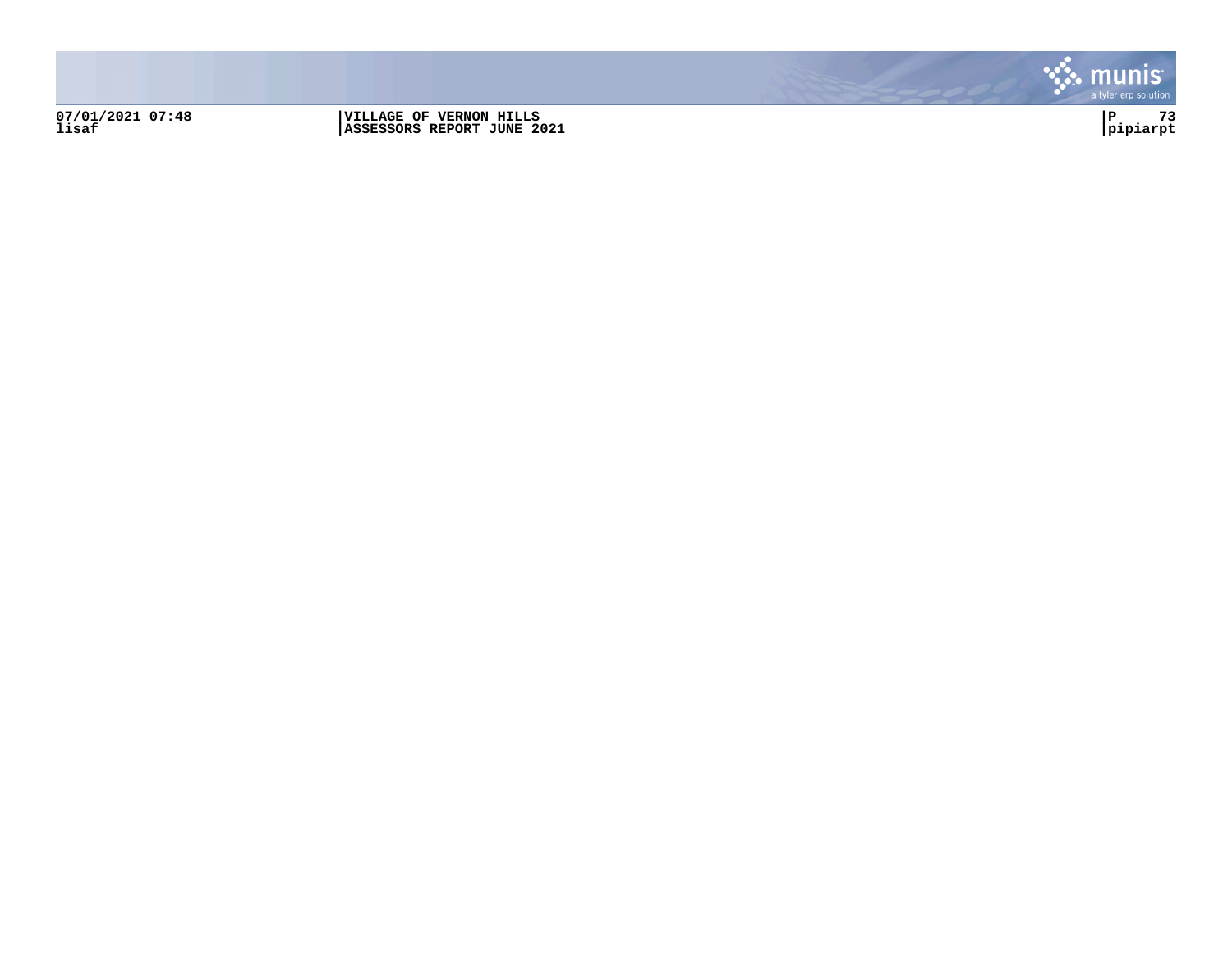|                                                |                                                                                            |                                         |                                                            |                                                      |                      |                                   | <b>munis</b><br>a tyler erp solution |
|------------------------------------------------|--------------------------------------------------------------------------------------------|-----------------------------------------|------------------------------------------------------------|------------------------------------------------------|----------------------|-----------------------------------|--------------------------------------|
| 07/01/2021 07:48<br>lisaf                      |                                                                                            |                                         | VILLAGE OF VERNON HILLS<br>ASSESSORS REPORT JUNE 2021      |                                                      |                      |                                   | P<br>74<br> pipiarpt                 |
| DEPARTMENT: BUILDING<br>PROJECT                | : SITE WORK                                                                                |                                         |                                                            |                                                      |                      |                                   | DETAIL                               |
| APPLICATION REF                                | EST COST                                                                                   | LOCATION<br>OWNER                       |                                                            | PARCEL CODE                                          |                      |                                   |                                      |
| 6483                                           | 837,000                                                                                    | 700 NORTH MILWAUKEE AVE<br>KIMCO REALTY |                                                            | 1504201051                                           |                      |                                   |                                      |
| PERMIT NUMBER<br>MU7272<br>DESC OF WORK:       | TYPE<br><b>SITE WORK</b><br>WATERMAIN REPLACEMENT PROJECT                                  | STATUS<br>ISSUED                        | EST COST<br>ISSUED<br>EXPIRES<br>837,000 06/11/21 06/11/22 | PERMITS 06/01/21 - 06/30/21<br>EST VALUE<br>$\Omega$ | FEES<br>6,651.00     | PERMITS YEAR TO DATE<br>EST VALUE | FEES<br>6,651.00                     |
| PARTIES INVOLVED:<br>APPLICANT<br>GC.<br>OWNER | LAKE COUNTY PUBLIC WORKS DEPARTMENT<br>LAKE COUNTY PUBLIC WORKS DEPARTMENT<br>KIMCO REALTY |                                         |                                                            |                                                      |                      |                                   |                                      |
| APPLICATION TOTALS<br>PROJECT TOTALS           |                                                                                            |                                         |                                                            | 0                                                    | 6,651.00<br>6,651.00 | 0                                 | 6,651.00<br>6,651.00                 |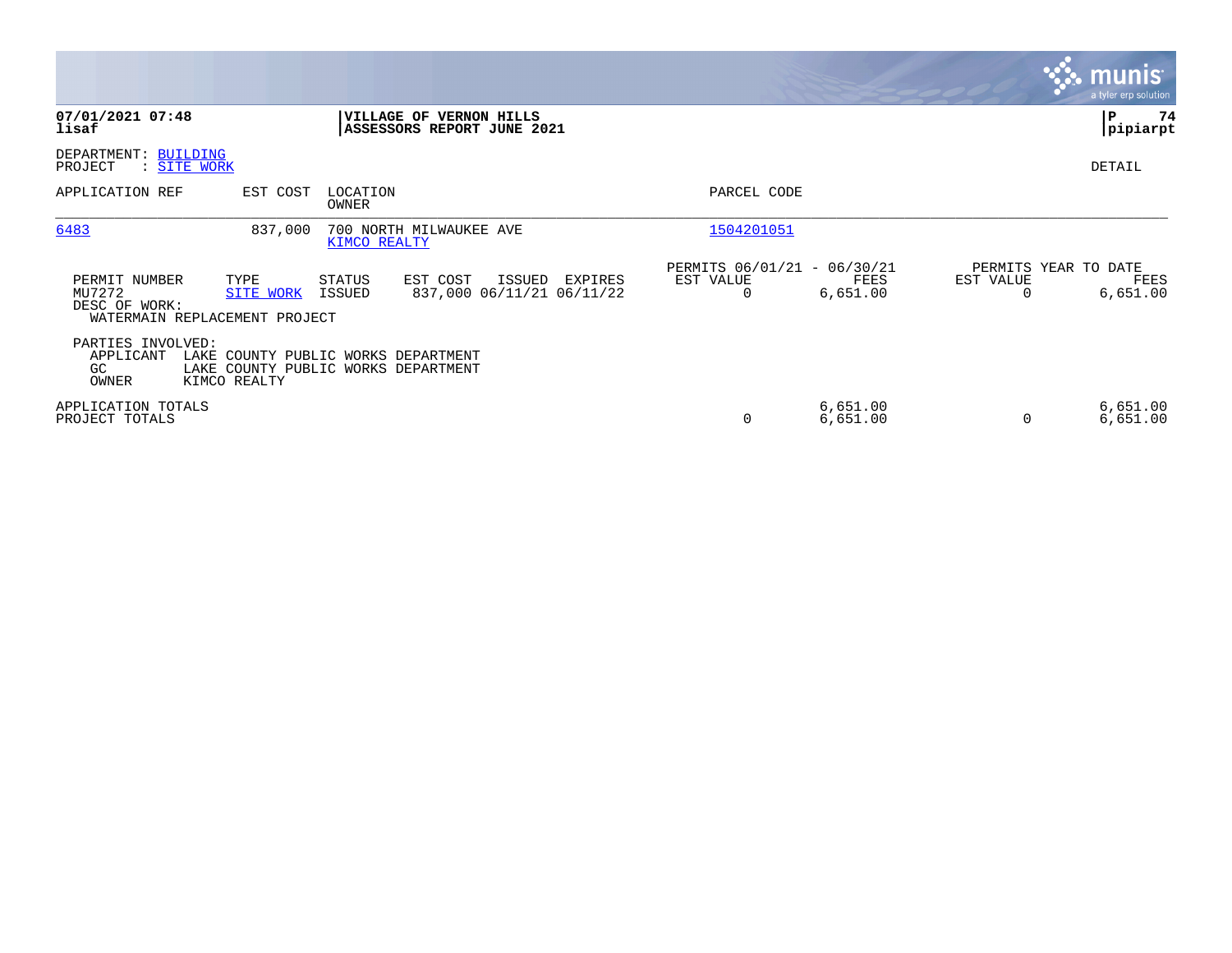|                                                                     |                                                                                                                          |                                                            |                                            |                                                      |                |                                               | <b>munis</b><br>a tyler erp solution |
|---------------------------------------------------------------------|--------------------------------------------------------------------------------------------------------------------------|------------------------------------------------------------|--------------------------------------------|------------------------------------------------------|----------------|-----------------------------------------------|--------------------------------------|
| 07/01/2021 07:48<br>lisaf                                           |                                                                                                                          | VILLAGE OF VERNON HILLS<br>ASSESSORS REPORT JUNE 2021      |                                            |                                                      |                |                                               | l P<br>75<br> pipiarpt               |
| DEPARTMENT: BUILDING<br>PROJECT<br>$:$ TENT                         |                                                                                                                          |                                                            |                                            |                                                      |                |                                               | DETAIL                               |
| APPLICATION REF                                                     | EST COST                                                                                                                 | LOCATION<br>OWNER                                          |                                            | PARCEL CODE                                          |                |                                               |                                      |
| 7170                                                                | $\Omega$                                                                                                                 | 145 NORTH MILWAUKEE AVE<br>HCP HB2 PARK @ VERNON HILLS LLC |                                            | 1503301025                                           |                |                                               |                                      |
| PERMIT NUMBER<br>MU7230<br>DESC OF WORK:<br>BROOKDALE EVENT TENT    | TYPE<br><b>TENT</b>                                                                                                      | STATUS<br>EST COST<br>COMPLT                               | ISSUED<br>EXPIRES<br>$0$ 06/02/21 06/03/22 | PERMITS 06/01/21 - 06/30/21<br>EST VALUE<br>$\Omega$ | FEES<br>80.00  | PERMITS YEAR TO DATE<br>EST VALUE<br>$\Omega$ | FEES<br>80.00                        |
| PARTIES INVOLVED:<br>APPLICANT<br>GC.<br>OCCUPANT<br>OWNER<br>PAYER | AAA TENT MASTERS<br>AAA TENT MASTERS<br>BROOKDALE OF VERNON HILLS<br>HCP HB2 PARK @ VERNON HILLS LLC<br>AAA TENT MASTERS |                                                            |                                            |                                                      |                |                                               |                                      |
| APPLICATION TOTALS<br>PROJECT TOTALS                                |                                                                                                                          |                                                            |                                            | $\mathbf 0$                                          | 80.00<br>80.00 | $\Omega$                                      | 80.00<br>80.00                       |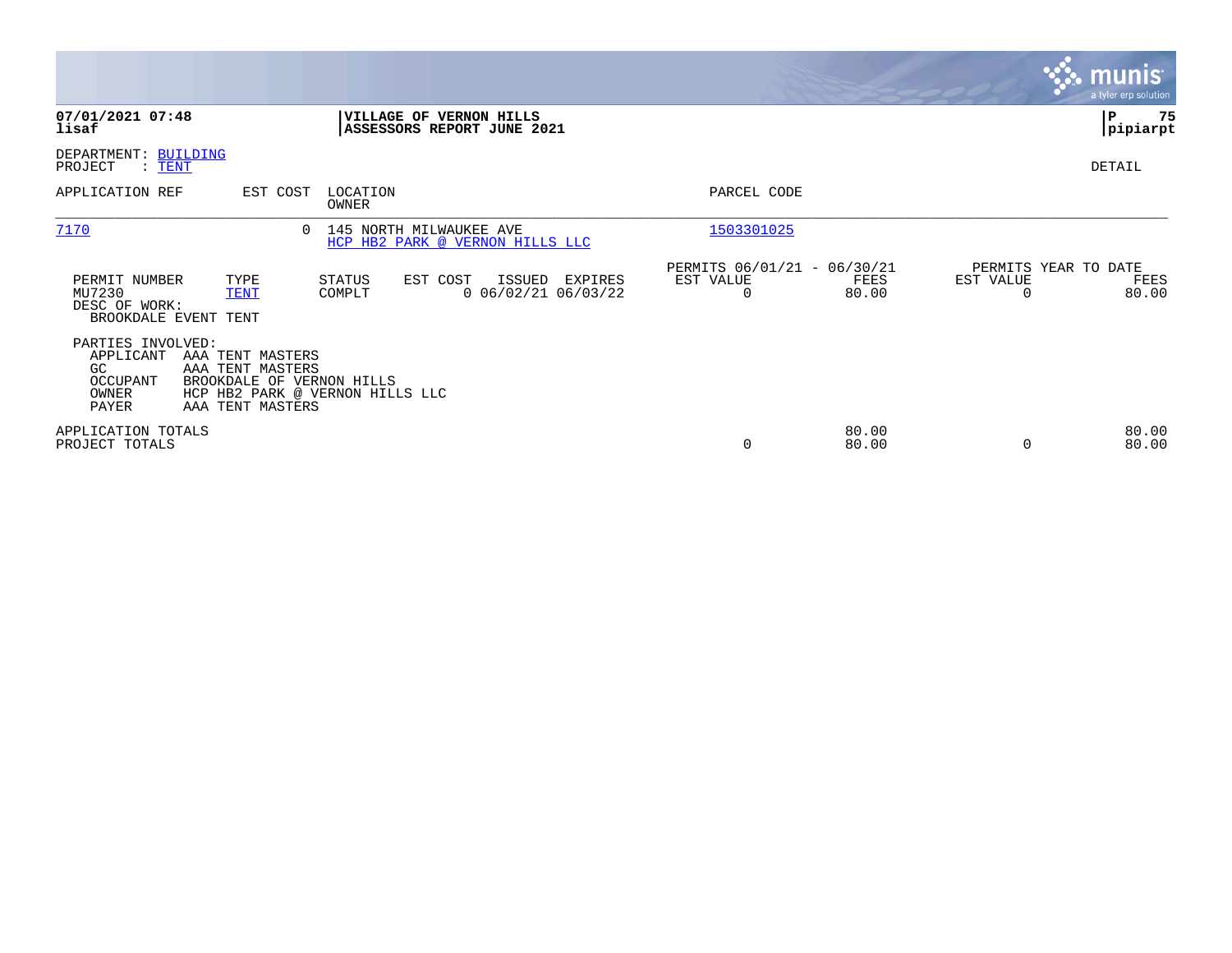|                                                                                                                               |                                                                   |                             |                                                       |                |                                                         |                       |                              | munis<br>a tyler erp solution          |
|-------------------------------------------------------------------------------------------------------------------------------|-------------------------------------------------------------------|-----------------------------|-------------------------------------------------------|----------------|---------------------------------------------------------|-----------------------|------------------------------|----------------------------------------|
| 07/01/2021 07:48<br>lisaf                                                                                                     |                                                                   |                             | VILLAGE OF VERNON HILLS<br>ASSESSORS REPORT JUNE 2021 |                |                                                         |                       |                              | l P<br>76<br> pipiarpt                 |
| DEPARTMENT: BUILDING<br>PROJECT<br>: VOICE/DATA                                                                               |                                                                   |                             |                                                       |                |                                                         |                       |                              | <b>DETAIL</b>                          |
| APPLICATION REF                                                                                                               | EST COST LOCATION                                                 | <b>OWNER</b>                |                                                       |                | PARCEL CODE                                             |                       |                              |                                        |
| 7179                                                                                                                          | 76,857                                                            | US TRUST-BOA-SAM RES        | 290 HAWTHORN VILLAGE COMMONS                          |                | 1133302053                                              |                       |                              |                                        |
| PERMIT NUMBER<br>MU7236<br>DESC OF WORK:<br>LOW VOLTAGE                                                                       | TYPE<br><b>VOICE/DATA ISSUED</b>                                  | STATUS                      | EST COST<br>76,857 06/02/21 06/02/22                  | ISSUED EXPIRES | PERMITS 06/01/21 - 06/30/21<br>EST VALUE<br>$\Omega$    | FEES<br>765.87        | EST VALUE<br>$\Omega$        | PERMITS YEAR TO DATE<br>FEES<br>765.87 |
| PARTIES INVOLVED:<br>APPLICANT<br>GC<br><b>OCCUPANT</b><br>BINNY'S<br>OWNER<br>PAYER                                          | MA ELECTRIC<br>MA ELECTRIC<br>US TRUST-BOA-SAM RES<br>MA ELECTRIC |                             |                                                       |                |                                                         |                       |                              |                                        |
| APPLICATION TOTALS                                                                                                            |                                                                   |                             |                                                       |                |                                                         | 765.87                |                              | 765.87                                 |
| 7180                                                                                                                          | 85,366                                                            | <b>US TRUST-BOA-SAM RES</b> | 290 HAWTHORN VILLAGE COMMONS                          |                | 1133302053                                              |                       |                              |                                        |
| PERMIT NUMBER<br>MU7237<br>DESC OF WORK:<br>LOW VOLTAGE                                                                       | TYPE<br><b>VOICE/DATA ISSUED</b>                                  | STATUS                      | EST COST<br>85,366 06/02/21 06/02/22                  | ISSUED EXPIRES | PERMITS 06/01/21 - 06/30/21<br>EST VALUE<br>$\mathbf 0$ | <b>FEES</b><br>853.66 | <b>EST VALUE</b><br>$\Omega$ | PERMITS YEAR TO DATE<br>FEES<br>853.66 |
| PARTIES INVOLVED:<br>APPLICANT BINNY'S<br>GC<br>DIJIS<br>LOW VOLTAG DIJIS<br>OCCUPANT<br>BINNY'S<br>OWNER<br>PAYER<br>BINNY'S | US TRUST-BOA-SAM RES                                              |                             |                                                       |                |                                                         |                       |                              |                                        |
| APPLICATION TOTALS<br>PROJECT TOTALS                                                                                          |                                                                   |                             |                                                       |                | 0                                                       | 853.66<br>1,619.53    | $\Omega$                     | 853.66<br>1,619.53                     |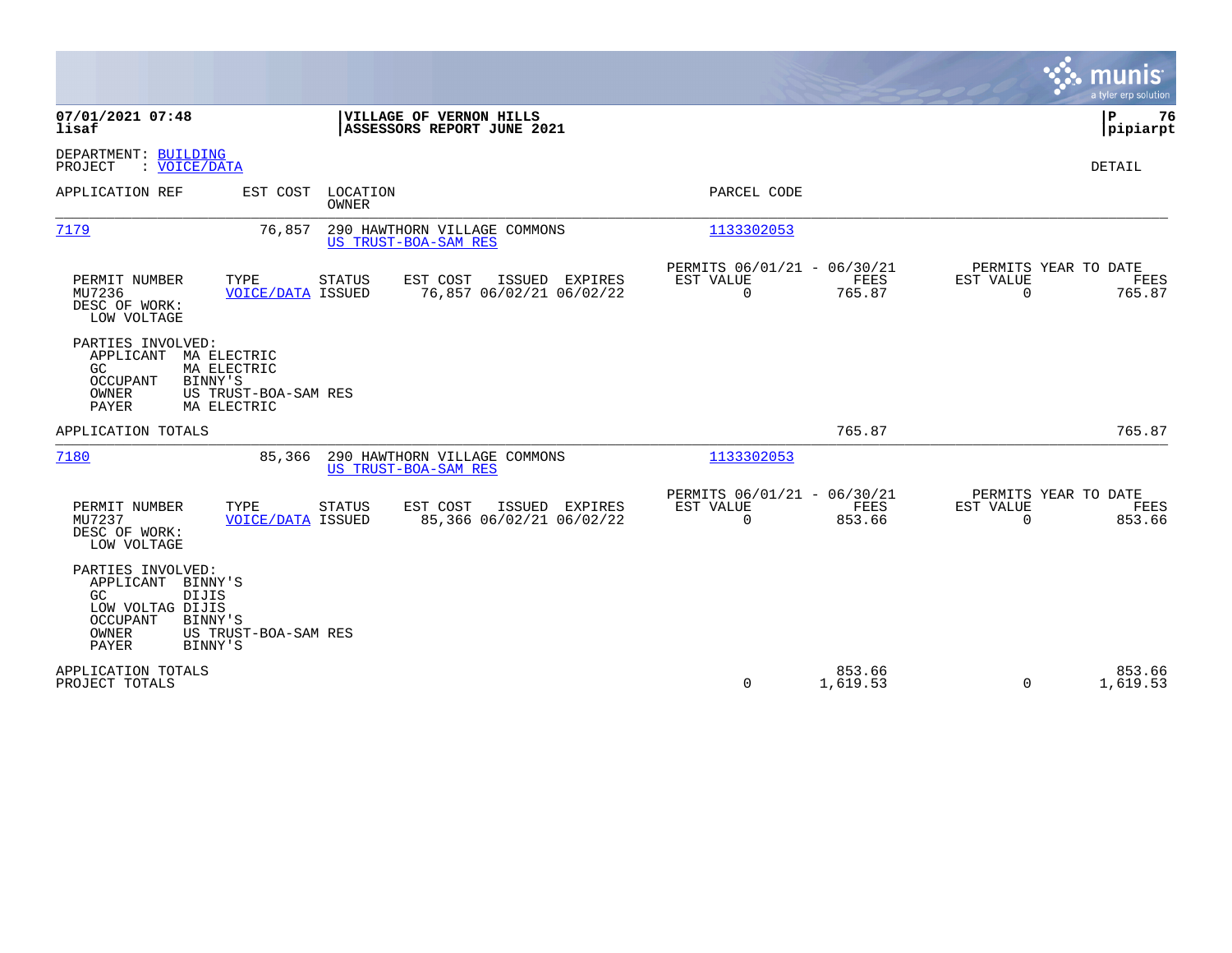|                                                                                |                                                                                                                           |                                                       |                                                         |                    |                                                  | munis<br>a tyler erp solution |
|--------------------------------------------------------------------------------|---------------------------------------------------------------------------------------------------------------------------|-------------------------------------------------------|---------------------------------------------------------|--------------------|--------------------------------------------------|-------------------------------|
| 07/01/2021 07:48<br>lisaf                                                      |                                                                                                                           | VILLAGE OF VERNON HILLS<br>ASSESSORS REPORT JUNE 2021 |                                                         |                    |                                                  | 77<br>l P<br> pipiarpt        |
| DEPARTMENT: BUILDING<br>: WATER HEATER<br>PROJECT                              |                                                                                                                           |                                                       |                                                         |                    |                                                  | DETAIL                        |
| APPLICATION REF                                                                | EST COST LOCATION<br>OWNER                                                                                                |                                                       | PARCEL CODE                                             |                    |                                                  |                               |
| 7164                                                                           | 1,500<br>1104 MARLOWE PL                                                                                                  | MATHAI M & MARIAMMA JOSEPH                            | 1132401005                                              |                    |                                                  |                               |
| PERMIT NUMBER<br>MU7224<br>DESC OF WORK:<br>WATER HEATER                       | TYPE<br>STATUS<br>WATER HEAT ISSUED                                                                                       | EST COST<br>ISSUED EXPIRES<br>1,500 06/02/21 06/02/22 | PERMITS 06/01/21 - 06/30/21<br>EST VALUE<br>0           | FEES<br>.00        | PERMITS YEAR TO DATE<br>EST VALUE<br>$\mathbf 0$ | FEES<br>.00                   |
| PARTIES INVOLVED:<br>APPLICANT AHS PLUMBING<br>GC<br>OWNER<br>PLUMBER<br>PAYER | AHS PLUMBING<br>MATHAI M & MARIAMMA JOSEPH<br>AHS PLUMBING<br>AHS PLUMBING                                                |                                                       |                                                         |                    |                                                  |                               |
| APPLICATION TOTALS                                                             |                                                                                                                           |                                                       |                                                         | .00                |                                                  | .00                           |
| 7218                                                                           | 1,151                                                                                                                     | 308 ALBERT DRIVE<br>MIKE D & JEANIE C KIM             | 1505425012                                              |                    |                                                  |                               |
| PERMIT NUMBER<br>MU7258<br>DESC OF WORK:                                       | TYPE<br>STATUS<br><b>WATER HEAT ISSUED</b><br>GAS WATER HEATER - 40 GALLON SIZE                                           | EST COST<br>ISSUED EXPIRES<br>1,151 06/08/21 06/08/22 | PERMITS 06/01/21 - 06/30/21<br>EST VALUE<br>$\mathbf 0$ | FEES<br>.00        | PERMITS YEAR TO DATE<br>EST VALUE<br>$\mathbf 0$ | FEES<br>.00                   |
| PARTIES INVOLVED:<br>GC.<br>ABT<br>OWNER<br>PAYER                              | MIKE D & JEANIE C KIM<br>MIKE D & JEANIE C KIM                                                                            |                                                       |                                                         |                    |                                                  |                               |
| APPLICATION TOTALS                                                             |                                                                                                                           |                                                       |                                                         | .00                |                                                  | .00                           |
| 7231                                                                           | 1,880<br>1006 HAYES CT<br><b>SCOTT JORGENSEN</b>                                                                          |                                                       | 1132407001                                              |                    |                                                  |                               |
| PERMIT NUMBER<br>MU7266<br>DESC OF WORK:<br>WATER HEATER                       | TYPE<br>STATUS<br>WATER HEAT ISSUED                                                                                       | EST COST<br>ISSUED EXPIRES<br>1,880 06/10/21 06/10/22 | PERMITS 06/01/21 - 06/30/21<br>EST VALUE<br>$\Omega$    | <b>FEES</b><br>.00 | PERMITS YEAR TO DATE<br>EST VALUE<br>$\Omega$    | FEES<br>.00                   |
| PARTIES INVOLVED:<br>APPLICANT<br>GC.<br>OWNER<br>PLUMBER<br>PAYER             | SCOTT JORGENSEN<br>DRF TRUSTED PROPERTY SOLUTIONS<br>SCOTT JORGENSEN<br>DRF TRUSTED PROPERTY SOLUTIONS<br>SCOTT JORGENSEN |                                                       |                                                         |                    |                                                  |                               |
| APPLICATION TOTALS                                                             |                                                                                                                           |                                                       |                                                         | .00                |                                                  | .00                           |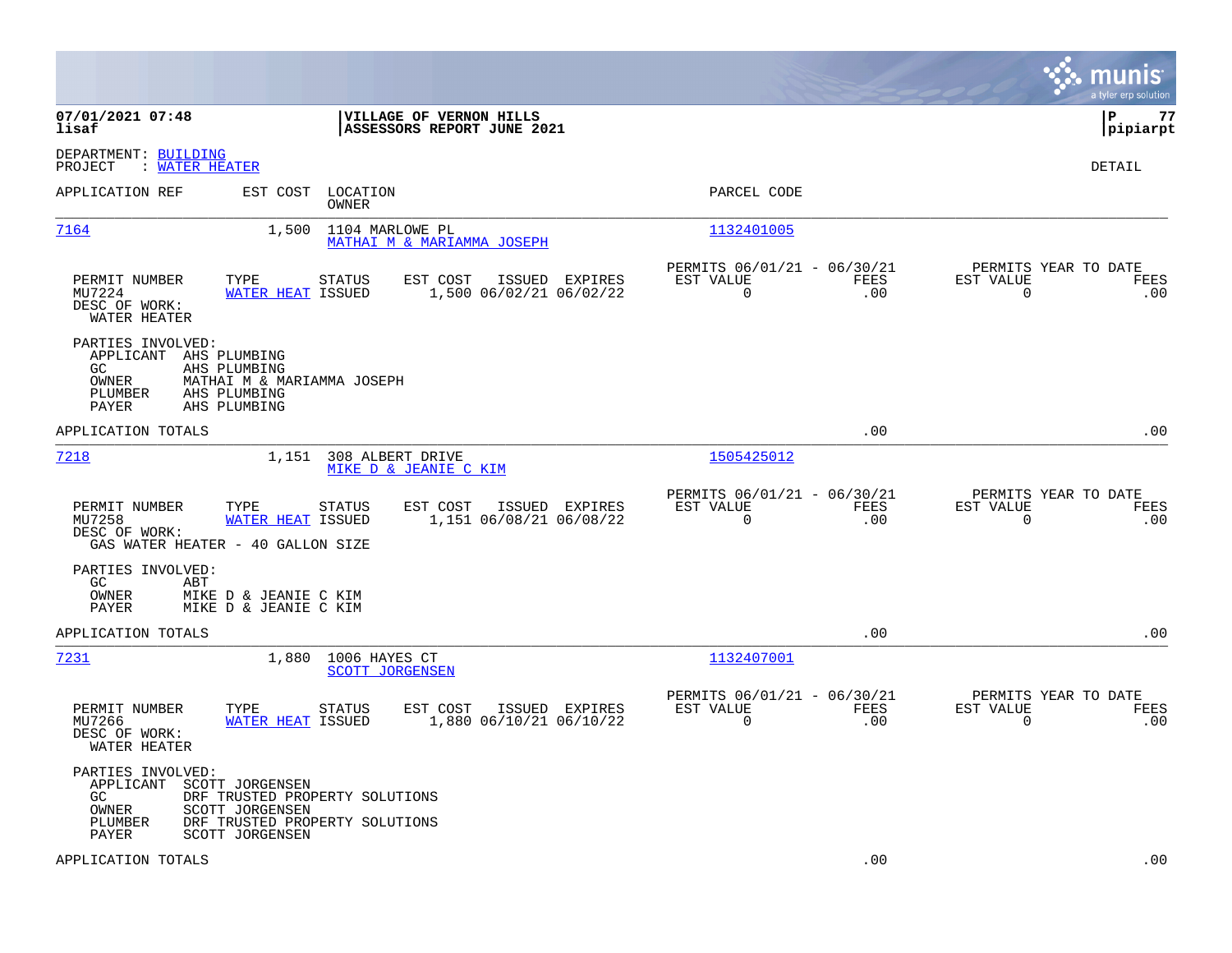|                                                                                                                                                                 |                                                                                     | munis<br>a tyler erp solution                   |
|-----------------------------------------------------------------------------------------------------------------------------------------------------------------|-------------------------------------------------------------------------------------|-------------------------------------------------|
| 07/01/2021 07:48<br><b>VILLAGE OF VERNON HILLS</b><br>ASSESSORS REPORT JUNE 2021<br>lisaf                                                                       |                                                                                     | ΙP<br>78<br> pipiarpt                           |
| DEPARTMENT: BUILDING<br>PROJECT<br>: WATER HEATER                                                                                                               |                                                                                     | <b>DETAIL</b>                                   |
| APPLICATION REF<br>EST COST<br>LOCATION<br>OWNER                                                                                                                | PARCEL CODE                                                                         |                                                 |
| 7235<br>1097 WEST ROYAL OAK DR<br>1,550<br><b>GOMATHY SWAMINATHAN</b>                                                                                           | 1507209004                                                                          |                                                 |
| PERMIT NUMBER<br><b>STATUS</b><br>EST COST<br>ISSUED EXPIRES<br>TYPE<br>WATER HEAT COMPLT<br>1,550 06/11/21 06/15/22<br>MU7271<br>DESC OF WORK:<br>WATER HEATER | PERMITS 06/01/21 - 06/30/21<br>EST VALUE<br>EST VALUE<br>FEES<br>$\Omega$<br>.00    | PERMITS YEAR TO DATE<br>FEES<br>$\Omega$<br>.00 |
| PARTIES INVOLVED:<br>APPLICANT<br>GOMATHY SWAMINATHAN<br>GC<br>HOME DEPOT<br>OWNER<br>GOMATHY SWAMINATHAN<br><b>PAYER</b><br>GOMATHY SWAMINATHAN                |                                                                                     |                                                 |
| APPLICATION TOTALS                                                                                                                                              | .00                                                                                 | .00                                             |
| 7298<br>2,250<br>213 SHEFFIELD LN<br><b>ANIL KARKERA</b>                                                                                                        | 1508409007                                                                          |                                                 |
| PERMIT NUMBER<br>TYPE<br><b>STATUS</b><br>EST COST<br>ISSUED EXPIRES<br>MU7332<br>WATER HEAT COMPLT<br>2,250 06/18/21 06/22/22<br>DESC OF WORK:<br>WATER HEATER | PERMITS 06/01/21 - 06/30/21<br>EST VALUE<br>FEES<br>EST VALUE<br>$\mathbf 0$<br>.00 | PERMITS YEAR TO DATE<br>FEES<br>$\Omega$<br>.00 |
| PARTIES INVOLVED:<br>APPLICANT ANIL KARKERA<br>GC<br>ANIL KARKERA<br>OWNER<br>ANIL KARKERA<br>PLUMBER<br>HARA PLUMBING<br>ANIL KARKERA<br><b>PAYER</b>          |                                                                                     |                                                 |
| APPLICATION TOTALS<br>PROJECT TOTALS                                                                                                                            | .00<br>0<br>.00                                                                     | .00<br>$\mathbf 0$<br>.00                       |